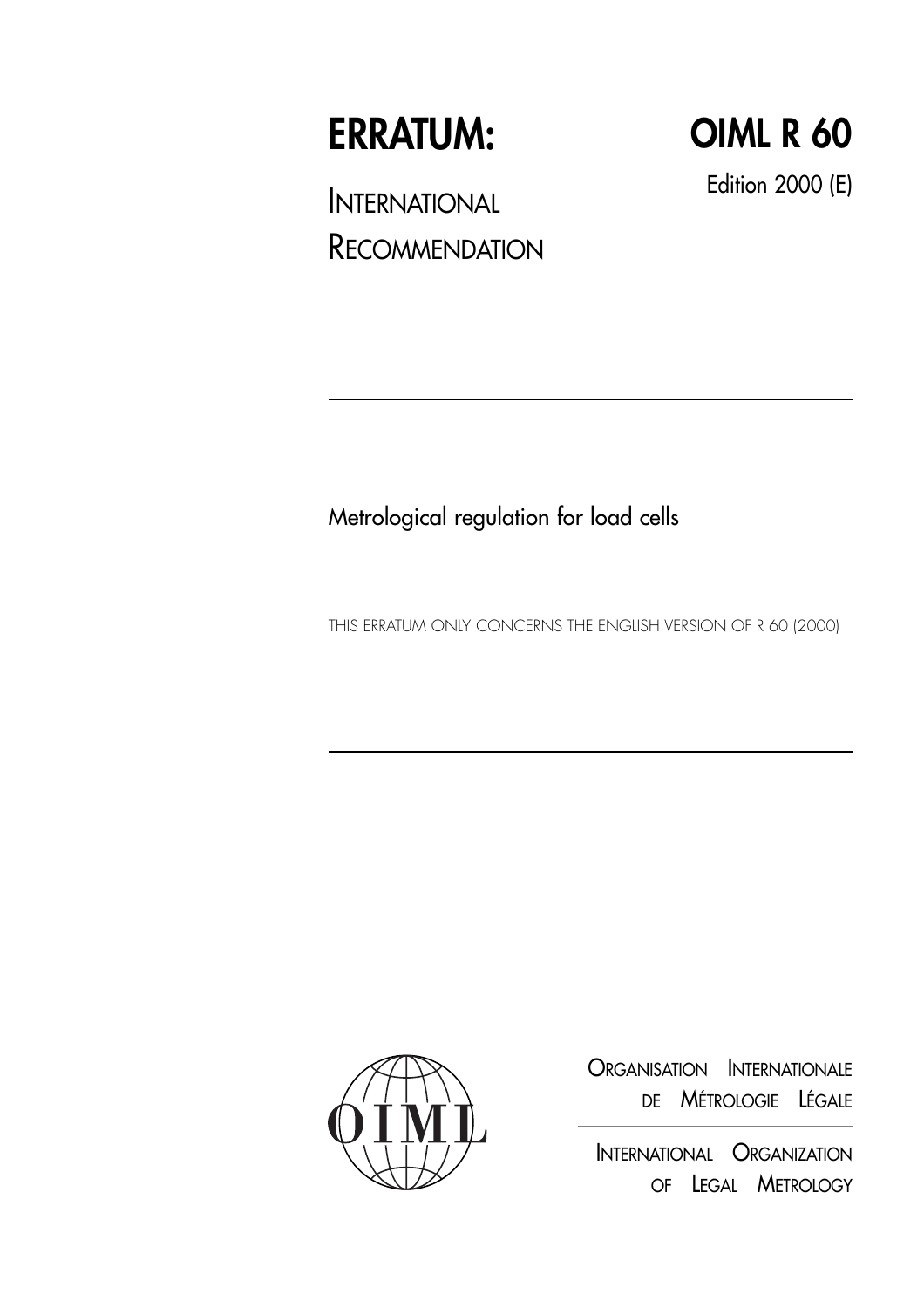| NOTE: Since the publication of OIML R 60(E) Edition 2000, a number of points have been corrected. These are listed |  |  |  |
|--------------------------------------------------------------------------------------------------------------------|--|--|--|
| below and should be taken into account when using OIML R 60.                                                       |  |  |  |

| Page in<br>R 60 (2000) | Clause<br>or section   | Correction<br>to be applied                                                                                                                                                                                                                                      |
|------------------------|------------------------|------------------------------------------------------------------------------------------------------------------------------------------------------------------------------------------------------------------------------------------------------------------|
| 40                     | C.2.4.3                | Replace the existing text by:                                                                                                                                                                                                                                    |
|                        |                        | Divide $C_M$ by $(T_2 - T_1)$ and multiply the result by 5 for classes B, C, and D, or<br>by 2 for class A. This gives the change in v per 5 °C for classes B, C, and D, or<br>in v per 2 °C for class A.                                                        |
| 40                     | C.2.4.4                | Replace the existing text by:                                                                                                                                                                                                                                    |
|                        |                        | Multiply the preceding result by $[(D_{max} - D_{min})/n]/v_{min}$ to give the final result in<br>units of $v_{\text{min}}$ per 5 °C for classes B, C, and D, or units of $v_{\text{min}}$ per 2 °C for class A;<br>this final result must not exceed $p_{LC}$ . |
| 44                     | C.4.3                  | Replace the symbol "<" by the symbol " $\le$ ":                                                                                                                                                                                                                  |
|                        |                        | $n = n_{max} - 500$ and $n = n_{max} - 1000$ (provided that $n \ge 500$ )                                                                                                                                                                                        |
| 44                     | C.4.4                  | Replace the symbol "<" by the symbol " $\le$ " (twice):                                                                                                                                                                                                          |
|                        |                        | $v_{\min} \leq v$                                                                                                                                                                                                                                                |
|                        |                        | $v_{\min} \leq (D_{\max} - D_{\min}) / n_{\max}$                                                                                                                                                                                                                 |
| 47                     | Annex D                | Under the section "Information concerning the pattern", "Power voltage", second<br>line, insert a colon $(:)$ after "V":                                                                                                                                         |
|                        |                        | $V:$ $V:$<br>or                                                                                                                                                                                                                                                  |
| 50                     | Summary<br>of the test | Change the reference between the two tables from "C.3" to "C.4":                                                                                                                                                                                                 |
| 50                     | Summary<br>of the test | Change the second table as below:                                                                                                                                                                                                                                |

| Paragraph                 | Description                                                                              |  | $n_{max}$ |      | $n_{max}$ – 500 |      | $\rm n_{max}-1$ 000 |  |
|---------------------------|------------------------------------------------------------------------------------------|--|-----------|------|-----------------|------|---------------------|--|
| No.                       |                                                                                          |  | Fail      | Pass | Fail            | Pass | Fail                |  |
| C.4.2,<br>C.4.3,<br>C.4.5 | Check all calculations using values of n at $n_{max}$<br>and at lower than $n_{\rm max}$ |  |           |      |                 |      |                     |  |
| C.4.4                     | Check that $v_{\min} \leq \frac{D_{\max} - D_{\min}}{2}$<br>$n_{max}$                    |  |           |      |                 |      |                     |  |

Worst case figure for minimum dead load output return error (in mass units) = DR = \_\_\_\_\_\_\_\_\_\_\_\_ see *Note 3* 

| 56 | Table D.5         | Left column: Change the reference in the bottom line of the "Exercise cells"<br><i>paragraph from "Figure A.2" to "Figure A.1".</i>                                 |
|----|-------------------|---------------------------------------------------------------------------------------------------------------------------------------------------------------------|
| 56 | Pass/Fail section | In the Pass/Fail box section underneath Table D.5, third line, change "DR $< 0.5$ V" to<br>"DR $\leq 0.5$ V".                                                       |
| 56 | Pass/Fail section | In the Pass/Fail box section underneath Table D.5, fourth line, change "MDLOR with-<br>in DR requirements:" to "DR within manufacturer specified DR requirements:". |
| 57 | Note 1            | Delete "/kPa" from the first line of Note 1.                                                                                                                        |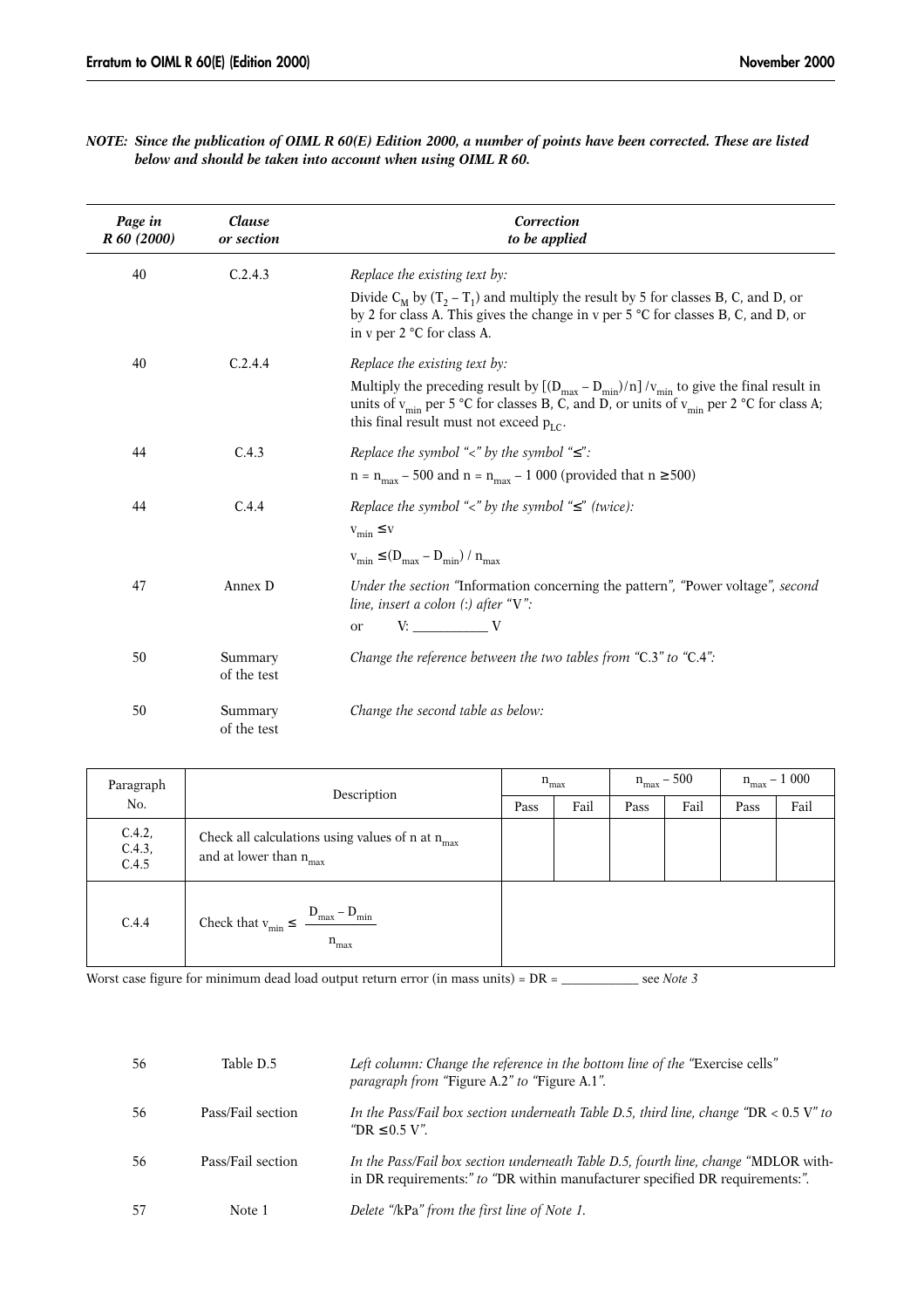# INTERNATIONAL **RECOMMENDATION**



# Metrological regulation for load cells

Réglementation métrologique des cellules de pesée



ORGANISATION INTERNATIONALE DE MÉTROLOGIE LÉGALE

INTERNATIONAL ORGANIZATION OF LEGAL METROLOGY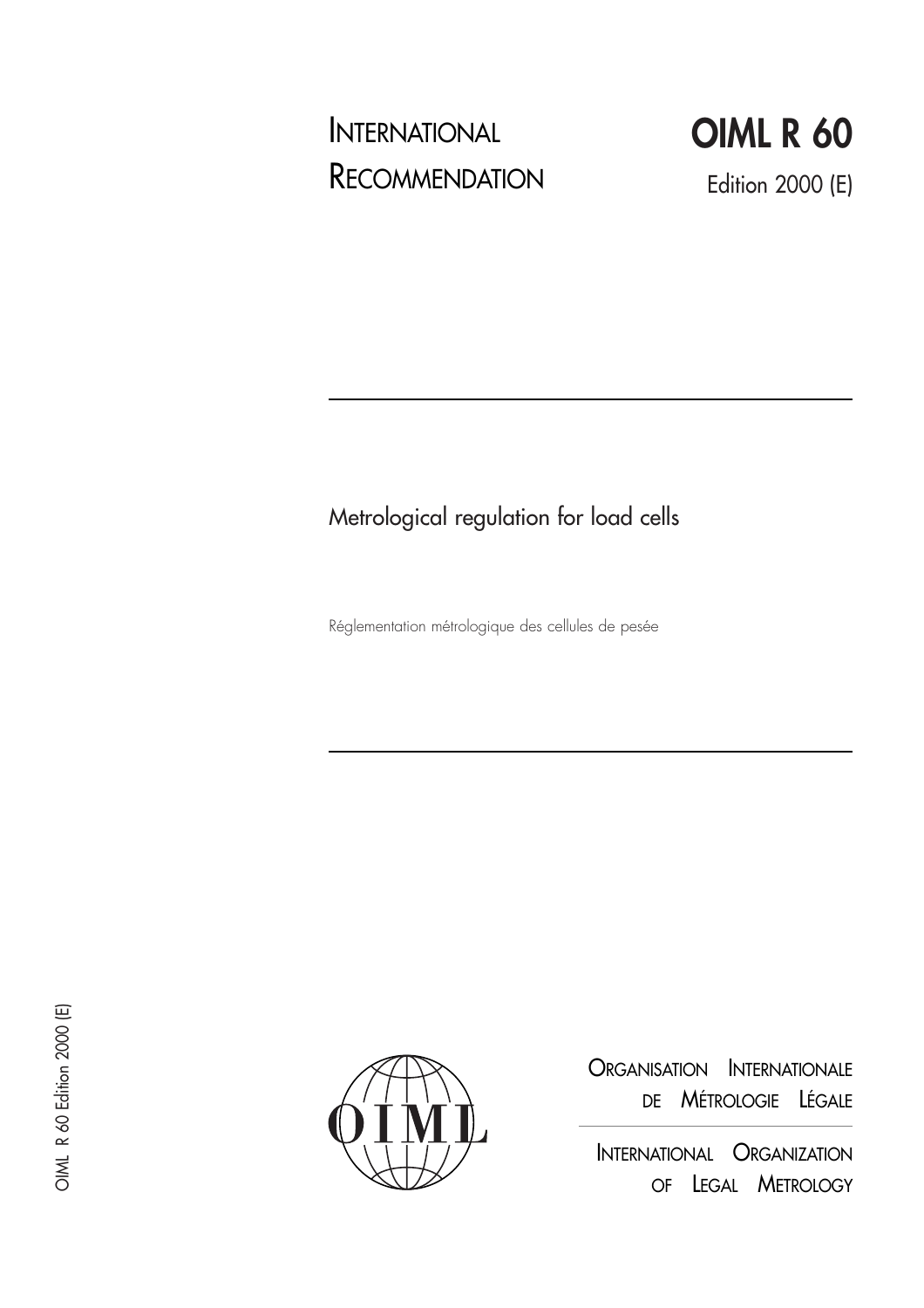# **Contents**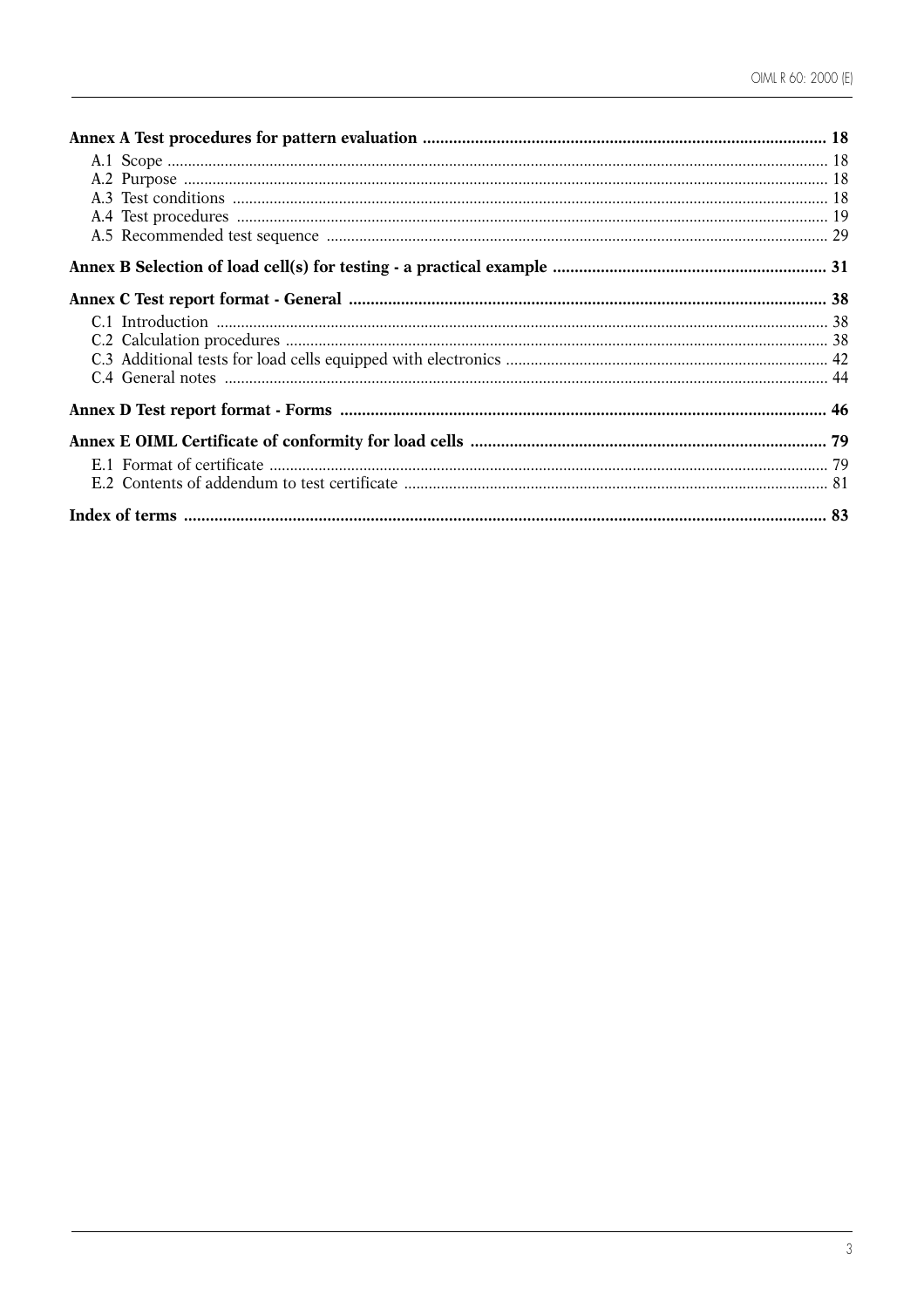# **Foreword**

The International Organization of Legal Metrology<br>
(OIML) is a worldwide, intergovernmental organization<br>
whose primary aim is to harmonize the regulations and<br>
metrological controls annied by the national metrological (OIML) is a worldwide, intergovernmental organization whose primary aim is to harmonize the regulations and metrological controls applied by the national metrological services, or related organizations, of its Member States.

The two main categories of OIML publications are:

- **International Recommendations (OIML R)**, which are model regulations that establish the metrological characteristics required of certain measuring instruments and which specify methods and equipment for checking their conformity; the OIML Member States shall implement these Recommendations to the greatest possible extent;
- **International Documents (OIML D)**, which are informative in nature and intended to improve the work of the metrological services.

OIML Draft Recommendations and Documents are developed by technical committees or subcommittees which are formed by the Member States. Certain international and regional institutions also participate on a consultation basis.

Cooperative agreements are established between OIML and certain institutions, such as ISO and IEC, with the objective of avoiding contradictory requirements; consequently, manufacturers and users of measuring instruments, test laboratories, etc. may apply simultaneously OIML publications and those of other institutions.

International Recommendations and International Documents are published in French (F) and English (E) and are subject to periodic revision.

This publication - reference OIML R 60, edition 2000 - was developed by the Technical Committee TC 9 *Instruments for measuring mass and density*. It was approved for final publication by the International Committee of Legal Metrology in 1999 and will be submitted to the International Conference of Legal Metrology in 2000 for formal sanction. It supersedes the previous edition dated 1991 (including Annex A, published in 1993).

OIML publications may be obtained from the Organization's headquarters:

Bureau International de Métrologie Légale 11, rue Turgot - 75009 Paris - France Telephone: 33 (0)1 48 78 12 82 and 42 85 27 11

Fax: 33 (0)1 42 82 17 27<br>E-mail: biml@oiml.org biml@oiml.org Internet: http://www.oiml.org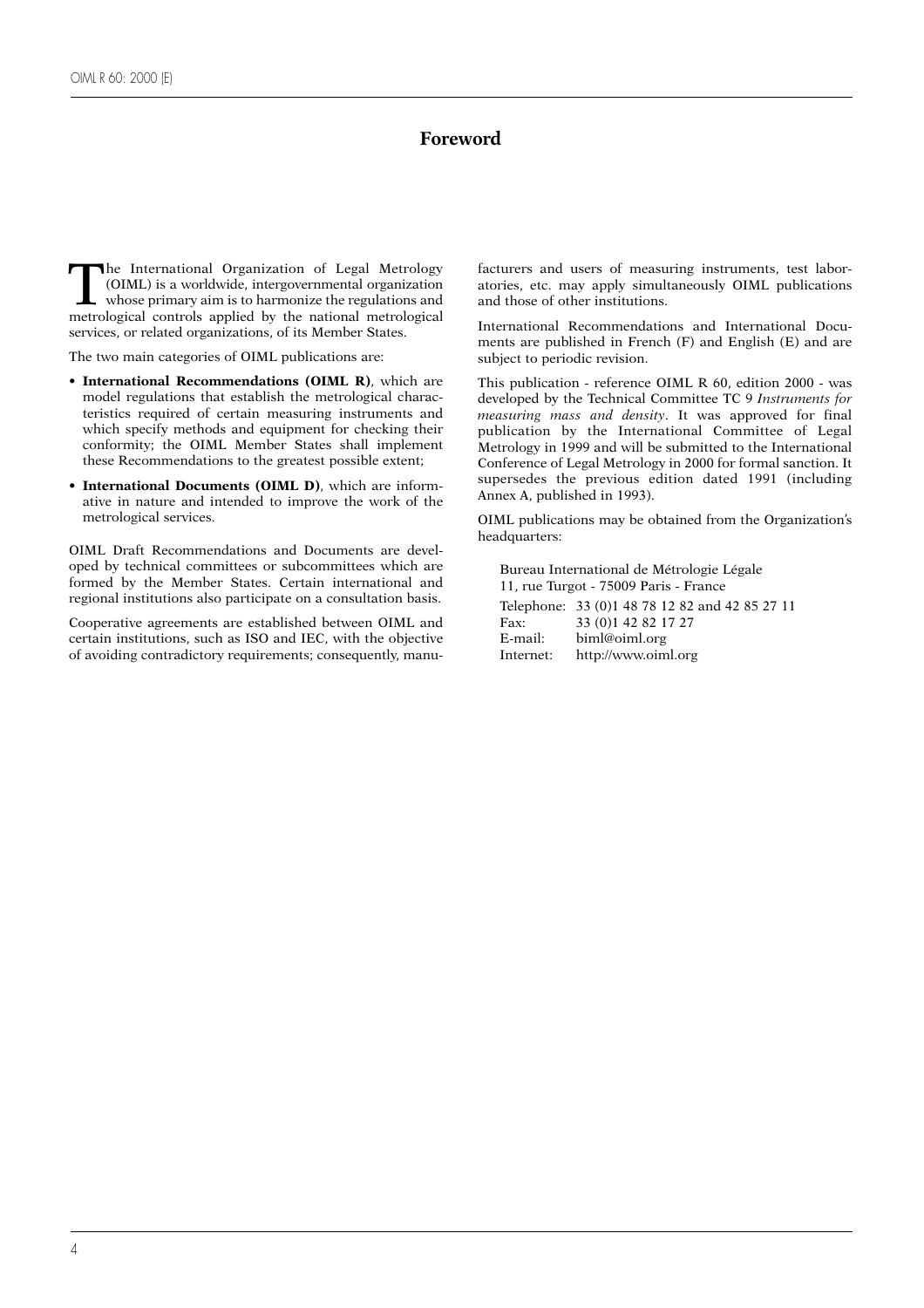# **Metrological regulation for load cells**

# **1 Scope**

1.1 This Recommendation prescribes the principal metrological static characteristics and static evaluation procedures for load cells used in the measurement of mass. It is intended to provide authorities with uniform means for determining the metrological characteristics of load cells used in measuring instruments that are subjected to metrological controls.

1.2 This Recommendation utilizes the principle that several load cell errors shall be considered together when applying load cell performance characteristics to the permitted error envelope. Thus, it is not considered appropriate to specify individual errors for given characteristics (non-linearity, hysteresis, etc.), but rather to consider the total error envelope allowed for a load cell as the limiting factor. The use of an error envelope allows the balancing of the individual contributions to the total error of measurement while still achieving the intended final result.

*Note:* The error envelope may be defined as the curves that provide the boundary of the maximum permissible errors (see Table 5) as a function of the applied load (mass) over the measuring range. The combined errors determined may be positive or negative and include the effects of nonlinearity, hysteresis and temperature.

1.3 Instruments which are associated with load cells and which give an indication of mass, are the subjects of separate Recommendations.

# **2 Terminology (Terms and definitions)**

The terms most frequently used in the load cell field and their definitions are given below (see 2.6 for an illustration of certain definitions). The terminology used in this Recommendation conforms to the *International Vocabulary of Basic and General Terms in Metrology*, second edition (1993) and the *Vocabulary of Legal Metrology* (1978 edition). In addition, for the purposes of this Recommendation, the following definitions apply.

An index of all the terms defined below is published as a separate sheet at the end of this Recommendation, to assist in finding the corresponding definitions.

# **2.1 General terms**

#### *2.1.1 Application of load*

#### *2.1.1.1 Compression loading*

Compressive force applied to a load cell.

#### *2.1.1.2 Tension loading*

Tension force applied to a load cell.

#### *2.1.2 Load cell*

Force transducer which, after taking into account the effects of the acceleration of gravity and air buoyancy at the location of its use, measures mass by converting the measured quantity (mass) into another measured quantity (output).

#### *2.1.3 Load cell equipped with electronics*

Load cell employing an assembly of electronic components having a recognizable function of its own.

p-n junction, amplifier, encoder, A/D converter, CPU, I/O interface, etc. (not including strain gauge bridge circuits). *Examples of electronics:*

#### *2.1.3.1 Electronic component*

The smallest physical entity that uses electron or hole conduction in semiconductors, gases or in a vacuum.

#### *2.1.4 Performance test*

Test to verify whether the load cell under test is capable of performing its intended functions.

#### **2.2 Metrological characteristics of a load cell**

#### *2.2.1 Accuracy class*

Class of load cells that are subject to the same conditions of accuracy. [Adapted from VIM 5.19]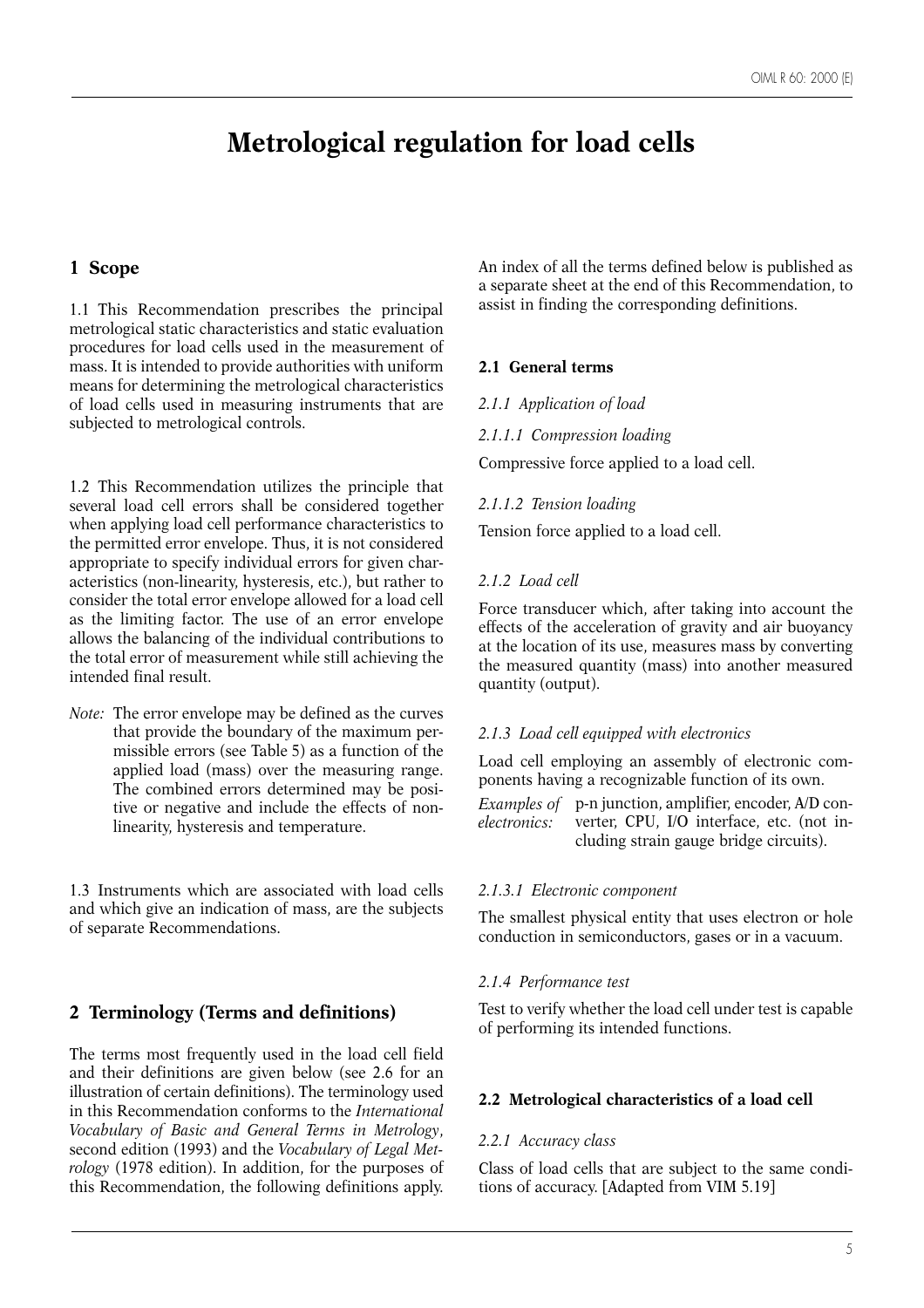# *2.2.2 Humidity symbol*

Symbol assigned to a load cell that indicates the conditions of humidity under which the load cell has been tested.

# *2.2.3 Load cell family*

For the purposes of type evaluation/pattern approval, a load cell family consists of load cells that are of:

- the same material or combination of materials (for example, mild steel, stainless steel or aluminum);
- the same design of the measurement technique (for example, strain gauges bonded to metal);
- the same method of construction (for example, shape, sealing of strain gauges, mounting method, manufacturing method);
- the same set of specifications (for example, output rating, input impedance, supply voltage, cable details); and
- one or more load cell groups.
- *Note:* The examples provided are not intended to be limiting.

# *2.2.3.1 Load cell group*

All load cells within a family possessing identical metrological characteristics (for example, class,  $n_{max}$ , temperature rating, etc.).

*Note:* The examples provided are not intended to be limiting.

# **2.3 Range, capacity and output terms**

# *2.3.1 Load cell interval*

Part of the load cell measuring range into which that range is divided.

# *2.3.2 Load cell measuring range*

Range of values of the measured quantity (mass) for which the result of measurement should not be affected by an error exceeding the maximum permissible error (mpe) (see 2.4.9).

#### *2.3.3 Load cell output*

Measurable quantity into which a load cell converts the measured quantity (mass).

#### *2.3.4 Load cell verification interval* (v)

Load cell interval, expressed in units of mass, used in the test of the load cell for accuracy classification.

# 2.3.5 Maximum capacity (E<sub>max</sub>)

Largest value of a quantity (mass) which may be applied to a load cell without exceeding the mpe (see 2.4.9).

#### 2.3.6 Maximum load of the measuring range  $(D_{\text{max}})$

Largest value of a quantity (mass) which is applied to a load cell during test or use. This value shall not be greater than  $E_{\text{max}}$  (see 2.3.5). For the limits on  $D_{\text{max}}$ during testing, see A.3.2.4.

# *2.3.7 Maximum number of load cell verification intervals*  $(n_{max})$

Maximum number of load cell verification intervals into which the load cell measuring range may be divided for which the result of measurement shall not be affected by an error exceeding the mpe (see 2.4.9).

# 2.3.8 Minimum dead load  $(E_{\text{min}})$

Smallest value of a quantity (mass) which may be applied to a load cell without exceeding the mpe (see 2.4.9).

#### *2.3.9 Minimum dead load output return* (DR)

Difference in load cell output at minimum dead load, measured before and after load application.

# 2.3.10 Minimum load cell verification interval  $(v_{min})$

Smallest load cell verification interval (mass) into which the load cell measuring range can be divided.

# 2.3.11 Minimum load of the measuring range  $(D_{\min})$

Smallest value of a quantity (mass) which is applied to a load cell during test or use. This value shall not be less than  $E_{\text{min}}$  (see 2.3.8). For the limits on  $D_{\text{min}}$  during testing, see A.3.2.4.

#### *2.3.12 Number of load cell verification intervals* (n)

Number of load cell verification intervals into which the load cell measuring range is divided.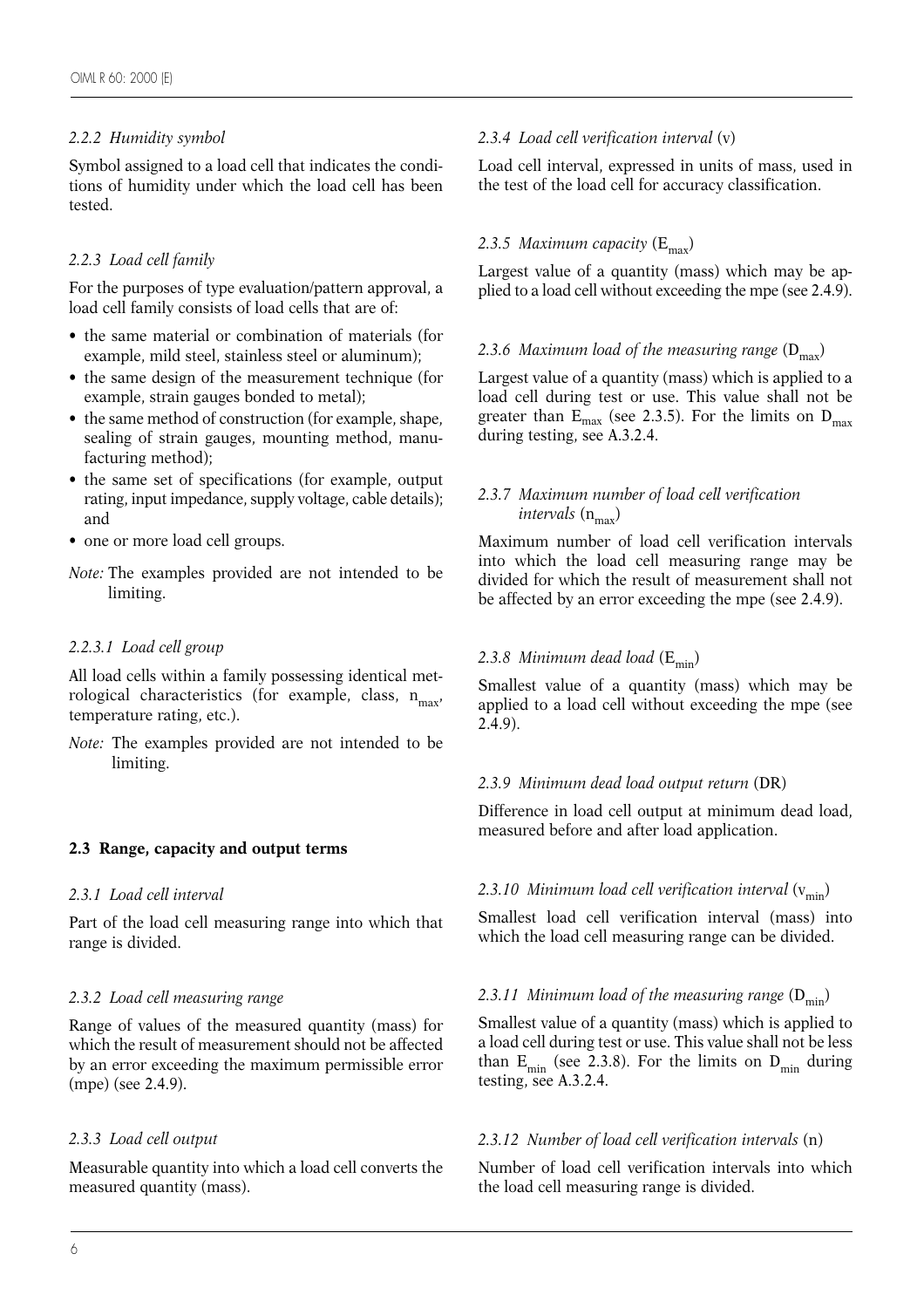# *2.3.13 Relative* DR *or* Z

Ratio of the maximum capacity,  $E_{\text{max}}$ , to two times the minimum dead load output return, DR. This ratio is used to describe multi-interval instruments.

# 2.3.14 Relative  $v_{\min}$  or Y

Ratio of the maximum capacity,  $E_{\text{max}}$ , to the minimum load cell verification interval, v<sub>min</sub>. This ratio describes the resolution of the load cell independent from the load cell capacity.

# 2.3.15 Safe load limit  $(E_{\text{lim}})$

Maximum load that can be applied without producing a permanent shift in the performance characteristics beyond those specified.

# *2.3.16 Warm-up time*

Time between the moment power is applied to a load cell and the moment at which the load cell is capable of complying with the requirements.

# **2.4 Measurement and error terms**

# *2.4.1 Creep*

Change in load cell output occurring with time while under constant load and with all environmental conditions and other variables also remaining constant.

# 2.4.2 Apportionment factor  $(p_{\text{LC}})$

The value of a dimensionless fraction expressed as a decimal (for example, 0.7) used in determining mpe (see 2.4.9). It represents that apportionment of a whole error (as may apply to a weighing instrument) which has been assigned to the load cell alone.

# *2.4.3 Expanded uncertainty*

Quantity defining an interval about the result of a measurement that may be expected to encompass a large fraction of the distribution of values that could reasonably be attributed to the measurand. [*Guide to the Expression of Uncertainty in Measurement*, BIPM, IEC, IFCC, ISO, IUPAC, IUPAP, OIML, 1993]

# *2.4.4 Fault*

Difference between the load cell error and the load cell intrinsic error (see 2.4.8).

# *2.4.5 Fault detection output*

Electrical representation issued by the load cell indicating that a fault condition exists.

# *2.4.6 Hysteresis error*

Difference between load cell output readings for the same applied load, one reading obtained by increasing the load from minimum load,  $D_{min}$ , and the other by decreasing the load from maximum load,  $D_{\text{max}}$ .

# *2.4.7 Load cell error*

Difference between the load cell measurement result and the true value of the measurand (the applied force expressed in mass). [Adapted from VIM 5.20]

# *2.4.8 Load cell intrinsic error*

Error of a load cell, determined under reference conditions (see 2.5.3). [Adapted from VIM 5.24]

# *2.4.9 Maximum permissible error (mpe)*

Extreme values of an error permitted by this Recommendation (refer to clause 5) for a load cell. [Adapted from VIM 5.21]

# *2.4.10 Non-linearity*

Deviation of the increasing load cell signal output curve from a straight line.

# *2.4.11 Repeatability*

Ability of a load cell to provide successive results that are in agreement when the same load is applied several times and applied in the same manner on the load cell under constant test conditions. [Adapted from VIM 5.27]

# *2.4.12 Repeatability error*

Difference between load cell output readings taken from consecutive tests under the same loading and environmental conditions of measurement. [Adapted from VIM 5.27]

# *2.4.13 Sensitivity*

Ratio of a change in response (output) of a load cell to a corresponding change in the stimulus (load applied).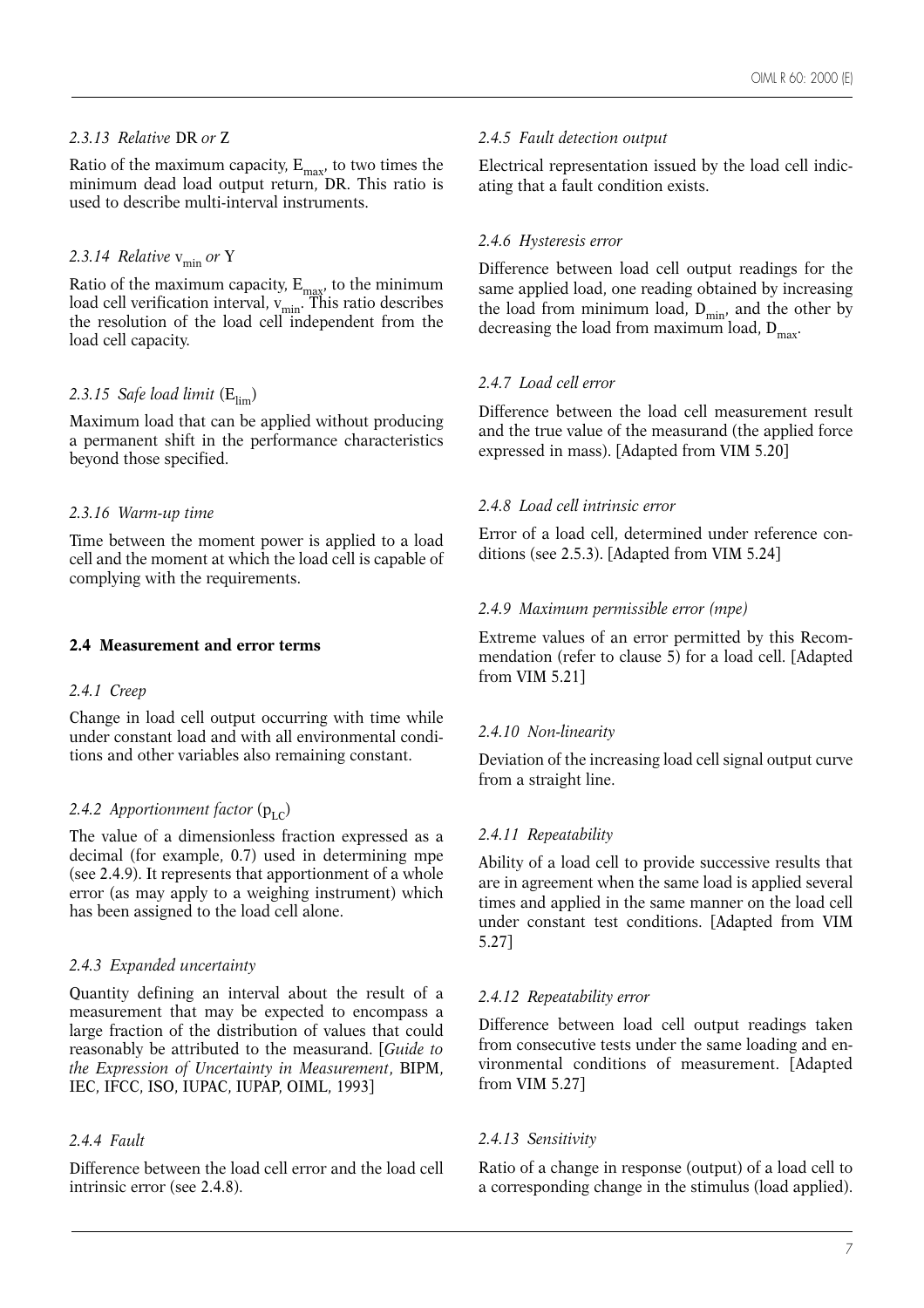# *2.4.14 Significant fault*

Fault greater than the load cell verification interval, v.

The following are not considered significant faults, even when they exceed the load cell verification interval, v:

- faults arising from simultaneous and mutually independent causes;
- faults implying the impossibility to perform any measurements;
- faults being so serious that they are bound to be noticed by all interested in the result of measurement; and
- transitory faults being momentary variations in the load cell output which cannot be interpreted, memorized or transmitted as a measurement result.

# *2.4.15 Span stability*

Capability of a load cell to maintain the difference between the load cell output at maximum load,  $D_{max}$ , and the load cell output at minimum load,  $D_{\min}$ , over a period of use within specified limits.

# *2.4.16 Temperature effect on minimum dead load output*

Change in minimum dead load output due to a change in ambient temperature.

# *2.4.17 Temperature effect on sensitivity*

Change in sensitivity due to a change in ambient temperature.

# **2.5 Influences and reference conditions**

#### *2.5.1 Influence quantity*

Quantity that is not the measurand but that affects the result of the measurement. [VIM 2.7] (For example, temperature or humidity level at the instant the measurements on the load cell are being observed or recorded.)

# *2.5.1.1 Disturbance*

Influence quantity having a value within the limits specified in this Recommendation, but outside the specified rated operating conditions of the load cell.

# *2.5.1.2 Influence factor*

Influence quantity having a value within the specified rated operating conditions of the load cell. (For example, a specific temperature or a specific power voltage in which the load cell can be tested).

# *2.5.2 Rated operating conditions*

Conditions of use, for which the metrological characteristics of the load cell are intended to lie within the specified mpe (see 2.4.9).

*Note:* The rated operating conditions generally specify ranges or rated values of the measurand and of the influence quantities. [Adapted from VIM 5.5]

# *2.5.3 Reference conditions*

Conditions of use prescribed for testing the performance of a load cell or for the intercomparison of results of measurements.

*Note:* The reference conditions generally include reference values or reference ranges for the influence quantities affecting the load cell. [Adapted from VIM 5.7]



**Figure 1 Illustration of certain definitions**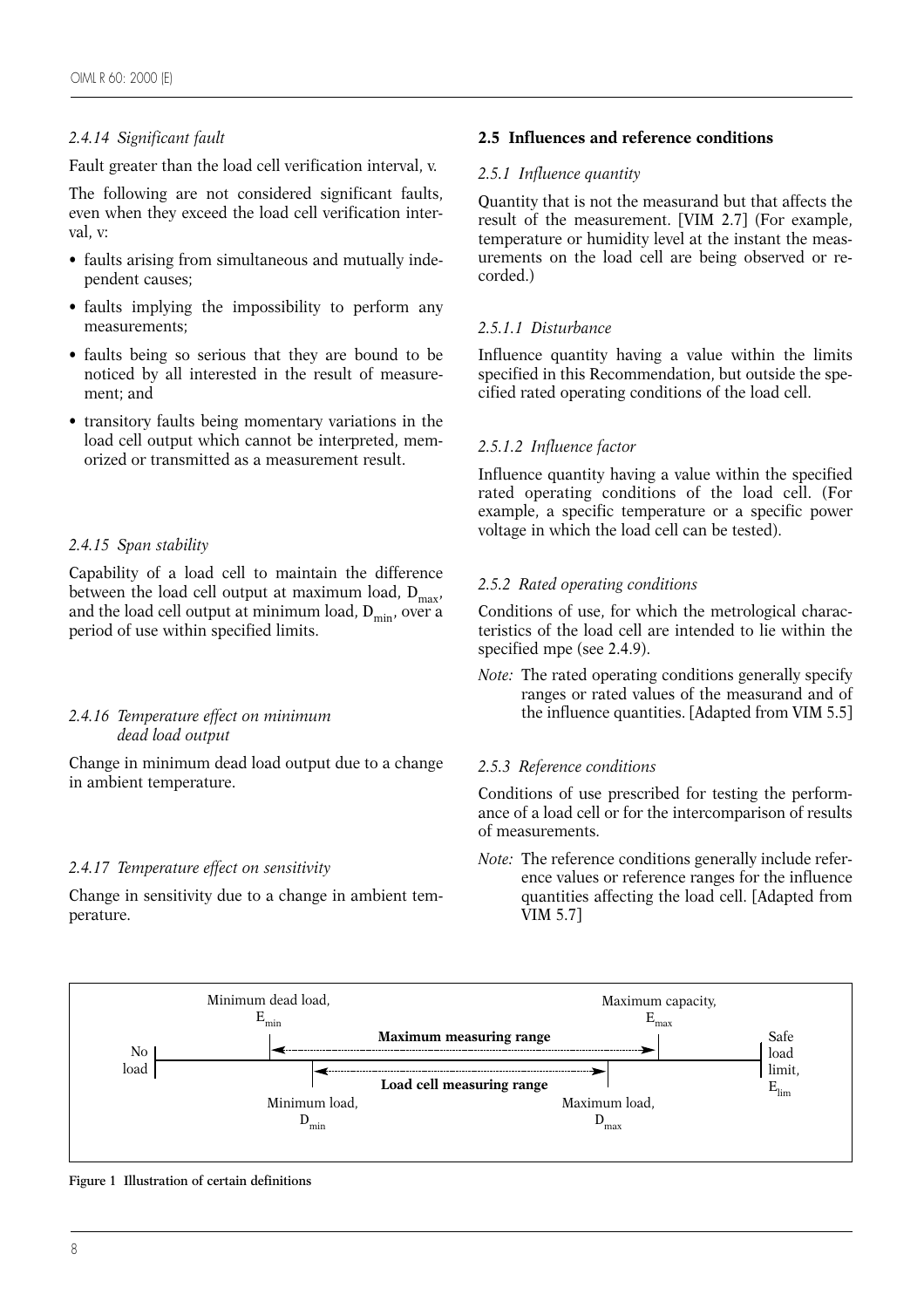# **2.6 Illustration of certain definitions**

The terms that appear above the central horizontal line in Figure 1 below are parameters that are fixed by the design of the load cell. The terms that appear below that line are parameters that are variable, dependent on the conditions of use or in the test of a load cell (in particular, those load cells used in weighing instruments).

# **3 Units of measurement**

The units of measurement of mass are the gram (g), kilogram (kg) or tonne (t).

# **4 Metrological requirements**

#### **4.1 Principle of load cell classification**

The classification of load cells into specific accuracy classes is provided to facilitate their application to various mass measuring systems. In the application of this Recommendation, it should be recognized that the effective performance of a particular load cell may be improved by compensation within the measuring system with which it is applied. Therefore, it is not the intent of this Recommendation to require that a load cell be of the same accuracy class as the measuring system in which it may be used. Nor does it require that a measuring instrument, giving indications of mass, use a load cell which has been separately approved.

|  |  |  |  |  | Table 1 Maximum number of load cell verification intervals $(n_{max})$ according to accuracy class |  |  |  |  |  |
|--|--|--|--|--|----------------------------------------------------------------------------------------------------|--|--|--|--|--|
|--|--|--|--|--|----------------------------------------------------------------------------------------------------|--|--|--|--|--|

|             | Class A   | Class B | Class C | Class D |
|-------------|-----------|---------|---------|---------|
| Lower limit | 50 000    | 5 0 0 0 | 500     | 100     |
| Upper limit | Unlimited | 100 000 | 10 000  | 1 000   |



**Figure 2 Illustration of standard classification symbols**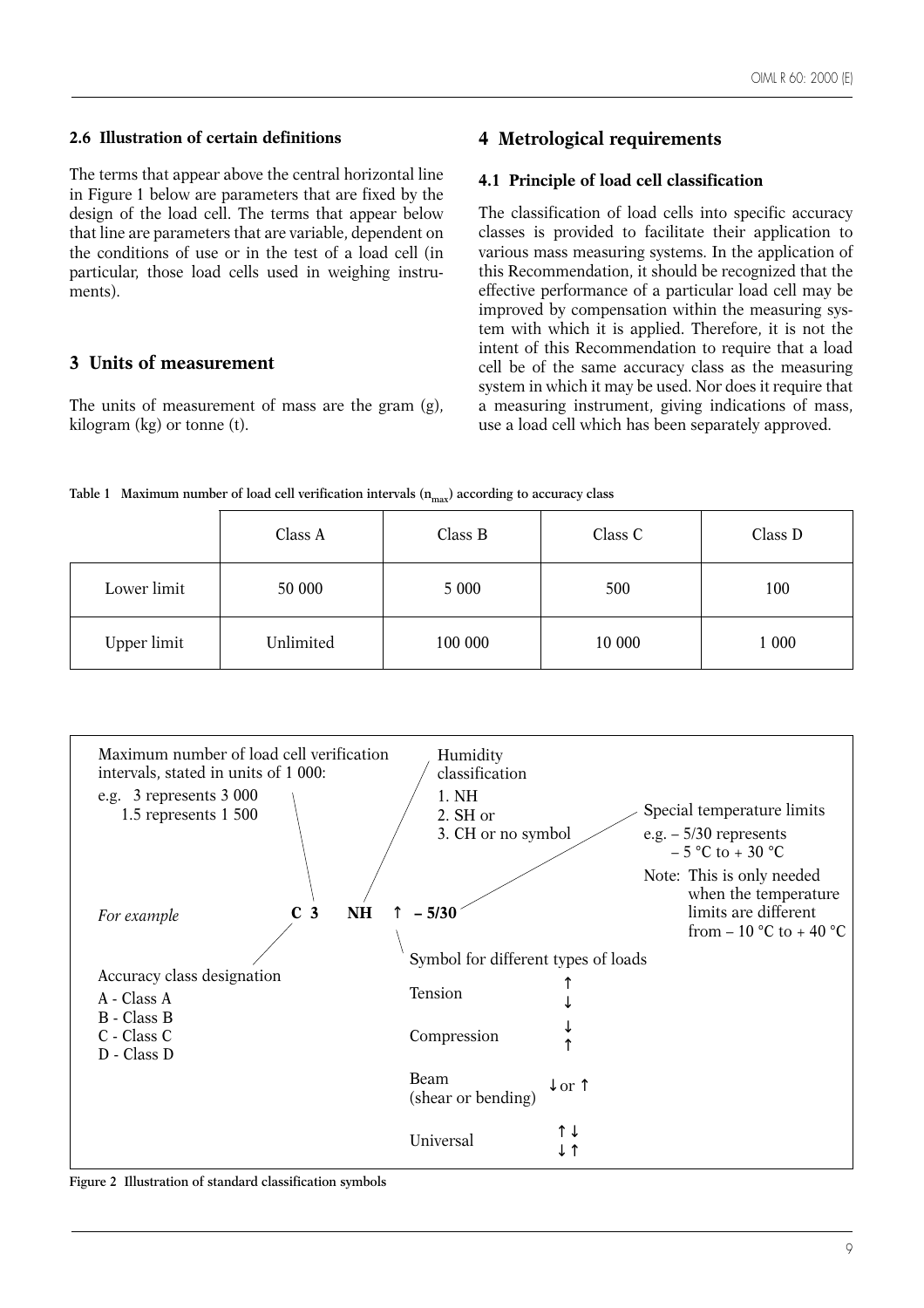# **4.2 Accuracy classes**

Load cells shall be ranked, according to their overall performance capabilities, into four accuracy classes whose designations are as follows:

> Class A; Class B; Class C; Class D.

# **4.3 Maximum number of load cell verification intervals**

The maximum number of load cell verification intervals,  $n_{max}$ , into which the load cell measuring range can be divided in a measuring system shall be within the limits fixed in Table 1.

# **4.4 Minimum load cell verification interval**

The minimum load cell verification interval,  $v_{\text{min}}$ , shall be specified.

# **4.5 Supplementary classifications**

Load cells shall also be classified by the type of load applied to the load cell, i.e. compression loading or tension loading. A load cell may bear different classifications for different types of load applied to the load cell. The type of load for which the classification(s) applies(y) shall be specified. For multiple capacity load cells, each capacity shall be classified separately.

# **4.6 Complete load cell classification**

The load cell shall be classified according to six parts:

- (1) accuracy class designation (see 4.2 and 4.6.1);
- (2) maximum number of load cell verification intervals (see 4.3 and 4.6.2);
- (3) type of load, if necessary (see 4.5 and 4.6.3);
- (4) special limits of working temperature, if necessary (see  $4.6.4$ ):
- (5) humidity symbol, if necessary (see 4.6.5); and
- (6) additional characterization information, as listed below.

An example illustrating the six parts of the load cell classification is shown in Figure 2.

# *4.6.1 Accuracy class designation*

Class A load cells shall be designated by the character "A", class B by "B", class C by "C" and class D by the character "D".

#### *4.6.2 Maximum number of load cell verification intervals*

The maximum number of load cell verification intervals for which the accuracy class applies shall be designated in actual units (e.g. 3 000) or, when combined with the accuracy class designation (see 4.6.1 above) to produce a classification symbol (see 4.6.7), it shall be designated in units of 1 000.

#### *4.6.3 Designation of the type of load applied to the load cell*

The designation of the type of load applied to the load cell shall be specified when it is not clearly apparent from the load cell construction, using the symbols shown in Table 2.

|  |  | Table 2 Symbols for different types of loads |  |  |
|--|--|----------------------------------------------|--|--|
|--|--|----------------------------------------------|--|--|

| <b>Tension</b>          |                            |
|-------------------------|----------------------------|
| Compression             |                            |
| Beam (shear or bending) | $\uparrow$ or $\downarrow$ |
| Universal               | Դ                          |

# *4.6.4 Working temperature designation*

The special limits of working temperature, as referred to in 5.5.1.2, shall be specified when the load cell cannot perform within the limits of error in 5.1 to 5.5 over the temperature range specified in 5.5.1.1. In such cases, the limits of temperature shall be designated in degrees Celsius (°C).

# *4.6.5 Humidity symbol*

*4.6.5.1* When a load cell is neither to be subjected to the humidity test as specified in A.4.5 nor the humidity test as specified in A.4.6, it shall be marked by the symbol NH.

*4.6.5.2* When a load cell is to be subjected to the humidity test as specified in A.4.5, it may be marked with the symbol CH or have no humidity classification symbol.

*4.6.5.3* When a load cell is to be subjected to the humidity test as specified in A.4.6, it shall be marked with the symbol SH.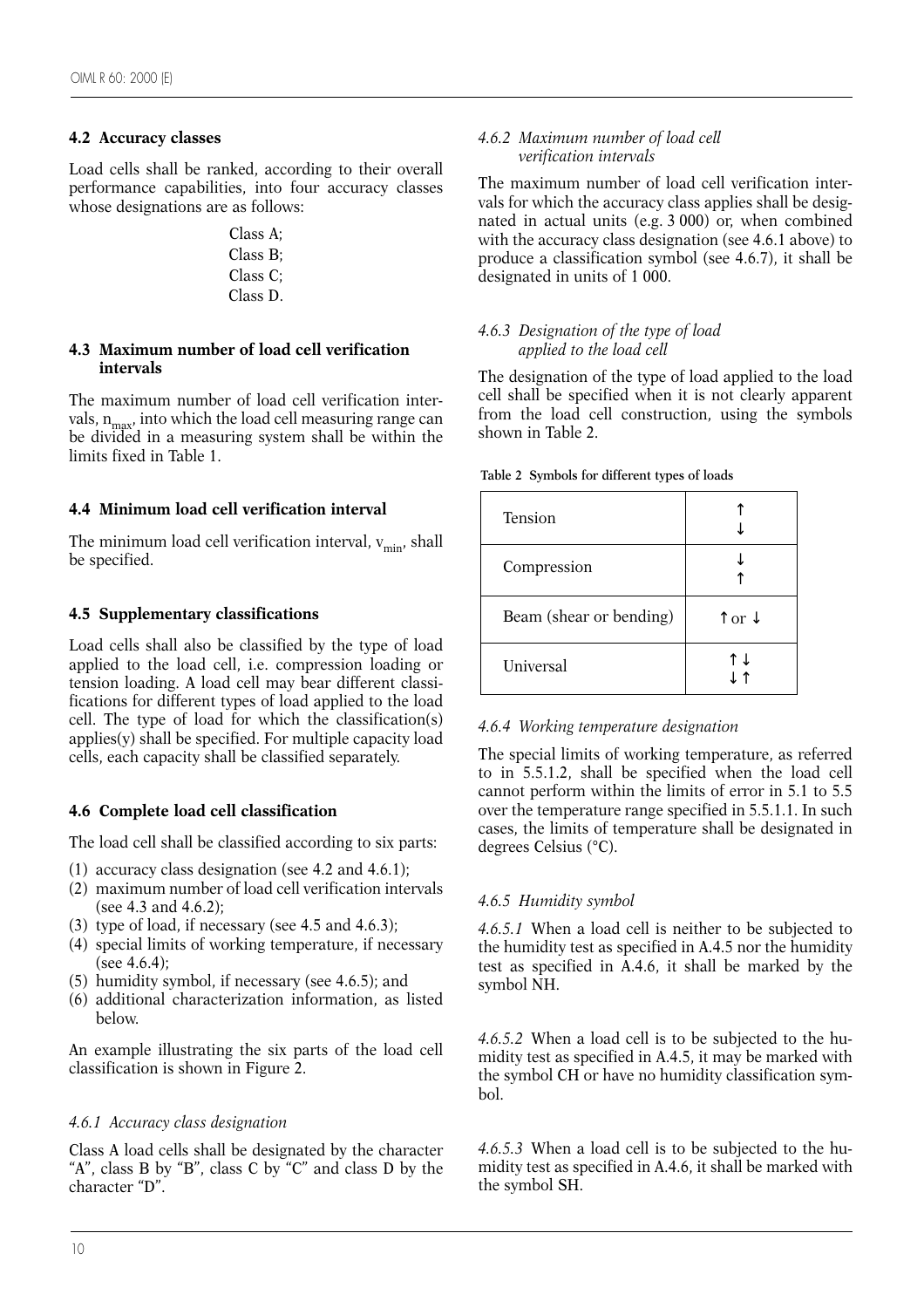#### *4.6.6 Additional information*

#### *4.6.6.1 Mandatory additional information*

In addition to the information required in 4.6.1 to 4.6.5, the following information shall be specified:

- a) name or trademark of manufacturer;
- b) manufacturer's designation or load cell model;
- c) serial number and year of manufacture;
- d) minimum dead load, E<sub>min,</sub> maximum capacity,  $\text{E}_{\text{max}}$ , safe load limit,  $\text{E}_{\text{lim}}$  (all in units of g, kg or t, as applicable);
- e) minimum load cell verification interval,  $v_{\text{min}}$ ;
- f) other pertinent conditions that must be observed to obtain the specified performance (for example, electrical characteristics of the load cell such as output rating, input impedance, supply voltage, cable details, etc.); and
- g) the value of the apportionment factor,  $p_{LC}$  if not equal to 0.7.

#### *4.6.6.2 Non-mandatory additional information*

In addition to the information required in 4.6.1 to 4.6.6.1, the following information may optionally be specified:

- a) for a weighing instrument (for example a multiple range instrument according to OIML R 76), the relative  $v_{\text{min}}$ , Y, where Y =  $E_{\text{max}} / v_{\text{min}}$  (see 2.3.14);
- b) for a weighing instrument (for example a multiinterval instrument according to OIML R 76), the relative DR, Z, where Z =  $E_{\text{max}}/(2 \times \text{DR})$  (see 2.3.13) and the value of DR (see 2.3.9) is set at the maximum permissible minimum dead load output return according to 5.3.2.

#### *4.6.7 Standard classification*

Standard classifications shall be used; examples are shown in Table 3.

| Classification<br>symbol | Description                                                       |
|--------------------------|-------------------------------------------------------------------|
| C2                       | Class C, 2 000 intervals                                          |
| C3, 5/35                 | Class C, 3 000 intervals,<br>compression, $+5$ °C to $+35$ °C     |
| $C2$ NH                  | Class C, 2 000 intervals, not to be<br>subjected to humidity test |

#### *4.6.8 Multiple classifications*

Load cells that have complete classifications for different types of load shall be designated using separate information for each classification. Examples are shown in Table 4.

An illustration of the standard classification symbols using an example is shown in Figure 2.

#### **4.7 Presentation of information**

#### *4.7.1 Minimum load cell markings*

The following minimum amount of information, required in 4.6, shall be marked on each load cell:

- a) name or trademark of manufacturer;
- b) manufacturer's designation or load cell model;
- c) serial number;
- d) maximum capacity,  $E_{\text{max}}$ .

|                                  | Classification symbol | Description                                                                                                               |
|----------------------------------|-----------------------|---------------------------------------------------------------------------------------------------------------------------|
| C <sub>2</sub><br>C1.5           |                       | Class C, 2 000 intervals, shear beam<br>Class C, 1 500 intervals, bending beam                                            |
| C <sub>1</sub><br>C <sub>3</sub> | $-5/30$<br>$-5/30$    | Class C, 1 000 intervals, compression,<br>$-5$ °C to + 30 °C<br>Class C, 3 000 intervals, tension,<br>$-5$ °C to $+30$ °C |

|  |  |  | Table 4 Examples of multiple classifications |
|--|--|--|----------------------------------------------|
|--|--|--|----------------------------------------------|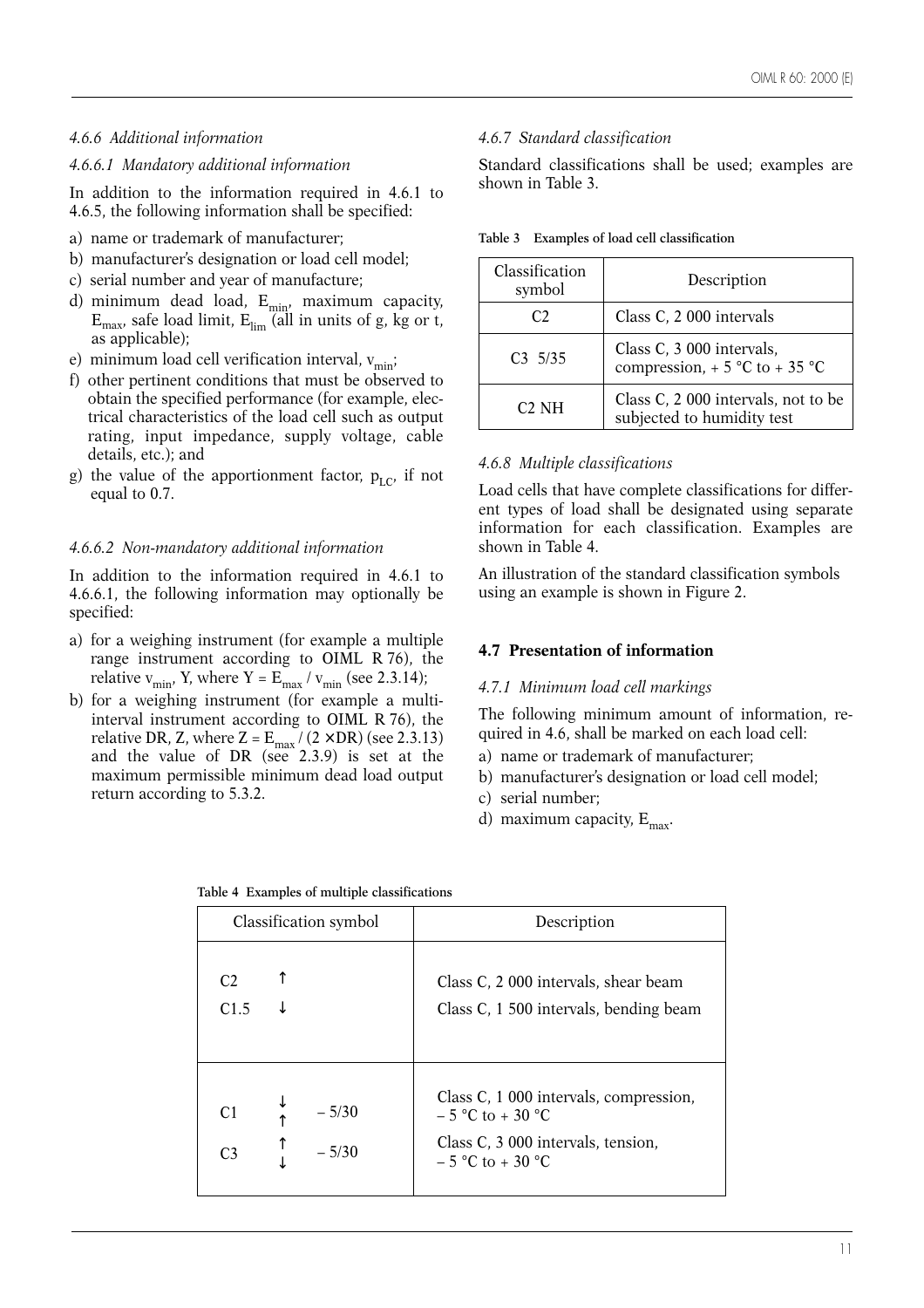| mpe                        | Load, m                       |                                                  |                                          |                                        |  |  |  |  |  |  |  |  |
|----------------------------|-------------------------------|--------------------------------------------------|------------------------------------------|----------------------------------------|--|--|--|--|--|--|--|--|
|                            | Class A                       | Class B                                          | Class C                                  | Class D                                |  |  |  |  |  |  |  |  |
| $p_{LC}$ × 0.5 v           | $0 \le m \le 50000 \text{ v}$ | $0 \le m \le 5000 \text{ v}$                     | 500v<br>$0 \leq m \leq$                  | 50v<br>$0 \leq m \leq$                 |  |  |  |  |  |  |  |  |
| $ p_{\rm LC} \times 1.0$ v | 50 000 $v < m \le 200 000 v$  | $5000 \text{ y} < \text{m} \leq 20000 \text{ y}$ | $500 \text{ y} < m \leq 2000 \text{ y}$  | $50 \text{ y} < m \leq 200 \text{ y}$  |  |  |  |  |  |  |  |  |
| $\n  1 pLC \times 1.5 v$   | 200 000 v < m                 | 20 000 $v < m \le 100000 v$                      | $2000 \text{ y} < m \le 10000 \text{ y}$ | $200 \text{ y} < m \le 1000 \text{ y}$ |  |  |  |  |  |  |  |  |

**Table 5 Maximum permissible errors (mpe) on pattern evaluation**

#### *4.7.2 Required information not marked on load cell*

If the information required in 4.6 is not marked on the load cell then it shall be provided in an accompanying document provided by the manufacturer. Where such a document is provided, the information required in 4.7.1 shall also be given therein.

# **4.8 OIML certificate**

#### *4.8.1 Preparation of certificate*

The OIML certificate shall be prepared according to the rules contained within the OIML Publication *OIML Certificate System for Measuring Instruments*. The format of the certificate shall be as specified in Annex E, *OIML Certificate of conformity for load cells*.

# *4.8.2 Reference of values on certificate*

Regardless of the evaluation result of any load cell in a load cell family, the certificate to be issued should not provide for any characteristics or values which are beyond those that the manufacturer has requested and for which the manufacturer intends to guarantee, for example, by expressing the relevant characteristics and values in its data sheet.

# been adjusted to zero at minimum dead load,  $E_{min}$ ) are related to the maximum number of load cell verification intervals specified for the load cell (see 4.3) and to the actual value of the load cell verification interval, v.

# *5.1.1 Pattern evaluation*

The mpe (see 2.4.9) on pattern evaluation shall be the values derived using the expressions contained in the left column of Table 5. The apportionment factor,  $p_{LC}$ , shall be chosen and declared (if other than 0.7) by the manufacturer and shall be in the range of 0.3 to 0.8  $(0.3 \le p_{\text{LC}} \le 0.8)^1$ .

The value of the apportionment factor,  $p_{LC}$  shall appear on the OIML certificate, if the value is not equal to 0.7. If the apportionment factor,  $p_{LC}$  is not specified on the certificate then the value 0.7 shall be assumed.

The maximum permissible load cell errors may be positive or negative and are applicable to both increasing and decreasing loads.

The above limits of error include errors due to nonlinearity, hysteresis and temperature effect on sensitivity over certain temperature ranges, specified in 5.5.1.1 and 5.5.1.2. Further errors, not included in the above limits of error, are treated separately.

#### **5.2 Rules concerning the determination of errors**

#### *5.2.1 Conditions*

The above limits of error shall apply to all load cell measuring ranges complying with the following conditions:

 $n \leq n_{\text{max}}$  $v \ge v_{\min}$ 

The maximum permissible load cell errors for each accuracy class (the indicated load cell output having

**5 Maximum permissible load cell errors**

**5.1 Maximum permissible errors for each**

**accuracy class** 

<sup>1</sup> Associated with apportionment of error provisions contained within OIML R 76-1, 3.5.4; R 50-1, 2.2.3; R 51-1, 5.2.3.4; R 61-1, 5.2.3.3; R 106-1, 2.10.1, 3.3.4, 5.1.3.2; or R 107-1, 5.1.3.2, 5.2.1.1, when load cell is applied to such instruments.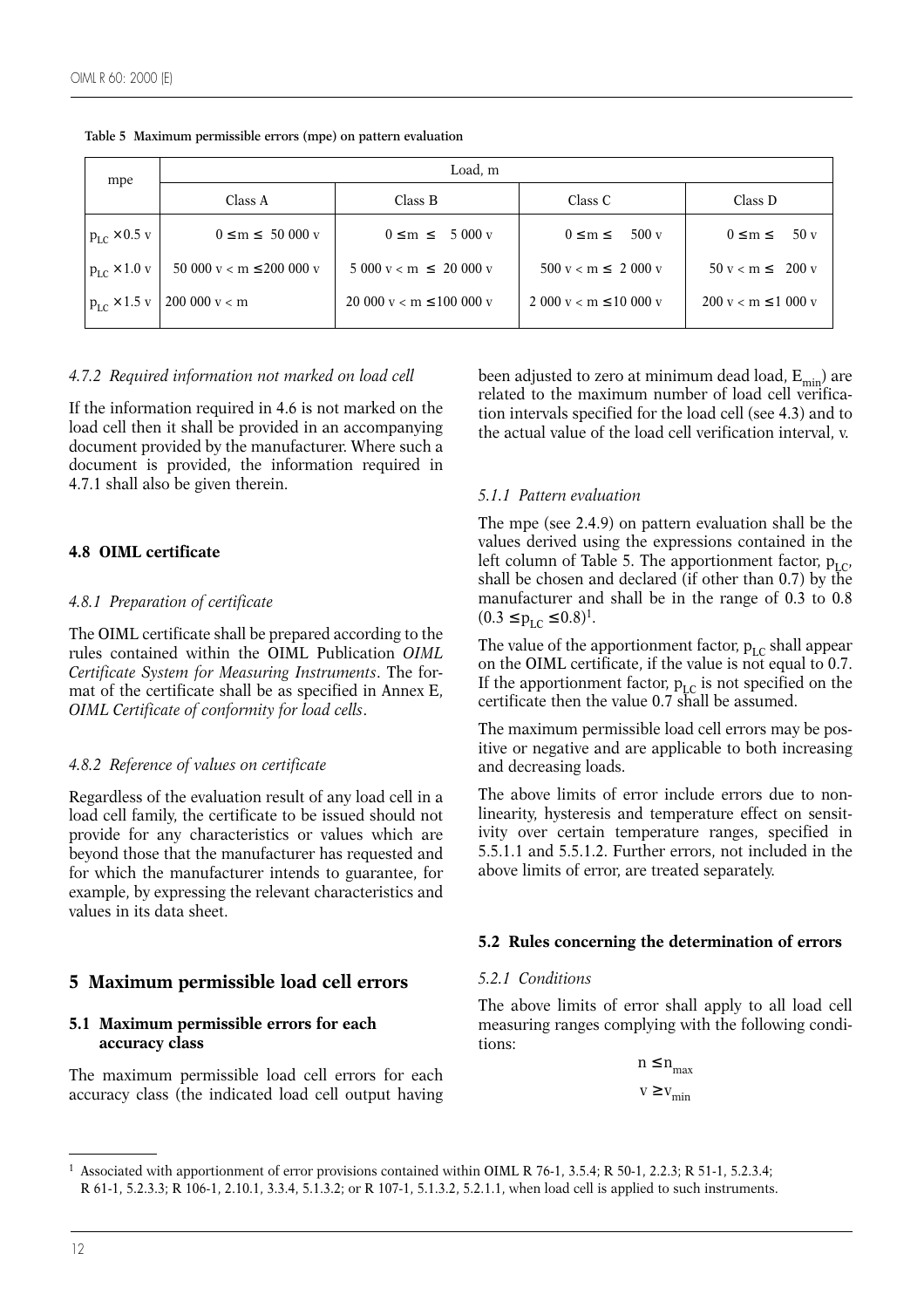# *5.2.2 Limits of error*

The above limits of error shall refer to the error envelope defined in 1.2 and 5.1 which is referenced to the straight line that passes through the minimum load output and the load cell output for a load of 75 % of the measuring range taken on ascending load at 20 °C. This is based upon the initial 20 °C load test. See C.2.2.

# *5.2.3 Initial readings*

During the conduct of the tests, the initial reading shall be taken at a time interval after the initiation of loading or unloading, whichever is applicable, as specified in Table 6.

**Table 6 Combined loading and stabilization times to be achieved prior to reading** 

| Change in load   | Time                |            |  |  |  |  |
|------------------|---------------------|------------|--|--|--|--|
| Greater than     | Up to and including |            |  |  |  |  |
| $0 \text{ kg}$   | $10 \text{ kg}$     | 10 seconds |  |  |  |  |
| $10 \text{ kg}$  | $100 \text{ kg}$    | 20 seconds |  |  |  |  |
| $100 \text{ kg}$ | 1000 kg             | 30 seconds |  |  |  |  |
| 1000 kg          | 10000 kg            | 40 seconds |  |  |  |  |
| 10 000 kg        | 100 000 kg          | 50 seconds |  |  |  |  |
| 100 000 kg       |                     | 60 seconds |  |  |  |  |

# *5.2.3.1 Loading/unloading times*

The loading or unloading times shall be approximately half the time specified. The remaining time shall be utilized for stabilization. The tests shall be conducted under constant conditions. Time shall be recorded in the test report in absolute, not relative, units.

# *5.2.3.2 Loading/unloading times impracticable*

When the specified loading or unloading times cannot be achieved, the following shall apply:

- a) in the case of the minimum dead load output return test, the time may be increased from 100 % to a limit of 150 % of the specified time provided that the permissible variation of the result is proportionally reduced from 100 % to 50 % of the allowable difference between the initial reading of the minimum load output upon unloading and the reading before loading; and
- b) in other cases, the actual times shall be recorded in the Test Report.

# **5.3 Permissible variation of results**

# *5.3.1 Creep*

With a constant maximum load,  $D_{max}$ , between 90 % and 100 % of  $E_{\text{max}}$ , applied to the load cell, the difference between the initial reading and any reading obtained during the next 30 minutes shall not exceed 0.7 times the absolute value of the mpe (see 5.3.1.1) for the applied load. The difference between the reading obtained at 20 minutes and the reading obtained at 30 minutes shall not exceed 0.15 times the absolute value of the mpe (see 5.3.1.1).

# *5.3.1.1 Maximum permissible error for creep*

Regardless of the value declared by the manufacturer for the apportionment factor,  $p_{LC}$ , the mpe for creep shall be determined from Table  $\bar{5}$  using the apportionment factor,  $p_{\text{LC}} = 0.7$ .

# *5.3.2 Minimum dead load output return*

The difference between the initial reading of the minimum load output and the reading after returning to minimum load,  $D_{\min}$ , subsequent to the maximum load,  $D_{\text{max}}$ , between 90 % and 100 % of  $E_{\text{max}}$ , having been applied for 30 minutes, shall not exceed half the value of the load cell verification interval (0.5 v).

# **5.4 Repeatability error**

The maximum difference between the results of five identical load applications for classes A and B and of three identical load applications for classes C and D, shall not be greater than the absolute value of the mpe for that load.

# **5.5 Influence quantities**

# *5.5.1 Temperature*

# *5.5.1.1 Temperature limits*

Excluding temperature effects on minimum dead load output, the load cell shall perform within the limits of error in 5.1.1 over the temperature range of  $-10$  °C to + 40 °C, unless otherwise specified as in 5.5.1.2 below.

# *5.5.1.2 Special limits*

Load cells for which particular limits of working temperature are specified shall satisfy, within those ranges, the conditions defined in 5.1.1.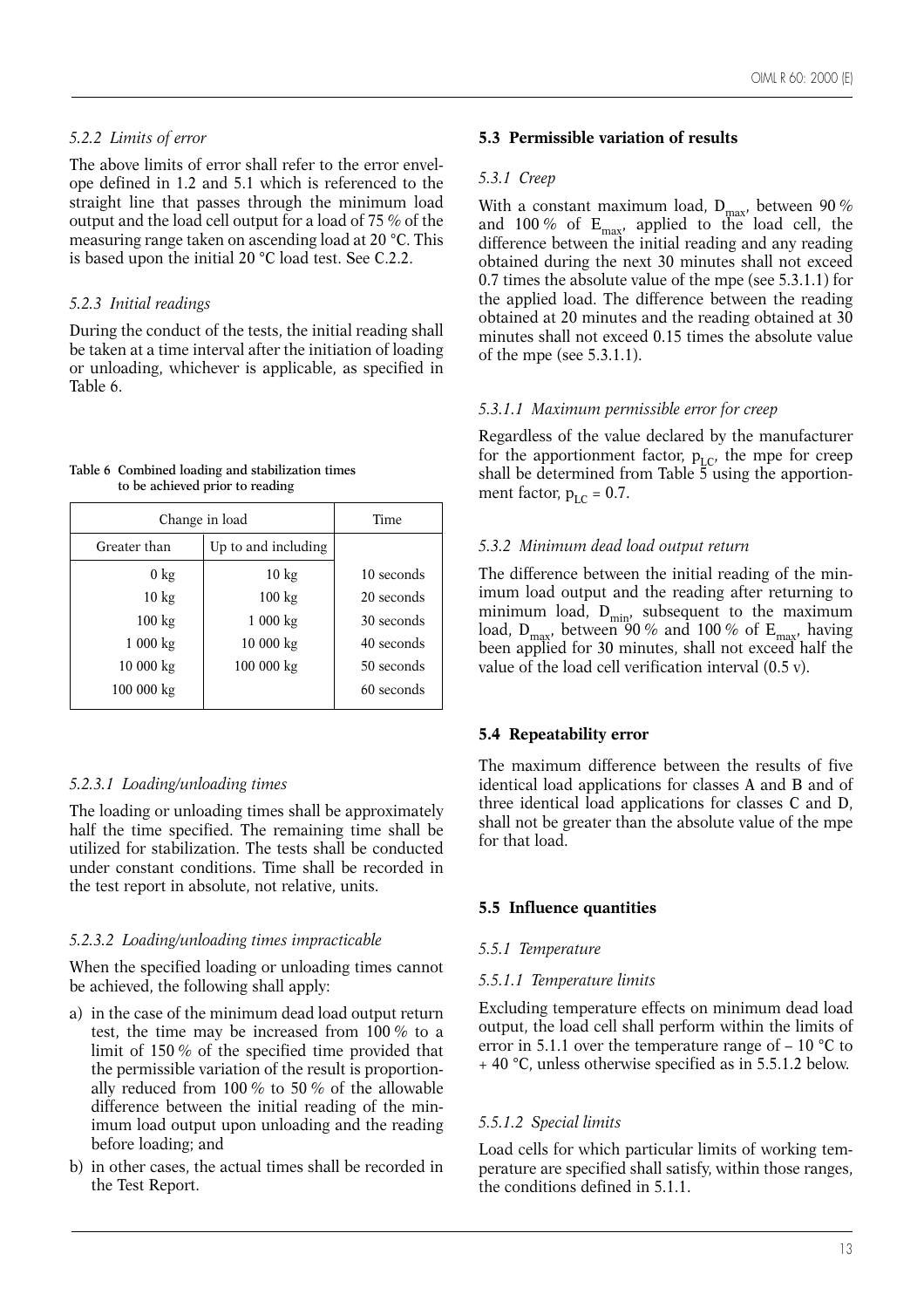These ranges shall be at least: 5 °C for load cells of class A; 15 °C for load cells of class B; 30 °C for load cells of classes C and D.

#### *5.5.1.3 Temperature effect on minimum dead load output*

The minimum dead load output of the load cell over the temperature range, as specified in 5.5.1.1 or 5.5.1.2, shall not vary by an amount greater than the apportionment factor,  $p_{LC}$ , times the minimum load cell verification interval,  $\widetilde{v_{\text{min}}}$ , for any change in ambient temperature of:

2 °C for load cells of class A;

5 °C for load cells of classes B, C and D.

The minimum load output shall be taken after the load cell has thermally stabilized at ambient temperature.

# *5.5.2 Barometric pressure*

The output of the load cell shall not vary by an amount greater than the minimum load cell verification interval,  $v_{\text{min}}$ , for a change in barometric pressure of 1 kPa over the range from 95 kPa to 105 kPa.

# *5.5.3 Humidity*

When a load cell is marked with the symbol NH, it shall not be subjected to the humidity test, as specified in A.4.5 or A.4.6.

When a load cell is marked with the symbol CH or is not marked with a humidity symbol, it shall be subjected to the humidity test, as specified in A.4.5.

When a load cell is marked with the symbol SH, it shall be subjected to the humidity test, as specified in A.4.6.

#### *5.5.3.1 Humidity error (applicable to load cells marked CH or with no humidity symbol marking and not applicable to load cells marked NH or SH)*

The difference between the average of the readings of the minimum load output before the conduct of the humidity test and the average of the readings for the same load obtained after the conduct of the humidity test according to A.4.5, shall not be greater than 4 % of the difference between the output at the maximum capacity,  $E_{max}$ , and that at the minimum dead load,  $\mathbf{E}_{\text{min}}.$ 

The difference between the average of the three output values at the maximum load,  $D_{\text{max}}$ , for load cells of accuracy classes C and D, or five output values for load cells of accuracy classes A and B, (corrected for the minimum load output) obtained before the conduct of the humidity test according to A.4.5, and the average of the three output values for load cells of accuracy classes C and D, or five output values for load cells of accuracy classes A and B obtained for the same maximum load,  $D_{\text{max}}$ , (corrected for the minimum load output) after the conduct of the humidity test, shall not be greater than the value of the load cell verification interval, v.

#### *5.5.3.2 Humidity error (applicable to load cells marked SH and not applicable to load cells marked CH or NH or with no humidity symbol marking)*

A load cell shall meet the applicable mpe during the conduct of the humidity test, according to A.4.6.

# **5.6 Measurement standards**

The expanded uncertainty, *U* (for coverage factor k = 2), for the combination of the force*-*generating system and the indicating instrument (used to observe the load cell output) shall be less than 1/3 times the mpe of the load cell under test. [*Guide to the Expression of Uncertainty in Measurement*, 1993]

# **6 Requirements for load cells equipped with electronics**

# **6.1 General requirements**

In addition to the other requirements of this Recommendation, a load cell equipped with electronics shall comply with the following requirements. The mpe shall be determined using an apportionment factor,  $p_{LC}$ , equal to 1.0 ( $p_{LC}$  = 1.0) substituted for the apportionment factor,  $p_{LC}$ , that is declared by the manufacturer and applied to the other requirements.

If a load cell is configured with substantially all the electronic functions of an electronic weighing instrument then it may be required to undergo additional evaluation against other requirements contained in the OIML Recommendation for the weighing instrument. Such evaluation is outside the scope of this Recommendation.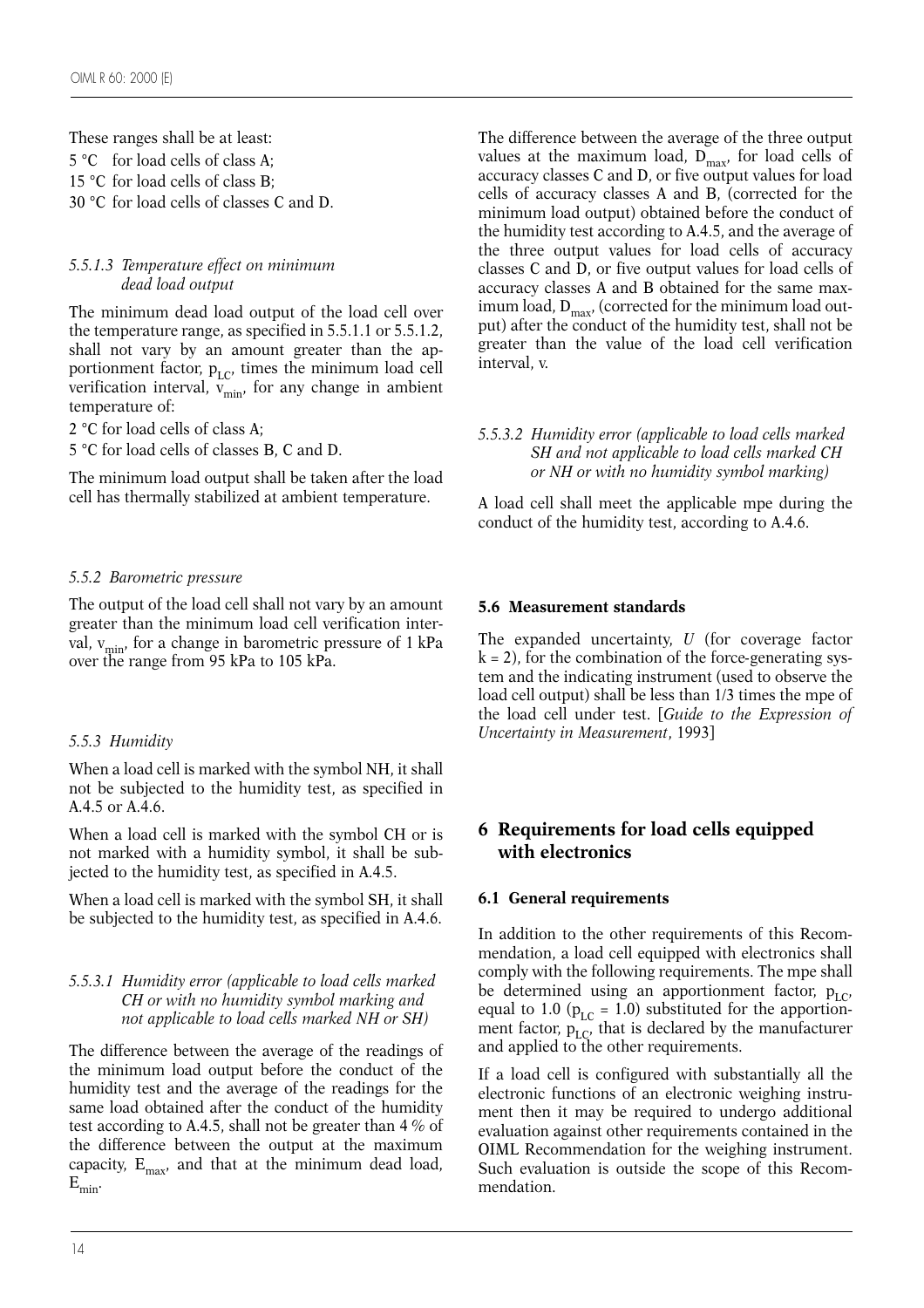# *6.1.1 Faults*

A load cell equipped with electronics shall be designed and manufactured such that when it is exposed to electrical disturbances either:

a) significant faults do not occur; or

b) significant faults are detected and acted upon.

Messages of significant faults should not be confused with other messages presented.

*Note:* A fault equal to or smaller than the load cell verification interval, v, is allowed irrespective of the value of the error in output.

#### *6.1.2 Durability*

The load cell shall be suitably durable so that the requirements of this Recommendation may be met in accordance with the intended use of the load cell.

#### *6.1.3 Compliance with requirements*

A load cell equipped with electronics is presumed to comply with the requirements in 6.1.1 and 6.1.2, if it passes the examinations specified in 6.3 and 6.4.

#### *6.1.4 Application of the requirements in 6.1.1*

The requirements in 6.1.1 may be applied separately to each individual cause or significant fault. The choice of whether  $6.1.1$  a) or  $6.1.1$  b) is applied is left to the manufacturer.

#### **6.2 Acting upon significant faults**

When a significant fault has been detected, either the load cell shall be made inoperative automatically or a fault detection output shall be issued automatically. This fault detection output shall continue until the user acts on the fault or the fault disappears.

#### **6.3 Functional requirements**

#### *6.3.1 Special procedure for load cell with indicator*

When a load cell equipped with electronics includes an indicator, a special procedure shall be performed upon application of power. This procedure shall show all relevant signs of the indicator in their active and nonactive states sufficiently long to be checked by the user.

#### *6.3.2 Warm-up time*

During the design warm-up time of a load cell equipped

with electronics there shall be no transmission of measurement results.

#### *6.3.3 Mains power supply (AC)*

A load cell equipped with electronics that operates from a mains power supply shall be designed to comply with the metrological requirements if the mains power supply varies:

- a) in voltage from  $-15\%$  to  $+10\%$  of the supply voltage specified by the manufacturer; and
- b) in frequency from  $-2\%$  to  $+2\%$  of the frequency specified by the manufacturer, if AC is used.

#### *6.3.4 Battery power supply (DC)*

A load cell equipped with electronics that operates from a battery power supply shall either continue to function correctly or not provide a measurement result whenever the voltage is below the value specified by the manufacturer.

#### *6.3.5 Disturbances*

When a load cell equipped with electronics is subjected to the disturbances specified in 6.4.1, the difference between the load cell output due to a disturbance and the load cell output without disturbance (load cell intrinsic error) shall not exceed the load cell verification interval, v, or the load cell shall detect and react to a significant fault.

#### *6.3.6 Span stability requirements (not applicable to class A load cells)*

A load cell equipped with electronics shall be subjected to the span stability test specified in 6.4.1 and A.4.7.8. The variation in load cell span shall not exceed half the load cell verification interval (0.5 v) or half the absolute value of the mpe (0.5 mpe), whichever is the greater, for the test load applied. The aim of this test is not to measure the influence on the metrological performances of mounting or dismounting the load cell on or from the force-generating system, so the installation of the load cell in the force-generating system shall be carried out with particular care.

#### **6.4 Additional tests**

#### *6.4.1 Performance and stability tests*

A load cell equipped with electronics shall pass the performance and stability tests according to A.4.7 for the tests given in Table 7.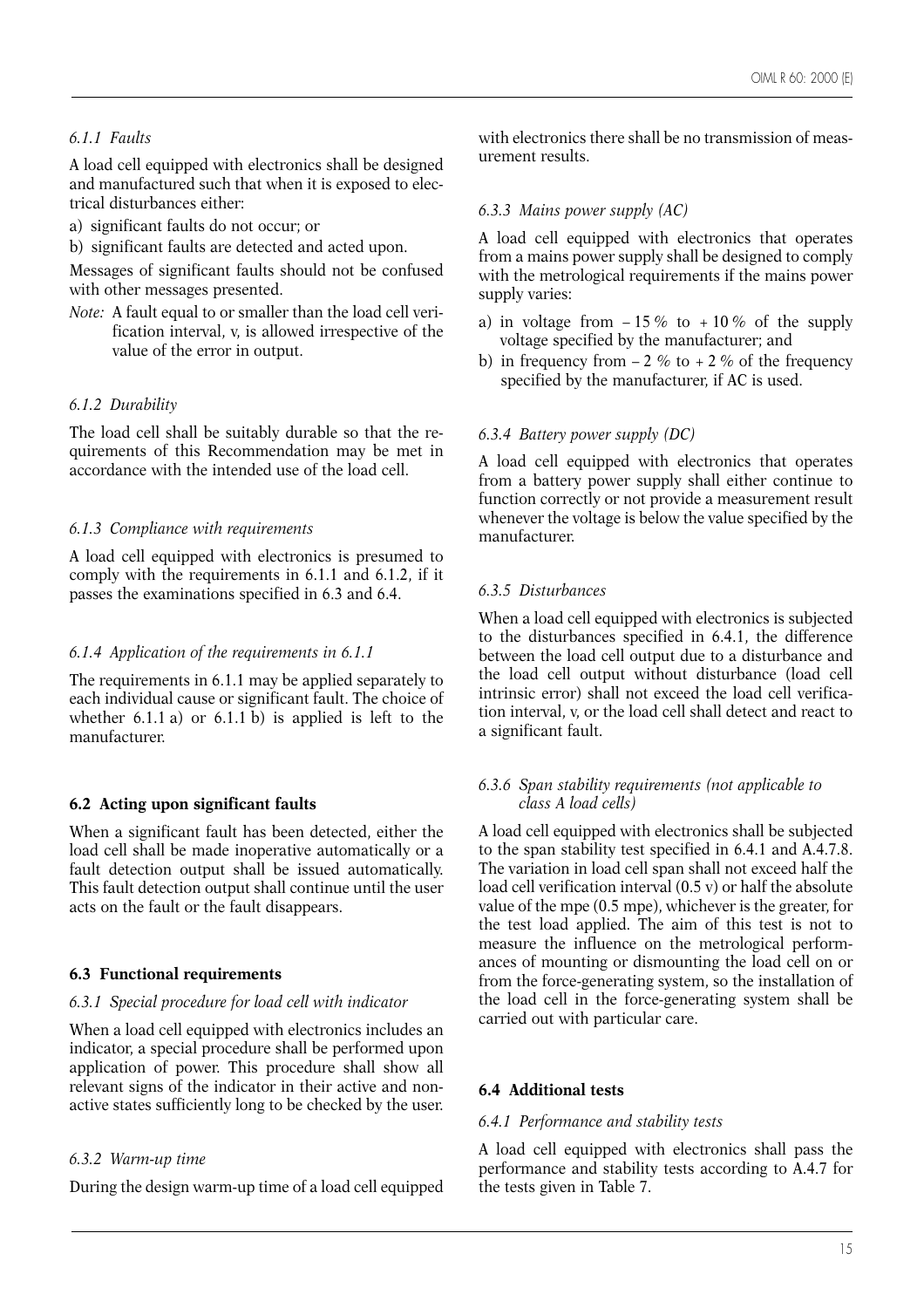| <b>Test</b>                         | Annex A<br>test procedure | $p_{LC}$ | Characteristic<br>under test |
|-------------------------------------|---------------------------|----------|------------------------------|
| Warm-up time                        | A.4.7.2                   | 1.0      | Influence factor             |
| Power voltage variations            | A.4.7.3                   | 1.0      | Influence factor             |
| Short-time power reductions         | A.4.7.4                   | 1.0      | Disturbance                  |
| Bursts (electrical fast transients) | A.4.7.5                   | 1.0      | Disturbance                  |
| Electrostatic discharge             | A.4.7.6                   | 1.0      | Disturbance                  |
| Electromagnetic susceptibility      | A.4.7.7                   | 1.0      | Disturbance                  |
| Span stability                      | A.4.7.8                   | 1.0      | Influence factor             |

**Table 7 Performance and stability tests for a load cell equipped with electronics**

Generally, the tests are carried out on fully operational equipment in its normal state or in a status as similar as possible thereto. If the load cell is equipped with an interface that permits it to be coupled to external equipment, all functions that are performed or initiated via an interface shall operate correctly.

# **7 Metrological controls**

# **7.1 Liability to legal metrological controls**

#### *7.1.1 Imposition of controls*

This Recommendation prescribes performance requirements for load cells used in the measurement of mass. National legislation may impose metrological controls that verify compliance with this Recommendation. Such controls, when imposed, may include pattern evaluation.

# **7.2 Test requirements**

Test procedures for the pattern evaluation of load cells are provided in Annex A and the Test Report Format is provided in Annexes C and D. Initial and subsequent verification of load cells independent of the measuring system in which they are used is normally considered inappropriate if the complete system performance is verified by other means.

#### **7.3 Selection of load cells within a family**

Where a family composed of one or more groups of load cells of various capacities and characteristics is presented for pattern evaluation, the following provisions shall apply.

# *7.3.1 Number of load cells to be tested*

The selection of load cells to be tested shall be such that the number of load cells to be tested is minimized (see practical example in Annex B).

# *7.3.2 Load cells of the same capacity belonging to different groups*

Where load cells of the same capacity belong to different groups, approval of the load cell with the best metrological characteristics implies approval of the load cells with the lesser characteristics. Therefore, when a choice exists, the load cells with the best metrological characteristics shall be selected for test.

# *7.3.3 Load cells with a capacity in between the capacities tested*

Load cells with a capacity in between the capacities tested, as well as those above the largest capacity tested, but not over 5 times above the largest capacity tested, are deemed to be approved.

# *7.3.4 Smallest capacity load cell from the group*

For any family, the smallest capacity load cell from the group with the best characteristics shall be selected for testing. For any group, the smallest capacity load cell in the group shall always be selected for test unless that capacity falls within the range of allowed capacities of selected load cells having better metrological characteristics according to the requirements of 7.3.2 and 7.3.3.

#### *7.3.5 Ratio of largest capacity to the nearest smaller capacity*

When the ratio of the largest capacity load cell in each group to the nearest smaller capacity having been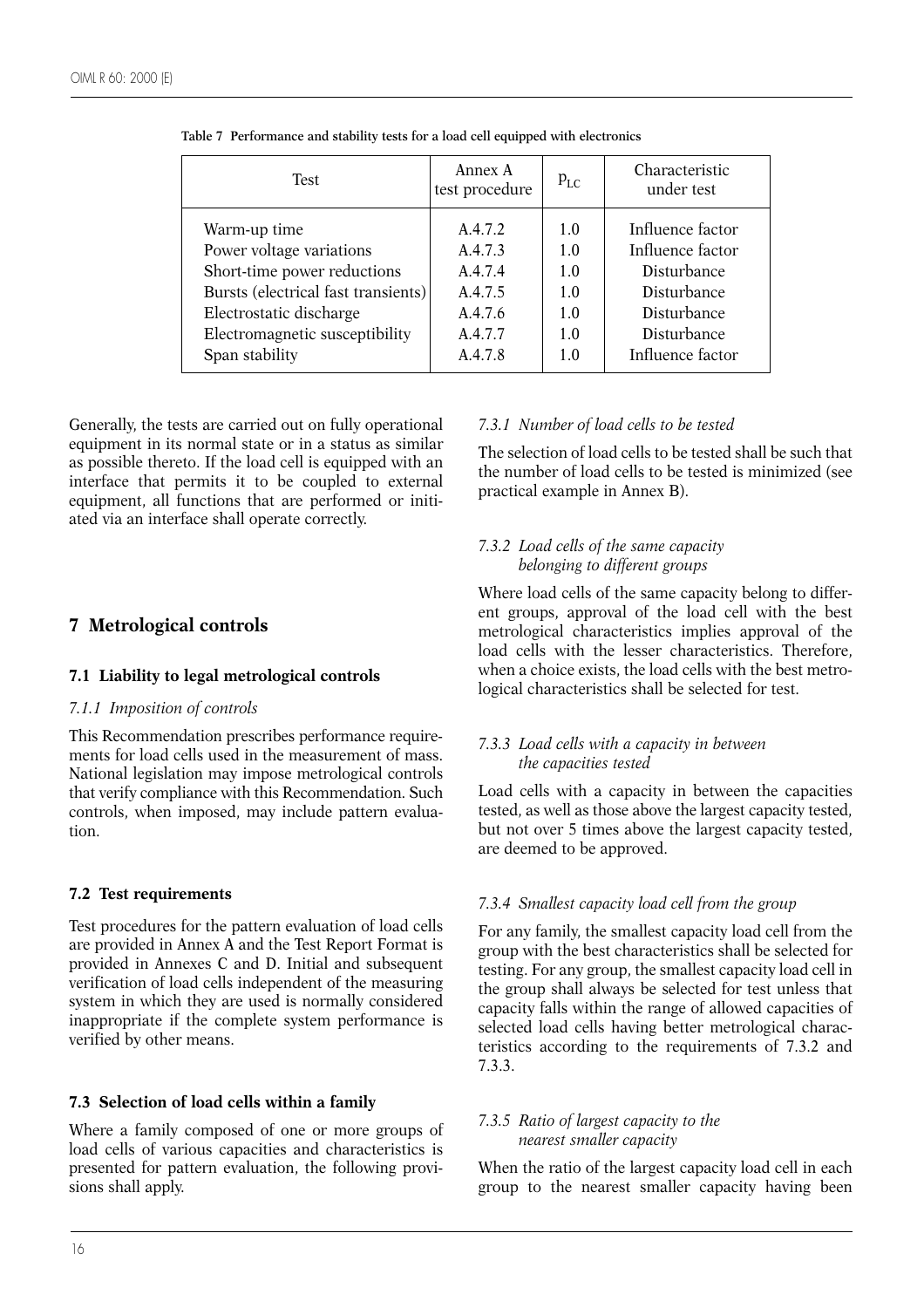selected for test is greater than 5, then another load cell shall be selected. The selected load cell shall have a capacity between 5 and 10 times that of the nearest smaller capacity load cell which has been selected. When no capacity meets this criterion, the selected load cell shall be that having the smallest capacity exceeding 10 times that of the nearest smaller capacity load cell which has been selected.

#### *7.3.6 Humidity test*

If more than one load cell of a family has been submitted for testing, only one cell shall be tested for humidity when applicable, and only one cell shall be subjected to the additional tests for load cells equipped with electronics when applicable, that being the load cell with the most severe characteristics (for example, the greatest value of  $n_{max}$  or the lowest value of  $v_{min}$ ).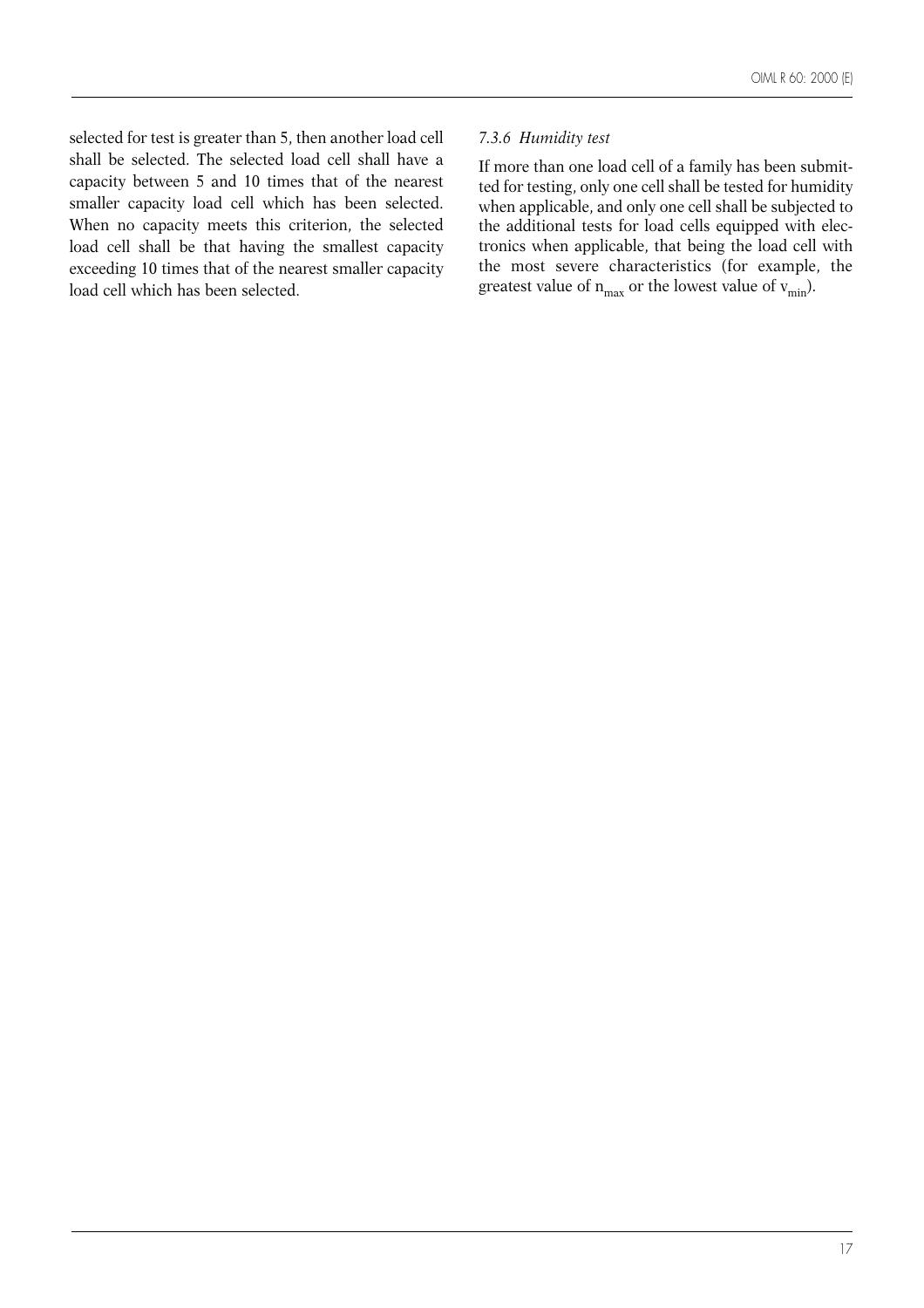# **Annex A (Mandatory) Test procedures for pattern evaluation**

# **A.1 Scope**

This Annex provides test procedures for pattern evaluation testing of load cells used in the measurement of mass.

A.1.1 Wherever possible test procedures have been established to apply as broadly as possible to all load cells within the scope of OIML R 60.

A.1.2 The procedures apply to the testing of load cells only. No attempt has been made to cover testing of complete systems that include load cells.

# **A.2 Purpose**

The following test procedures for quantitative determination of load cell performance characteristics are established to ensure uniform pattern evaluation.

# **A.3 Test conditions**

# **A.3.1 Test equipment**

The basic equipment for pattern evaluation tests consists of a force-generating system and a suitable linear instrument, which measures the output of the load cell (see 5.6).

#### **A.3.2 General considerations for environmental and test conditions**

Before adequate testing and evaluation of a load cell can be performed, careful attention shall be paid to the environmental and test conditions under which such evaluations are to be made. Significant discrepancies are frequently a result of insufficient recognition of such details. The following shall be thoroughly considered prior to any pattern evaluation testing program.

#### *A.3.2.1 Acceleration of gravity*

The mass standards used in testing shall be corrected, if necessary, for the site of testing and the value of the gravity constant, *g*, at the test site shall be recorded with the test results. The value of the mass standards used to generate the force shall be traceable to the national standard of mass.

#### *A.3.2.2 Environmental conditions*

Tests shall be performed under stable environmental conditions. The ambient temperature is deemed to be stable when the difference between extreme temperatures noted during the test does not exceed one fifth of the temperature range of the load cell under test, without being greater than 2 °C.

# *A.3.2.3 Loading conditions*

Particular attention shall be paid to loading conditions to prevent the introduction of errors not inherent to the load cell. Factors such as surface roughness, flatness, corrosion, scratches, eccentricity, etc., should be taken into consideration. Loading conditions shall be in accordance with the requirements of the load cell manufacturer. The loads shall be applied and removed along the sensitive axis of the load cell without introducing shock to the load cell.

#### *A.3.2.4 Measuring range limits*

The minimum load,  $D_{\text{min}}$  (hereafter referred to as "minimum test load") shall be as near as possible to but not less than the minimum dead load,  $E_{min}$ , as permitted by the force-generating system. The maximum load,  $D_{\text{max}}$ , (hereafter referred to as "maximum test load") shall be not less than 90 % of  $E_{\text{max}}$ , nor shall it be greater than  $E_{\text{max}}$  (refer to Fig. 1).

#### *A.3.2.5 Reference standards*

Periodic (depending on use) verification of standards shall be made.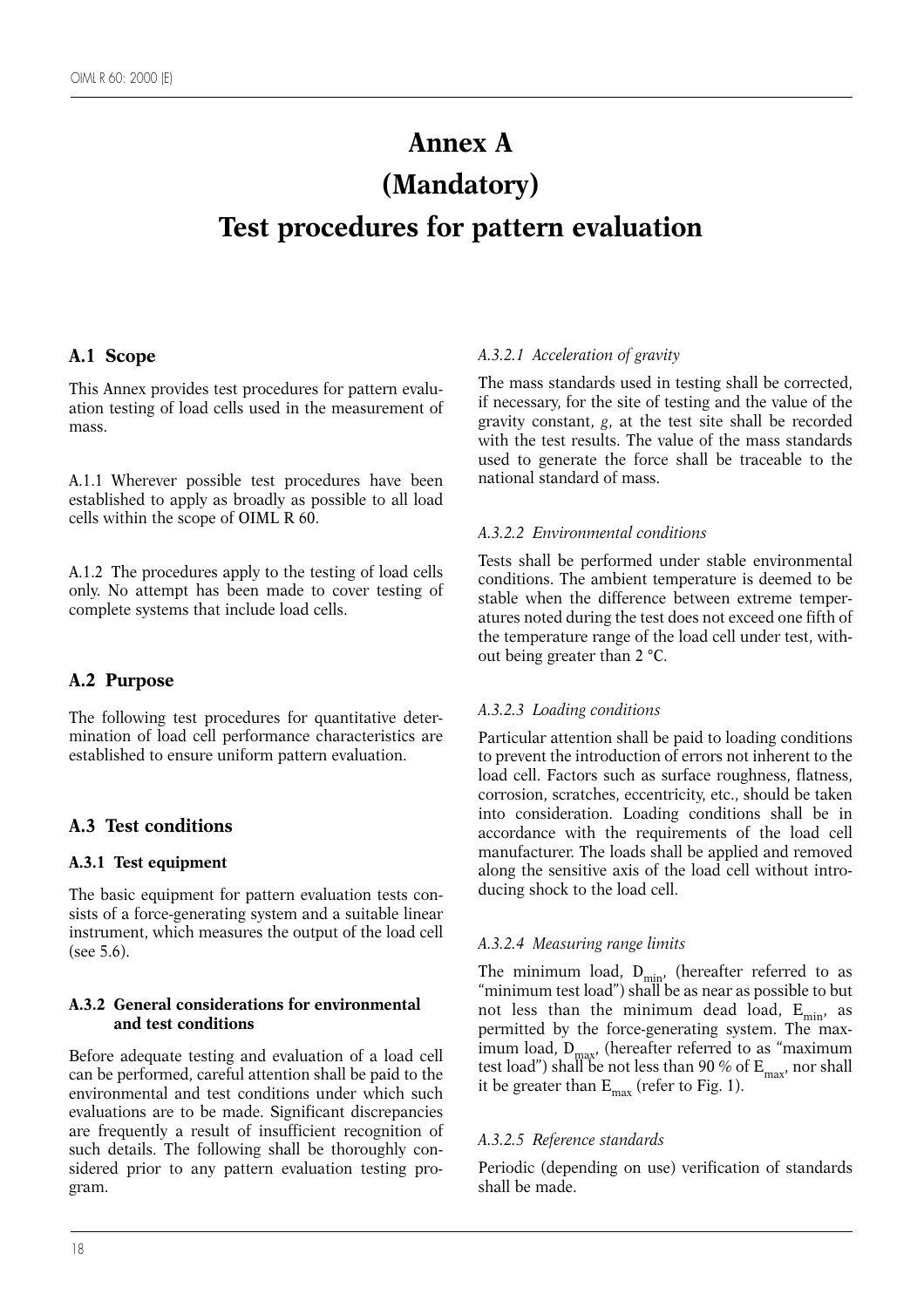# *A.3.2.6 Stabilization period*

A stabilization period for the load cell under test and the indicating instrument shall be provided, as recommended by the manufacturers of the equipment used.

# *A.3.2.7 Temperature conditions*

It is important to allow sufficient time for temperature stabilization of the load cell to be achieved. Particular attention shall be devoted to this requirement for large load cells. The loading system shall be of a design which will not introduce significant thermal gradients within the load cell. The load cell and its connecting means (cables, tubes, etc.) which are integral or contiguous shall be at the same test temperature. The indicating instrument shall be maintained at room temperature. The temperature effect on auxiliary connecting means shall be considered in determining results.

# *A.3.2.8 Barometric pressure effects*

Where changes in barometric pressure may significantly affect the load cell output, such changes shall be considered.

# *A.3.2.9 Stability of loading means*

An indicating instrument and a loading means shall be used which will provide sufficient stability to permit readings within the limits specified in 5.6.

# *A.3.2.10 Indicating instrument checking*

Some indicating instruments are provided with a convenient means for checking the indicating instrument itself. When such features are provided, they shall be utilized frequently to ensure that the indicating instrument is within the accuracy required by the test being performed. Periodic verification of the indicating instrument calibration shall also be performed.

# *A.3.2.11 Other conditions*

Other conditions specified by the manufacturer such as input/output voltage, electrical sensitivity, etc. shall be taken into consideration during the test.

# *A.3.2.12 Time and date data*

All time and date points shall be recorded such that the data can later be presented in test reports in absolute,

not relative, units of local time and date. The date shall be recorded in the ISO 8601 format of ccyy-mm-dd. *Note:* "cc" may be omitted in cases where there is no

possible confusion as to the century.

# *A.3.2.13 Span stability*

The installation of the load cell in the force-generating system shall be done with particular care, since the aim of this test is not to measure the influence on the metrological performances of mounting/dismounting the load cell on/from the force-generating system.

# **A.4 Test procedures**

Each of the tests below is presented as a "stand alone" individual test. However, for the efficient conduct of the load cell tests, it is acceptable that the increasing and decreasing load, creep, and minimum dead load output return tests be conducted at the given test temperature before changing to the next test temperature (see A.5, Figures A.1 and A.2). The barometric pressure and the humidity tests are conducted individually following completion of the above tests.

#### **A.4.1 Determination of load cell error, repeatability error and temperature effect on minimum dead load output**

# *A.4.1.1 Check test conditions*

Refer to the test conditions in A.3 to ensure that proper consideration has been given to those conditions, prior to performing the following tests.

# *A.4.1.2 Insert load cell*

Insert the load cell into the force-generating system, load to the minimum test load,  $D_{\min}$ , and stabilize at  $20 °C$ .

# *A.4.1.3 Exercise load cell*

Exercise the load cell by applying the maximum test load,  $D_{\text{max}}$ , three times, returning to the minimum test load,  $D_{\min}^{m}$ , after each load application. Wait 5 minutes.

# *A.4.1.4 Check indicating instrument*

Check the indicating instrument according to A.3.2.10.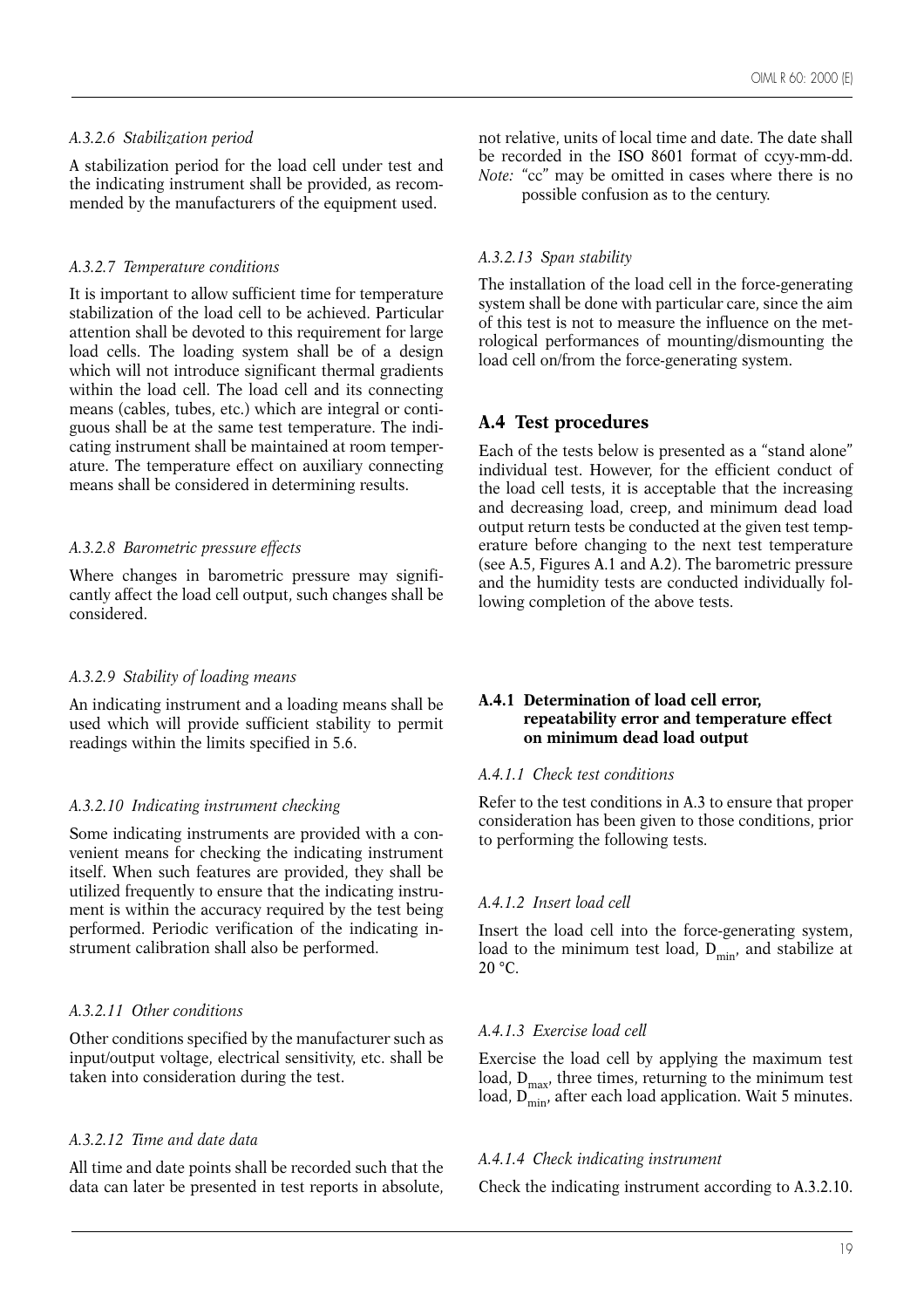# *A.4.1.5 Monitor load cell*

Monitor the minimum test load output until stable.

# *A.4.1.6 Record indication*

Record the indicating instrument indication at the minimum test load,  $D_{\min}$ .

#### *A.4.1.7 Test load points*

All test load points in a loading and unloading sequence shall be spaced at approximately equal time intervals. The readings shall be taken at time intervals as near as possible to those specified in Table 6 in 5.2.3. These two time intervals shall be recorded.

# *A.4.1.8 Apply loads*

Apply increasing loads up to the maximum test load,  $D_{\text{max}}$ . There shall be at least five increasing load points, which shall include loads approximating to the highest values in the applicable steps of maximum permissible load cell errors, as listed in Table 5 in 5.1.1.

# *A.4.1.9 Record indications*

Record the indicating instrument indications at time intervals as near as possible to those specified in Table 6 in 5.2.3. These two time intervals shall be recorded.

# *A.4.1.10 Decrease test loads*

Decrease the test loads to the minimum test load,  $D_{\text{min}}$ , using the same load points as described in A.4.1.8.

# *A.4.1.11 Record indications*

Record the indicating instrument indications at time intervals as near as possible to those specified in Table 6 in 5.2.3. These two time intervals shall be recorded.

#### *A.4.1.12 Repeat procedures for different accuracy classes*

Repeat the operations described in A.4.1.7 to A.4.1.11 four more times for accuracy classes A and B or two more times for accuracy classes C and D.

# *A.4.1.13 Repeat procedures for different temperatures*

Repeat the operations described in A.4.1.3 to A.4.1.12, first at the higher temperature, then at the lower temperature, including the approximate temperature range limits for the accuracy class intended; then perform the operations in A.4.1.3 to A.4.1.12 at 20 °C.

# *A.4.1.14 Determine magnitude of load cell error*

The magnitude of the load cell error shall be determined based on the average of the results of the tests conducted at each temperature level and compared with the maximum permissible load cell errors in 5.1.1.

#### *A.4.1.15 Determine repeatability error*

From the resulting data, the repeatability error may be determined and compared with the limits specified in 5.4.

#### *A.4.1.16 Determine temperature effect on minimum dead load output*

From the resulting data, the temperature effect on minimum dead load output may be determined and compared with the limits specified in 5.5.1.3.

# **A.4.2 Determination of creep error**

#### *A.4.2.1 Check test conditions*

Refer to the test conditions in A.3 to ensure that proper consideration has been given to those conditions prior to performing the following tests.

# *A.4.2.2 Insert load cell*

Insert the load cell into the force-generating system, load to the minimum test load,  $D_{\min}$ , and stabilize at 20 °C.

# *A.4.2.3 Exercise load cell*

Exercise the load cell by applying the maximum test load,  $D_{\text{max}}$ , three times, returning to the minimum test load,  $D_{\min}^{\max}$ , after each load application. Wait one hour.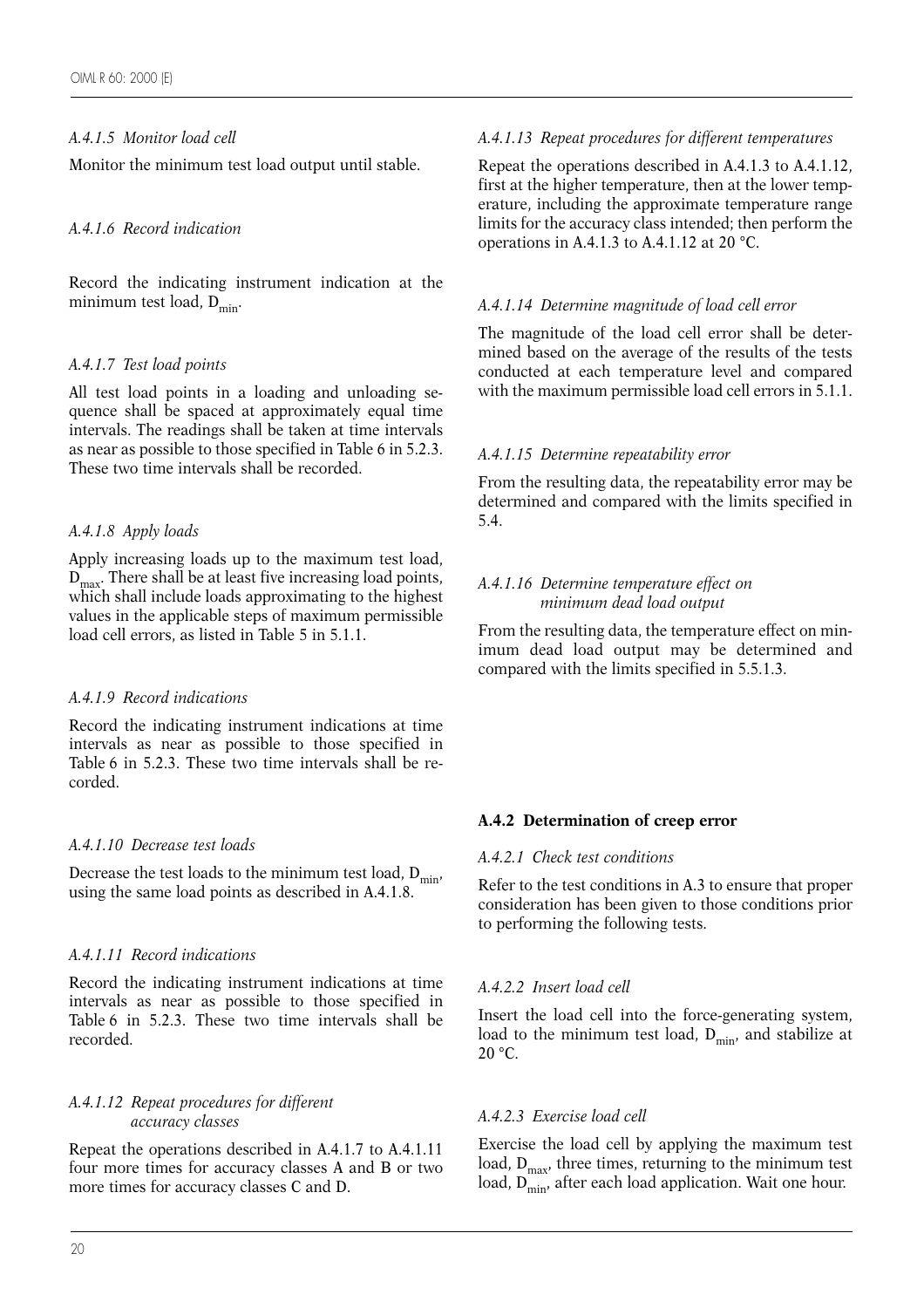# *A.4.2.4 Check indicating instrument*

Check the indicating instrument according to A.3.2.10.

#### *A.4.2.5 Monitor load cell*

Monitor the minimum test load output until stable.

#### *A.4.2.6 Record indication*

Record the indicating instrument indication at the minimum test load,  $D_{\text{min}}$ .

#### *A.4.2.7 Apply load*

Apply a constant maximum test load,  $D_{\text{max}}$ .

#### *A.4.2.8 Record indications*

Record the initial indicating instrument indication at the time intervals specified in Table 6 in 5.2.3. Continue to record periodically thereafter, at recorded time intervals over a 30-minute period, ensuring that a reading is taken at 20 minutes.

#### *A.4.2.9 Repeat procedures for different temperatures*

Repeat the operations described in A.4.2.3 to A.4.2.8, first at the higher temperature, then at the lower temperature, including the approximate temperature range limits for the accuracy class intended.

#### *A.4.2.10 Determine creep error*

With the resulting data, and taking into account the effect of barometric pressure changes according to A.3.2.8, the magnitude of the creep error can be determined and compared with the permissible variation specified in 5.3.1.

#### **A.4.3 Determination of minimum dead load output return (DR)**

#### *A.4.3.1 Check test conditions*

Refer to the test conditions in A.3 to ensure that proper consideration has been given to those conditions prior to performing the following test.

#### *A.4.3.2 Insert load cell*

Insert the load cell into the force-generating system, load to the minimum test load,  $D_{\text{min}}$ , and stabilize at  $20 °C$ .

#### *A.4.3.3 Exercise load cell*

Exercise the load cell by applying the maximum test load,  $D_{\text{max}}$ , three times, returning to the minimum test load,  $D_{\text{min}}$ , after each load application. Wait one hour.

#### *A.4.3.4 Check indicating instrument*

Check the indicating instrument according to A.3.2.10.

# *A.4.3.5 Monitor load cell*

Monitor the minimum test load output until stable.

# *A.4.3.6 Record indication*

Record the indicating instrument indication at the minimum test load,  $D_{\min}$ .

# *A.4.3.7 Apply load*

Apply a constant maximum test load,  $D_{\text{max}}$ .

# *A.4.3.8 Record indications*

Record the initial indicating instrument indication at time intervals as near as possible to those specified in Table 6 in 5.2.3. These two time intervals shall be recorded. Record the time at which the load is fully applied and maintain the load for a 30-minute period.

#### *A.4.3.9 Record data*

Record the time of initiation of unloading and return to the minimum test load,  $D_{\text{min}}$ .

#### *A.4.3.10 Record indication*

Record the indicating instrument indication at time intervals as near as possible to those specified in Table 6 in 5.2.3. These two time intervals shall be recorded.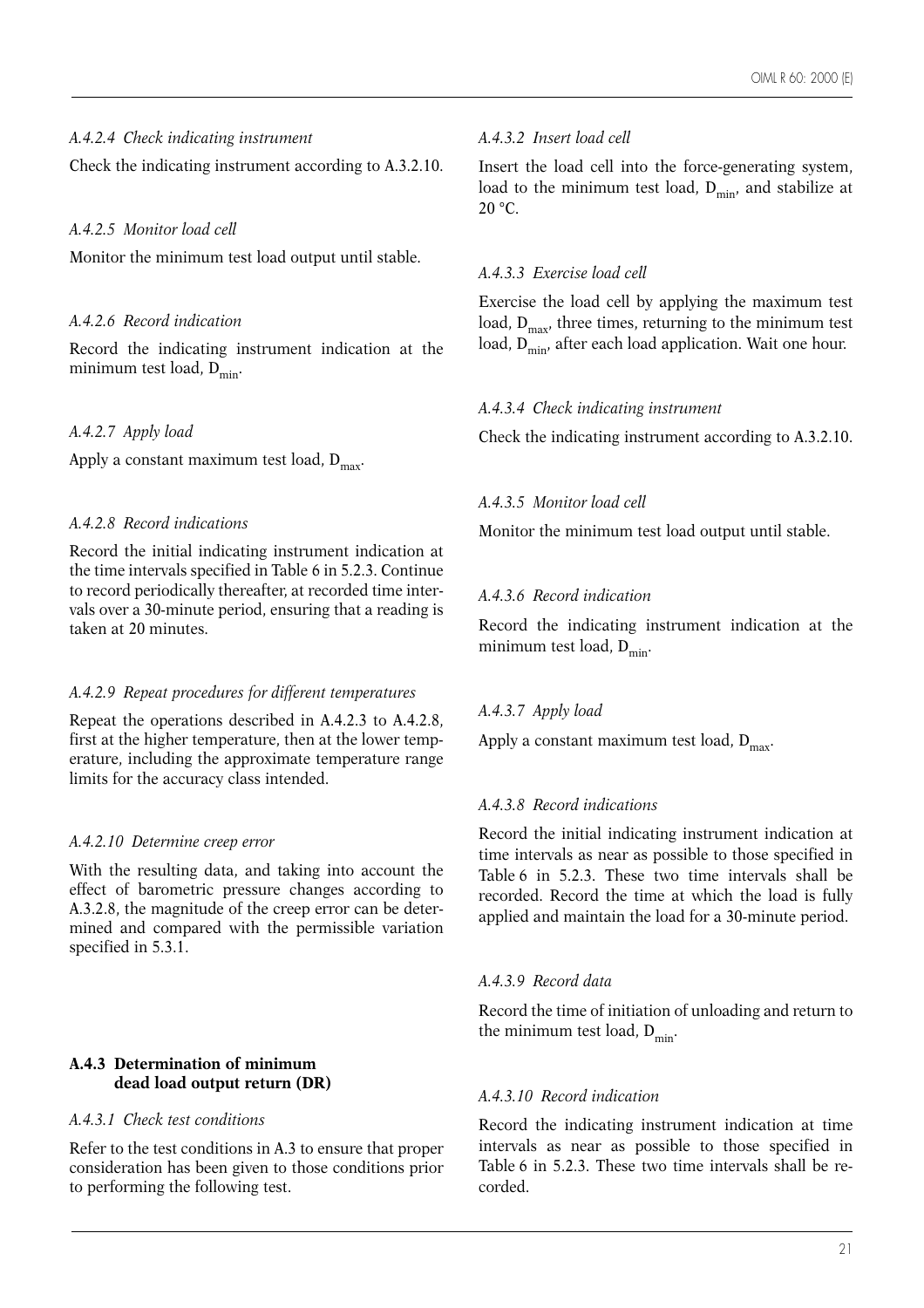#### *A.4.3.11 Repeat procedures for different temperatures*

Repeat the operations described in A.4.3.3 to A.4.3.10, first at the higher temperature, then at the lower temperature, including the approximate temperature range limits for the accuracy class intended.

#### *A.4.3.12 Determine minimum dead load output return (DR)*

With the resulting data, the magnitude of the minimum dead load output return (DR) can be determined and compared with the permissible variation specified in 5.3.2.

#### **A.4.4 Determination of barometric pressure effects**

This test shall be conducted unless there is sufficient design justification to show that the load cell performance is not affected by changes in barometric pressure.

#### *A.4.4.1 Check test conditions*

Refer to the test conditions in A.3 to ensure that proper consideration has been given to those conditions prior to performing the following test.

#### *A.4.4.2 Insert load cell*

At room temperature, insert the unloaded load cell into the pressure chamber at atmospheric pressure.

# *A.4.4.3 Check indicating instrument*

Check the indicating instrument according to A.3.2.10.

#### *A.4.4.4 Monitor load cell*

Monitor the output until stable.

# *A.4.4.5 Record indication*

Record the indicating instrument indication.

# *A.4.4.6 Change barometric pressure*

Change the barometric pressure to a value of approximately 1 kPa lower or higher than atmospheric pressure and record the indicating instrument indication.

#### *A.4.4.7 Determine barometric pressure error*

With the resulting data, the magnitude of the barometric pressure influence can be determined and compared with the limits specified in 5.5.2.

# **A.4.5 Determination of humidity effects for load cells marked CH or not marked**

# *A.4.5.1 Check test conditions*

Refer to the test conditions in A.3 to ensure that proper consideration has been given to those conditions prior to performing the following test.

# *A.4.5.2 Insert load cell*

Insert the load cell into the force-generating system, load to the minimum test load,  $D_{\min}$ , and stabilize at  $20 °C$ .

# *A.4.5.3 Exercise load cell*

Exercise the load cell by applying the maximum test load,  $D_{\text{max}}$ , three times, returning to the minimum test load,  $D_{\min}$ , after each application.

#### *A.4.5.4 Check indicating instrument*

Check the indicating instrument according to A.3.2.10.

# *A.4.5.5 Monitor load cell*

Monitor the minimum test load output until stable.

# *A.4.5.6 Record indication*

Record the indicating instrument indication at the minimum test load,  $D_{\text{min}}$ .

# *A.4.5.7 Apply load*

Apply a maximum test load,  $D_{\text{max}}$ .

#### *A.4.5.8 Record indications*

Record the initial indicating instrument indication at time intervals as near as possible to those specified in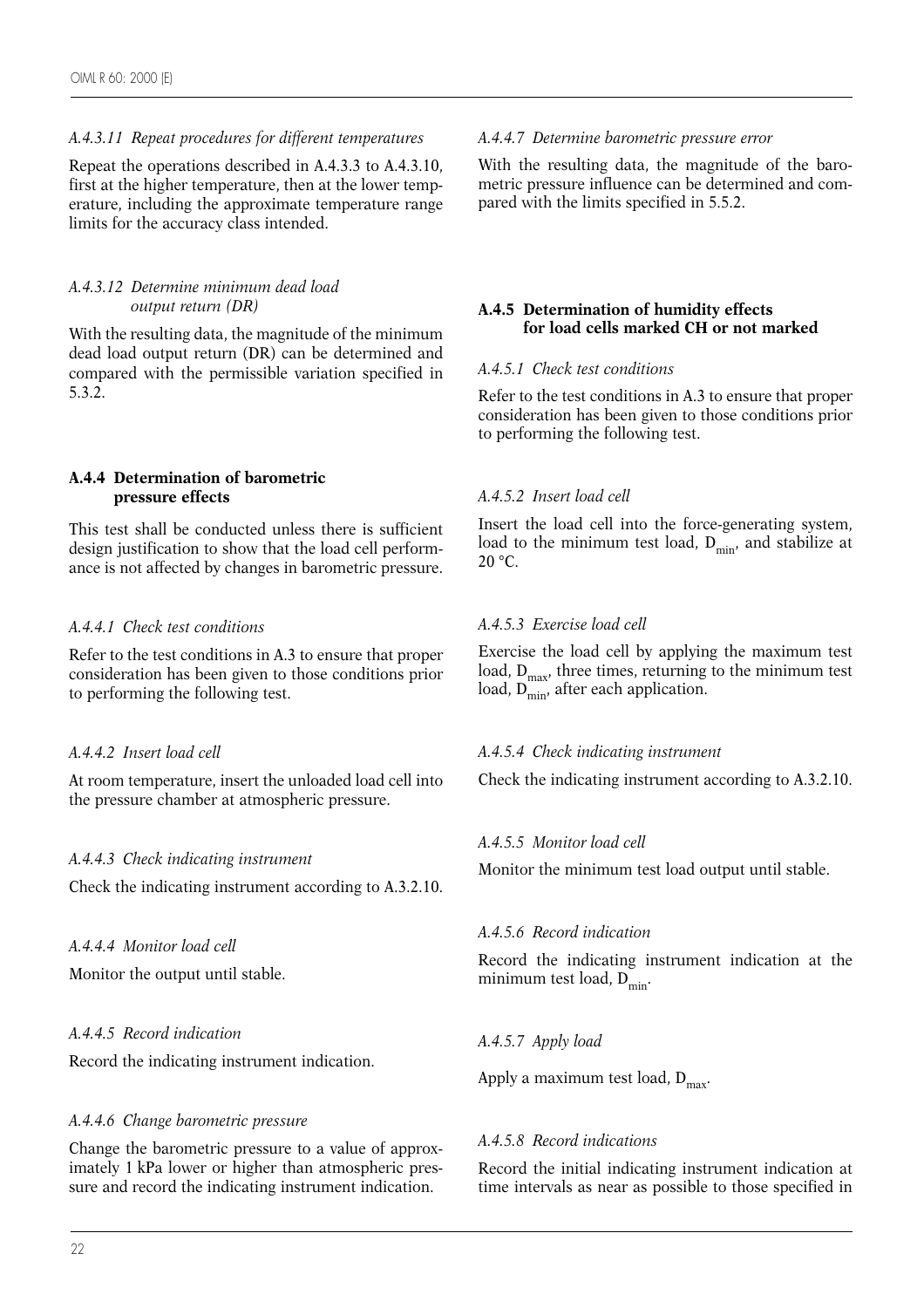Table 6 in 5.2.3. These two time intervals shall be recorded.

#### *A.4.5.9 Remove load*

Remove the test load to the minimum test load,  $D_{\text{min}}$ .

#### *A.4.5.10 Record indication*

Record the indicating instrument indication at time intervals as near as possible to those specified in Table 6 in 5.2.3. These two time intervals shall be recorded.

#### *A.4.5.11 Repeat procedures for different accuracy classes*

Repeat the operations described in A.4.5.7 to A.4.5.10 four more times for accuracy classes A and B or two more times for accuracy classes C and D.

# *A.4.5.12 Conduct damp heat, cyclic test*

Conduct a damp heat, cyclic test in accordance with IEC 60068-2-30 (1980-01) Environmental testing - Part 2: Tests. Test Db and guidance: Damp heat cyclic  $(12 + 12$ -hour cycle) as amended by IEC 60068-2-30am1 (1985-01). Background information concerning damp heat, cyclic tests is given in IEC 60068-2-28 (1990-03) Environmental testing - Part 2: Tests. Guidance for damp heat tests.

# *Test procedure in brief:*

This test consists of exposure to 12 temperature cycles of 24-hour duration each. The relative humidity is between 80 % and 96 % and the temperature is varied from 25 °C to 40 °C, in accordance with the specified cycle.

*Test severity:*

40 °C, 12 cycles.

#### *Initial measurements:*

According to A.4.5.1 to A.4.5.11 above.

# *State of load cell during conditioning:*

Load cell placed in the chamber with the output connection external to the chamber, and switched off. Use variant 2 of IEC 60068-2-30 (1980-01) as amended by

IEC 60068-2-30-am1 (1985-01) when lowering the temperature.

*Recovery conditions and final measurements:* According to A.4.5.13 below.

#### *A.4.5.13 Remove load cell from chamber*

Remove the load cell from the humidity chamber, carefully remove surface moisture, and maintain the load cell at standard atmospheric conditions for a period sufficient to attain temperature stability (normally 1 to 2 hours).

Repeat A.4.5.1 to A.4.5.11 ensuring that the minimum test load,  $D_{\min}$ , and the maximum test load,  $D_{\max}$ , applied are the same as previously used.

#### *A.4.5.14 Determine the magnitude of humidity-induced variations*

With the resulting data, the magnitude of humidityinduced variations can be determined and compared with the limits specified in 5.5.3.1.

# **A.4.6 Determination of humidity effects for load cells marked SH**

#### *A.4.6.1 Check test conditions*

Refer to the test conditions in A.3 to ensure that proper consideration has been given to those conditions prior to performing the following tests.

# *A.4.6.2 Insert load cell*

Insert the load cell into the force-generating system, load to the minimum test load,  $D_{\min}$ , and stabilize at 20 °C.

#### *A.4.6.3 Exercise load cell*

Exercise the load cell by applying the maximum test load,  $D_{\text{max}}$ , three times, returning to the minimum test  $load, D<sub>min</sub>, after each load application.$ 

# *A.4.6.4 Check indicating instrument*

Check the indicating instrument according to A.3.2.10.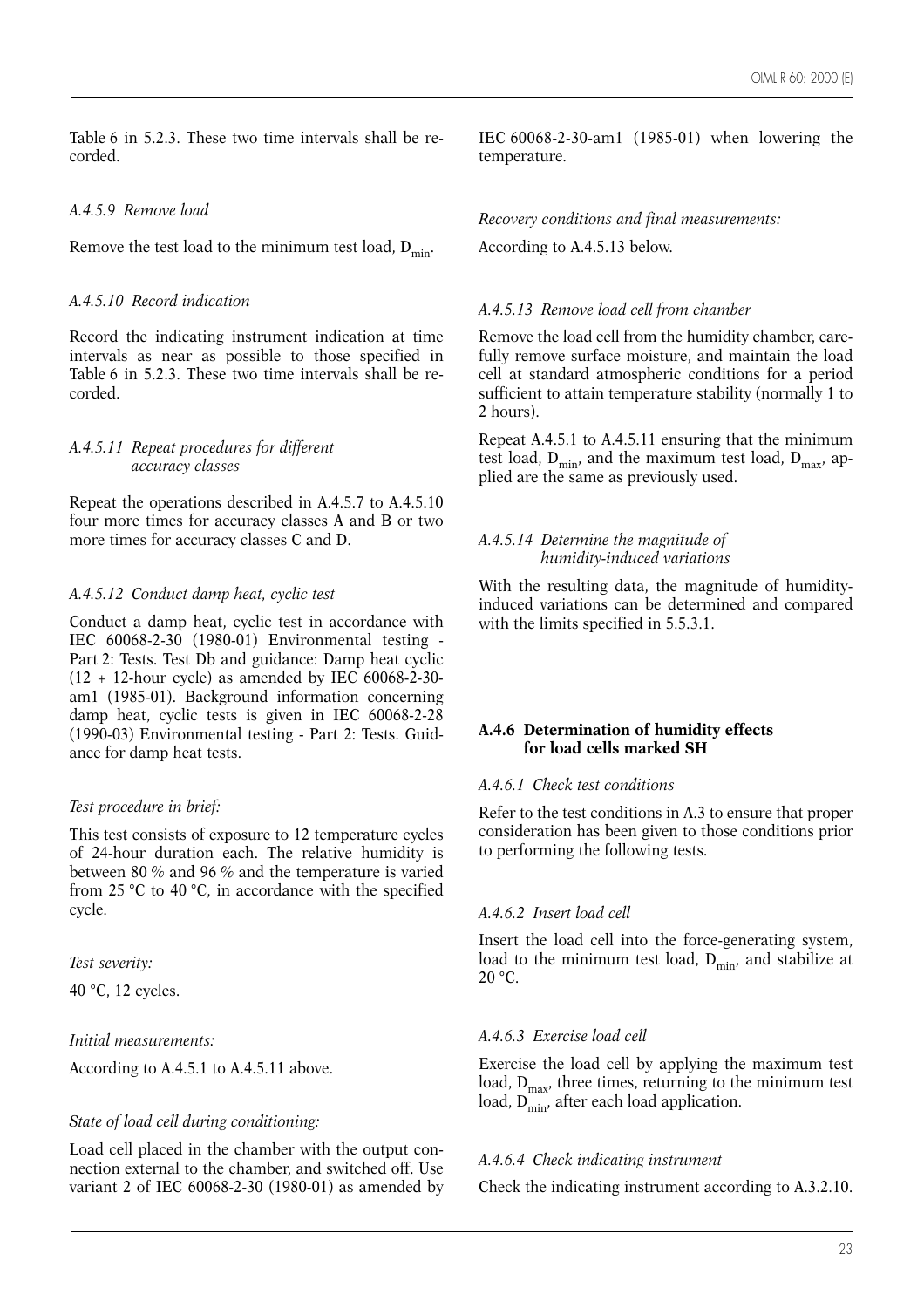# *A.4.6.5 Monitor load cell*

Monitor the minimum test load output until stable.

# *A.4.6.6 Record indication*

Record the indicating instrument indication at the minimum test load,  $D_{min}$ .

# *A.4.6.7 Test load points*

All test load points in a loading and unloading sequence shall be spaced at approximately equal time intervals. The readings shall be taken at time intervals as near as possible to those specified in Table 6 in 5.2.3. These two time intervals shall be recorded.

# *A.4.6.8 Apply loads*

Apply increasing loads up to the maximum test load,  $D<sub>max</sub>$ . There shall be at least five increasing load points which shall include loads approximating to the highest values in the applicable steps of maximum permissible load cell errors, as listed in Table 5 in 5.1.1.

# *A.4.6.9 Record indications*

Record the indicating instrument indications at time intervals as near as possible to those specified in Table 6 in 5.2.3. These two time intervals shall be recorded.

# *A.4.6.10 Decrease load*

Decrease the test load to the minimum test load,  $D_{\text{min}}$ , using the same load points as described in A.4.6.8.

# *A.4.6.11 Conduct damp heat, steady state test*

Conduct a damp heat, steady state test in accordance with IEC 60068-2-3 (1969-01) Environmental testing - Part 2: Tests. Test Ca: Damp heat, steady state, IEC 60068-2-56 (1988-12) Environmental testing - Part 2: Tests. Test Cb: Damp heat, steady state, primarily for equipment and IEC 60068-2-28 (1990-03) Environmental testing - Part 2: Tests. Guidance for damp heat tests.

# *Test procedure in brief:*

This test involves exposure of the load cell to a constant temperature and a constant relative humidity. The load cell shall be tested as specified in A.4.6.1 to A.4.6.10:

- a) at a reference temperature (20 °C or the mean value of the temperature range whenever 20 °C is outside this range) and a relative humidity of 50 % following conditioning;
- b) at the high temperature of the range specified in 5.5.1 for the load cell and a relative humidity of 85 %, two days following temperature and humidity stabilization; and
- c) at the reference temperature and relative humidity of 50  $%$ .

# *State of load cell during conditioning:*

Place the load cell in the chamber with the output connection external to the chamber, and switched on. Use IEC 60068-2-3 (1969-01) and IEC 60068-2-56 (1988-12) when lowering the temperature.

# *A.4.6.12 Recording indications*

Record the indicating instrument indications at time intervals as near as possible to those specified in Table 6 in 5.2.3. These two time intervals shall be recorded.

# *A.4.6.13 Determine the magnitude of humidity-induced variations*

With the resulting data, the magnitude of humidityinduced variations can be determined and compared with the limits specified in 5.5.3.2.

# **A.4.7 Additional tests for load cells equipped with electronics**

#### *A.4.7.1 Evaluation of error for load cells with digital output interval*

For load cells possessing a digital output interval greater than 0.20 v, the changeover points are to be used in the evaluation of errors, prior to rounding as follows.

At a certain load, L, the digital output value, I, is noted. Additional loads, for example 0.1 v, are successively added until the output of the load cell is increased unambiguously by one digital output increment  $(I + v)$ . The additional amount of load, ∆L, added to the load cell gives the digital output value prior to rounding, P, by using the following formula: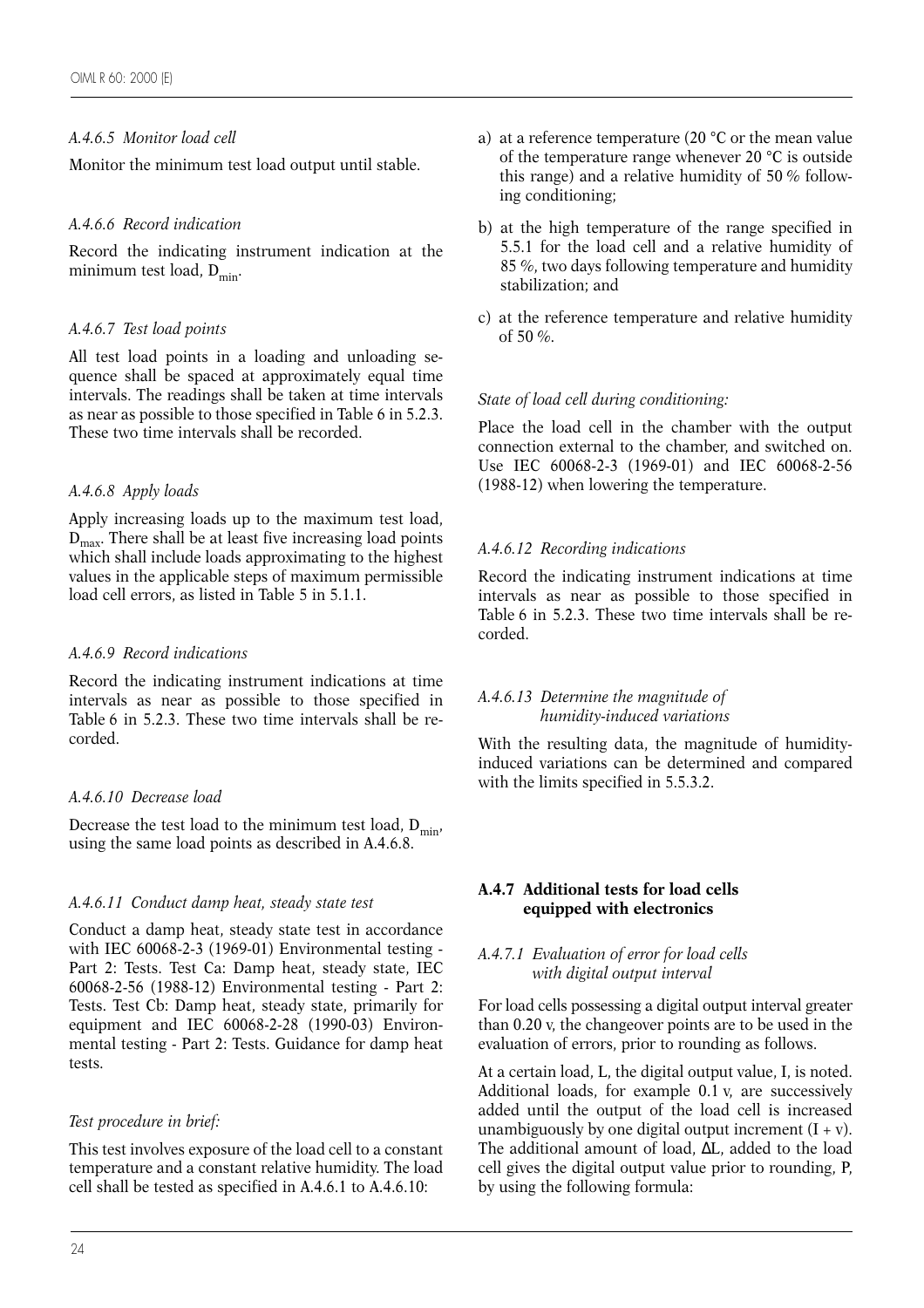$$
P=I\,+\,1/2\,\,v-\Delta L
$$

where:

- $I =$  the indication or digital output value;
- v = the load cell verification interval; and
- $\Delta L =$  additional load added to the load cell.

The error, E, prior to rounding is:

 $E = P - L = I + 1/2 v - \Delta L - L$ 

and the corrected error,  $E_c$ , prior to rounding is:

$$
E_c = E - E_o \leq mpe
$$

where  $E_0$  is the error calculated at the minimum test load,  $D_{\min}$ .

# *A.4.7.2 Warm-up time (see 6.3.2)*

*Test procedure in brief:*

Stabilize the load cell at 20 °C and disconnect from any electrical supply for a period of at least 8 hours prior to the test.

Insert the load cell into the force-generating system.

Exercise the load cell by applying a maximum test load,  $D_{\text{max}}$ , three times, returning to the minimum test load,  $D_{\min}$ , after each load application.

Allow the load cell to rest for 5 minutes.

Connect the load cell to the power supply and switch on.

# *Record data:*

As soon as a measurement result can be obtained, record the minimum test load output and the maximum test load,  $D_{\text{max}}$ , applied.

# *Loading and unloading:*

The maximum test load output shall be determined at time intervals as close as possible to those specified in Table 6 in 5.2.3 and recorded and the load should be returned to the minimum test load,  $D_{\min}$ . These measurements shall be repeated after 5, 15 and 30 minutes.

# *Maximum allowable variations:*

The absolute value of the difference between the indication at the maximum test load,  $D_{\text{max}}$ , and that at the minimum test load,  $D_{min}$ , taken immediately prior to the application of the maximum test load,  $D_{\text{max}}$ , in the case of any of the individual measurements shall not exceed the absolute value of the mpe for the maximum

test load,  $D_{\text{max}}$ , applied.

For load cells of class A, the provisions of the operating manual for the time following connection to electrical supply shall be observed.

*A.4.7.3 Power voltage variations (see 6.3.3 and 6.3.4)*

#### *Test procedure in brief:*

This test consists of subjecting the load cell to variations of power voltage.

A load test is performed in accordance with A.4.1.1 to A.4.1.12 at 20 °C, with the load cell powered at reference voltage. The test is repeated with the load cell powered at the upper limit and at the lower limit of power voltage.

# *Before any test:*

Stabilize the load cell under constant environmental conditions.

#### *Test severity:*

*Mains power voltage variations:* 

- a) upper voltage limit  $(V + 10\%)$ ;
- b) lower voltage limit  $(V 15\%)$ .

# *Battery power voltage variations:*

- a) upper voltage limit (not applicable);
- b) lower voltage limit (specified by the manufacturer, below V).

The voltage, V, is the value specified by the manufacturer. If a range of reference mains power voltage  $(V_{min}, V_{max})$  is specified, then the test shall be performed at an upper voltage limit of  $\rm V_{max}$  and a lower voltage limit of  $V_{\text{min}}$ .

# *Maximum allowable variations:*

All functions shall operate as designed.

All measurement results shall be within maximum permissible errors.

*Note:* Where a load cell is powered by a three-phase supply, the voltage variations shall apply to each phase successively and all phases simultaneously.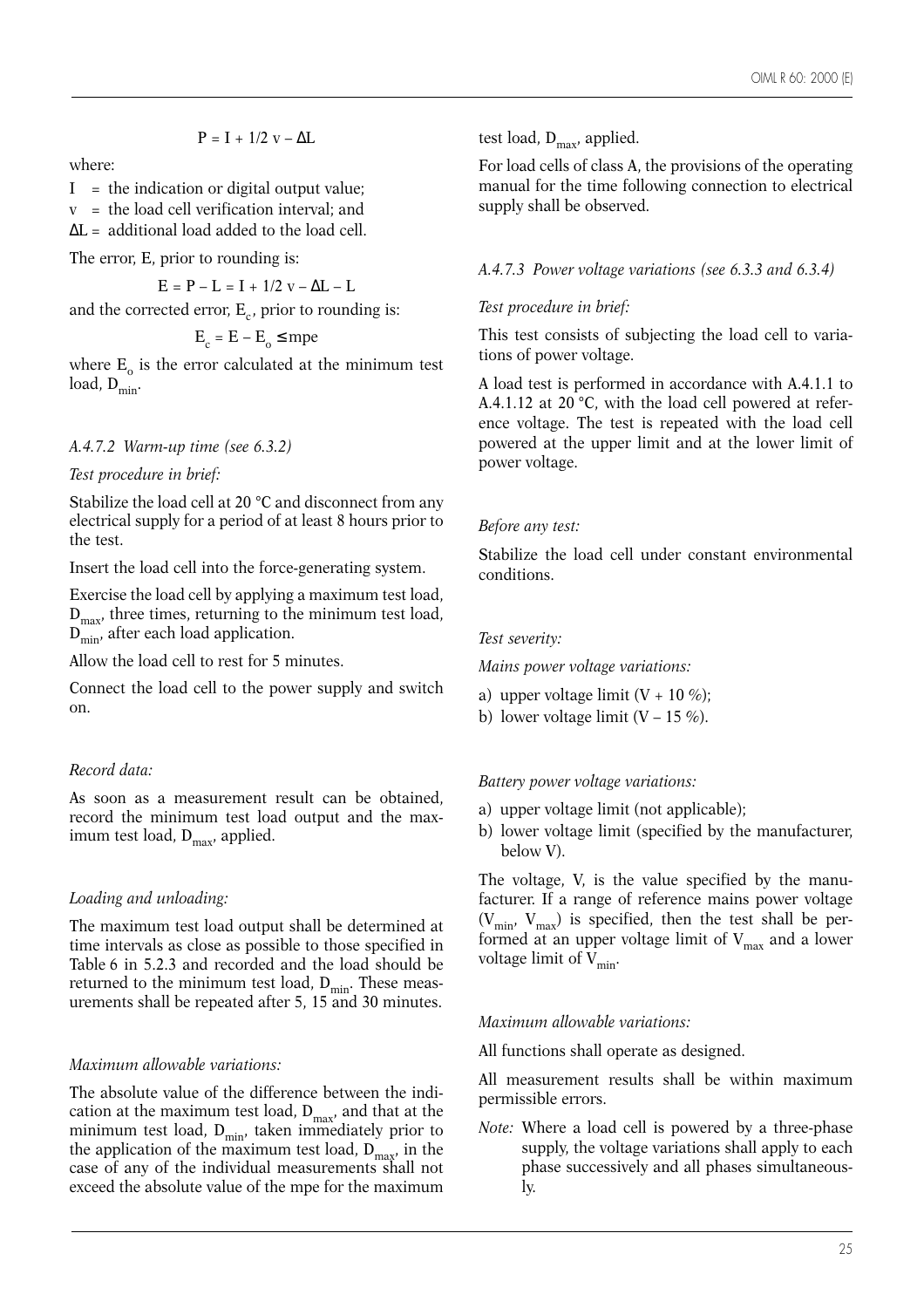#### *Reference to IEC Publication:*

IEC Publication 61000-4-11 (1994-06) Electromagnetic compatibility (EMC) - Part 4: Testing and measurement techniques – Section 11: Voltage dips, short interruptions and voltage variations immunity tests. Section 5.2 (Test levels – voltage variation), Section 8.2.2 (Execution of the test – voltage variation).

#### *A.4.7.4 Short-time power reductions (see 6.3.5)*

#### *Test procedure in brief:*

This test consists of exposing the load cell to specified short-time power reductions.

A test generator capable of reducing the amplitude of one or more half cycles (at zero crossings) of the AC mains voltage shall be used. The test generator shall be adjusted before connecting to the load cell. The mains voltage reductions shall be repeated ten times at intervals of at least 10 seconds.

#### *Test load:*

During the test, the effect of any automatic zero-setting or zero-tracking features shall be switched off or suppressed, for example by applying a small test load. The test load need not be greater than necessary to accomplish this suppression.

#### *Before any test:*

Stabilize the load cell under constant environmental conditions.

#### *Test severity:*

| Reduction:             | 100 $\%$ | 50 $%$ |
|------------------------|----------|--------|
| Number of half cycles: |          |        |

#### *Maximum allowable variations:*

The difference between the measurement result due to the disturbance and the measurement result without the disturbance shall not exceed one minimum load cell verification interval,  $v_{\text{min}}$ , or the load cell shall detect and react to a significant fault.

#### *Reference to IEC Publication:*

IEC Publication 61000-4-11 (1994-06) Electromagnetic compatibility (EMC) - Part 4: Testing and measurement techniques – Section 11: Voltage dips, short interruptions and voltage variations immunity tests. Section 5.1 (Test levels – voltage dips and short interruptions), Section 8.2.1 (Execution of the test – voltage dips and short interruptions).

# *A.4.7.5 Bursts (electrical fast transients) (see 6.3.5)*

#### *Test procedure in brief:*

This test consists of exposing the load cell to specified bursts of voltage spikes.

#### *Test instrumentation:*

In accordance with IEC 61000-4-4 (1995-01), No. 6.

#### *Test set-up:*

In accordance with IEC 61000-4-4 (1995-01), No. 7.

#### *Test procedure:*

In accordance with IEC 61000-4-4 (1995-01), No. 8.

#### *Before any test:*

Stabilize the load cell under constant environmental conditions.

The test shall be applied separately to:

- a) power supply lines;
- b) I/O circuits and communication lines, if any.

#### *Test load:*

During the test, the effect of any automatic zero-setting or zero-tracking features shall be switched off or suppressed, for example by applying a small test load. The test load need not be greater than necessary to accomplish this suppression.

#### *Test severity:*

Level 2 (in accordance with IEC 61000-4-4 (1995-01), No. 5).

- Open circuit output test voltage for:
- power supply lines: 1 kV;
- I/O signal, data, and control lines: 0.5 kV.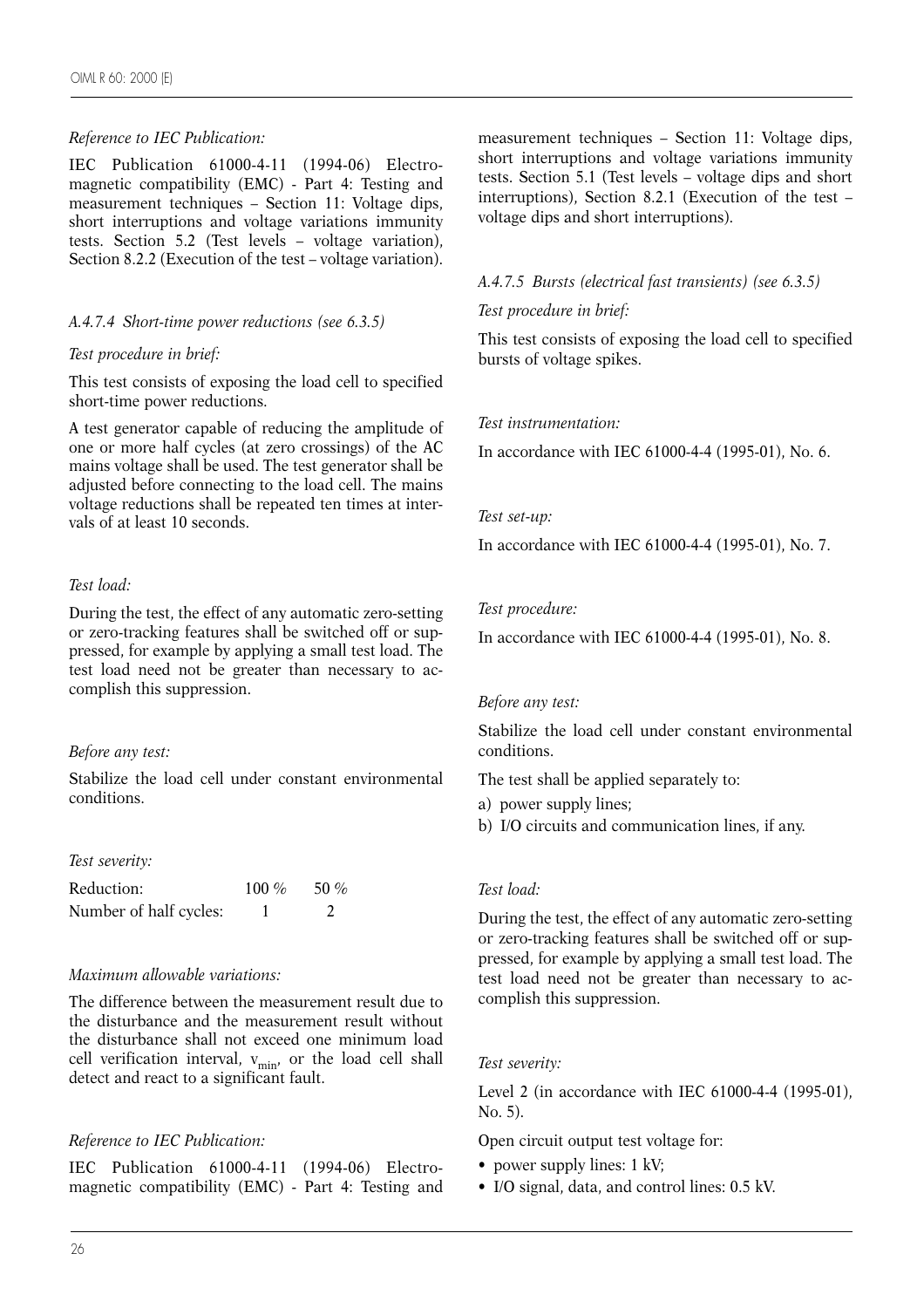#### *Maximum allowable variations:*

The difference between the measurement result due to the disturbance and the measurement result without the disturbance shall not exceed one minimum load cell verification interval,  $v_{\text{min}}$ , or the load cell shall detect and react to a significant fault.

# *Reference to IEC Publication:*

IEC Publication 61000-4-4 (1995-01) Electromagnetic compatibility (EMC) - Part 4: Testing and measurement techniques - Section 4: Electrical fast transient/burst immunity test. Basic EMC publication.

#### *A.4.7.6 Electrostatic discharge (see 6.3.5)*

*Test procedure in brief:*

This test consists of exposing the load cell to specified direct and indirect electrostatic discharges.

#### *Test generator:*

In accordance with IEC 61000-4-2 (1999-05) Ed 1.1 Consolidated edition, No. 6.

#### *Test set-up:*

In accordance with IEC 61000-4-2 (1999-05) Ed 1.1 Consolidated edition, No. 7.

# *Test procedure:*

In accordance with IEC 61000-4-2 (1999-05) Ed 1.1 Consolidated edition, No. 8.

#### *Discharge methods:*

- 1. This test includes the paint penetration method, if appropriate;
- 2. For direct discharges, the air discharge shall be used where the contact discharge method cannot be applied.

#### *Before any test:*

Stabilize the load cell under constant environmental conditions.

# *Discharge type:*

At least 10 direct discharges and 10 indirect discharges shall be applied.

#### *Time interval:*

The time interval between successive discharges shall be at least 10 seconds.

#### *Test load:*

During the test, the effect of any automatic zero-setting or zero-tracking features shall be switched off or suppressed, for example by applying a small test load. The test load need not be greater than necessary to accomplish this suppression.

#### *Test severity:*

Level 3 (in accordance with IEC 61000-4-2 (1999-05) Ed 1.1 Consolidated edition, No. 5). DC voltage up to and including 6 kV for contact discharges and 8 kV for air discharges.

#### *Maximum allowable variations:*

The difference between the measurement result due to the disturbance and the measurement result without the disturbance shall not exceed one minimum load cell verification interval,  $v_{min}$ , or the load cell shall detect and react to a significant fault.

# *Reference to IEC Publication:*

IEC Publication 61000-4-2 (1999-05) Ed 1.1 Consolidated edition, Electromagnetic compatibility (EMC) - Part 4-2: Testing and measurement techniques - Electrostatic discharge immunity test.

#### *A.4.7.7 Electromagnetic susceptibility (see 6.3.5)*

#### *Test procedure in brief:*

This test consists of exposing the load cell to specified electromagnetic fields.

#### *Test generator:*

In accordance with IEC 61000-4-3 (1998-11) Ed 1.1 Consolidated edition, No. 6.

#### *Test set-up:*

In accordance with IEC 61000-4-3 (1998-11) Ed 1.1 Consolidated edition, No. 7.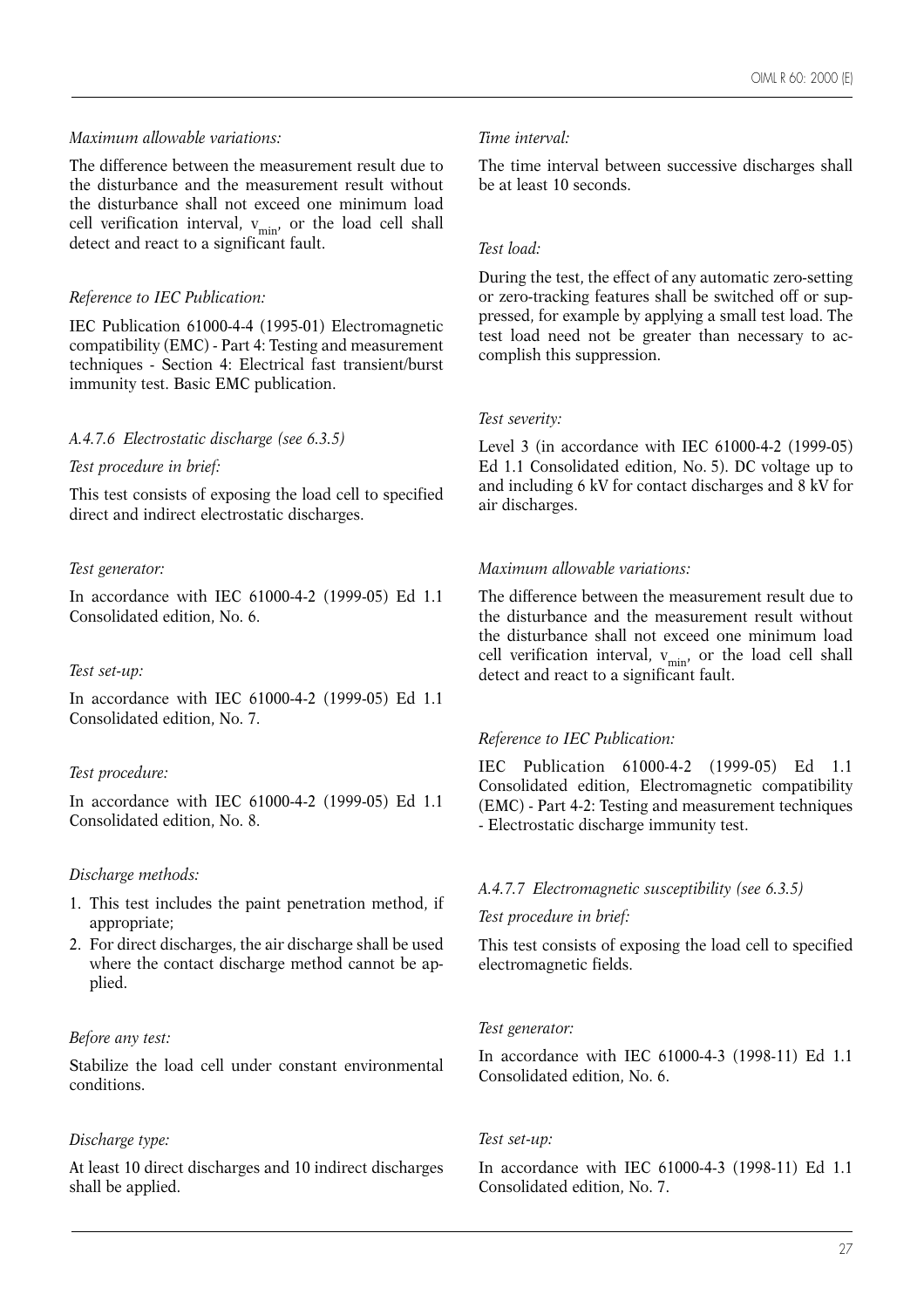#### *Test procedure:*

In accordance with IEC 61000-4-3 (1998-11) Ed 1.1 Consolidated edition, No. 8.

#### *Before any test:*

Stabilize the load cell under constant environmental conditions.

# *Electromagnetic field strength:*

The load cell shall be exposed to electromagnetic fields of the strength and character as specified by the severity level.

# *Test load:*

During the test, the effect of any automatic zero-setting or zero-tracking features shall be switched off or suppressed, for example by applying a small test load. The test load need not be greater than necessary to accomplish this suppression.

#### *Test severity:*

Level 2 (in accordance with IEC 61000-4-3 (1998-11) Ed 1.1 Consolidated edition, No. 6)

| Frequency range: | 26 MHz to 1 000 MHz;      |
|------------------|---------------------------|
| Field strength:  | $3$ V/m:                  |
| Modulation:      | 80 % AM, 1 kHz sine wave. |

# *Maximum allowable variations:*

The difference between the measurement result due to the disturbance and the measurement result without the disturbance shall not exceed one minimum load cell verification interval,  $v_{min}$ , or the load cell shall detect and react to a significant fault.

# *Reference to IEC Publication:*

IEC Publication 61000-4-3 (1998-11) Ed 1.1 Consolidated edition, Electromagnetic compatibility (EMC) - Part 4-3: Testing and measurement techniques - Radiated, radio-frequency, electromagnetic field immunity test.

#### *A.4.7.8 Span stability (see 6.3.6) (not applicable to class A load cells)*

#### *Test procedure in brief:*

This test consists of observing the variations of the load cell under sufficiently constant ambient conditions (i.e.  $\pm$  2 °C) before, at various intervals during, and after the load cell is subjected to any of the applicable tests contained in this Annex.

The load cell shall be disconnected from the mains power supply, or battery supply where fitted, two times for at least 8 hours during the period of test. The number of disconnections may be increased if the manufacturer specifies so or at the discretion of the approval authority in the absence of any such consideration.

For the conduct of this test, the manufacturer's operating instructions shall be considered.

The load cell shall be stabilized at sufficiently constant ambient conditions after switch-on for at least 5 hours, but at least 16 hours after any temperature or humidity tests have been performed.

#### *Test duration:*

The time necessary to carry out all the required tests in this Annex but not to exceed 28 days, whichever is shorter.

#### *Time between measurements:*

Between 1/2 day (12 hours) and 10 days (240 hours), with an even distribution of the measurements over the total duration of the test.

#### *Test loads:*

A minimum test load,  $D_{\text{min}}$ ; the same test load shall be used throughout the test.

A maximum test load,  $D_{\text{max}}$ ; the same test load shall be used throughout the test.

*Number of measurements:* At least 8.

#### *Test sequence:*

Identical test equipment and test loads shall be used throughout the test.

Stabilize all factors at sufficiently constant ambient conditions.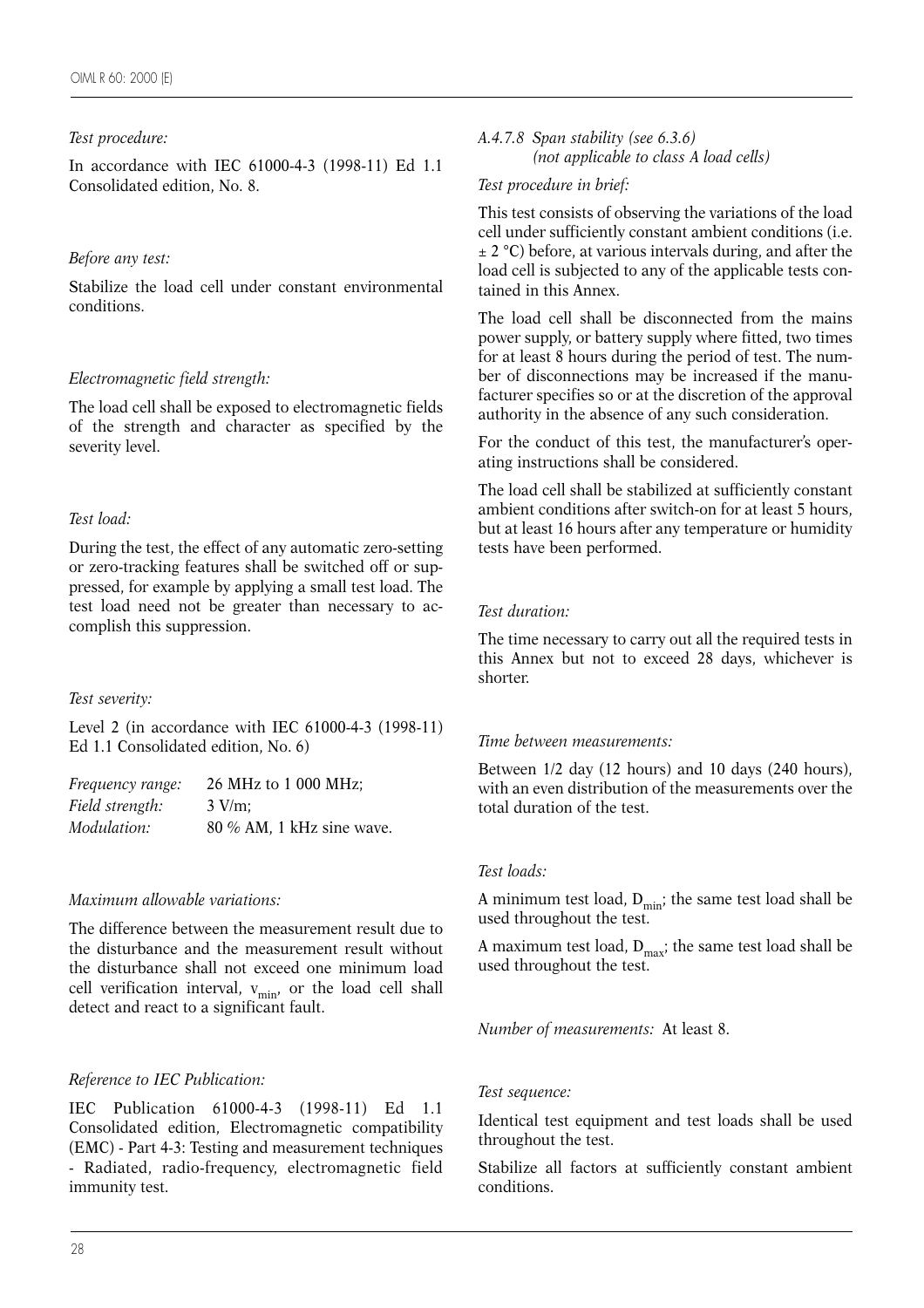Each set of measurements shall consist of the following:

- a) exercise the load cell by applying the maximum test load,  $D_{\text{max}}$ , three times, returning to the minimum test load,  $D_{\min}$ , after each load application;
- b) stabilize the load cell at the minimum test load,  $D_{\min}$
- c) read the minimum test load output and apply the maximum test load,  $D_{\text{max}}$ . Read the maximum test load output at time intervals as near as possible to those specified in Table 6 in 5.2.3, and return to the minimum test load,  $D_{min}$ . Repeat this four more times for accuracy class B or two more times for accuracy classes C and D;
- d) determine the span measurement result, which is the difference in output between the mean maximum test load outputs and the mean minimum test load outputs. Compare subsequent results with the initial span measurement result and determine the error.

#### *Record the following data:*

- a) date and time (absolute, not relative);
- b) temperature;
- c) barometric pressure;
- d) relative humidity;
- e) test load values;
- f) load cell outputs;
- g) errors.

Apply all necessary corrections resulting from variations in temperature, pressure, etc. between the various measurements.

Allow full recovery of the load cell before any other tests are performed.

#### *Maximum allowable variations:*

The variation in the load cell span measurement results shall not exceed half the load cell verification interval or half the absolute value of the mpe for the test load applied, whichever is the greater on any of the measurements.

Where differences of results indicate a trend of more than half the allowable variation specified above, the test shall be continued until the trend comes to rest or reverses itself, or until the error exceeds the maximum allowable variation.

# **A.5 Recommended test sequence**

#### **A.5.1 Test sequence**

The recommended test sequence for each test temperature when all tests are carried out in the same forcegenerating system is shown in Figure A.1 (see page 30).

#### **A.5.2 Test sequence for minimum dead load output return**

The recommended test sequence for each test temperature for the minimum dead load output return (DR) and creep tests when carried out in a force-generating system different to that used for the load tests is shown in Figure A.2 (see page 30).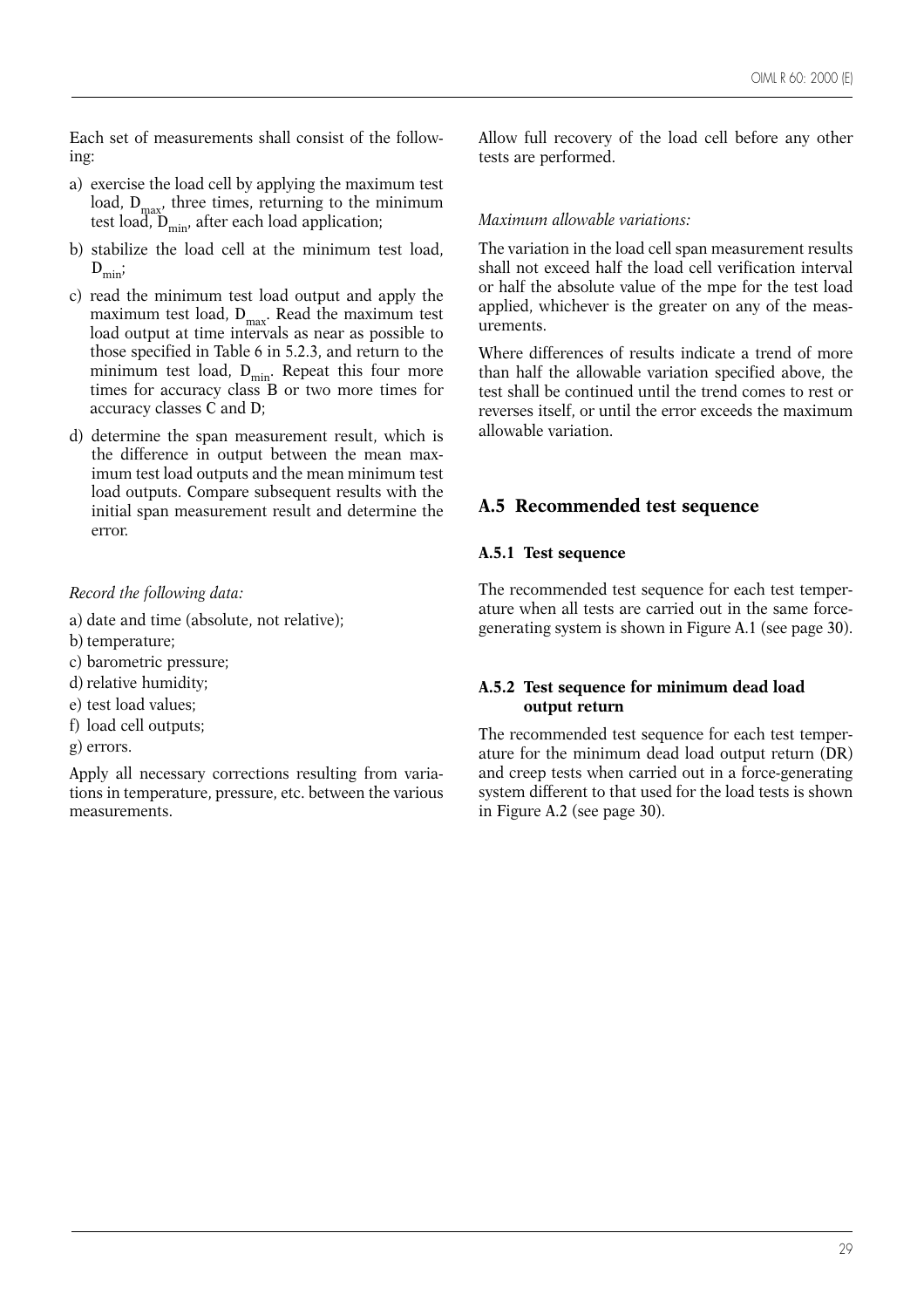

**Figure A.1 Recommended test sequence for each test temperature when all tests are carried out in the same machine**



**Figure A.2 Recommended test sequence for each test temperature for the minimum dead load output return (DR) and creep tests when carried out in a machine different from that used for the load tests**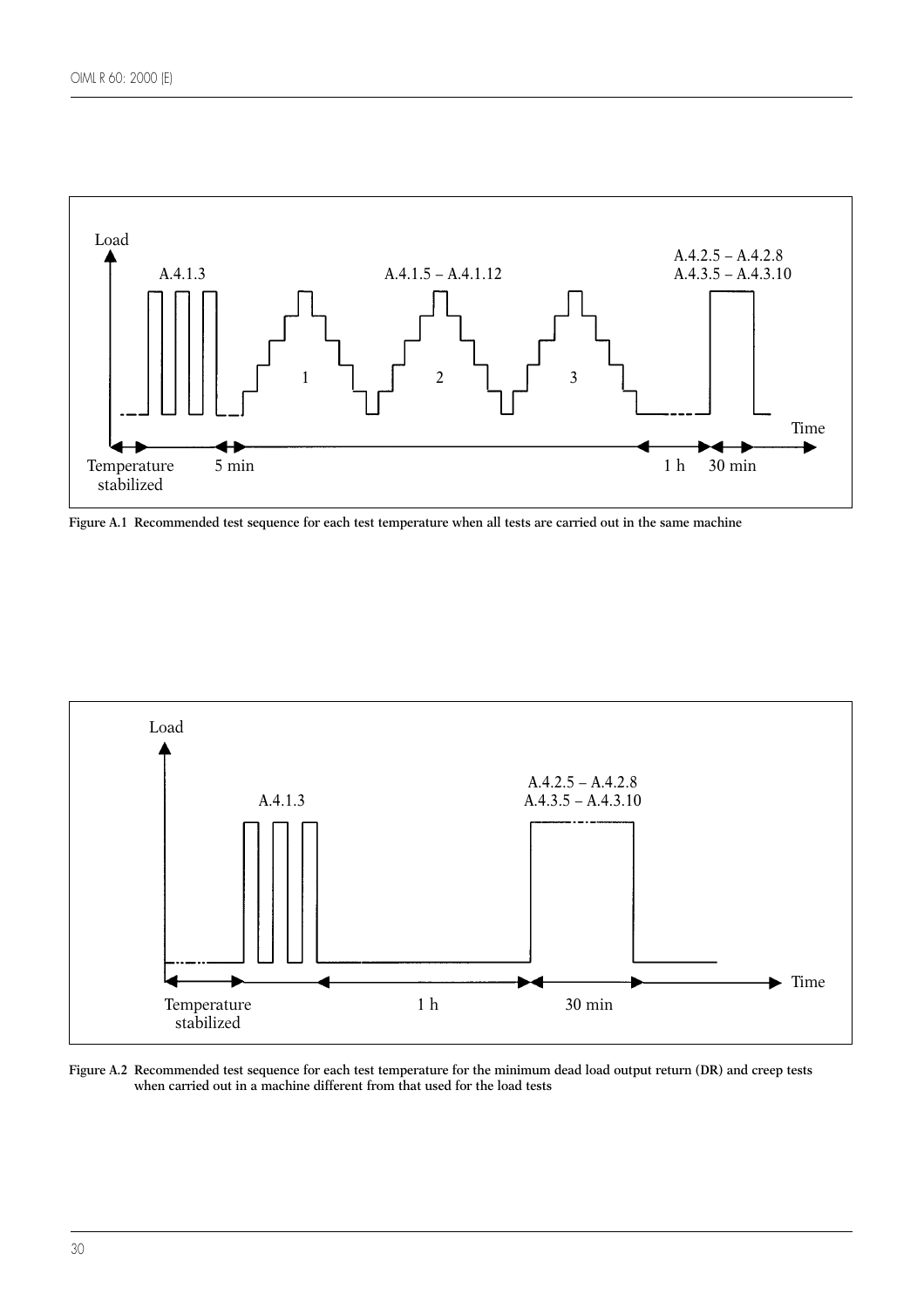# **Annex B**

# **(Informative)**

# **Selection of load cell(s) for testing - a practical example**

- B.1 This Annex describes a practical example showing the complete procedure for the selection of test samples out of a load cell family.
- B.2 Assume a family consisting of three groups of load cells, differing in class, maximum number of load cell verification intervals,  $n_{max}$ , and maximum capacities,  $E_{max}$ . The capacities,  $E_{max}$ , overlap between the groups according to the following example:

|          | Group 1: Class C, $n_{max} = 6000$ , Y = 18000, Z = 6000<br>$E_{\text{max}}$ : 50 kg, 100 kg, 300 kg and 500 kg               |
|----------|-------------------------------------------------------------------------------------------------------------------------------|
| Group 2: | Class C, $n_{max}$ = 3 000, Y = 12 000, Z = 4 000<br>$E_{\text{max}}$ : 100 kg, 300 kg, 500 kg, 5 000 kg, 10 t, 30 t and 50 t |
| Group 3: | Class B, $n_{max}$ = 10 000, Y = 25 000, Z = 10 000<br>$E_{\text{max}}$ : 500 kg, 1 000 kg and 4 000 kg                       |

B.2.1 Summarize and sort the load cells with respect to  $E_{\text{max}}$  and accuracy as follows:

| Class                   | Y                             | <--- lowest |        |        |       | $E_{max}$ , kg  | ---> highest |       |        |        |        |
|-------------------------|-------------------------------|-------------|--------|--------|-------|-----------------|--------------|-------|--------|--------|--------|
| $n_{max}$<br>Group      | $\ensuremath{\textnormal{Z}}$ |             |        |        |       | $v_{\min}$ , kg |              |       |        |        |        |
| C <sub>3</sub>          | 12 000                        |             | 100    | 300    | 500   |                 |              | 5 000 | 10 000 | 30 000 | 50 000 |
| 3 000<br>$\overline{2}$ | 4 0 0 0                       |             | 0.0083 | 0.025  | 0.042 |                 |              | 0.42  | 0.83   | 2.5    | 4.17   |
| C6<br>6 0 0 0           | 18 000                        | 50          | 100    | 300    | 500   |                 |              |       |        |        |        |
| $\mathbf{1}$            | 6 0 0 0                       | 0.0028      | 0.0055 | 0.0167 | 0.028 |                 |              |       |        |        |        |
| <b>B10</b><br>10 000    | 25 000                        |             |        |        | 500   | 1 000           | 4 0 0 0      |       |        |        |        |
| $\mathfrak{Z}$          | 10 000                        |             |        |        | 0.020 | 0.040           | 0.16         |       |        |        |        |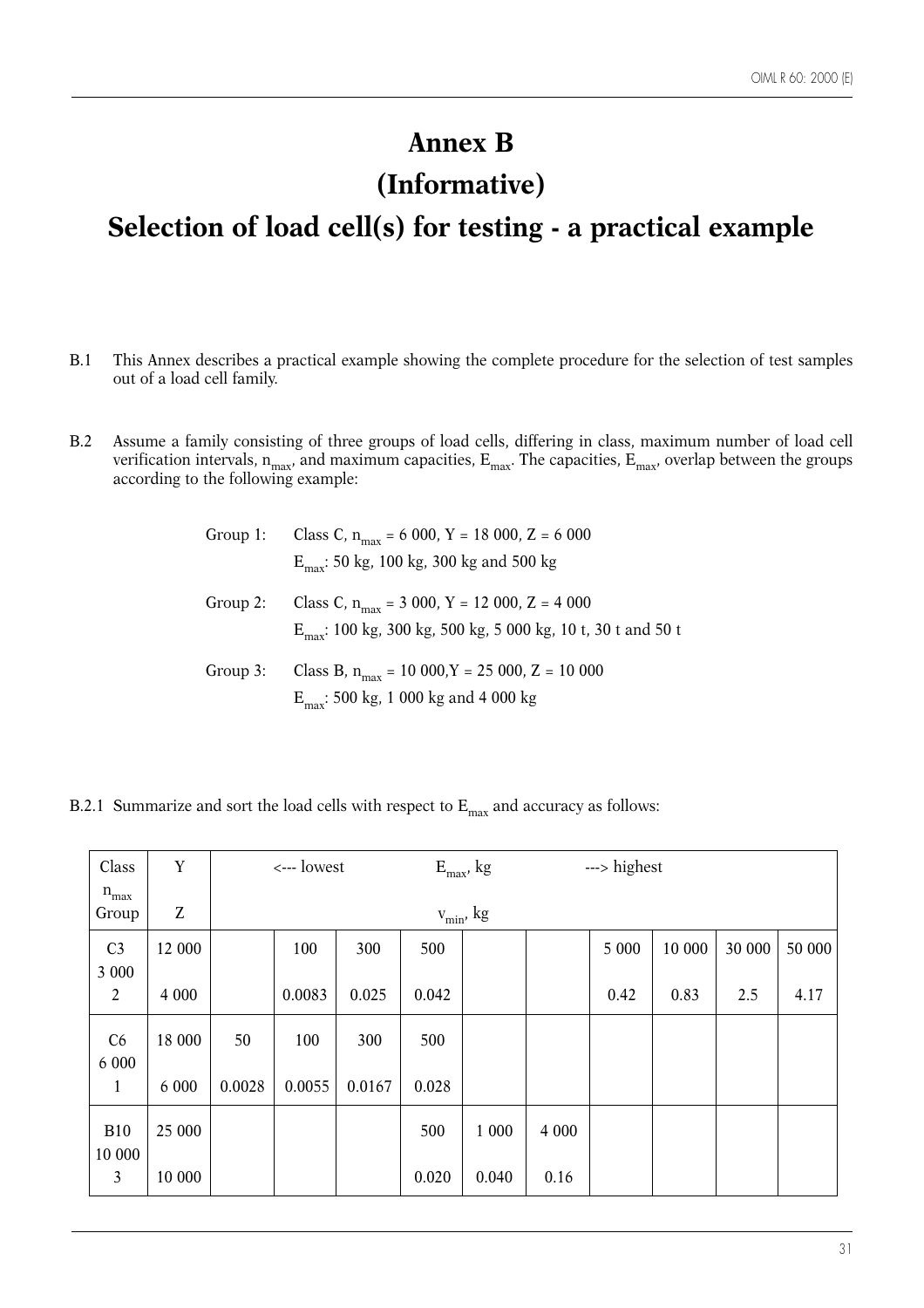| Class                   | Y                             | <--- lowest |        |        |       | $E_{max}$ , kg  | ---> highest |       |        |        |        |
|-------------------------|-------------------------------|-------------|--------|--------|-------|-----------------|--------------|-------|--------|--------|--------|
| $\rm n_{max}$<br>Group  | $\ensuremath{\textnormal{Z}}$ |             |        |        |       | $v_{\min}$ , kg |              |       |        |        |        |
| C <sub>3</sub>          | 12 000                        |             | 100    | 300    | 500   |                 |              | 5 000 | 10 000 | 30 000 | 50 000 |
| 3 000<br>$\overline{2}$ | 4 0 0 0                       |             | 0.0083 | 0.025  | 0.042 |                 |              | 0.42  | 0.83   | 2.5    | 4.17   |
| C6<br>6 0 0 0           | 18 000                        | 50          | 100    | 300    | 500   |                 |              |       |        |        |        |
| $\mathbf{1}$            | 6 0 0 0                       | 0.0028      | 0.0055 | 0.0167 | 0.028 |                 |              |       |        |        |        |
| <b>B10</b><br>10 000    | 25 000                        |             |        |        | 500   | 1 000           | 4 0 0 0      |       |        |        |        |
| $\mathfrak{Z}$          | 10 000                        |             |        |        | 0.020 | 0.040           | 0.16         |       |        |        |        |

B.2.2 Identify the smallest capacity load cells in each group to be tested, according to 7.3.4:

In this example, select and identify:

**C6 - 50 kg** (full evaluation test required)

**B10 - 500 kg** (full evaluation test required)

Although load cell C3 - 100 kg is the smallest capacity in its group, its capacity falls within the range of other selected load cells having better metrological characteristics. Therefore, it is not selected.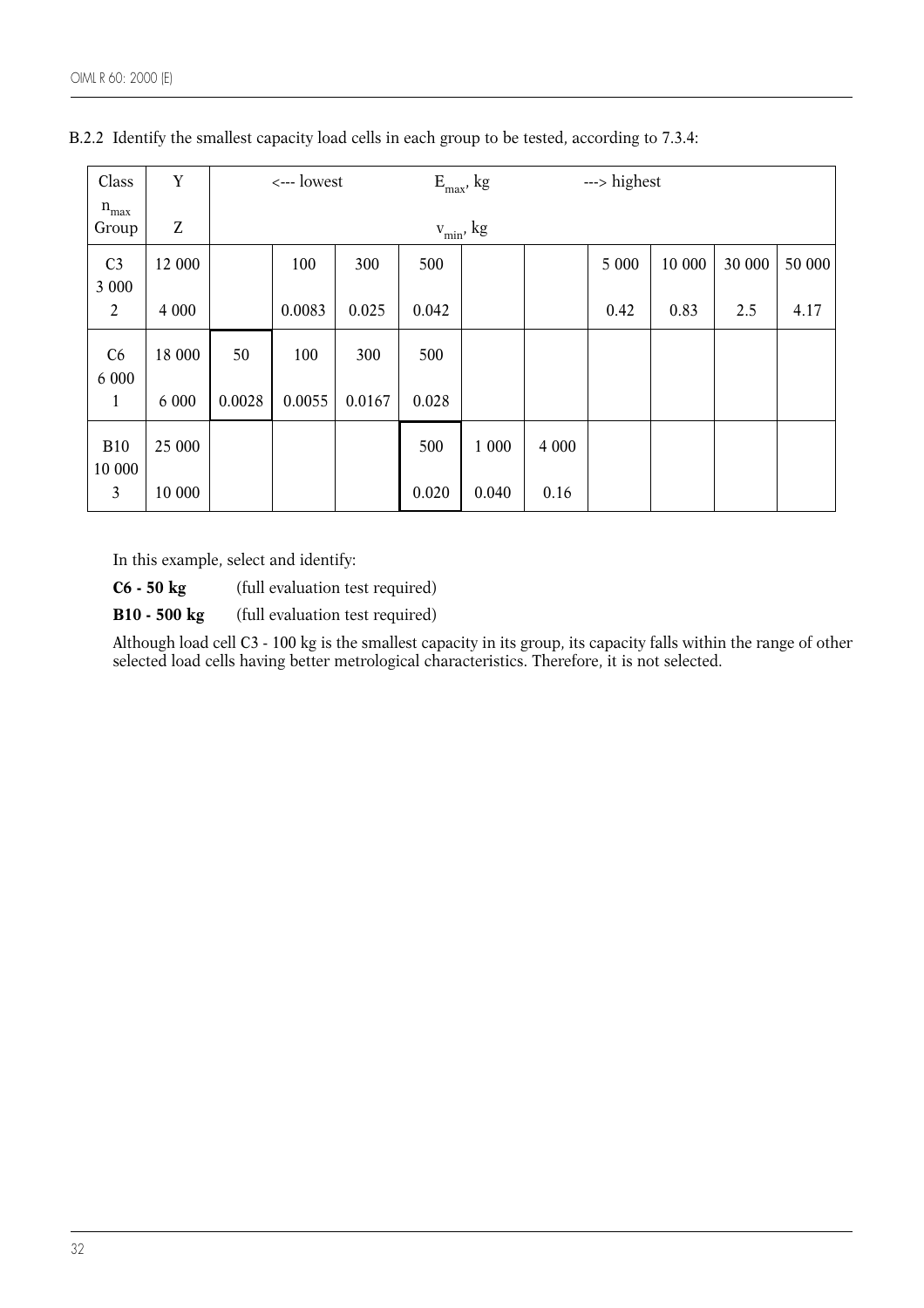B.2.3 **Begin with the group with the best metrological characteristics** (in this example, B10) and in accordance with 7.3.5, select the next largest capacity between 5 and 10 times that of the nearest smaller capacity load cell which has been selected. When no capacity meets this criterion, the selected load cell shall be that having the smallest capacity exceeding 10 times that of the nearest smaller capacity load cell which has been selected. Continue this process until all load cell capacities in the group have been considered.

| Class                     | $\mathbf Y$ | <--- lowest |                 |        | ---> highest<br>$E_{max}$ , kg |       |         |       |        |        |       |
|---------------------------|-------------|-------------|-----------------|--------|--------------------------------|-------|---------|-------|--------|--------|-------|
| $n_{max}$<br>Group        | Z           |             | $v_{\min}$ , kg |        |                                |       |         |       |        |        |       |
| C <sub>3</sub>            | 12 000      |             | 100             | 300    | 500                            |       |         | 5 000 | 10 000 | 30 000 | 50000 |
| 3 0 0 0<br>$\overline{2}$ | 4 0 0 0     |             | 0.0083          | 0.025  | 0.042                          |       |         | 0.42  | 0.83   | 2.5    | 4.17  |
| C6<br>6 0 0 0             | 18 000      | 50          | 100             | 300    | 500                            |       |         |       |        |        |       |
| 1                         | 6 0 0 0     | 0.0028      | 0.0055          | 0.0167 | 0.028                          |       |         |       |        |        |       |
| <b>B10</b><br>10 000      | 25 000      |             |                 |        | 500                            | 1 000 | 4 0 0 0 |       |        |        |       |
| 3                         | 10 000      |             |                 |        | 0.020                          | 0.040 | 0.16    |       |        |        |       |

In this example, select and identify:

**B10 - 4 000 kg** (full evaluation test required)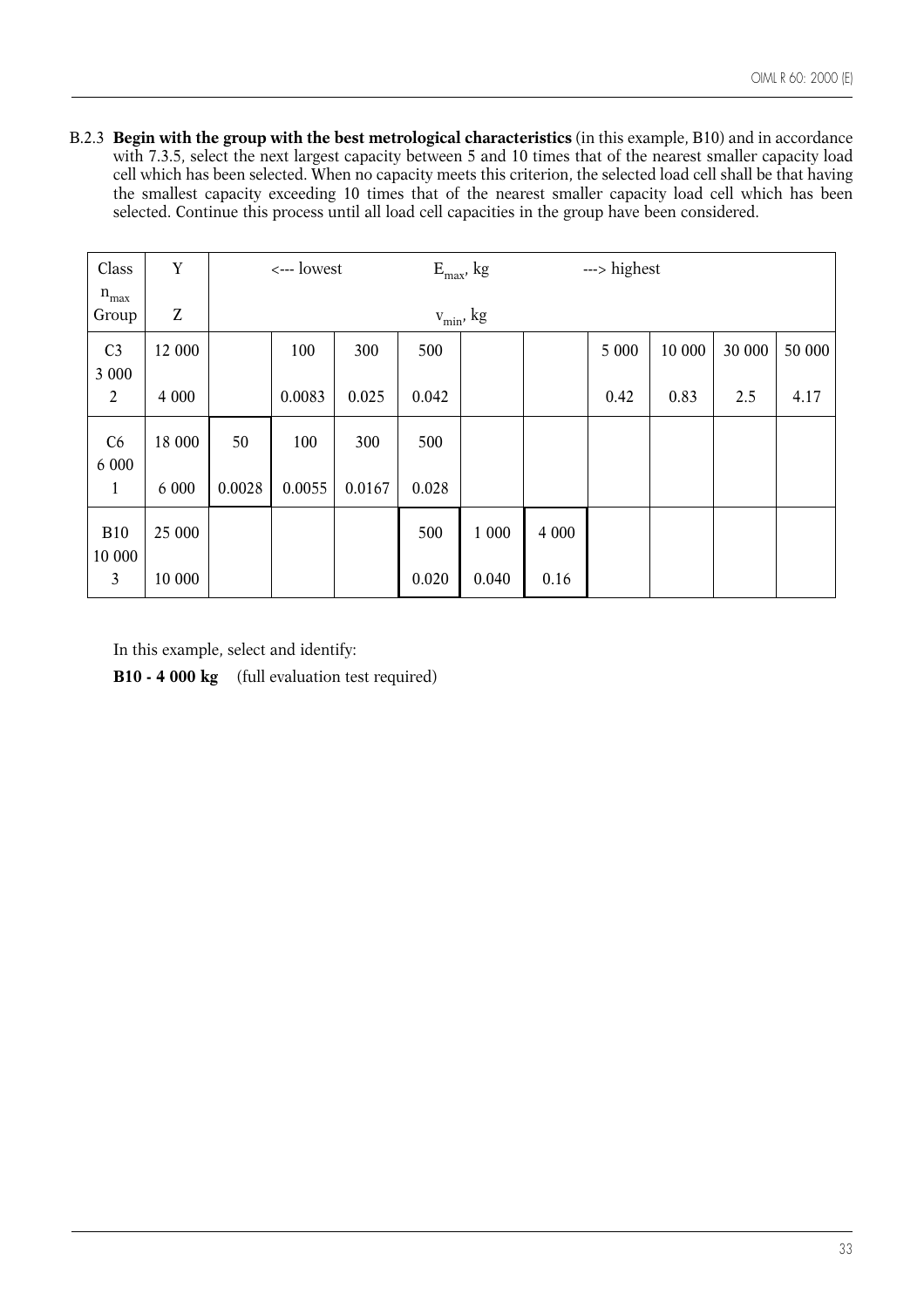B.2.4 **Move to the group with the next best characteristics** (in this example, C6) and, in accordance with 7.3.5, select the next largest capacity between 5 and 10 times that of the nearest smaller capacity load cell which has been selected. When no capacity meets this criterion, the selected load cell shall be that having the smallest capacity exceeding 10 times that of the nearest smaller capacity load cell which has been selected. Continue this process until all load cell capacities in the group have been considered.

| Class                   | Y       | <--- lowest |                 |        | ---> highest<br>$E_{max}$ , kg |       |         |       |        |        |        |
|-------------------------|---------|-------------|-----------------|--------|--------------------------------|-------|---------|-------|--------|--------|--------|
| $n_{max}$<br>Group      | Z       |             | $v_{\min}$ , kg |        |                                |       |         |       |        |        |        |
| C <sub>3</sub>          | 12 000  |             | 100             | 300    | 500                            |       |         | 5 000 | 10 000 | 30 000 | 50 000 |
| 3 000<br>$\overline{2}$ | 4 0 0 0 |             | 0.0083          | 0.025  | 0.042                          |       |         | 0.42  | 0.83   | 2.5    | 4.17   |
| C6<br>6 0 0 0           | 18 000  | 50          | 100             | 300    | 500                            |       |         |       |        |        |        |
| $\mathbf{1}$            | 6 0 0 0 | 0.0028      | 0.0055          | 0.0167 | 0.028                          |       |         |       |        |        |        |
| <b>B10</b><br>10 000    | 25 000  |             |                 |        | 500                            | 1 000 | 4 0 0 0 |       |        |        |        |
| $\mathfrak{Z}$          | 10 000  |             |                 |        | 0.020                          | 0.040 | 0.16    |       |        |        |        |

In this example, **there is no change** to the load cells selected. The capacities of the load cells C6 - 300 kg and C6 - 500 kg exceed the capacity of the load cell C6 - 50 kg by greater than 5 times but not greater than 10 times. However, a 500 kg load cell of better metrological characteristics (from group B10) has already been selected. Therefore, in order to minimize the number of load cells to be tested according to 7.3.1, neither cell is selected.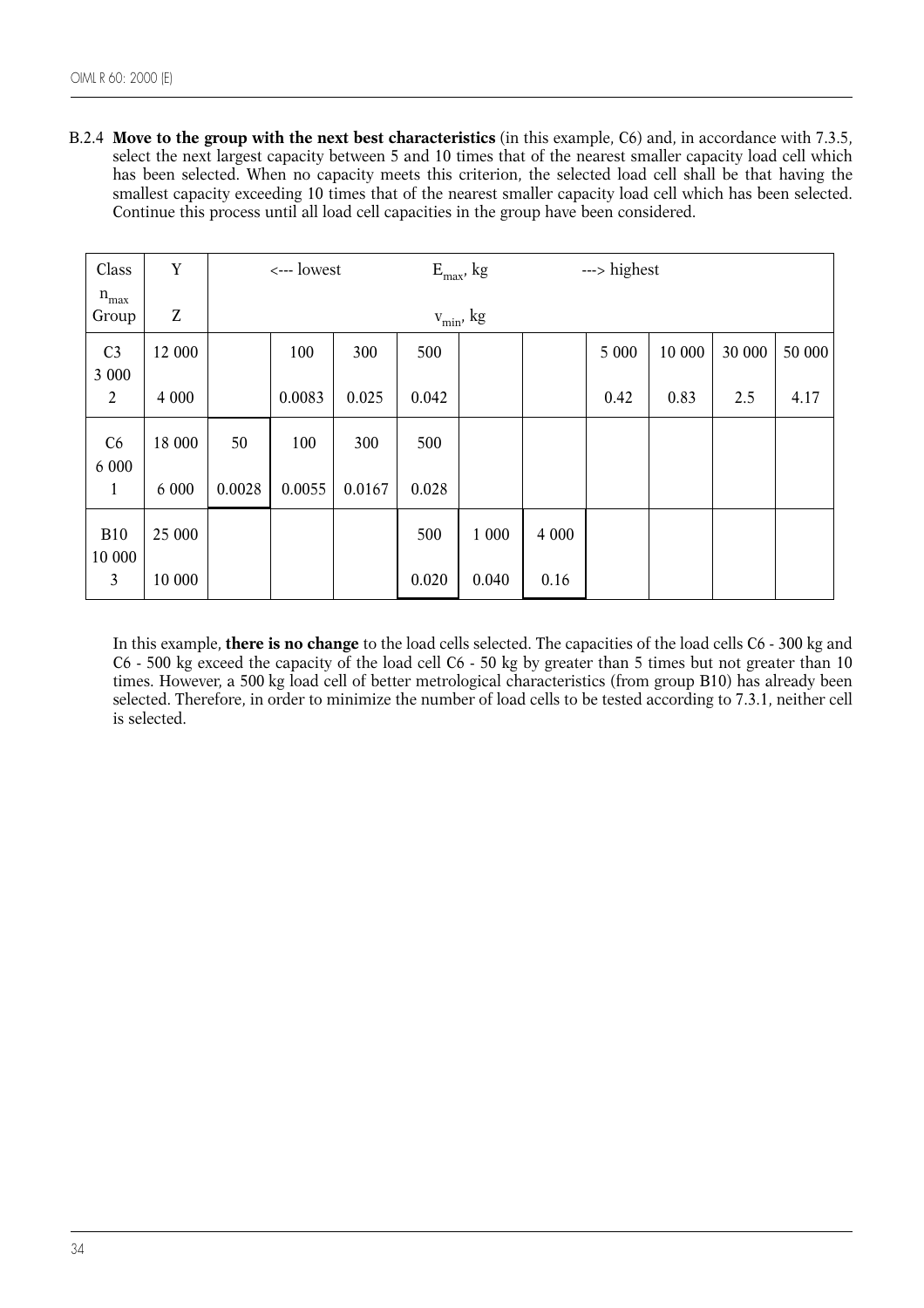B.2.5 **Again, and repeating this process until all groups have been considered, move to the group with the next best characteristics** (in this example, C3) and in accordance with 7.3.5, select the next largest capacity between 5 and 10 times that of the nearest smaller capacity load cell which has been selected. When no capacity meets this criterion, the selected load cell shall be that having the smallest capacity exceeding 10 times that of the nearest smaller capacity load cell which has been selected. Continue this process until all load cell capacities in the group and all groups have been considered.

| Class                | Y       | <--- lowest |        |        |       | $E_{max}$ , kg  |         | ---> highest |        |        |        |
|----------------------|---------|-------------|--------|--------|-------|-----------------|---------|--------------|--------|--------|--------|
| $n_{max}$<br>Group   | Z       |             |        |        |       | $v_{\min}$ , kg |         |              |        |        |        |
| C <sub>3</sub>       | 12 000  |             | 100    | 300    | 500   |                 |         | 5 000        | 10 000 | 30 000 | 50 000 |
| 3 0 0 0              |         |             |        |        |       |                 |         |              |        |        |        |
| 2                    | 4 0 0 0 |             | 0.0083 | 0.025  | 0.042 |                 |         | 0.42         | 0.83   | 2.5    | 4.17   |
| C6<br>6 0 0 0        | 18 000  | 50          | 100    | 300    | 500   |                 |         |              |        |        |        |
| $\mathbf{1}$         | 6 000   | 0.0028      | 0.0055 | 0.0167 | 0.028 |                 |         |              |        |        |        |
| <b>B10</b><br>10 000 | 25 000  |             |        |        | 500   | 1 000           | 4 0 0 0 |              |        |        |        |
| 3                    | 10 000  |             |        |        | 0.020 | 0.040           | 0.16    |              |        |        |        |

In this example, select and identify:

**C3 - 30 000 kg** (full evaluation test required)

Proceeding from smallest to largest capacity, the only capacity of load cell which is greater than 5 times the capacity of an already selected load cell but less than 10 times that capacity is the C3 - 30 000 kg load cell.

Since the capacity of the C3 - 50 000 kg load cell does not exceed 5 times the capacity of the next smaller selected load cell, which is C3 - 30 000 kg, according to 7.3.3 it is deemed to be approved.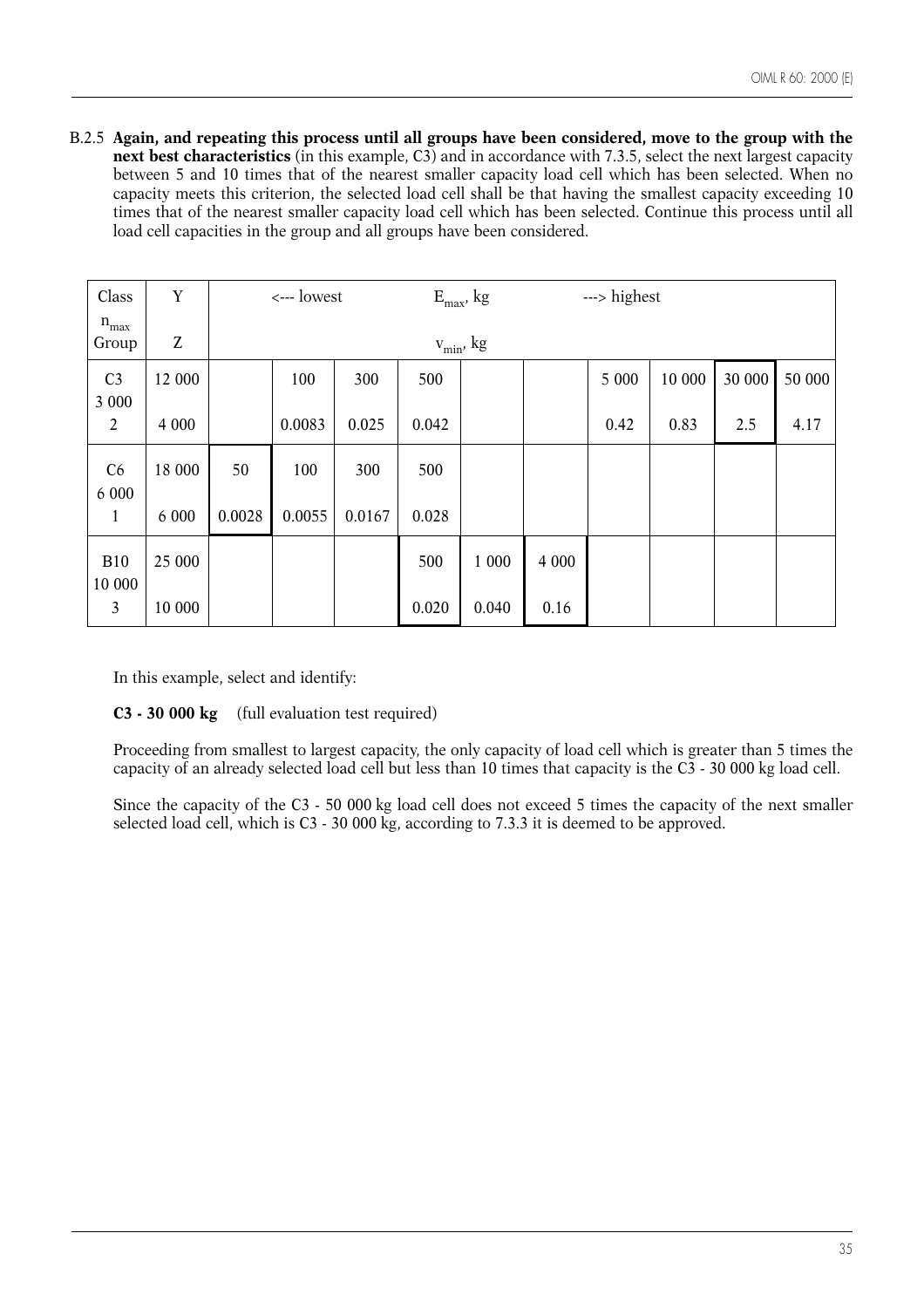B.2.6 After completing steps B.2.2 to B.2.5 and identifying the load cells, compare load cells of the same capacity from different groups. Identify the load cells with the highest accuracy class and highest  $n_{max}$  in each group (see shaded portion of table below). For those load cells of the same capacity but from different groups, identify only the one with the highest accuracy class and  $n_{max}$  and lowest  $v_{min}$ .

| Class                | Y       | <--- lowest |        |        |       | $E_{max}$ , kg    |         | ---> highest |        |        |        |
|----------------------|---------|-------------|--------|--------|-------|-------------------|---------|--------------|--------|--------|--------|
| $n_{max}$<br>Group   | Z       |             |        |        |       | $\rm v_{min},$ kg |         |              |        |        |        |
| C <sub>3</sub>       | 12 000  |             | 100    | 300    | 500   |                   |         | 5 000        | 10 000 | 30 000 | 50 000 |
| 3 000                |         |             |        |        |       |                   |         |              |        |        |        |
| $\overline{2}$       | 4 0 0 0 |             | 0.0083 | 0.025  | 0.042 |                   |         | 0.42         | 0.83   | 2.5    | 4.17   |
| C6                   | 18 000  | 50          | 100    | 300    | 500   |                   |         |              |        |        |        |
| 6 0 0 0<br>1         | 6 0 0 0 | 0.0028      | 0.0055 | 0.0167 | 0.028 |                   |         |              |        |        |        |
| <b>B10</b><br>10 000 | 25 000  |             |        |        | 500   | 1 000             | 4 0 0 0 |              |        |        |        |
| $\mathfrak{Z}$       | 10 000  |             |        |        | 0.020 | 0.040             | 0.16    |              |        |        |        |

Inspect the values of  $v_{\text{min}}$ , Y, and Z for all cells of the same capacity.

If any load cell of the same capacity has a lower  $v_{\text{min}}$  or higher Y than the identified load cell, that load cell (or load cells) is also liable for partial evaluation testing, specifically the conduct of additional temperature effect on minimum dead load,  $\vec{E}_{min}$  and barometric pressure effect tests.

If any load cell of the same capacity has a higher Y than the selected load cell, that load cell (or load cells) is also liable for partial evaluation testing, specifically the conduct of additional creep and DR tests.

In this example, **the load cells identified above also have the best characteristics of lowest v<sub>min</sub>, highest Y** and highest **Z.** This is normally the case, but not always.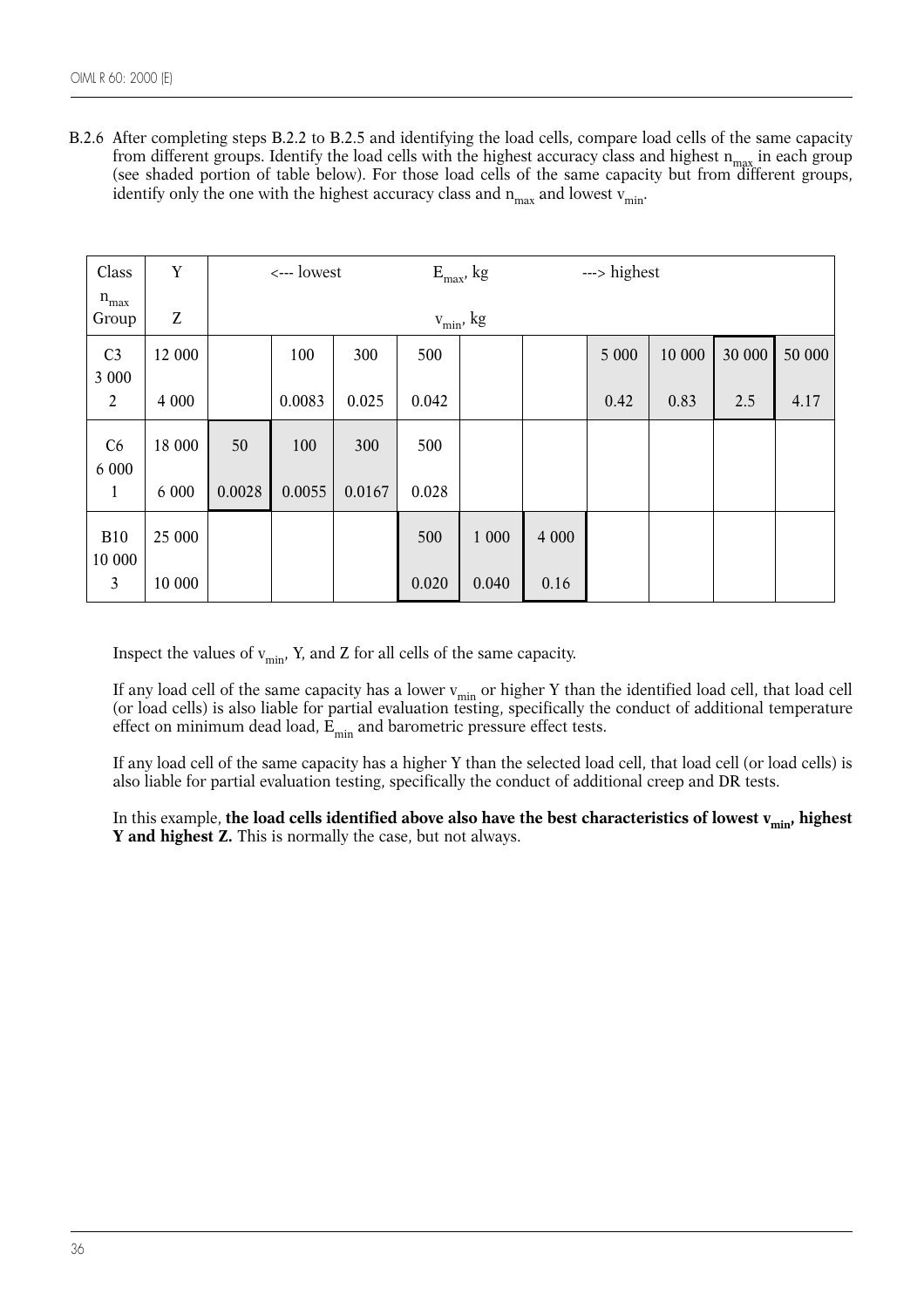B.2.7 If applicable, select the load cell for humidity testing in accordance with 7.3.6, that being the load cell with the most severe characteristics, for example the greatest value of  $n_{max}$  or the lowest value of  $v_{min}$ .

In this example, the load cell with the greatest value of  $n_{max}$  or the lowest value of  $v_{min}$  is the same load cell, therefore select:

- **B10 500 kg** (humidity test required)
- *Note:* The other B10 load cells also possess the same qualifications and are possible choices. The 500 kg load cell was chosen because it is the smallest of the applicable B10 capacities. Although the C6 - 50 kg load cell has the lowest v<sub>min</sub> of 0.0028, the B10 load cells have the highest  $\rm n_{max}$ , highest accuracy class, and the highest Y and Z.
- B.2.8 If applicable, select the load cell for the additional tests to be performed on load cells equipped with electronics in accordance with 7.3.6, that being the load cell with the most severe characteristics, for example the greatest value of  $n_{max}$  or the lowest value of  $v_{min}$ .

In this example, no load cell in the family is equipped with electronics.

B.2.9 Summarizing, the load cells selected for test are:

| Summary                                                   | Selected cells                                                      |
|-----------------------------------------------------------|---------------------------------------------------------------------|
| Load cells requiring full evaluation test                 | $C6 - 50$ kg<br>$B10 - 500$ kg<br>B10 - 4 000 kg<br>$C3 - 30000$ kg |
| Load cells requiring partial evaluation test              | None                                                                |
| Load cell to be tested for humidity                       | $B10 - 500$ kg                                                      |
| Load cells equipped with electronics for additional tests | None                                                                |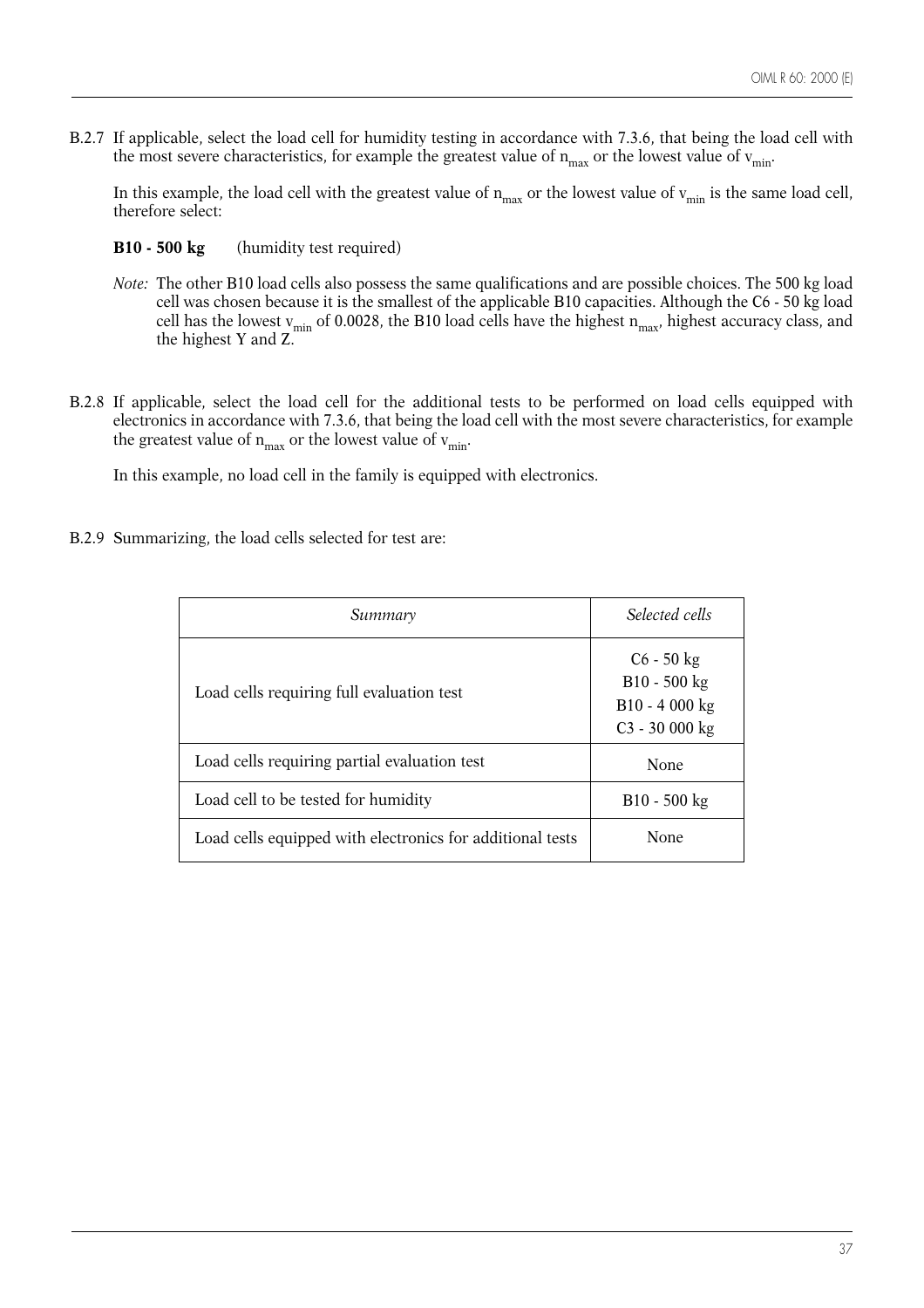# **Annex C (Mandatory) Test report format - General**

# **C.1 Introduction**

- C.1.1 The objective of the *Test Report Format* is to provide a standard format for the presentation of test results obtained when evaluating a load cell for conformity with the test procedures described in OIML R 60.
- C.1.2 In the framework of the *OIML Certificate System for Measuring Instruments*, applicable to load cells in conformity with R 60 (2000 edition), use of this test report format is mandatory, in French and/or in English, with translation into the national languages of the countries issuing such certificates, if appropriate.
- C.1.3 Some of the tests may have to be repeated several times and reported using several identical sheets; therefore, report pages must be numbered in the space provided at the top of each page, completed by the indication of the total number of pages.

# **C.2 Calculation procedures**

C.2.1 In order to facilitate a comparison of the reports established in English and in French, the same abbreviations (those of the English language) are used in both versions; the meanings of these abbreviations is given whenever appropriate.

In testing and evaluating load cells for pattern evaluation, it is recognized that the test apparatus and practices used by the various laboratories will be different. OIML R 60 allows for these variations and still provides a method for testing, recording and calculating results that are readily understandable by other knowledgeable parties reviewing the data.

In order to achieve this ease of comparability it is necessary that those persons conducting the tests use a common system for recording data and calculating results.

Thus, it is essential that the calculation procedures below be reviewed and followed closely in the completion of this test report.

# **C.2.2** Load cell errors  $(E_{\text{I}} = \underline{E}$ rror  $\underline{L}$ oad test)

- C.2.2.1 Complete a Table D.1 (3 runs) for each test temperature, calculate the averages and record in the right hand column. When five runs are necessary, use Table D.1 (5 runs).
- C.2.2.2 Determine the conversion factor, f, which is the number of indicated units per load cell verification interval, v, and is used to convert all "indicated units" to "v". It is determined from the test data averages of the increasing load tests at the initial 20 °C nominal test temperature.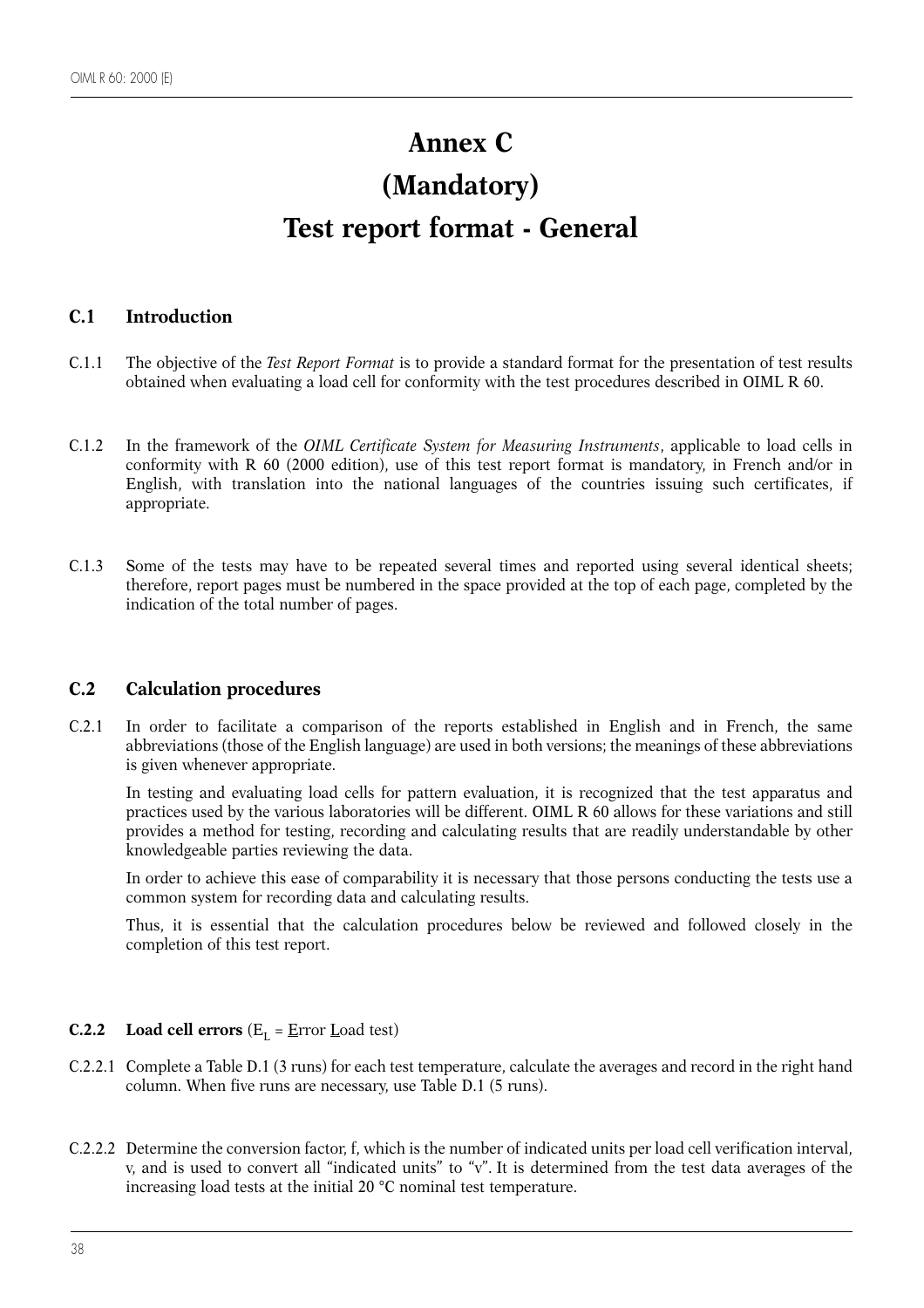- C.2.2.3 If a test load corresponding to 75 % of the measuring range for the load cell under test (i.e., 2 250 divisions for a 3 000 division cell, which is  $D_{min}$  plus 75 % of the difference between  $D_{max}$  and  $D_{min}$ ) is not included in the test loads used in Table D.1, interpolate between the adjacent upper and lower values of the averages of all three test runs and record in Table D.2 (see 5.2.2).
- C.2.2.4 Calculate the difference between the average indication on the increasing load test runs at 75 % of the difference between  $D_{max}$  and  $D_{min}$  and the indication at  $D_{min}$ . Divide the result (to five significant figures) by the number of verification intervals (75 % n) for that load to obtain the conversion factor, f, and record in the tables that follow.

f = [indication at 75 % of  $(D_{max} - D_{min})$  – indication at  $D_{min}$ ] / (0.75 × n)

- C.2.2.5 Enter the average test indications of the tests at the temperatures following the initial test at a nominal 20 °C in Table D.2. In recording this data, indicate a "no test load" indication as "0". This may require subtracting the "no load indication" from the "test load indication" so that the first entry in the column is "0". These "0's" have been preprinted on the form to clarify that a dead load condition is recorded as "0".
- C.2.2.6 Calculate the reference indication,  $R_i$ , by converting the net test load, in mass units, to "v" units, by multiplying by the conversion factor, f, for each test load and recording in the 2<sup>nd</sup> column in Table D.2.

 $R_i = [(test load - D_{min}) / ( D_{max} - D_{min})] \times n \times f$ 

where  $f = \text{indicated units}/v$ 

C.2.2.7 In Table D.2 calculate the difference between the average test indication and the reference indication for each test load at each test temperature and divide by f to obtain the error,  $E_L$ , for each test load in terms of v.

 $E_{I}$  = (average test indication – reference indication) / f

C.2.2.8 Compare  $E_I$  with the corresponding mpe for each test load.

#### **C.2.3** Repeatability error  $(E_R = \underline{E}$ rror <u>R</u>epeatability)

- C.2.3.1 Enter data in Table D.3.
- C.2.3.2 Calculate the maximum difference between the test indications on Form D.1 and divide by f to obtain the repeatability error,  $E_{\text{p}}$ , in terms of v.

 $E_R$  = (maximum indication – minimum indication) / f

C.2.3.3 Compare  $E_R$  with the absolute value of the corresponding mpe for each test load.

#### **C.2.4** Temperature effects on minimum dead load output  $(MDLO)$  ( $C_M = \underline{C}$ hange  $\underline{M}DLO$ )

C.2.4.1 Enter in Table D.4 the average indication for the initial minimum test load,  $D_{min}$ , for each test temperature from Table D.1.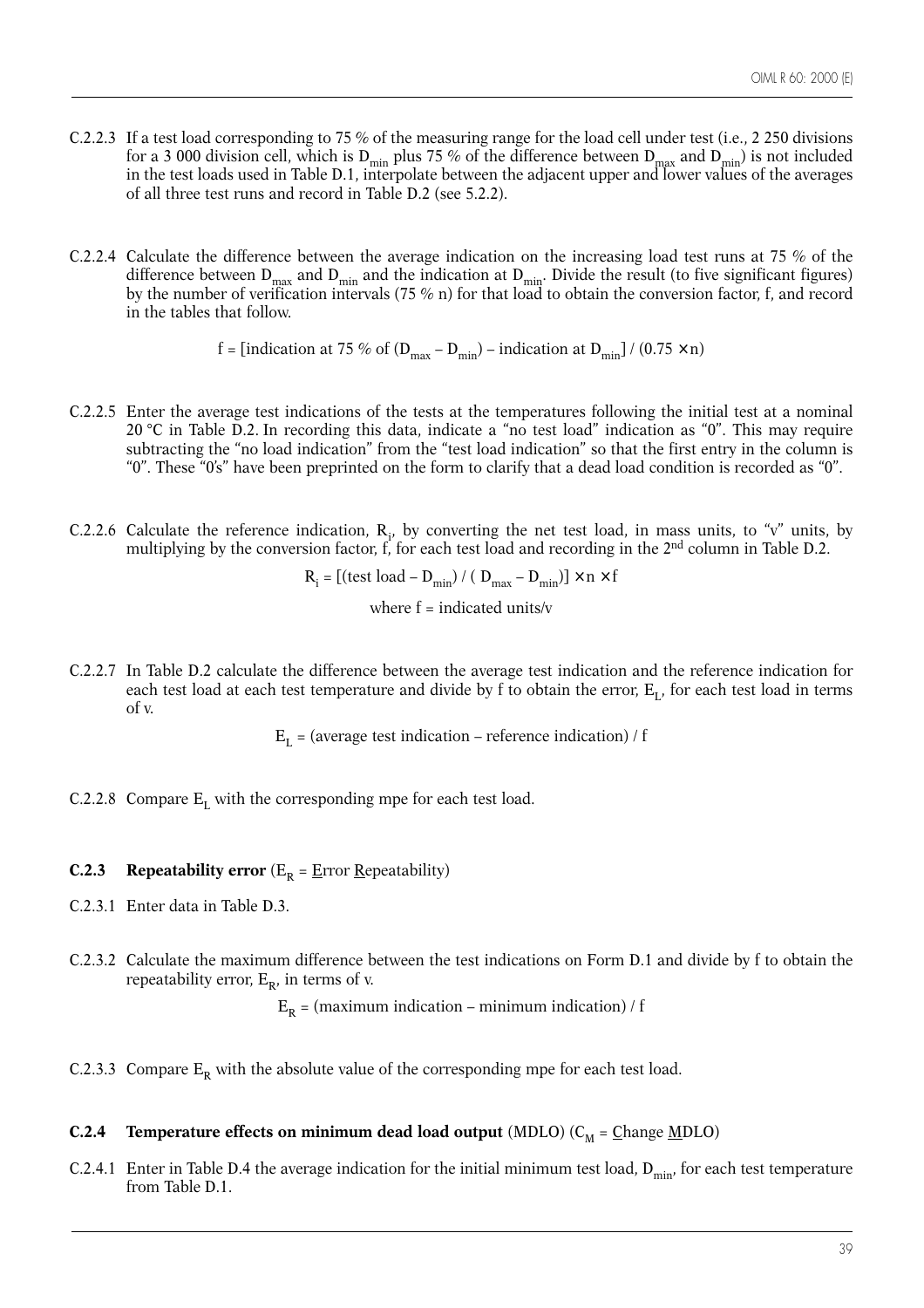C.2.4.2 Calculate the difference between the average test indications for each temperature in sequence and divide by f to obtain the change in terms of v.

 $C_M$  = (indication at T<sub>2</sub> – indication at T<sub>1</sub>) / f

- C.2.4.3 Divide C<sub>M</sub> by  $(T_2 T_1)$  and multiply the result by 5 to determine the change in v per 5 °C.
- C.2.4.4 Multiply the result by the number of  $v_{\text{min}}$  per v in terms of mass (as stated by the manufacturer); this result must not exceed  $p_{LC}$ .

 $p_{LC} \leq [(D_{max} - D_{min}) / n] / v_{min}$ 

#### **C.2.5 Creep and minimum dead load output return** (DR)

 $(C<sub>c</sub> = Creep, expressed in terms of the load cell verification interval, v)$ 

 $(C_{DR} = DR$ , expressed in terms of the load cell verification interval, v)

C.2.5.1 From the test indications recorded in Table D.5, calculate the greatest difference between the initial indication obtained at the test load after the stabilization period and any indication obtained over the 30 minute test period and divide by f (f must be recalculated if  $D_{max}$  or  $D_{min}$  for this test differ from those in the load test using the "load cell errors" procedure, C.2.2) to obtain the creep error,  $\rm C_{C}$ , in terms of v.

 $C_c = (indication - initial indication) / f$ 

- C.2.5.2  $C_c$  must not exceed 0.7 times the absolute value of the mpe for the test load.
- C.2.5.3 Calculate the difference between the test indications obtained at 20 minutes and 30 minutes after the initial load application and divide by f to obtain the creep error,  $C_c$  (30 – 20), in terms of v.

 $C_c$  (30 – 20) = (test indication at 30 minutes – test indication at 20 minutes) / f

- C.2.5.4  $C_c$  (30 20) must not exceed 0.15 times the absolute value of the mpe for the test load.
- C.2.5.5 Calculate the difference between the test indication at the minimum test load,  $D_{min}$ , before and after the creep test and divide by f to obtain the minimum dead load output return,  $C_{DR}$ , error in terms of v.

 $C_{DR}$  = (minimum test load indication<sub>2</sub> – minimum test load indication<sub>1</sub>) / f

- C.2.5.6 If the time intervals specified in Table 6 have been met,  $C_{DR}$  must not exceed 0.5 v. If the actual time is between 100 % and 150 % of the specified time, then  $C_{DR}$  must not exceed: 0.5  $(1 - (x - 1))$  in units of v, where  $x =$  actual time/specified time
- C.2.5.7 OIML R 76 requires calculations involving the minimum dead output return, DR, value to be carried out. Whereas  $C_{DR}$  expresses the minimum dead load output return in terms of v, the value of DR is expressed in units of mass  $(g, kg \text{ or } t)$ .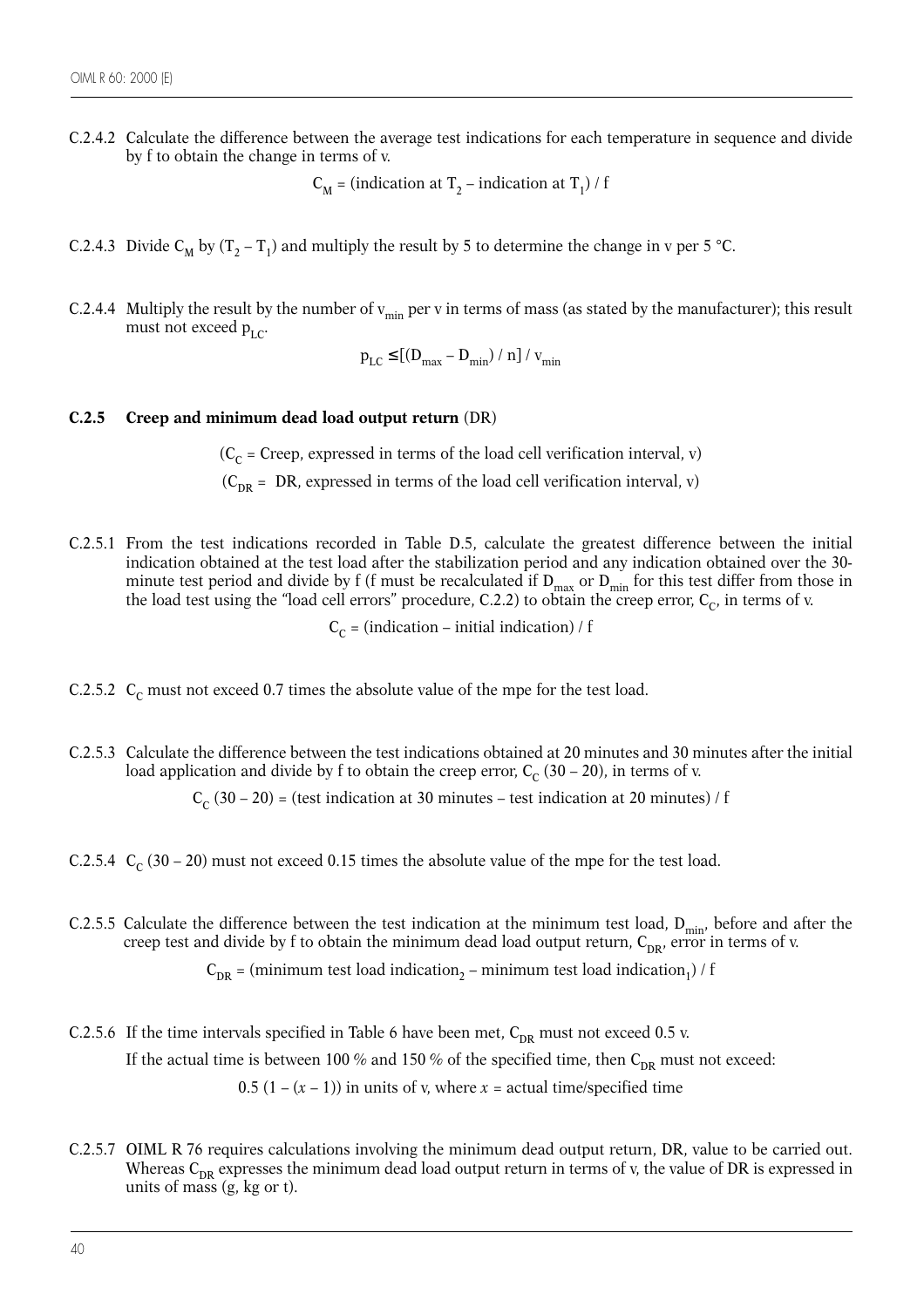C.2.5.8 Calculate the minimum dead load output return, DR, value as follows:

$$
DR = (E_{\text{max}} \times C_{\text{DR}}) / n_{\text{max}}
$$

- C.2.5.9 The value of DR must not exceed 0.5 v, expressed in units of mass.
- C.2.5.10 Regardless of the value declared by the manufacturer for the apportionment factor,  $p_{LC}$ , the mpe for creep shall be determined from Table 5 using the apportionment factor,  $p_{LC} = 0.7$  (see 5.3.1.1).

#### **C.2.6 Barometric pressure effects<sup>1</sup>** ( $C_p = \text{Change}$  Barometric <u>P</u>ressure)

C.2.6.1 From the test indications recorded in Table D.6, calculate the difference between the indications for each pressure and divide by f to obtain the change,  $C_{\rm p}$ , in terms of v.

 $C_p$  = (indication at P<sub>2</sub> – indication at P<sub>1</sub>) / f

- C.2.6.2 Divide by  $(P_2 P_1)$  to determine the change in v per kilopascal (kPa).
- C.2.6.3 Multiply the result by  $[(D_{max} D_{min}) / n] / v_{min}$  in terms of mass (as stated by the manufacturer) to obtain the result in terms of  $v_{\text{min}}$  / kPa.
- C.2.6.4 The result must not exceed 1.
- **C.2.7 Humidity effects<sup>2</sup> (CH or no mark)**  $(C_{Hmin} = \text{Change H}$ umidity effect min;  $C_{Hmax} = \text{Change H}$ umidity effect max)
- C.2.7.1 From the test indications recorded in Table D.7, calculate the difference between the initial indications for the minimum test load,  $D_{min}$ , before and after the damp heat test and divide by f (f must be recalculated if for this test  $D_{max}$  or  $D_{min}$  differ from those in the "load cell errors" procedure, C.2.2) to obtain the change,  $C_{Hmin}$ , in terms of v.

 $C_{Hmin}$  = [(indication at D<sub>min</sub>)<sub>after</sub> – (indication at D<sub>min</sub>)<sub>before</sub>] / f

- C.2.7.2  $C_{\text{Hmin}}$  must not exceed 0.04  $n_{\text{max}}$ .
- C.2.7.3 Calculate the average indications at  $D_{min}$  and  $D_{max}$  (see 5.5.3.1 and A.4.5) for the required number of test indications, before and after the damp heat test. Subtract the average  $D_{\min}$  indication from the average  $D_{\max}$ indication for each test and then calculate the difference between the results before and after the damp heat test. Divide the difference by f to obtain the change,  $C_{H_{\text{max}}}$ , in terms of v.

 $C_{Hmax}$  = [(indication at D<sub>max</sub> – indication at D<sub>min</sub>)<sub>after</sub> – (indication at D<sub>max</sub> – indication at D<sub>min</sub>)<sub>before</sub>] / f

<sup>&</sup>lt;sup>1</sup> This test may not be necessary depending on the design of the load cell.

<sup>2</sup> This test is not necessary if the load cell is marked NH or SH.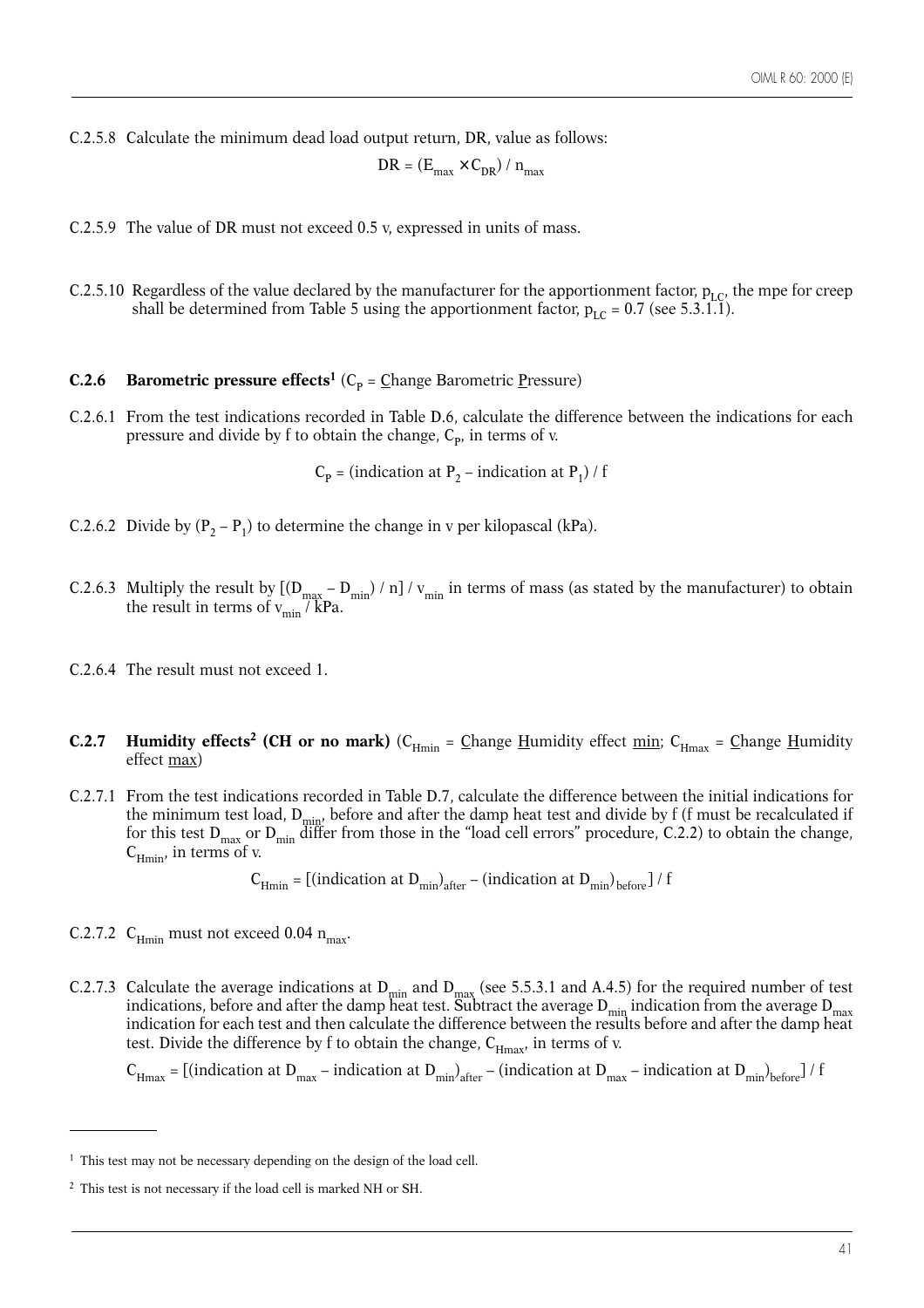# C.2.7.4  $C_{\text{Hmax}}$  must not exceed 1 v.

#### **C.2.8 Humidity effects3 (SH)**

Report load test errors at different temperatures and humidity conditions using Forms D.1, then indicate the results in Table D.8 utilizing the procedure contained within "load cell errors" procedure, C.2.2, in a manner similar to that used for the preparation of Table D.2.

# **C.3 Additional tests for load cells equipped with electronics**

#### **C.3.1 Warm-up time**

- C.3.1.1 Enter data on Form D.11.
- C.3.1.2 Span is the result of subtraction of the indication at the minimum test load,  $D_{min}$ , from the indication at the maximum test load,  $D_{\text{max}}$ .
- C.3.1.3 Change is the difference between the span and the initial run span.

#### **C.3.2 Power voltage variations**

- C.3.2.1 Enter data on Form D.12.
- C.3.2.2 Perform load tests and record results utilizing Form D.12.
- C.3.2.3 Calculate reference indications in accordance with the "load cell errors" procedure, C.2.2.
- C.3.2.4 Indicate results on Form D.12.

#### **C.3.3 Short-time power reductions**

- C.3.3.1 Enter data on Form D.13.
- C.3.3.2 Calculate the difference, which is:

(indication with disturbance, in units – indication without disturbance, in units) / conversion factor, f .

C.3.3.3 Indicate results on Form D 13.

<sup>&</sup>lt;sup>3</sup> This test is not necessary if the load cell is marked NH or CH or has no humidity marking.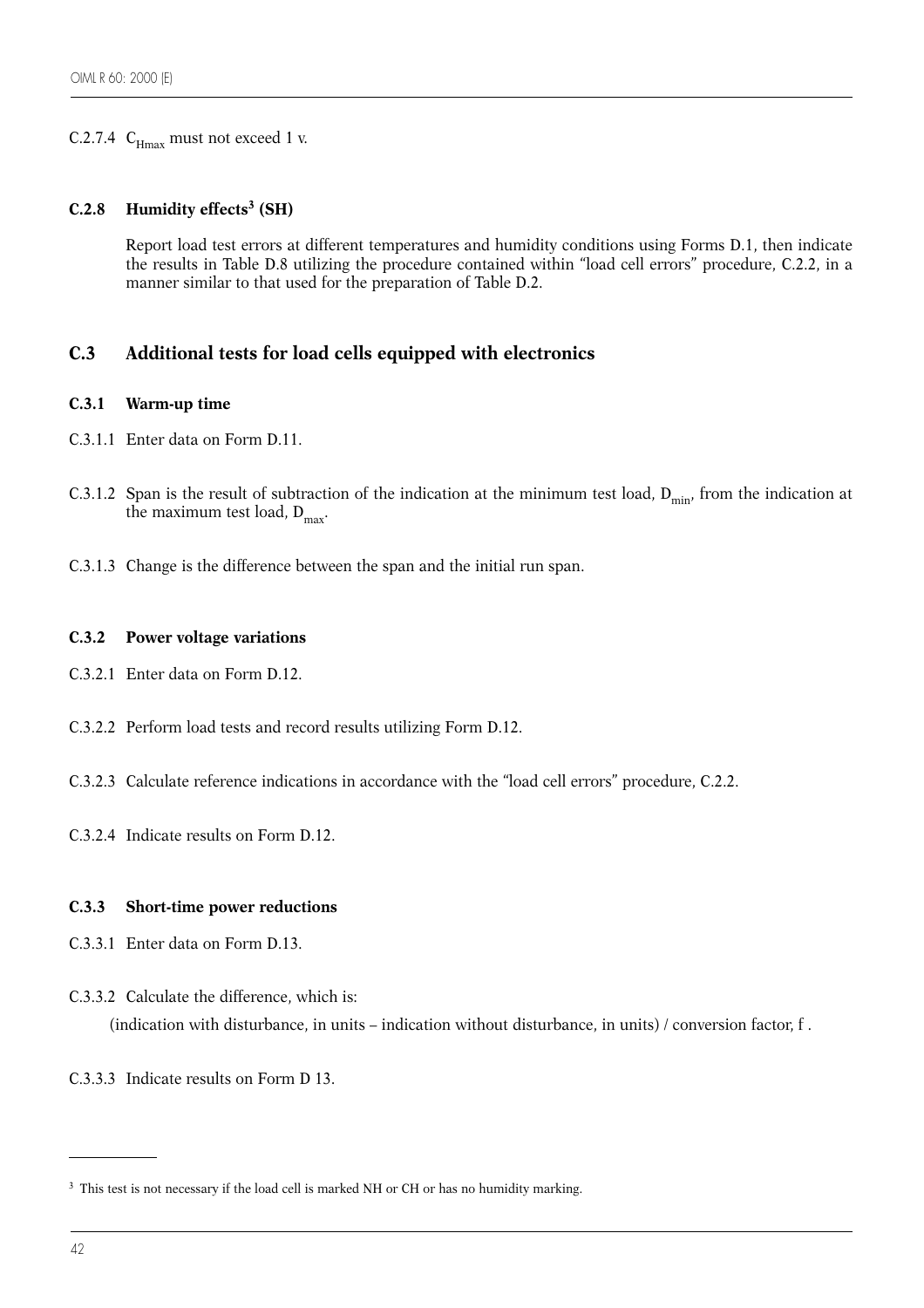#### **C.3.4 Bursts (electrical fast transients)**

- C.3.4.1 Enter data on Forms D.14.1 and D.14.2.
- C.3.4.2 Calculate the difference, which is:

(indication with disturbance, in units – indication without disturbance, in units) / conversion factor, f.

C.3.4.3 Indicate results on Forms D.14.1 and D.14.2.

#### **C.3.5 Electrostatic discharge**

- C.3.5.1 Enter data on Forms D.15.1 and D.15.2.
- C.3.5.2 Calculate the difference, which is:

(indication with disturbance, in units – indication without disturbance, in units) / conversion factor, f.

- C.3.5.3 Indicate results on Forms D.15.1 and D.15.2.
- C.3.5.4 Provide test point information on Form D.15.3.

#### **C.3.6 Electromagnetic susceptibility**

- C.3.6.1 Enter data on Form D.16.1.
- C.3.6.2 Calculate the difference, which is:

(indication with disturbance, in units – indication without disturbance, in units) / conversion factor, f.

- C.3.6.3 Indicate results on Form D.16.1.
- C.3.6.4 Provide test set-up information on Form D.16.2.

#### **C.3.7 Span stability**

- C.3.7.1 Enter data on Forms D.17.1.1 (3 runs) to D.17.1.1 (5 runs).
- C.3.7.2 Calculate averages and record on Forms D.17.1.1 (3 runs) to 17.1.1 (5 runs).
- C.3.7.3 Indicate results on Form D.17.2.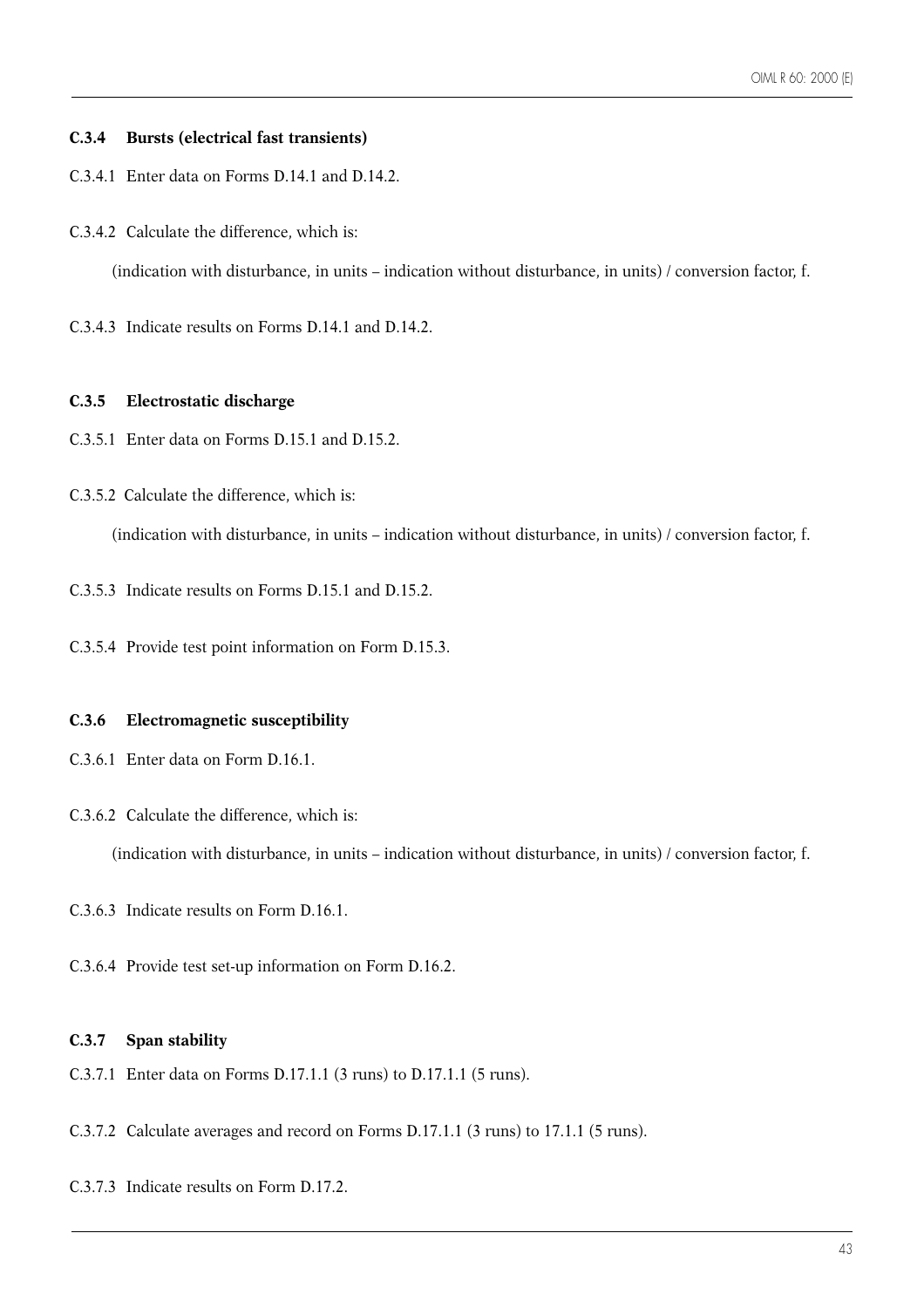# **C.4 General notes**

- C.4.1 Absolute (not relative) time shall be recorded.
- C.4.2 The calculations made do not include the application of 5.2.1. To ensure that these requirements are met, the calculations should be carried out using lower n values than the  $n_{max}$  specified.
- C.4.3 It should be sufficient to carry out the calculations with:

 $n = n_{max} - 500$  and  $n = n_{max} - 1000$  (provided 500 < n).

C.4.4 Check to make certain that:  $v_{\text{min}} < v$ 

$$
v_{\min} < (D_{\max} - D_{\min}) / n_{\max}
$$

C.4.5 Check calculations not only at  $n_{max}$  but at (applying 5.2.1):

$$
n_{\text{max}} - 500
$$

$$
n_{\text{max}} - 1000
$$

- 
- C.4.6 Indicate the result in the "Summary of test" portion of the test report.
- C.4.7 The testing laboratory may submit any graphs or plots depicting the test results on the following pages of this report.

*Note:* For example, Figure C.1 gives a sample plot depicting the combined errors versus applied load.

C.4.8 When reporting values for individual test data, the data should be truncated to two significant digits to the right of the decimal place and reported in load cell verification intervals, v.



**Figure C.1 Example of an error envelope**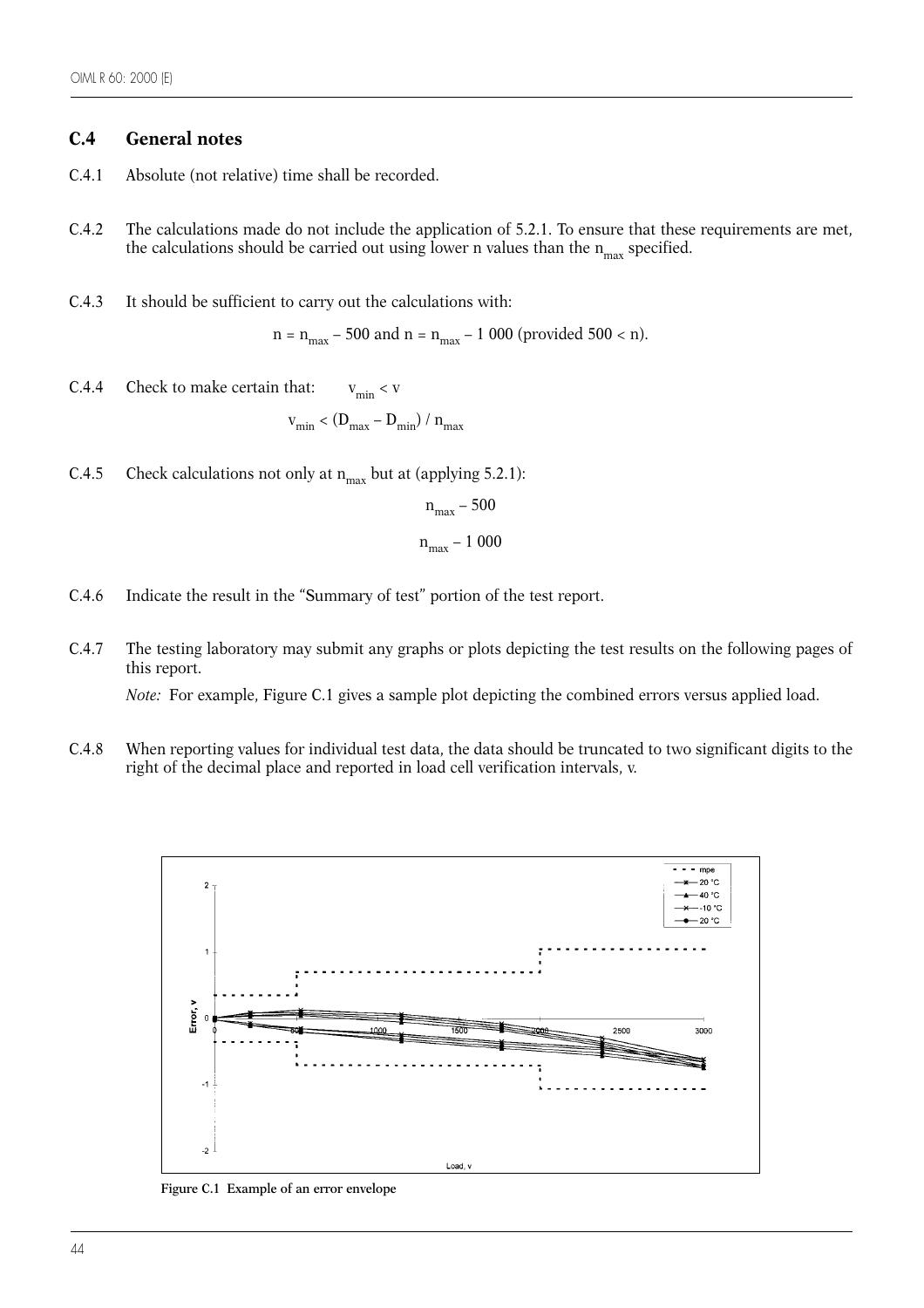# **Table C.1 List of symbols**

| Symbol                        | Description                                                               | Reference       |
|-------------------------------|---------------------------------------------------------------------------|-----------------|
| $\theta$                      | no test load indication                                                   | C.2.2.5         |
| $C_{C}$                       | creep magnitude, expressed in terms of v                                  | C.2.5           |
| $C_C(30-20)$                  | difference between output at 30 and at 20 minutes during creep test       | C.2.5           |
| $C_{DR}$                      | minimum dead load output return, expressed in terms of v                  | C.2.5           |
| $C_{\underline{\text{Hmax}}}$ | humidity effect on maximum test load output, expressed in terms of v      | C.2.7           |
| $C_{\rm Hmin}$                | humidity effect on minimum test load output, expressed in terms of v      | C.2.7           |
| $C_M$                         | temperature effect on minimum dead load output, expressed in terms of v   | C.2.4           |
| $C_{P}$                       | barometric pressure effect, expressed in terms of v                       | C.2.6           |
| $D_{\underline{max}}$         | maximum load of the measuring range (maximum test load)                   | 2.3.6           |
| $\mathbf{D}_{\text{min}}$     | minimum load of the measuring range (minimum test load)                   | 2.3.11          |
| DR                            | minimum dead load output return, expressed in mass units                  | 2.3.9           |
| $\rm E_{L}$                   | load cell error, expressed in terms of v                                  | C.2.2           |
| $\mathbf{E}_{\text{max}}$     | maximum capacity                                                          | 2.3.5           |
| $\mathbf{E}_{\text{min}}$     | minimum dead load                                                         | 2.3.8           |
| $\rm E_R$                     | repeatability error, expressed in terms of v                              | C.2.3           |
| $\mathbf{f}$                  | conversion factor, number of indicated units per verification interval, v | C.2.2.2         |
| mpe                           | maximum permissible error                                                 | 2.4.9           |
| n                             | number of load cell verification intervals                                | 2.3.12          |
| $n_{max}$                     | maximum number of load cell verification intervals                        | 2.3.7           |
| $p_{LC}$                      | apportionment factor                                                      | 2.4.2           |
| $R_i$                         | reference indication (net test load), expressed in indication units       | C.2.2.6         |
| $T_1, T_2$                    | temperature, temperature,                                                 | C.2.4.2         |
| $\mathbf{V}$                  | load cell verification interval                                           | 2.3.4           |
| $v_{\rm min}$                 | minimum load cell verification interval                                   | 2.3.10          |
| $\mathbf Y$                   | relative $v_{\text{min}}$ , Y = $E_{\text{max}} / v_{\text{min}}$         | 2.3.14, 4.6.6.2 |
| Z                             | relative DR, $Z = E_{max} / (2 \times DR)$                                | 2.3.13, 4.6.6.2 |

### **Table C.2 Summary of formulae contained within calculation procedures**

| Symbol            | Formula                                                                                                                                                                                             |
|-------------------|-----------------------------------------------------------------------------------------------------------------------------------------------------------------------------------------------------|
| $C_{C}$           | $C_C$ = (indication – initial indication) / f                                                                                                                                                       |
| $C_C(30-20)$      | $C_c(30-20)$ = (test indication at 30 minutes – test indication at 20 minutes) / f                                                                                                                  |
| $C_{DR}$          | $C_{DR}$ = (minimum test load indication <sub>2</sub> – minimum test load indication <sub>1</sub> ) / f                                                                                             |
| $C_{\text{Hmin}}$ | $C_{Hmin}$ = [(indication at $D_{min}$ ) <sub>after</sub> – (indication at $D_{min}$ ) <sub>before</sub> ] / f                                                                                      |
| $C_{\text{Hmax}}$ | $C_{\text{Hmax}} = [$ (indication at $D_{\text{max}}$ – indication at $D_{\text{min}}$ ) <sub>after</sub> – (indication at $D_{\text{max}}$ – indication $D_{\text{min}}$ ) <sub>before</sub> ] / f |
| $C_M$             | $C_M$ = (indication at T <sub>2</sub> – indication at T <sub>1</sub> ) / f                                                                                                                          |
| $C_{P}$           | $C_P$ = (indication at P <sub>2</sub> – indication at P <sub>1</sub> ) / f                                                                                                                          |
| DR                | $DR = E_{max} \times C_{DR} / n_{max}$                                                                                                                                                              |
| $E_{L}$           | $E_I$ = (average test indication – reference indication) / f                                                                                                                                        |
| $E_R$             | $E_R$ = (maximum indication – minimum indication) / f                                                                                                                                               |
| f                 | f = [indication at 75 % of $(D_{max} - D_{min})$ – indication at $D_{min}$ ] / (0.75 × n) [see Note 2]                                                                                              |
| $R_i$             | $R_i = [(test load - D_{min}) / (D_{max} - D_{min})] \times n \times f$                                                                                                                             |

*Notes: 1* Observe extreme caution by referring to calculation procedure for correct application of these formulae.

*2* Use with initial 20 °C ascending load run only. Refer to 5.2.2.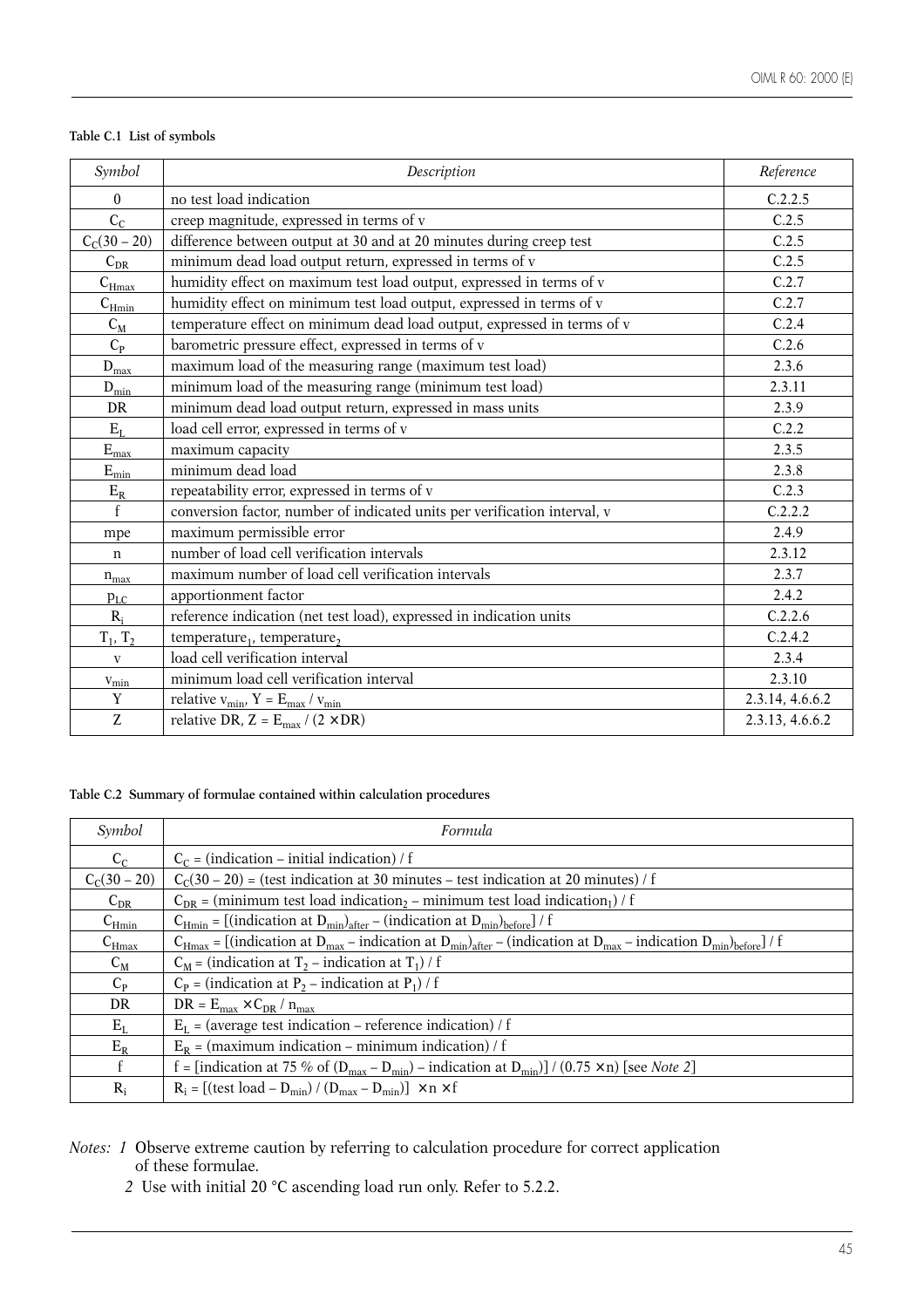# **Annex D (Mandatory) Test report format - Forms**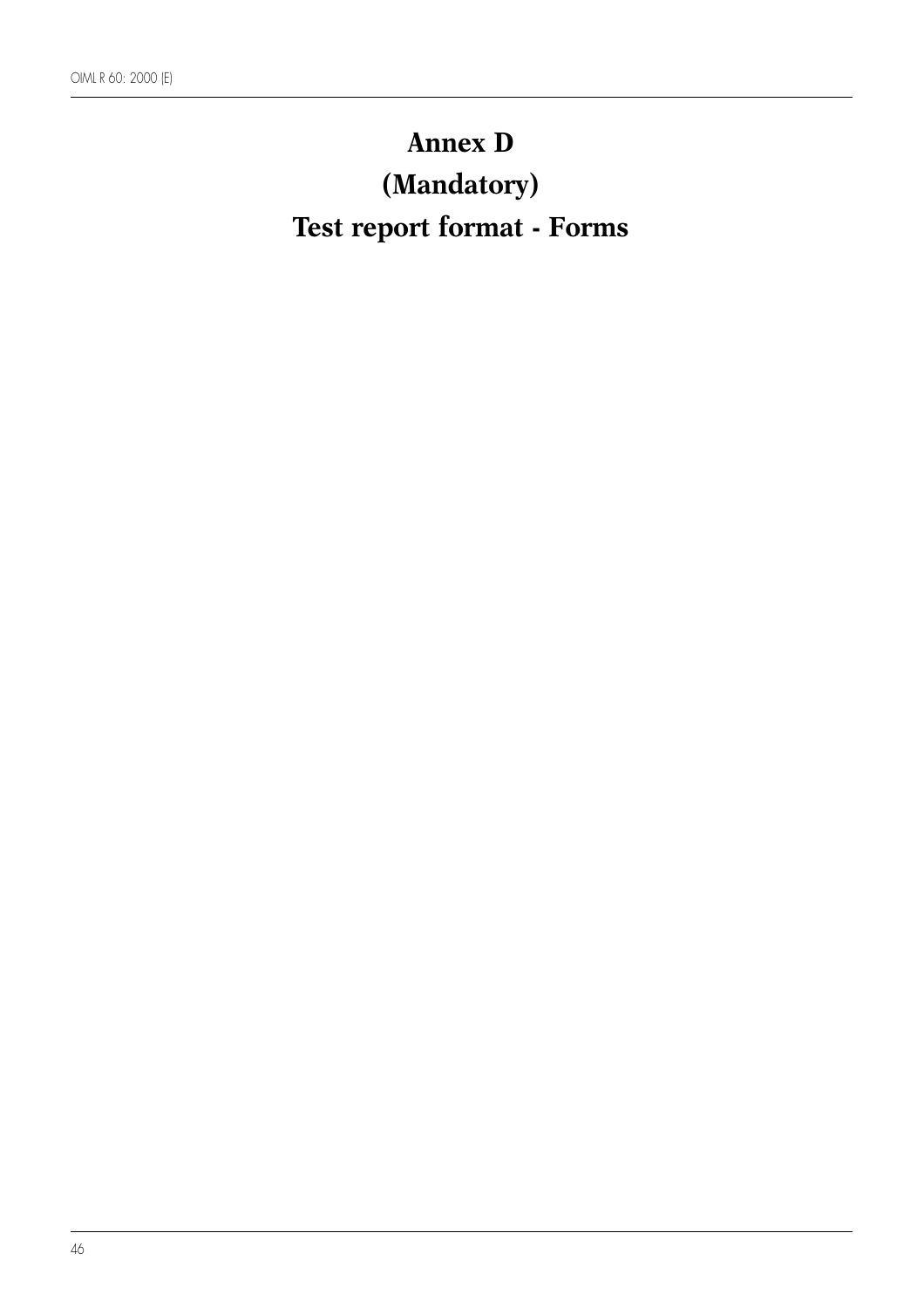| <b>Testing authority</b>                                                            |              |                     |                      |                    |                                                    |                 |                        |    |
|-------------------------------------------------------------------------------------|--------------|---------------------|----------------------|--------------------|----------------------------------------------------|-----------------|------------------------|----|
| Name:                                                                               |              |                     |                      |                    |                                                    |                 |                        |    |
| Address:                                                                            |              |                     |                      |                    |                                                    |                 |                        |    |
|                                                                                     |              |                     |                      |                    |                                                    |                 |                        |    |
| Contact information:                                                                |              |                     |                      |                    |                                                    |                 |                        |    |
| <b>Applicant/Manufacturer information</b>                                           |              |                     |                      |                    |                                                    |                 |                        |    |
| Application no.:                                                                    |              |                     |                      |                    |                                                    |                 |                        |    |
| Application date:                                                                   |              |                     |                      |                    |                                                    |                 |                        |    |
| Model designation:                                                                  |              |                     |                      |                    |                                                    |                 |                        |    |
| Manufacturer:                                                                       |              |                     |                      |                    |                                                    |                 |                        |    |
| Address:                                                                            |              |                     |                      |                    |                                                    |                 |                        |    |
| Applicant:                                                                          |              |                     |                      |                    |                                                    |                 |                        |    |
| Address:                                                                            |              |                     |                      |                    |                                                    |                 |                        |    |
|                                                                                     |              |                     |                      |                    |                                                    |                 |                        |    |
| Representative:<br>(name, telephone)                                                |              |                     |                      |                    |                                                    |                 |                        |    |
|                                                                                     |              |                     |                      |                    |                                                    |                 |                        |    |
| Instrument category:                                                                | Load cell:   |                     |                      |                    | Documentation no.:                                 |                 |                        |    |
| Information concerning the pattern                                                  |              |                     |                      |                    |                                                    |                 |                        |    |
| Accuracy class:                                                                     | $\mathbf{A}$ | $\bf{B}$            |                      | $\mathsf{C}$       | D                                                  |                 |                        |    |
| Maximum number of load cell verification intervals $(n_{max})$ :                    |              |                     |                      |                    |                                                    |                 |                        |    |
| Direction of loading: (for load cell characterization, see 4.6.3)                   |              |                     |                      |                    |                                                    |                 |                        |    |
|                                                                                     | Tension      |                     |                      |                    |                                                    |                 |                        |    |
|                                                                                     |              |                     | Beam (shear)         |                    |                                                    | Compression     |                        |    |
|                                                                                     | Universal    |                     | Beam (bending)       |                    |                                                    |                 |                        |    |
| Safe load limit (Lim):                                                              |              |                     |                      |                    | Apportionment factor, $p_{LC}$ (see <i>Note</i> ): |                 |                        |    |
| Limits of working temperature: (only if other than – 10 °C to + 40 °C, see 5.5.1.1) |              |                     |                      |                    |                                                    |                 |                        |    |
|                                                                                     | Upper:       |                     | $^{\circ}\mathrm{C}$ | Lower:             |                                                    | $\rm ^{\circ}C$ |                        |    |
| Power voltage:                                                                      | $V_{min}$ :  |                     | $\mathbf V$          | $V_{\text{max}}$ : |                                                    | $\mathbf V$     |                        |    |
| <b>or</b>                                                                           | $\mathbf V$  | $\mathbf V$         | AC                   | DC                 | Recommended:                                       |                 | $\mathbf{A}\mathbf{C}$ | DC |
| Humidity evaluation symbol:                                                         |              | $\rm NH$            |                      |                    | Yes                                                | $\rm No$        |                        |    |
|                                                                                     |              | $\operatorname{SH}$ |                      |                    | Yes                                                |                 | No                     |    |
|                                                                                     |              | CH or no markings   |                      |                    | Yes                                                | No              |                        |    |
| Electronic load cell:                                                               |              |                     |                      |                    | Yes                                                |                 | No                     |    |

*Note:* This value of  $p_{LC}$  is assumed to be 0.7 unless otherwise declared by the manufacturer.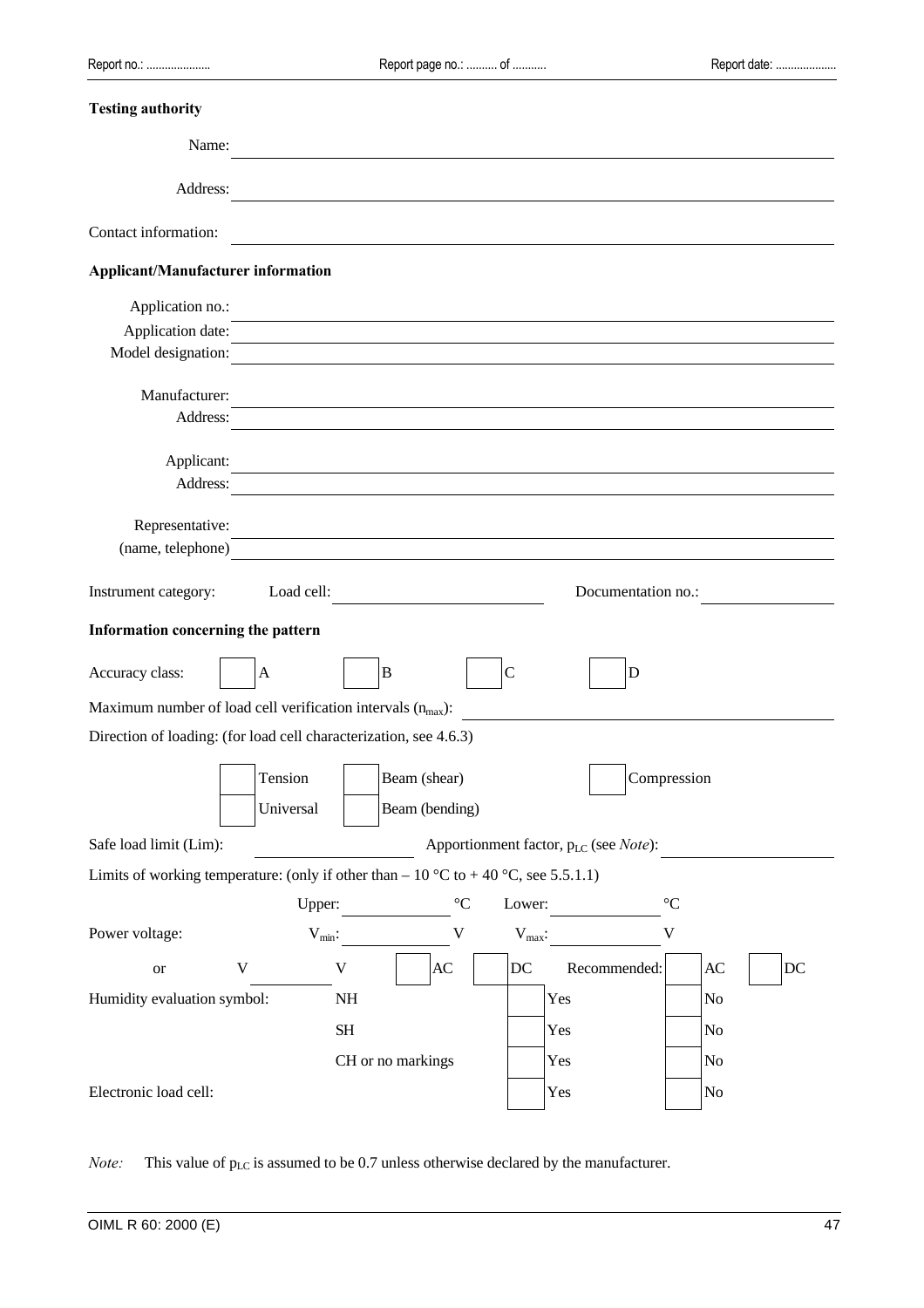#### **Information concerning the pattern (continued)**

#### Application no.:

Specify other conditions that must be observed to obtain the specified performance (for example, electrical characteristics of the load cell):

#### Various designs within model range:

| Maximum<br>capacity       | Minimum load cell<br>verification interval  | Minimum dead load         | Maximum number of<br>load cell intervals | Minimum dead load<br>output return |  |
|---------------------------|---------------------------------------------|---------------------------|------------------------------------------|------------------------------------|--|
| $E_{max}$<br>(g, kg or t) | $V_{\text{min}}$<br>$(g, kg \text{ or } t)$ | $E_{min}$<br>(g, kg or t) | $n_{max}$                                | DR<br>$(g, kg \text{ or } t)$      |  |
|                           |                                             |                           |                                          |                                    |  |
|                           |                                             |                           |                                          |                                    |  |
|                           |                                             |                           |                                          |                                    |  |
|                           |                                             |                           |                                          |                                    |  |
|                           |                                             |                           |                                          |                                    |  |
|                           |                                             |                           |                                          |                                    |  |
|                           |                                             |                           |                                          |                                    |  |

All values in this table are taken from documentation pages \_\_\_\_\_\_\_\_\_\_\_\_\_\_\_\_\_\_\_\_\_\_\_\_\_\_\_\_\_\_\_\_\_\_\_\_\_.

DR information required only when applicable.

Load cell(s) submitted:

| Model designation | Serial number | $E_{max}$ |
|-------------------|---------------|-----------|
|                   |               |           |
|                   |               |           |
|                   |               |           |
|                   |               |           |
|                   |               |           |
|                   |               |           |
|                   |               |           |
|                   |               |           |

Secondary equipment (specify load adapters, etc.):

Remarks: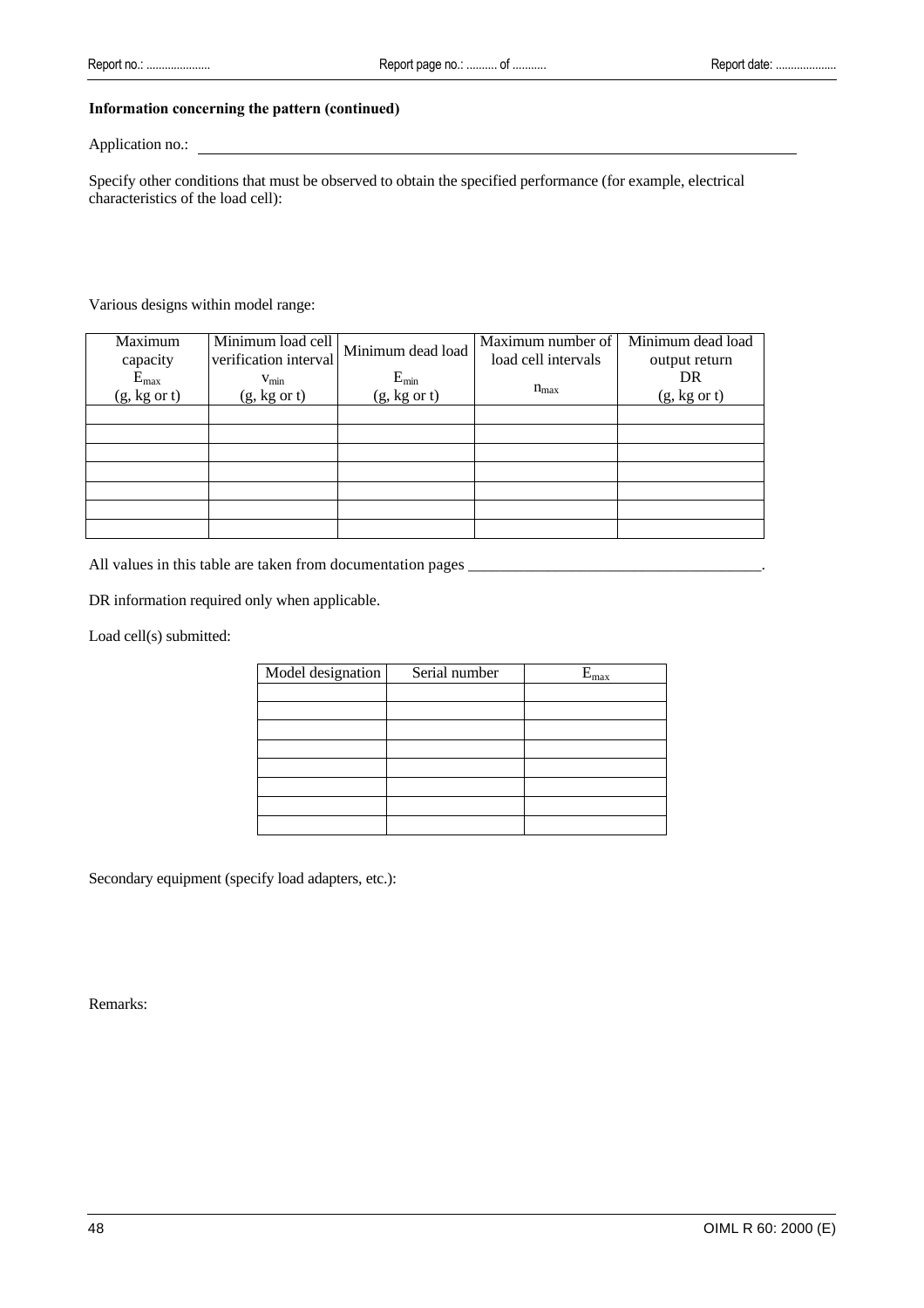| General information concerning test conditions       |                    |                     |
|------------------------------------------------------|--------------------|---------------------|
| Ref.: A.3                                            |                    |                     |
| Application no.:                                     |                    |                     |
| Load cell model:<br>$\overline{\phantom{a}}$         | Serial no.:        | $E_{\text{max}}$ :  |
| $n_{\text{max}}$ :                                   | $V_{\text{min}}$ : | DR (if applicable): |
| Force-generating system - description:<br>(see Note) |                    |                     |
|                                                      |                    |                     |
| Minimum test load                                    |                    |                     |
| Indicating instrument - description:                 |                    |                     |
| Environmental equipment - description:               |                    |                     |
|                                                      |                    |                     |
|                                                      |                    |                     |
| Temperature:                                         |                    | $\rm ^{\circ}C$     |
| Relative humidity:                                   |                    | %                   |
| Barometric pressure:                                 |                    | kPa                 |
| Test location:                                       |                    |                     |
| Acceleration of gravity at test location:            |                    | m/sec <sup>2</sup>  |
|                                                      |                    |                     |

Evaluator:

*Note:* Include information concerning accuracy (for example, accredited laboratory).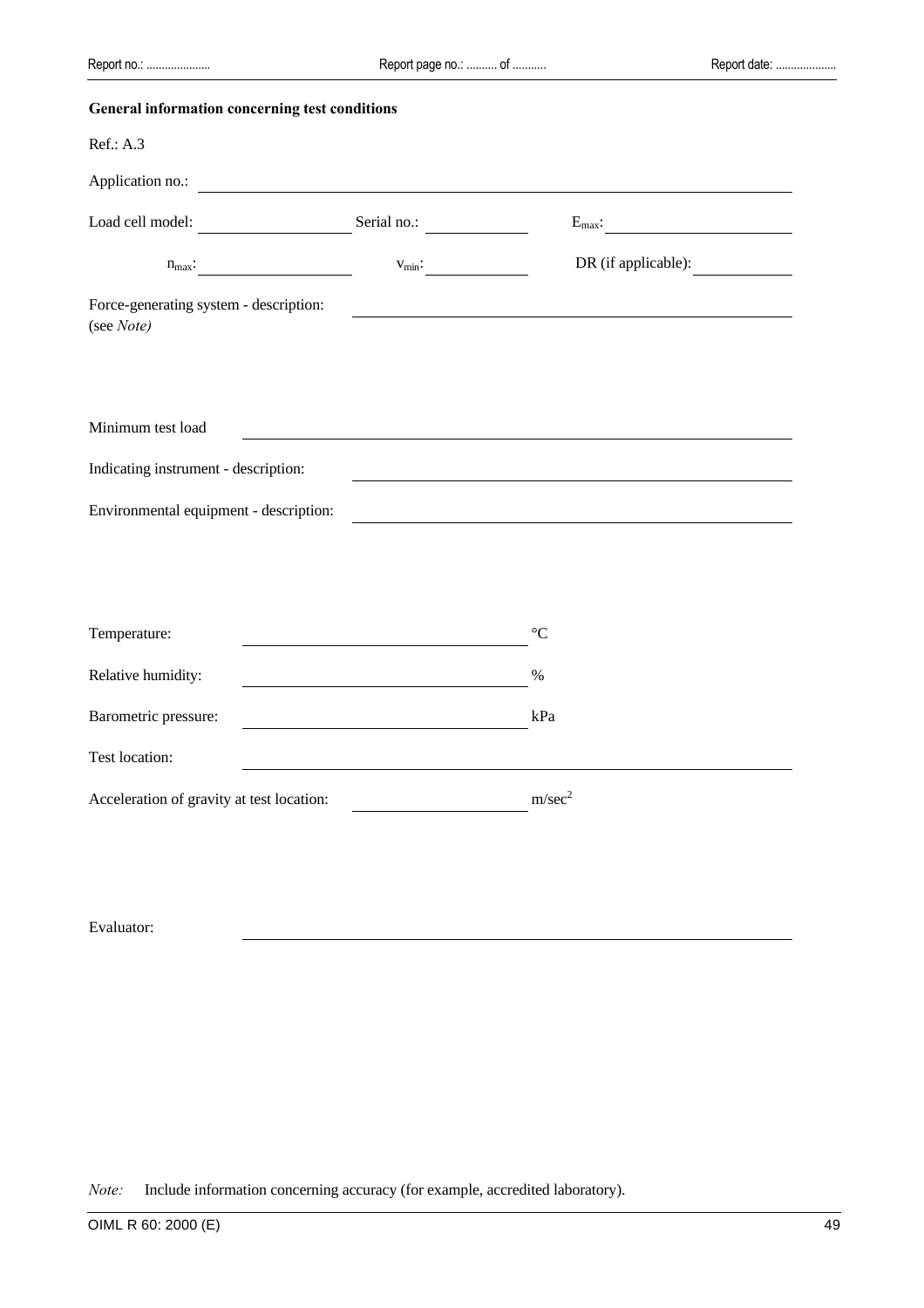#### **Summary of the test**

| Application no.:         |                    |
|--------------------------|--------------------|
| Load cell model:         |                    |
| Serial no.:              |                    |
| $E_{\text{max}}$ :       | $n_{\text{max}}$ : |
| $V_{\text{min}}$ :       | DR:                |
| Force-generating system: | $p_{LC}$ :         |
| Indicating instrument:   |                    |
| Evaluator:               |                    |

| No.  | Test description                                      | Passed | Failed | Report<br>page | Remarks                     |
|------|-------------------------------------------------------|--------|--------|----------------|-----------------------------|
| D.2  | Load cell errors $(EL)$                               |        |        |                |                             |
| D.3  | Repeatability errors $(E_R)$                          |        |        |                |                             |
| D.4  | Temperature effects on MDLO $(C_M)$                   |        |        |                |                             |
| D.5  | Creep $(C_C)$                                         |        |        |                |                             |
| D.5  | $DR(C_{DR})$                                          |        |        |                | (see <i>Note 2</i> ) $DR =$ |
| D.6  | Barometric pressure effects (C <sub>P</sub> )         |        |        |                |                             |
| D.7  | Humidity effects (CH or no mark) (C <sub>Hmin</sub> ) |        |        |                |                             |
| D.7  | Humidity effects (CH or no mark) (C <sub>Hmax</sub> ) |        |        |                |                             |
| D.8  | Humidity effects (SH)                                 |        |        |                |                             |
| D.9  | Marking requirements                                  |        |        |                |                             |
| D.10 | Load cells equipped with electronics                  |        |        |                |                             |
| D.11 | Warm-up time                                          |        |        |                |                             |
| D.12 | Power voltage variations                              |        |        |                |                             |
| D.13 | Short time power reductions                           |        |        |                |                             |
| D.14 | Bursts (electrical fast transients)                   |        |        |                |                             |
| D.15 | Electrostatic discharge                               |        |        |                |                             |
| D.16 | Electromagnetic susceptibility                        |        |        |                |                             |
| D.17 | Span stability                                        |        |        |                |                             |

The following table checks the required calculations as per the *General notes* provisions of C.3:

| No.                                                                                                       | Test description                                                                   |  | $n_{max}$<br>$(g, kg \text{ or } t)$ |  | $n_{max} - 500$<br>$(g, kg \text{ or } t)$ |  | $n_{max} - 1000$<br>$(g, kg \text{ or } t)$ |  |
|-----------------------------------------------------------------------------------------------------------|------------------------------------------------------------------------------------|--|--------------------------------------|--|--------------------------------------------|--|---------------------------------------------|--|
|                                                                                                           |                                                                                    |  |                                      |  |                                            |  |                                             |  |
| D.2                                                                                                       | $D_{\text{max}} - D_{\text{min}}$<br>Check that $V_{min} \leq$<br>$n_{\text{max}}$ |  |                                      |  |                                            |  |                                             |  |
| Worst case figure for minimum dead load output return error (in mass units) $= DR =$<br>see <i>Note</i> 3 |                                                                                    |  |                                      |  |                                            |  |                                             |  |

*Notes: 1* Enter "NA" for "the test is not applicable".

*2* Record error to accommodate OIML R 76.

*3* This DR value is used in association with OIML R 76.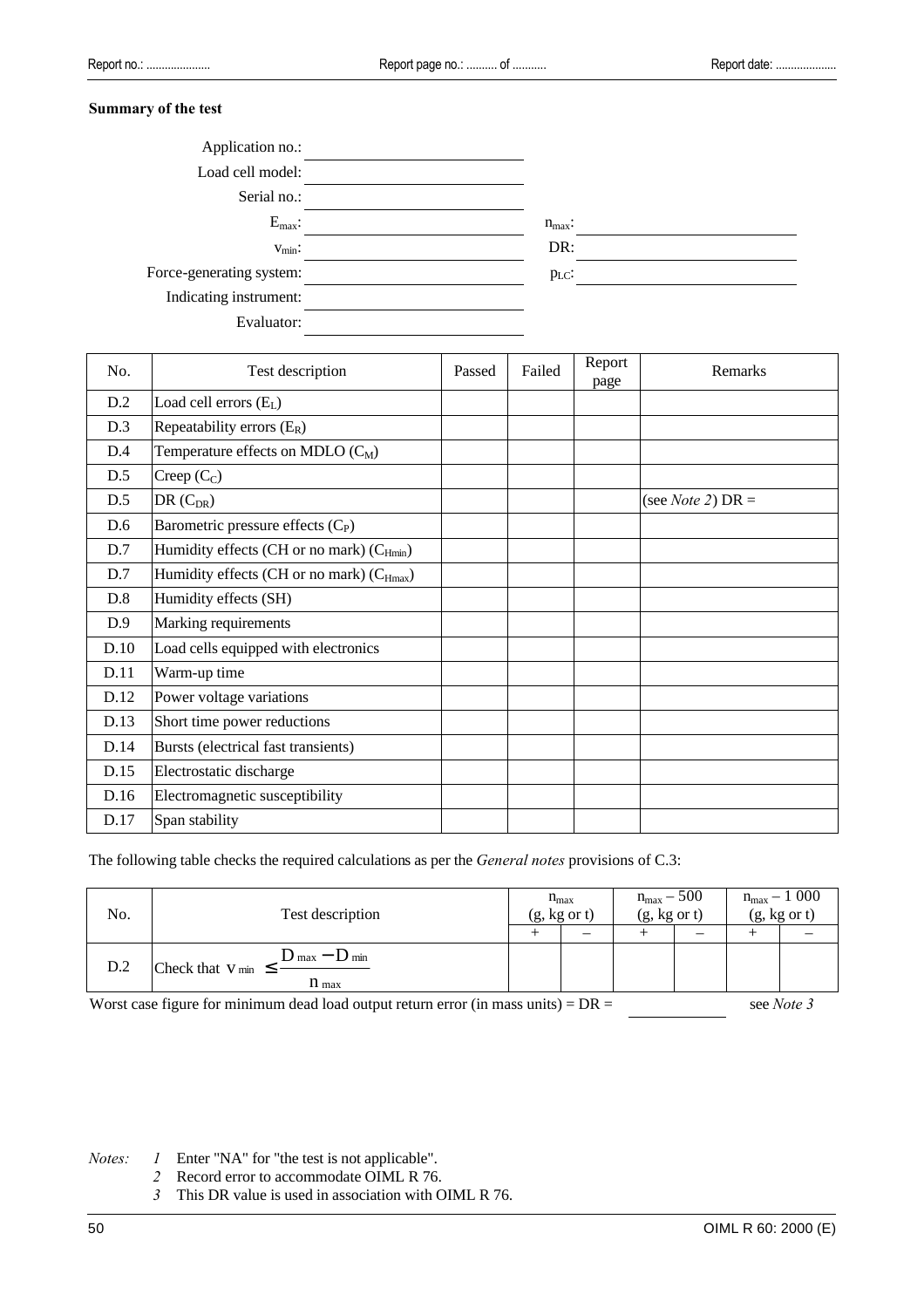#### **Form D.1 (3 runs) Load test data (EL)**

Ref.: A.4.1.1 to A.4.1.11. Complete one sheet for each test temperature, one for each humidity (SH) test in A.4.6, and when applicable, one for each electronics power voltage in A.4.7.3.



Electronics power voltage (when applicable): V

#### **Table D.1 (3 runs)**

| Test load                                             | Run no. 1               |      | Run no. 2                                 |      |            | Run no. 3 | Average                                         | Repeatability                                       |
|-------------------------------------------------------|-------------------------|------|-------------------------------------------|------|------------|-----------|-------------------------------------------------|-----------------------------------------------------|
| $(\mathrm{g},\mathrm{kg} \ \mathrm{or} \ \mathrm{t})$ | Indication<br>$\lambda$ | Time | Indication<br>$\overline{(}$<br>$\lambda$ | Time | Indication | Time      | indication<br>$\overline{(\ }$<br>$\mathcal{L}$ | error<br>$\big)$<br>$\left(\rule{0pt}{12pt}\right.$ |
| $\boldsymbol{0}$                                      |                         |      |                                           |      |            |           |                                                 |                                                     |
|                                                       |                         |      |                                           |      |            |           |                                                 |                                                     |
| $\boldsymbol{0}$                                      |                         |      |                                           |      |            |           |                                                 |                                                     |
|                                                       |                         |      |                                           |      |            |           |                                                 |                                                     |
| $\boldsymbol{0}$                                      |                         |      |                                           |      |            |           |                                                 |                                                     |
|                                                       |                         |      |                                           |      |            |           |                                                 |                                                     |
| $\boldsymbol{0}$                                      |                         |      |                                           |      |            |           |                                                 |                                                     |
| $\boldsymbol{0}$                                      |                         |      |                                           |      |            |           | $\ast$                                          |                                                     |
|                                                       |                         |      |                                           |      |            |           |                                                 |                                                     |
|                                                       |                         |      |                                           |      |            |           |                                                 |                                                     |
|                                                       |                         |      |                                           |      |            |           |                                                 |                                                     |
|                                                       |                         |      |                                           |      |            |           |                                                 |                                                     |
|                                                       |                         |      |                                           |      |            |           |                                                 |                                                     |
|                                                       |                         |      |                                           |      |            |           |                                                 |                                                     |
|                                                       |                         |      |                                           |      |            |           |                                                 |                                                     |
|                                                       |                         |      |                                           |      |            |           |                                                 |                                                     |
|                                                       |                         |      |                                           |      |            |           |                                                 |                                                     |
|                                                       |                         |      |                                           |      |            |           |                                                 |                                                     |
|                                                       |                         |      |                                           |      |            |           |                                                 |                                                     |
|                                                       |                         |      |                                           |      |            |           |                                                 |                                                     |
|                                                       |                         |      |                                           |      |            |           |                                                 |                                                     |

*Notes:*  $1 * =$  Average initial minimum test load indication. *2* Absolute (not relative) time shall be recorded.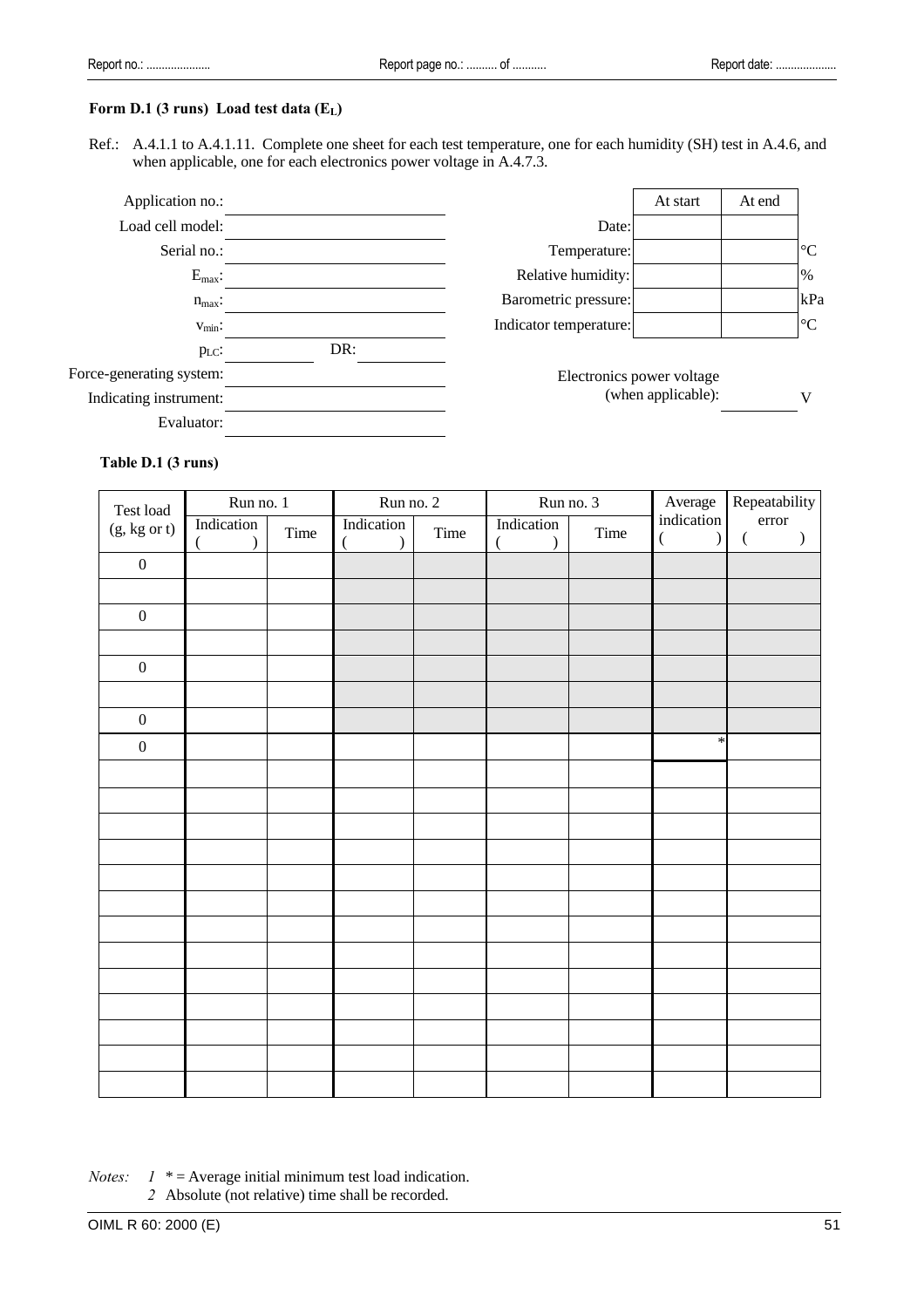# **Form D.1 (5 runs) Load test data (EL)**

Ref.: A.4.1.1 to A.4.1.11. Complete one sheet for each test temperature, one for each humidity (SH) test in A.4.6, and when applicable, one for each electronics power voltage in A.4.7.3.

| Application no.:   |                          | At start                                     | At end                 |
|--------------------|--------------------------|----------------------------------------------|------------------------|
| Load cell model:   |                          |                                              |                        |
| Serial no.:        |                          | Test temperature:                            |                        |
| $E_{\text{max}}$ : |                          | Relative humidity:                           | $\frac{0}{6}$          |
| $n_{\text{max}}$ : |                          | Barometric pressure:                         | kPa                    |
| $v_{\text{min}}$ : |                          | Indicator temperature:                       |                        |
| $p_{LC}$ :         | DR:                      | Electronics power voltage (when applicable): |                        |
| Evaluator:         | Force-generating system: |                                              | Indicating instrument: |

# **Table D.1 (5 runs)**

| Test                                  | Run no. 1  |      | Run no. 2  |      |            | Run no. 3 |            | Run no. 4 |            | Run no. 5 | Average<br>indication | Repeatability<br>error |
|---------------------------------------|------------|------|------------|------|------------|-----------|------------|-----------|------------|-----------|-----------------------|------------------------|
| $\rm load$<br>$(g, kg \text{ or } t)$ | Indication | Time | Indication | Time | Indication | Time      | Indication | Time      | Indication | Time      |                       |                        |
| $\overline{0}$                        |            |      |            |      |            |           |            |           |            |           |                       |                        |
|                                       |            |      |            |      |            |           |            |           |            |           |                       |                        |
| $\boldsymbol{0}$                      |            |      |            |      |            |           |            |           |            |           |                       |                        |
|                                       |            |      |            |      |            |           |            |           |            |           |                       |                        |
| $\boldsymbol{0}$                      |            |      |            |      |            |           |            |           |            |           |                       |                        |
|                                       |            |      |            |      |            |           |            |           |            |           |                       |                        |
| $\overline{0}$                        |            |      |            |      |            |           |            |           |            |           |                       |                        |
| $\boldsymbol{0}$                      |            |      |            |      |            |           |            |           |            |           |                       |                        |
|                                       |            |      |            |      |            |           |            |           |            |           |                       |                        |
|                                       |            |      |            |      |            |           |            |           |            |           |                       |                        |
|                                       |            |      |            |      |            |           |            |           |            |           |                       |                        |
|                                       |            |      |            |      |            |           |            |           |            |           |                       |                        |
|                                       |            |      |            |      |            |           |            |           |            |           |                       |                        |
|                                       |            |      |            |      |            |           |            |           |            |           |                       |                        |
|                                       |            |      |            |      |            |           |            |           |            |           |                       |                        |
|                                       |            |      |            |      |            |           |            |           |            |           |                       |                        |
|                                       |            |      |            |      |            |           |            |           |            |           |                       |                        |
|                                       |            |      |            |      |            |           |            |           |            |           |                       |                        |
|                                       |            |      |            |      |            |           |            |           |            |           |                       |                        |

*Notes:*  $1 * =$  Average initial minimum test load indication.

*2* Absolute (not relative) time shall be recorded.

OIML R 60: 2000 (E)

OIML R 60: 2000 (E)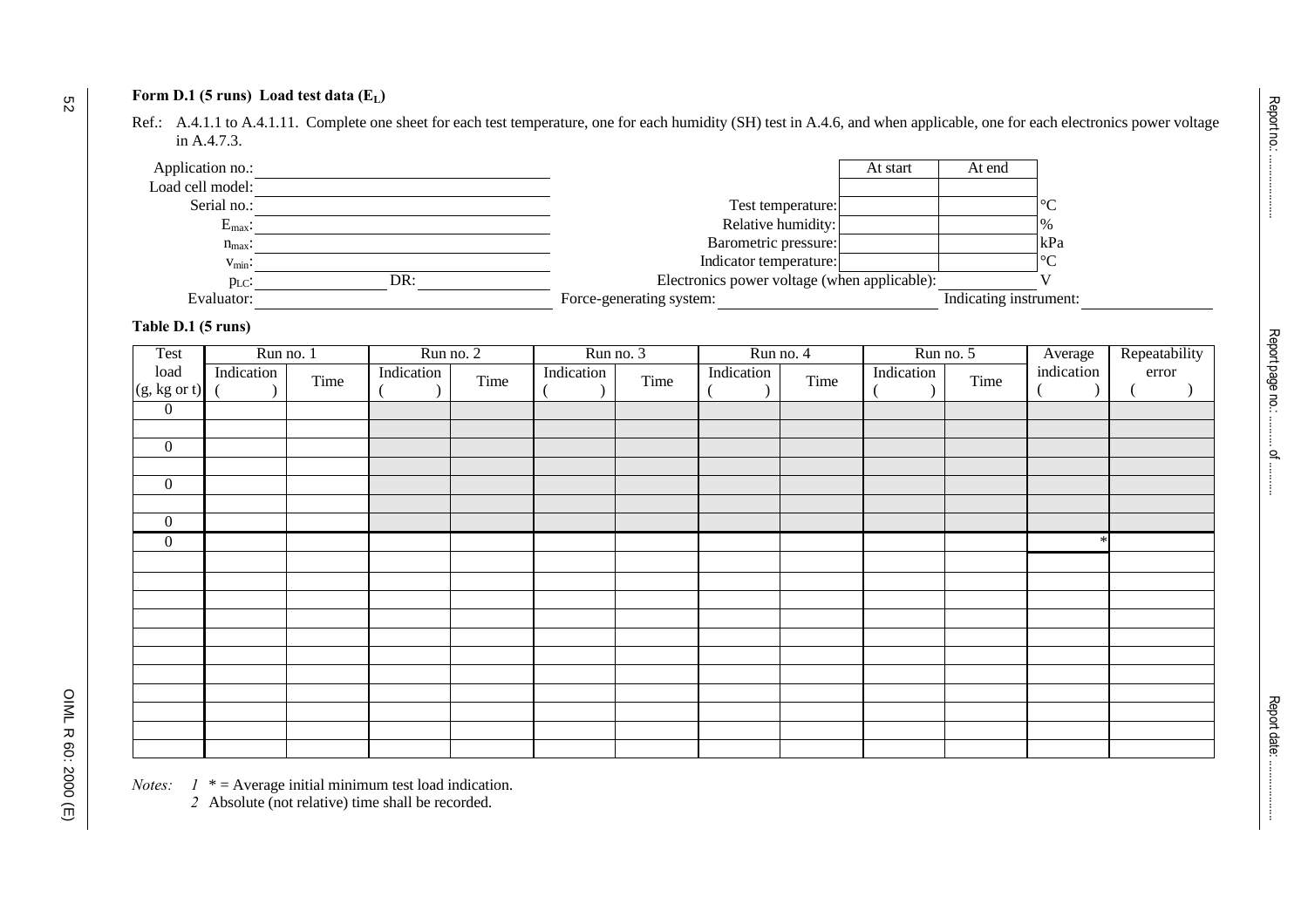#### **Form D.2 Load cell errors (EL) calculation**

Ref.: 5.1.1; A.4.1.12 to A.4.1.14; C.2.2.



# **Table D.2**

| Test            | Reference        |                  | $\ldots$ °C (20 °C)      | $\ldots$ °C (40 °C) |                                                    |                  | $\ldots$ °C (- 10 °C)                                   | $\ldots$ °C (20 °C) |     | mpe |
|-----------------|------------------|------------------|--------------------------|---------------------|----------------------------------------------------|------------------|---------------------------------------------------------|---------------------|-----|-----|
| load<br>(g, kg) | indication       |                  | Indication Error $(E_L)$ |                     | Indication $\vert$ Error (E <sub>L</sub> ) $\vert$ |                  | Indication $\text{Error}(E_L)$ Indication Error $(E_L)$ |                     |     | (v) |
| or t)           |                  |                  | (v)                      | €                   | (v)                                                |                  | (v)                                                     |                     | (v) |     |
| $\overline{0}$  | $\boldsymbol{0}$ | $\boldsymbol{0}$ |                          | $\mathbf{0}$        |                                                    | $\boldsymbol{0}$ |                                                         | $\boldsymbol{0}$    |     |     |
|                 |                  |                  |                          |                     |                                                    |                  |                                                         |                     |     |     |
|                 |                  |                  |                          |                     |                                                    |                  |                                                         |                     |     |     |
|                 |                  |                  |                          |                     |                                                    |                  |                                                         |                     |     |     |
|                 |                  |                  |                          |                     |                                                    |                  |                                                         |                     |     |     |
|                 |                  |                  |                          |                     |                                                    |                  |                                                         |                     |     |     |
|                 |                  |                  |                          |                     |                                                    |                  |                                                         |                     |     |     |
|                 |                  |                  |                          |                     |                                                    |                  |                                                         |                     |     |     |
|                 |                  |                  |                          |                     |                                                    |                  |                                                         |                     |     |     |
|                 |                  |                  |                          |                     |                                                    |                  |                                                         |                     |     |     |
|                 |                  |                  |                          |                     |                                                    |                  |                                                         |                     |     |     |
|                 |                  |                  |                          |                     |                                                    |                  |                                                         |                     |     |     |
|                 |                  |                  |                          |                     |                                                    |                  |                                                         |                     |     |     |
|                 |                  |                  |                          |                     |                                                    |                  |                                                         |                     |     |     |
|                 |                  |                  |                          |                     |                                                    |                  |                                                         |                     |     |     |

*Notes: 1* Load/reference indications: if a 75 % load point was not obtained, a straight line interpolation between the adjacent higher and lower load point indications is used (see 5.2.2 and calculation procedures in C.2.2).

*2* Error, EL: the difference between the test indication and the reference indication divided by the conversion factor, f.

Minimum test load,  $D_{min}$ : PASS: FAIL:

*3* Test load values are values above minimum test load,  $D_{\text{min}}$ .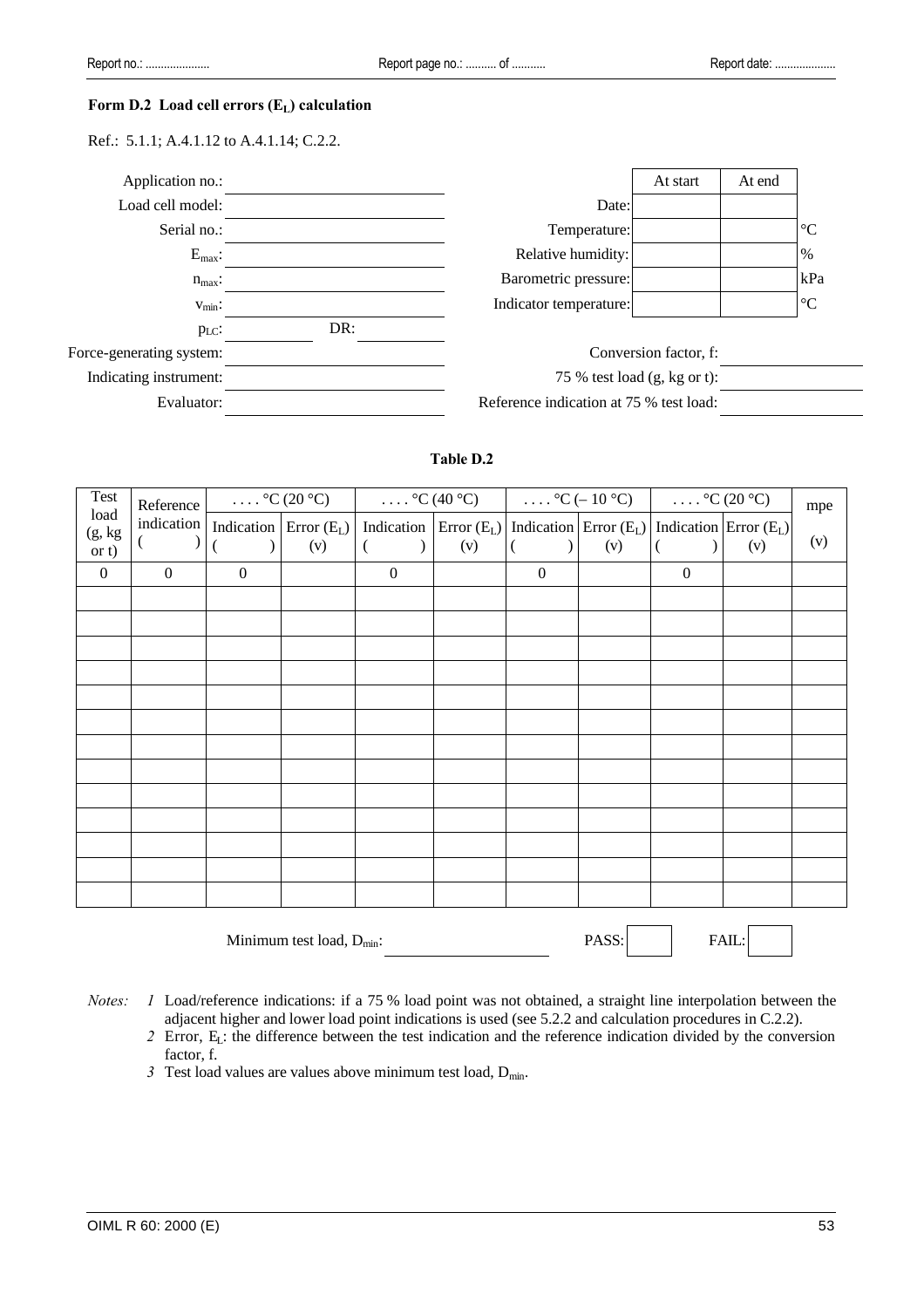#### **Form D.3 Repeatability error (ER) calculation**

Ref.: 5.4; A.4.1.13; C.2.3.



# **Table D.3**

| Test    |                                   | $\ldots$ °C (20 °C) |                                                                                                                 | $\ldots$ °C (40 °C) |                           | $\ldots$ °C (-10 °C) |                           | $\ldots$ °C (20 °C) |     |
|---------|-----------------------------------|---------------------|-----------------------------------------------------------------------------------------------------------------|---------------------|---------------------------|----------------------|---------------------------|---------------------|-----|
| load    |                                   |                     | Repeatability Repeatability Repeatability Repeatability Repeatability Repeatability Repeatability Repeatability |                     |                           |                      |                           |                     | mpe |
| (g, kg) | error                             | error               | error                                                                                                           | error               | error                     | error                | error                     | error               | (v) |
| or t)   | $\mathcal{L}$<br>$\overline{(\ }$ | (v)                 | $\left($<br>$\overline{)}$                                                                                      | (v)                 | $\left($<br>$\mathcal{E}$ | (v)                  | $\left($<br>$\mathcal{E}$ | (v)                 |     |
|         |                                   |                     |                                                                                                                 |                     |                           |                      |                           |                     |     |
|         |                                   |                     |                                                                                                                 |                     |                           |                      |                           |                     |     |
|         |                                   |                     |                                                                                                                 |                     |                           |                      |                           |                     |     |
|         |                                   |                     |                                                                                                                 |                     |                           |                      |                           |                     |     |
|         |                                   |                     |                                                                                                                 |                     |                           |                      |                           |                     |     |
|         |                                   |                     |                                                                                                                 |                     |                           |                      |                           |                     |     |
|         |                                   |                     |                                                                                                                 |                     |                           |                      |                           |                     |     |
|         |                                   |                     |                                                                                                                 |                     |                           |                      |                           |                     |     |
|         |                                   |                     |                                                                                                                 |                     |                           |                      |                           |                     |     |
|         |                                   |                     |                                                                                                                 |                     |                           |                      |                           |                     |     |
|         |                                   |                     |                                                                                                                 |                     |                           |                      |                           |                     |     |
|         |                                   |                     |                                                                                                                 |                     |                           |                      |                           |                     |     |
|         |                                   |                     |                                                                                                                 |                     |                           |                      |                           |                     |     |
|         |                                   |                     |                                                                                                                 |                     |                           |                      |                           |                     |     |
|         |                                   |                     |                                                                                                                 |                     |                           |                      |                           |                     |     |

PASS: FAIL:

*Note*: Error,  $E_R$ : the maximum difference between the three test indications divided by the conversion factor, f (classes C and D) or the maximum difference between the five test indications divided by the conversion factor, f (classes A and B).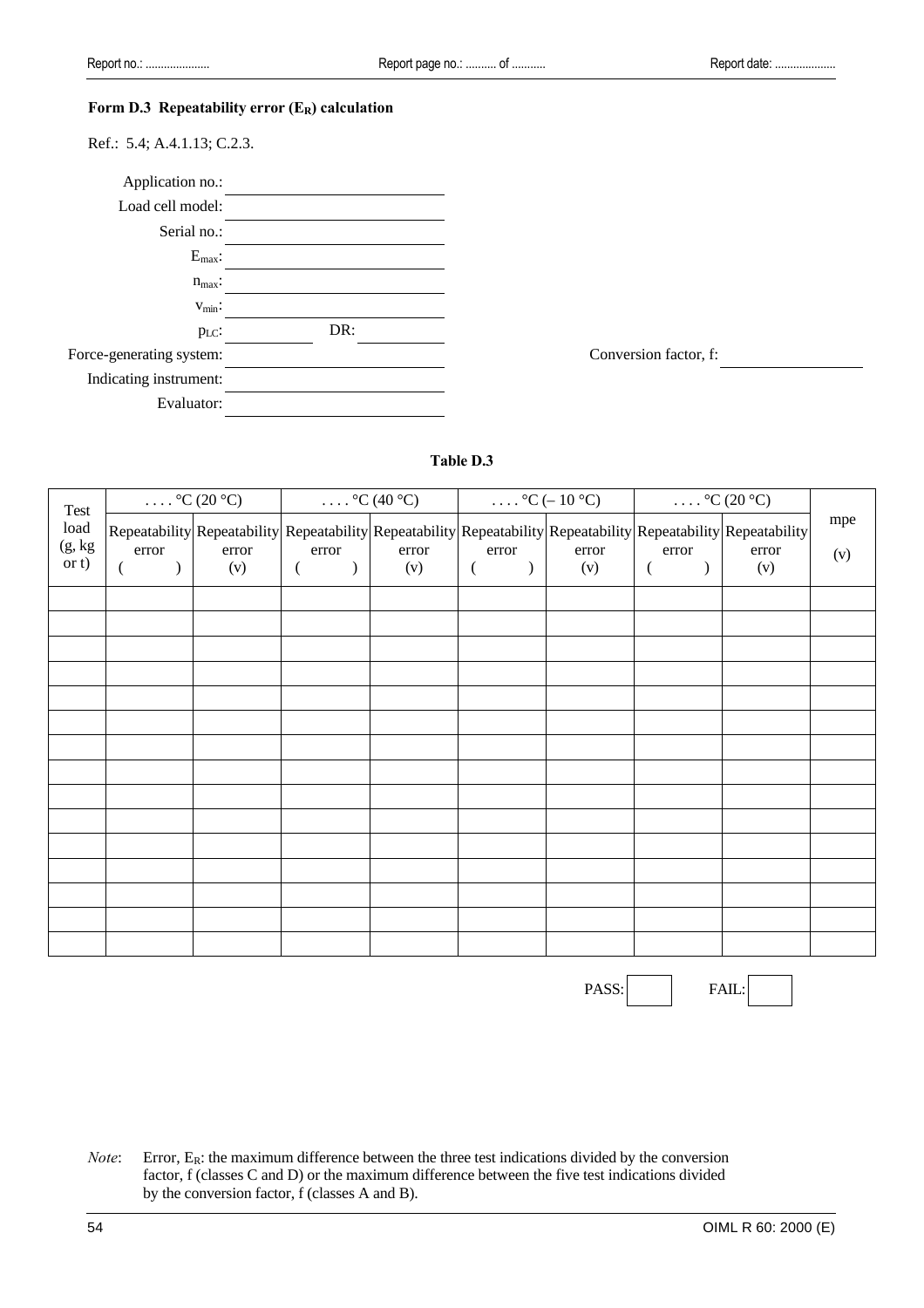# Form D.4 Temperature effects on MDLO (C<sub>M</sub>) calculation

Ref.: 5.5.1.3; A.4.1.14; C.2.4.

| Application no.:         |     |                       |  |
|--------------------------|-----|-----------------------|--|
| Load cell model:         |     |                       |  |
| Serial no.:              |     |                       |  |
| $E_{\text{max}}$ :       |     |                       |  |
| $n_{max}$ :              |     |                       |  |
| $v_{\text{min}}$ :       |     |                       |  |
| $p_{LC}$ :               | DR: |                       |  |
| Force-generating system: |     | Conversion factor, f: |  |
| Indicating instrument:   |     |                       |  |
| Evaluator:               |     |                       |  |

PASS: FAIL:

#### **Table D.4**

| Temperature<br>$^{\circ}C$ | Indication | Change $(C_M)$<br>(v) | Change $(w_{min} / \ldots \degree C)$ $(w_{min} / \ldots \degree C)$ |
|----------------------------|------------|-----------------------|----------------------------------------------------------------------|
|                            |            |                       |                                                                      |
|                            |            |                       | $p_{LC}$                                                             |
|                            |            |                       | $p_{LC}$                                                             |
|                            |            |                       | $p_{LC}$                                                             |
|                            |            |                       |                                                                      |

*Notes: 1* MDLO: minimum dead load output.

- *2* Indication: the average initial minimum test load indication obtained from Table D.1.
- *3* The maximum permissible change (mpc) allowed is:  $(v_{min} / 5 \degree C)$  for classes B, C, and D;  $(v_{min} / 2 \text{ °C})$  for class A.
- $4$  Change,  $C_M$  (v): the difference between the observed indications, and the indications at the prior temperature, divided by the conversion factor, f.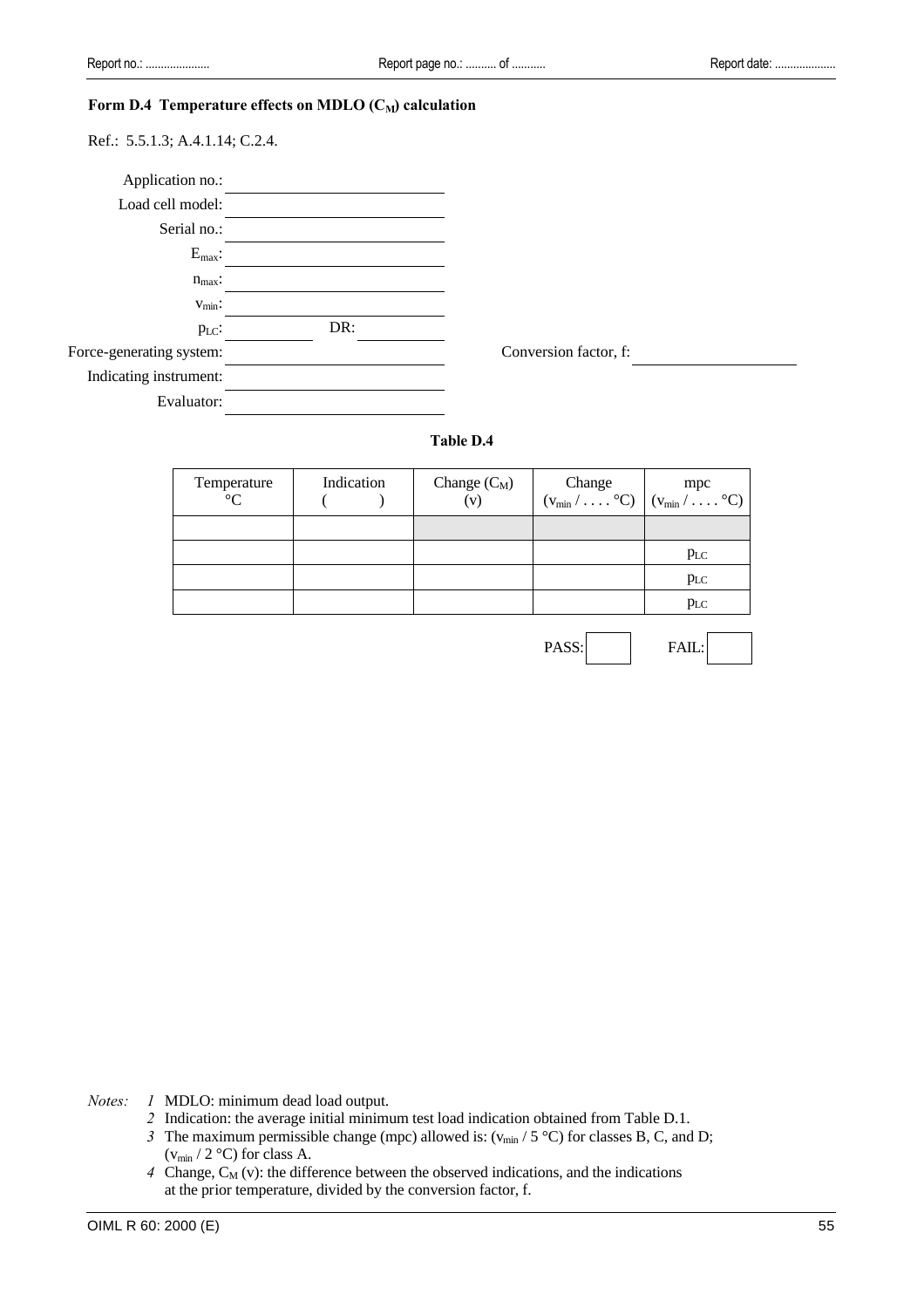# **Form D.5 Creep (CC) and DR (CDR)**

|  | Ref.: 5.3.1, 5.3.2; A.4.2, A.4.3. Complete one sheet for each test temperature. |  |
|--|---------------------------------------------------------------------------------|--|
|  |                                                                                 |  |

|                                      | Application no.:                        |                                                |                                                                                                                |                                    |                        | At start       |                | At end                                 |                                |
|--------------------------------------|-----------------------------------------|------------------------------------------------|----------------------------------------------------------------------------------------------------------------|------------------------------------|------------------------|----------------|----------------|----------------------------------------|--------------------------------|
|                                      | Load cell model:                        |                                                |                                                                                                                |                                    | Date:                  |                |                |                                        |                                |
|                                      | Serial no.:                             |                                                |                                                                                                                |                                    | Temperature:           |                |                |                                        | $\rm ^{\circ}C$                |
|                                      | $\mathbf{E}_{\max}\mathbf{:}$           |                                                |                                                                                                                |                                    | Relative humidity:     |                |                |                                        | $\%$                           |
|                                      | $n_{max}$ :                             |                                                |                                                                                                                |                                    | Barometric pressure:   |                |                |                                        | kPa                            |
|                                      | $V_{\text{min}}$ :                      |                                                |                                                                                                                |                                    | Indicator temperature: |                |                |                                        | $\rm ^{\circ}C$                |
|                                      | p <sub>LC</sub> :                       | DR:                                            |                                                                                                                |                                    |                        |                |                |                                        |                                |
| Force-generating system:             |                                         |                                                |                                                                                                                |                                    | Conversion factor, f:  |                |                |                                        |                                |
| Indicating instrument:               |                                         |                                                |                                                                                                                |                                    |                        |                |                |                                        |                                |
|                                      | Evaluator:                              |                                                |                                                                                                                |                                    |                        |                |                |                                        |                                |
|                                      |                                         |                                                |                                                                                                                | <b>Table D.5</b>                   |                        |                |                |                                        |                                |
|                                      | Test load                               | Indication                                     | Barometric                                                                                                     | Time                               | Change                 | mpc            |                |                                        |                                |
|                                      | $(g, kg \text{ or } t)$                 |                                                | pressure                                                                                                       |                                    | (v)                    | (v)            |                |                                        |                                |
| <b>Exercise cells</b>                | $\boldsymbol{0}$                        |                                                |                                                                                                                |                                    |                        |                |                |                                        |                                |
| These rows may                       | $\boldsymbol{0}$                        |                                                |                                                                                                                |                                    |                        |                |                |                                        |                                |
| be omitted for a<br>load sequence as |                                         |                                                |                                                                                                                |                                    |                        |                |                |                                        |                                |
| shown in                             | $\overline{0}$                          |                                                |                                                                                                                |                                    |                        |                |                |                                        |                                |
| Figure A.2                           | $\overline{0}$                          |                                                |                                                                                                                |                                    |                        |                |                |                                        |                                |
| $^\circledR$<br>$(*)$                | $\mathbf{0}$                            |                                                |                                                                                                                |                                    |                        |                |                |                                        | ← initial "no load" indication |
| Fill in time<br>$^{\circledR}$       |                                         | Record time of initial loading $\rightarrow$   |                                                                                                                |                                    |                        |                |                |                                        |                                |
| $(**)$<br>®                          |                                         |                                                |                                                                                                                |                                    |                        |                |                | $\leftarrow$ initial "load" indication |                                |
|                                      |                                         |                                                |                                                                                                                |                                    |                        |                |                |                                        |                                |
| Constant                             |                                         |                                                |                                                                                                                |                                    |                        |                |                |                                        |                                |
| maximum                              |                                         |                                                |                                                                                                                |                                    |                        |                |                |                                        |                                |
| test load,<br>$D_{\text{max}}$       |                                         |                                                |                                                                                                                |                                    |                        |                |                |                                        |                                |
|                                      |                                         |                                                |                                                                                                                |                                    |                        |                |                |                                        |                                |
|                                      |                                         |                                                |                                                                                                                |                                    |                        |                |                |                                        |                                |
| Fill in time<br>®                    |                                         | Record time of initial unloading $\rightarrow$ |                                                                                                                |                                    |                        |                |                |                                        |                                |
| $(***)$<br>®                         | 0                                       |                                                |                                                                                                                |                                    |                        |                |                | $\leftarrow$ initial indication        |                                |
| These rows                           | $\overline{0}$<br>$\overline{0}$        |                                                |                                                                                                                |                                    |                        |                |                |                                        |                                |
| are for                              | $\overline{0}$                          |                                                |                                                                                                                |                                    |                        |                |                |                                        |                                |
| reference<br>purposes only           | $\boldsymbol{0}$                        |                                                |                                                                                                                |                                    |                        |                |                |                                        |                                |
|                                      | $\overline{0}$                          |                                                |                                                                                                                |                                    |                        |                |                |                                        |                                |
|                                      |                                         |                                                | $30 - 20$ minute creep difference in units:                                                                    |                                    |                        |                |                |                                        |                                |
|                                      | DR(v):                                  |                                                |                                                                                                                |                                    | 30 minute creep:       | PASS:          | FAIL:          |                                        |                                |
|                                      | actual time (s):<br>specified time (s): |                                                |                                                                                                                | $30 - 20$ minute creep difference: | $DR < 0.5$ v:          | PASS:<br>PASS: | FAIL:<br>FAIL: |                                        |                                |
|                                      | mpc for DR $(v)$ :                      |                                                |                                                                                                                | MDLOR within DR requirements:      |                        | PASS:          | FAIL:          |                                        |                                |
| Notes:                               | conversion factor, f.                   |                                                | <i>l</i> Change (v) for creep: the observed indication minus the initial "load" indication (**) divided by the |                                    |                        |                |                |                                        |                                |
|                                      | minutes (see $5.3.1$ ).                 |                                                | 2 Determine the difference between the reading obtained at 20 minutes and the reading obtained at 30           |                                    |                        |                |                |                                        |                                |

- *3* Change (v) for DR: the initial indication (\*\*\*) minus the initial "no load" indication (\*) divided by the conversion factor, f.
- *4* Absolute (not relative) time shall be recorded.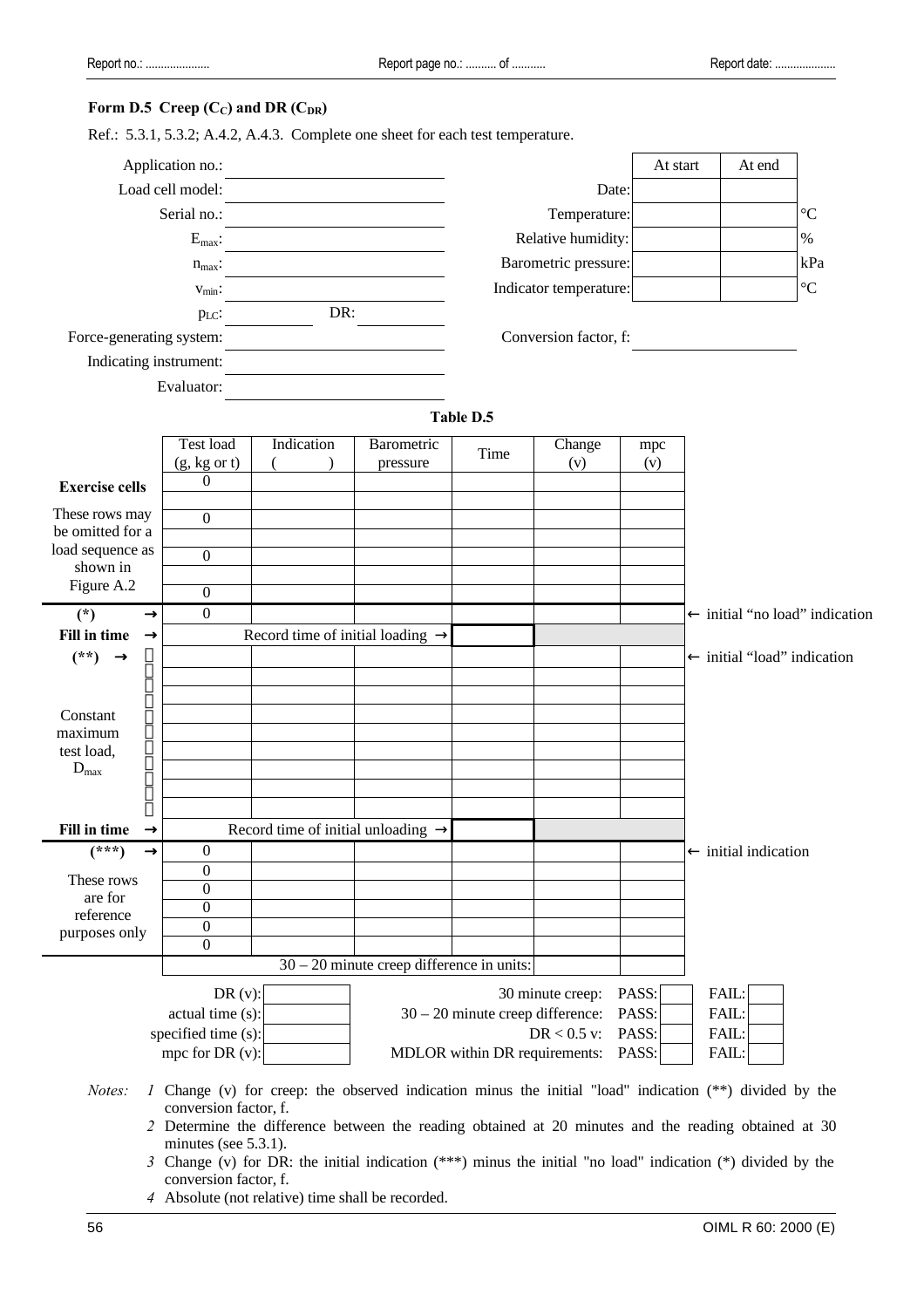#### Form D.6 Barometric pressure effects (C<sub>P</sub>)

Ref.: 5.5.2; A.4.4.



# **Table D.6**

| Pressure<br>(kPa) | Indication | Time | Change<br>(v) | Change<br>$(v_{min} / kPa)$ | mpc<br>$(v_{min} / kPa)$ |
|-------------------|------------|------|---------------|-----------------------------|--------------------------|
|                   |            |      |               |                             |                          |
|                   |            |      |               |                             |                          |
|                   |            |      |               |                             |                          |
|                   |            |      |               |                             |                          |
|                   |            |      |               |                             |                          |
|                   |            |      |               |                             |                          |
|                   |            |      |               |                             |                          |

PASS: FAIL:

Remarks:

*Notes: 1* Change  $(v_{min} / kPa)$ : the difference between the observed indication and the initial indication divided by the conversion factor, f.

- *2* Although A.4.4 specifies a change of only 1 kPa for this test, additional measurements may be taken.
- *3* Absolute (not relative) time shall be recorded.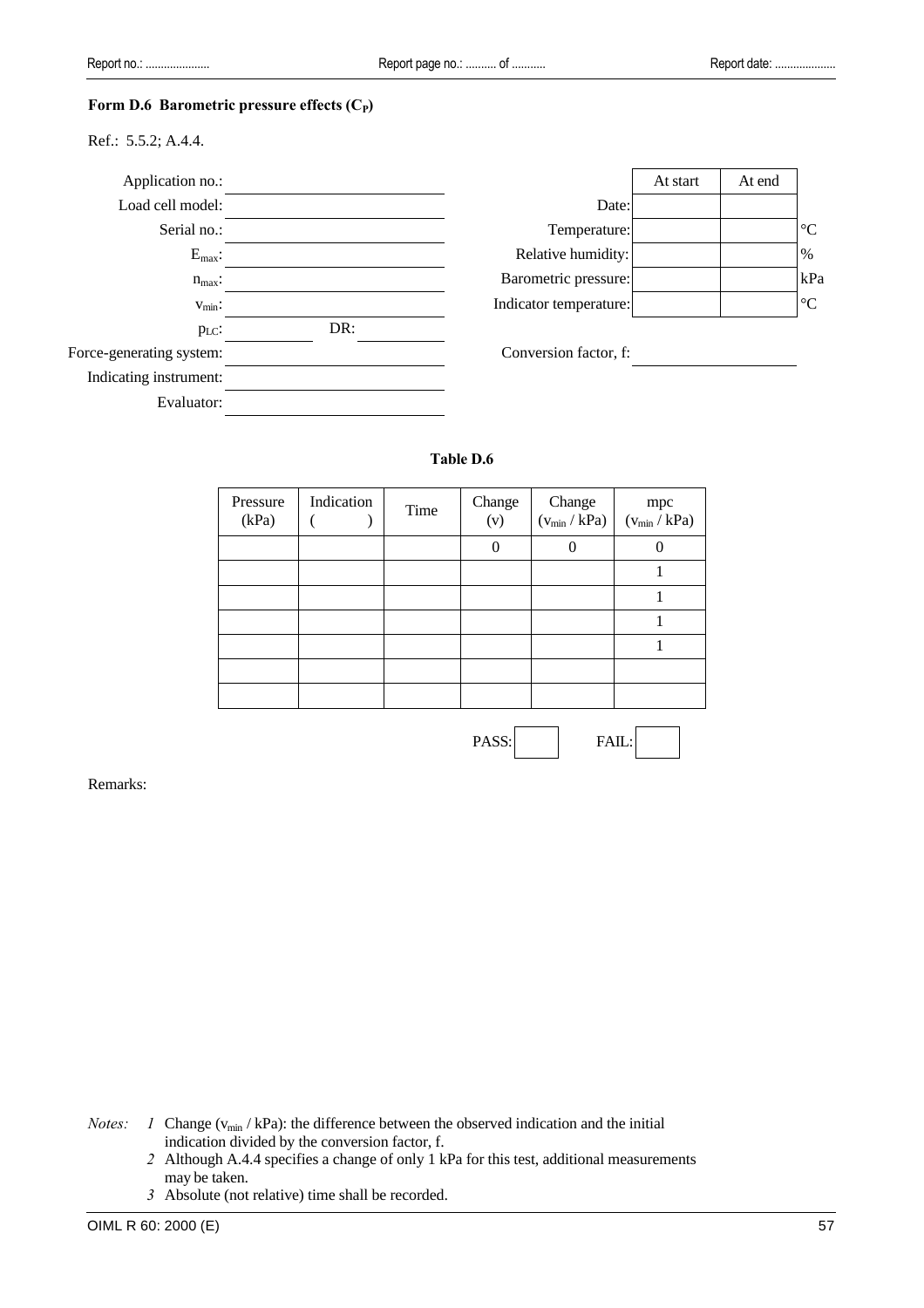# **Form D.7 Humidity effects (CH or no mark)**

| Ref.: 5.5.3.1; A.4.5.    |     |                                           |                                   |        |                 |
|--------------------------|-----|-------------------------------------------|-----------------------------------|--------|-----------------|
| Application no.:         |     |                                           | At start                          | At end |                 |
| Load cell model:         |     | Date:                                     |                                   |        |                 |
| Serial no.:              |     | Temperature:                              |                                   |        | $\rm ^{\circ}C$ |
| $E_{\text{max}}$ :       |     | Relative humidity:                        |                                   |        | $\%$            |
| $n_{max}$ :              |     | Barometric pressure:                      |                                   |        | kPa             |
| $V_{\text{min}}$ :       |     | Indicator temperature:                    |                                   |        | $\rm ^{\circ}C$ |
| $p_{LC}$ :               | DR: | Conversion factor, f:                     |                                   |        |                 |
| Force-generating system: |     | Conditions during damp heat, cyclic test: |                                   |        |                 |
| Indicating instrument:   |     | Chamber temp. (high):                     | <sup>o</sup> C Relative humidity: |        | %               |
| Evaluator:               |     | Chamber temp. (low):                      | <sup>o</sup> C Relative humidity: |        | $\%$            |

# **Table D.7**

|                                                      | Before humidity test |      | After humidity test |      |               |            |                                          |
|------------------------------------------------------|----------------------|------|---------------------|------|---------------|------------|------------------------------------------|
| Test load (g, kg or t)                               | Indication           | Time | Indication          | Time | Change<br>(v) | mpc<br>(v) |                                          |
| $\boldsymbol{0}$                                     |                      |      |                     |      |               |            |                                          |
|                                                      |                      |      |                     |      |               |            |                                          |
| $\boldsymbol{0}$                                     |                      |      |                     |      |               |            |                                          |
| $\boldsymbol{0}$                                     |                      |      |                     |      |               |            |                                          |
| $\boldsymbol{0}$                                     |                      |      |                     |      |               |            |                                          |
| $\mathbf{0}$<br>$\alpha$                             |                      |      |                     |      |               |            |                                          |
| ţ<br>$\boldsymbol{0}$<br>¤                           |                      |      |                     |      |               |            |                                          |
| ţ                                                    |                      |      |                     |      |               |            |                                          |
| $\boldsymbol{0}$<br>¤<br>ţ                           |                      |      |                     |      |               |            |                                          |
| $\boldsymbol{0}$<br>¤                                |                      |      |                     |      |               |            |                                          |
| ţ<br>$\boldsymbol{0}$<br>¤                           |                      |      |                     |      |               |            |                                          |
| $\ddagger$                                           |                      |      |                     |      |               |            |                                          |
| $\boldsymbol{0}$<br>$\alpha$<br>Average ( $\alpha$ ) |                      |      |                     |      |               |            | $\Leftrightarrow$ ≤ 4 % $n_{\text{max}}$ |
| Average (‡)                                          |                      |      |                     |      |               |            |                                          |
| Averages difference (*)                              |                      |      |                     |      |               | 1.0v       |                                          |

(\*) Average, see 5.5.3.1 and C.2.7

*Notes: 1* This test is not necessary if the load cell is marked NH or SH.

- *2* Change (v): the difference between the after indication and the before indication divided by the conversion factor, f.
- *3* Use five test runs for classes A and B; use three test runs for classes C and D.
- *4* Absolute (not relative) time shall be recorded.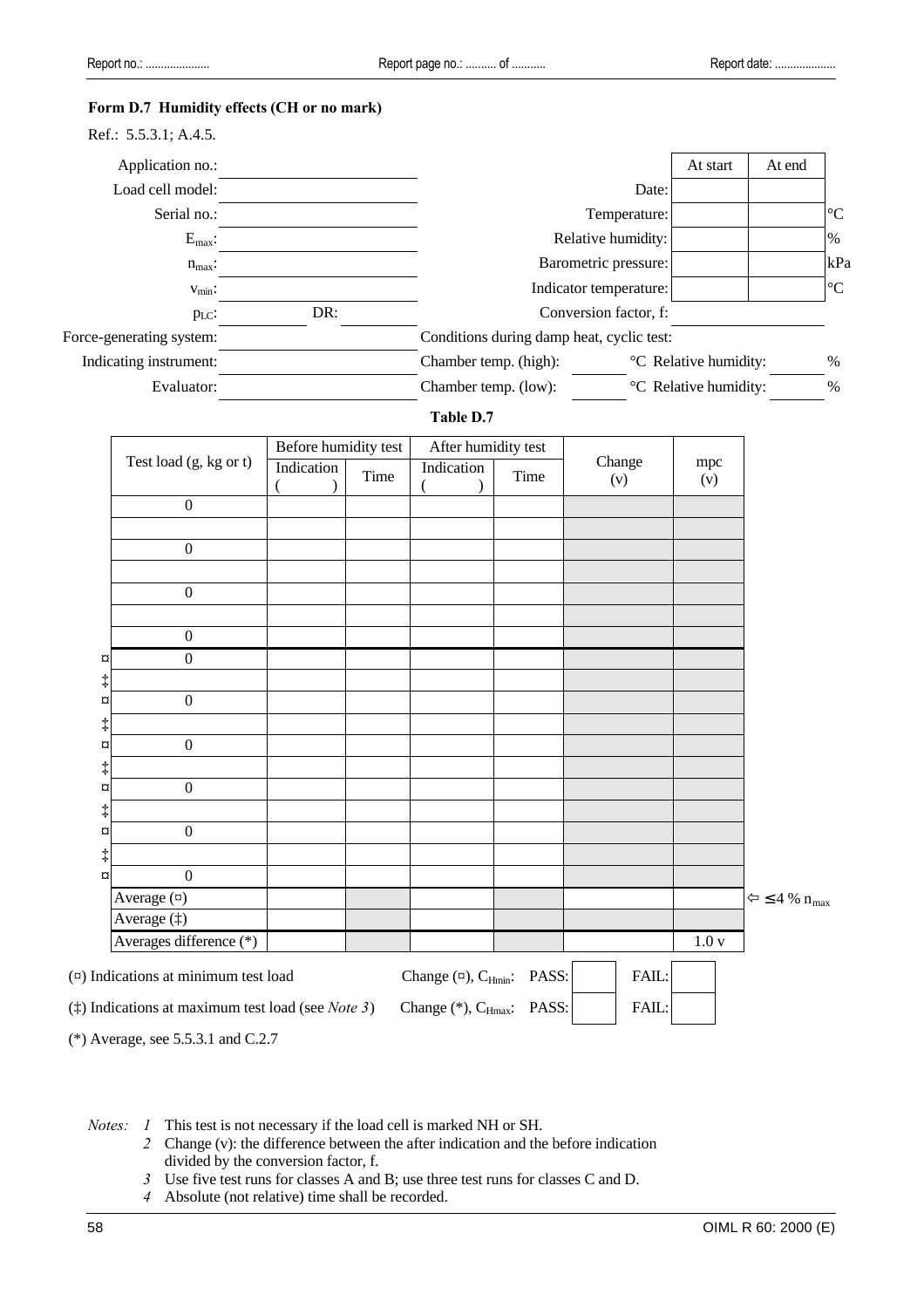#### **Form D.8 Humidity effects (SH)**

Ref.: 5.5.3.2; A.4.6.

| Application no.:         |     |                                         | At start | At end          |
|--------------------------|-----|-----------------------------------------|----------|-----------------|
| Load cell model:         |     | Date:                                   |          |                 |
| Serial no.:              |     | Conditioning period:                    |          |                 |
| $E_{\text{max}}$ :       |     | Reference temperature:                  |          | $\rm ^{\circ}C$ |
| $n_{max}$ :              |     | High temperature:                       |          | $\rm ^{\circ}C$ |
| $V_{\text{min}}$ :       |     | Reference relative humidity:            |          | $\%$            |
| $p_{LC}$ :               | DR: | High relative humidity:                 |          | %               |
| Force-generating system: |     | Conversion factor, f:                   |          |                 |
| Indicating instrument:   |     | Page of load test before humidity test: |          |                 |
| Evaluator:               |     | Page of load test during humidity test: |          |                 |
|                          |     | Page of load test after humidity test:  |          |                 |

**Summary of load test errors**: use Form D.1 (3 runs) or D.1 (5 runs), as appropriate, to record individual test results.

**Table D.8**

|                         | Reference    |                  | $\ldots$ °C (20 °C)     |              | $\ldots$ °C (High)      | $\ldots$ °C (20 °C)     |              |     |
|-------------------------|--------------|------------------|-------------------------|--------------|-------------------------|-------------------------|--------------|-----|
| Test load               | indication   |                  | $\ldots$ % RH (50 % RH) |              | $\ldots$ % RH (85 % RH) | $\ldots$ % RH (50 % RH) |              | mpe |
| $(g, kg \text{ or } t)$ |              | Indication       | $Error(E_L)$            | Indication   | $Error(E_L)$            | Indication              | $Error(E_L)$ | (v) |
|                         |              |                  | (v)                     |              | (v)                     |                         | (v)          |     |
| $\mathbf{0}$            | $\mathbf{0}$ | $\boldsymbol{0}$ |                         | $\mathbf{0}$ |                         | $\mathbf{0}$            |              |     |
|                         |              |                  |                         |              |                         |                         |              |     |
|                         |              |                  |                         |              |                         |                         |              |     |
|                         |              |                  |                         |              |                         |                         |              |     |
|                         |              |                  |                         |              |                         |                         |              |     |
|                         |              |                  |                         |              |                         |                         |              |     |
|                         |              |                  |                         |              |                         |                         |              |     |
|                         |              |                  |                         |              |                         |                         |              |     |
|                         |              |                  |                         |              |                         |                         |              |     |
|                         |              |                  |                         |              |                         |                         |              |     |
|                         |              |                  |                         |              |                         |                         |              |     |
|                         |              |                  |                         |              |                         |                         |              |     |
|                         |              |                  |                         |              |                         |                         |              |     |
|                         |              |                  |                         |              |                         |                         |              |     |
|                         |              |                  |                         |              |                         |                         |              |     |
|                         |              |                  |                         |              |                         |                         |              |     |
|                         |              |                  |                         |              |                         |                         |              |     |

PASS: | FAIL:

- *Notes: 1* Load/reference indications: if a 75 % load point was not obtained, a straight line interpolation between the adjacent higher and lower load point indications is used, (see 5.2.2 and calculation procedures in C.2.2).
	- *2* Error, EL: the difference between the test indication and the reference indication divided by the conversion factor, f.
	- $3$  Test load values are values above minimum test load,  $D_{min}$ .
	- *4* Conditioning period: the time period for exercising the load cell.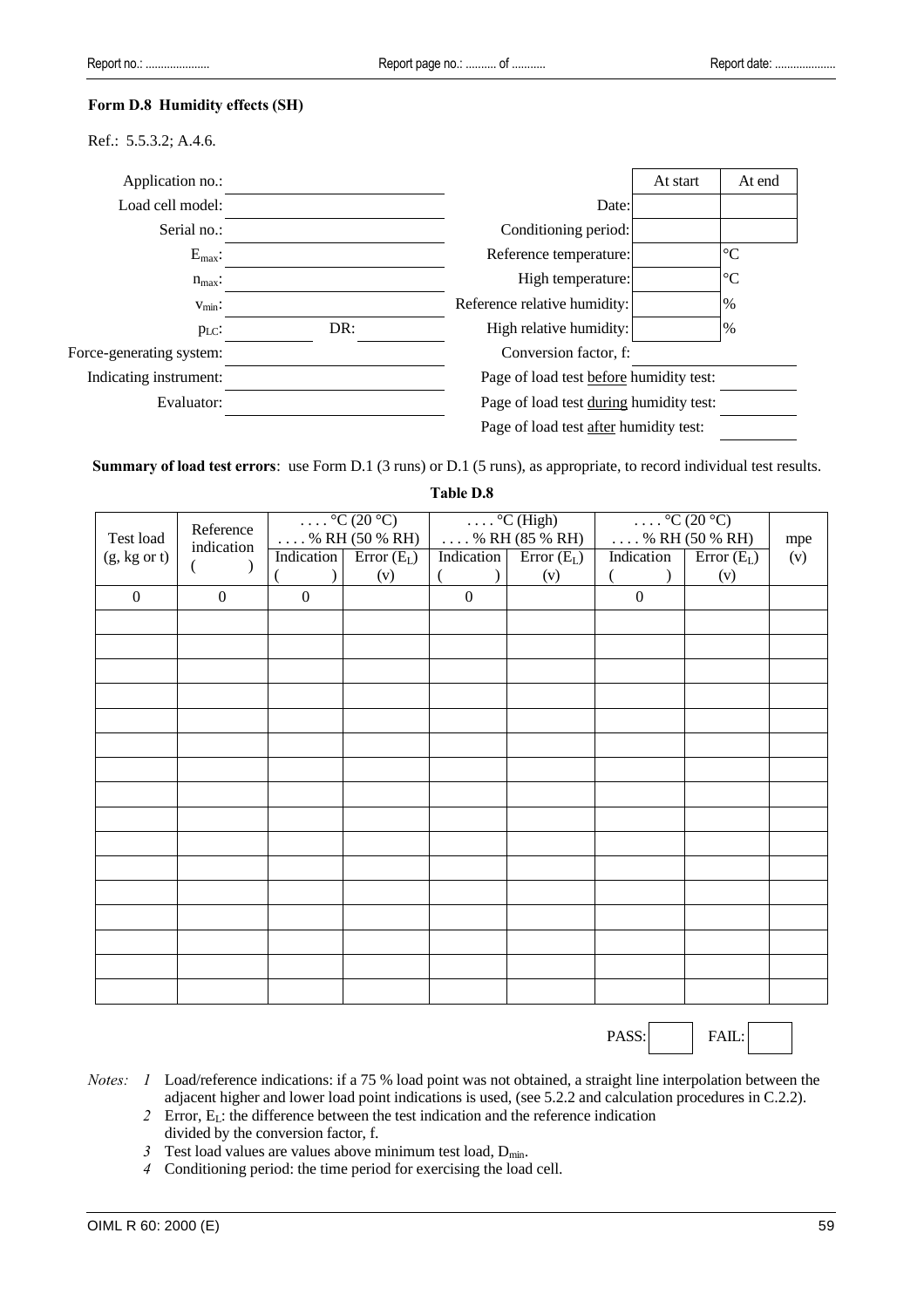#### **Form D.9 Marking requirements**

| Ref.: 4.6, 4.7.          |     |
|--------------------------|-----|
| Application no.:         |     |
| Load cell model:         |     |
| Serial no.:              |     |
| $E_{\text{max}}$ :       |     |
| $n_{\text{max}}$ :       |     |
| $v_{\text{min}}$ :       |     |
| $p_{LC}$ :               | DR: |
| Force-generating system: |     |
| Indicating instrument:   |     |

Evaluator:

#### **Table D.9.1**

| R 60 reference | Mandatory information                                          | On load cell | In document |
|----------------|----------------------------------------------------------------|--------------|-------------|
| 4.6.1          | Accuracy class designation                                     |              |             |
| 4.6.2          | Maximum number of load cell verification intervals, $n_{max}$  |              |             |
| 4.6.3          | Loading designation (if necessary)                             |              |             |
| 4.6.4          | Working temperature designation                                |              |             |
| 4.6.5.1        | Humidity symbol "NH"                                           |              |             |
| 4.6.5.3        | Humidity symbol "SH"                                           |              |             |
| 4.6.6.1, 4.7.1 | Name or trademark of manufacturer (see Note 1)                 |              |             |
| 4.6.6.1, 4.7.1 | Manufacturer's own designation or load cell model (see Note 1) |              |             |
| 4.6.6.1, 4.7.1 | Serial number (see Note 1)                                     |              |             |
| 4.6.6.1        | Year of manufacture                                            |              |             |
| 4.6.6.1        | Minimum dead load, E <sub>min</sub>                            |              |             |
| 4.6.6.1, 4.7.1 | Maximum capacity, $E_{max}$ (see <i>Note 1</i> )               |              |             |
| 4.6.6.1        | Safe load limit, Elim                                          |              |             |
| 4.6.6.1        | Minimum load cell verification interval $(v_{min})$            |              |             |
| 4.6.6.1        | Other pertinent conditions                                     |              |             |
| 4.6.6.1        | Apportionment factor, $p_{LC}$ (if not equal to 0.7)           |              |             |
| 4.6.7          | Standard classification                                        |              |             |
| 4.6.8          | Multiple classifications                                       |              |             |

# **Table D.9.2**

| R 60 reference | Non-mandatory additional information | On load cell I In document |  |
|----------------|--------------------------------------|----------------------------|--|
| 4.6.5.2        | Humidity symbol "CH"                 |                            |  |
| 4.6.6.2        | Relative $v_{\text{min}}$ , Y        |                            |  |
| 4.6.6.2        | Relative DR, Z                       |                            |  |

Include references to the following:

Documents supplied with load cells: \_\_\_\_\_\_\_\_\_\_\_\_\_\_\_\_\_\_\_\_\_\_\_\_\_\_\_\_\_\_\_\_\_\_\_\_\_\_\_\_\_\_\_\_\_\_\_\_\_\_\_\_\_\_\_\_\_\_\_

Diagrams showing markings on load cells: \_\_\_\_\_\_\_\_\_\_\_\_\_\_\_\_\_\_\_\_\_\_\_\_\_\_\_\_\_\_\_\_\_\_\_\_\_\_\_\_\_\_\_\_\_\_\_\_\_\_\_\_\_\_

*Notes: 1* Required both on load cell and in document.

- *2* Indicate that the marking is present with a "+"
- *3* Indicate that the marking is not present with a "–"
- *4* Indicate that the marking is not applicable with a "/"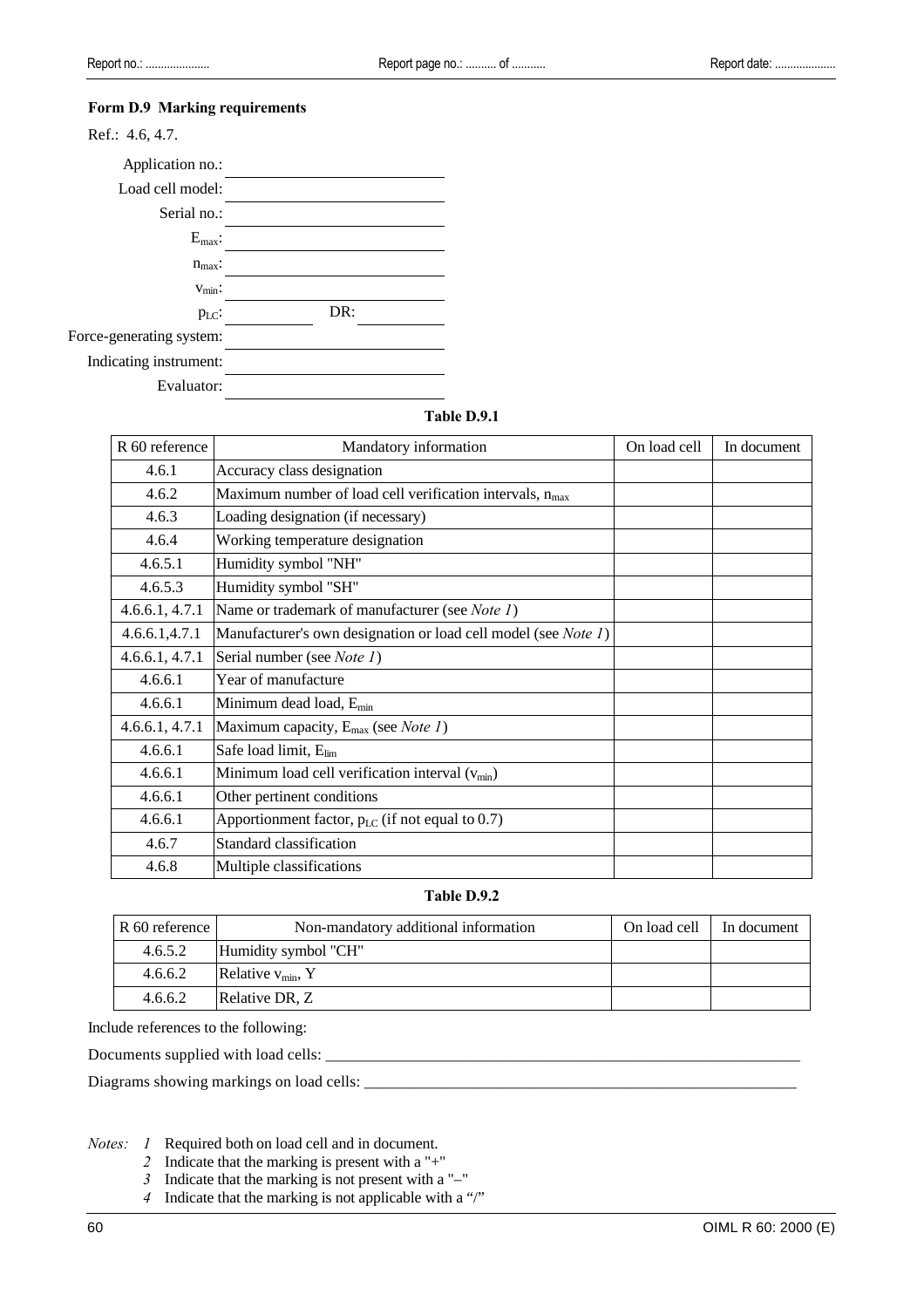# **Form D.10 Summary of results - Load cells equipped with electronics**

Ref.: Clause 6.



# **Table D.10 Summary of results**

| Test description                    | Test<br>procedure | Test report form no.   | Passed | Failed | Remarks |
|-------------------------------------|-------------------|------------------------|--------|--------|---------|
| Warm-up time                        | A.4.7.2           | D.11                   |        |        |         |
| Power voltage variations            | A.4.7.3           | D.12                   |        |        |         |
| Short time power reductions         | A.4.7.4           | D.13                   |        |        |         |
| Bursts (electrical fast transients) | A.4.7.5           | D.14.1, D.14.2         |        |        |         |
| Electrostatic discharge             | A.4.7.6           | D.15.1, D.15.2, D.15.3 |        |        |         |
| Electromagnetic susceptibility      | A.4.7.7           | D.16.1, D.16.2         |        |        |         |
| Span stability test                 | A.4.7.8           | D.17.1.1, D.17.2       |        |        |         |

Additional remarks: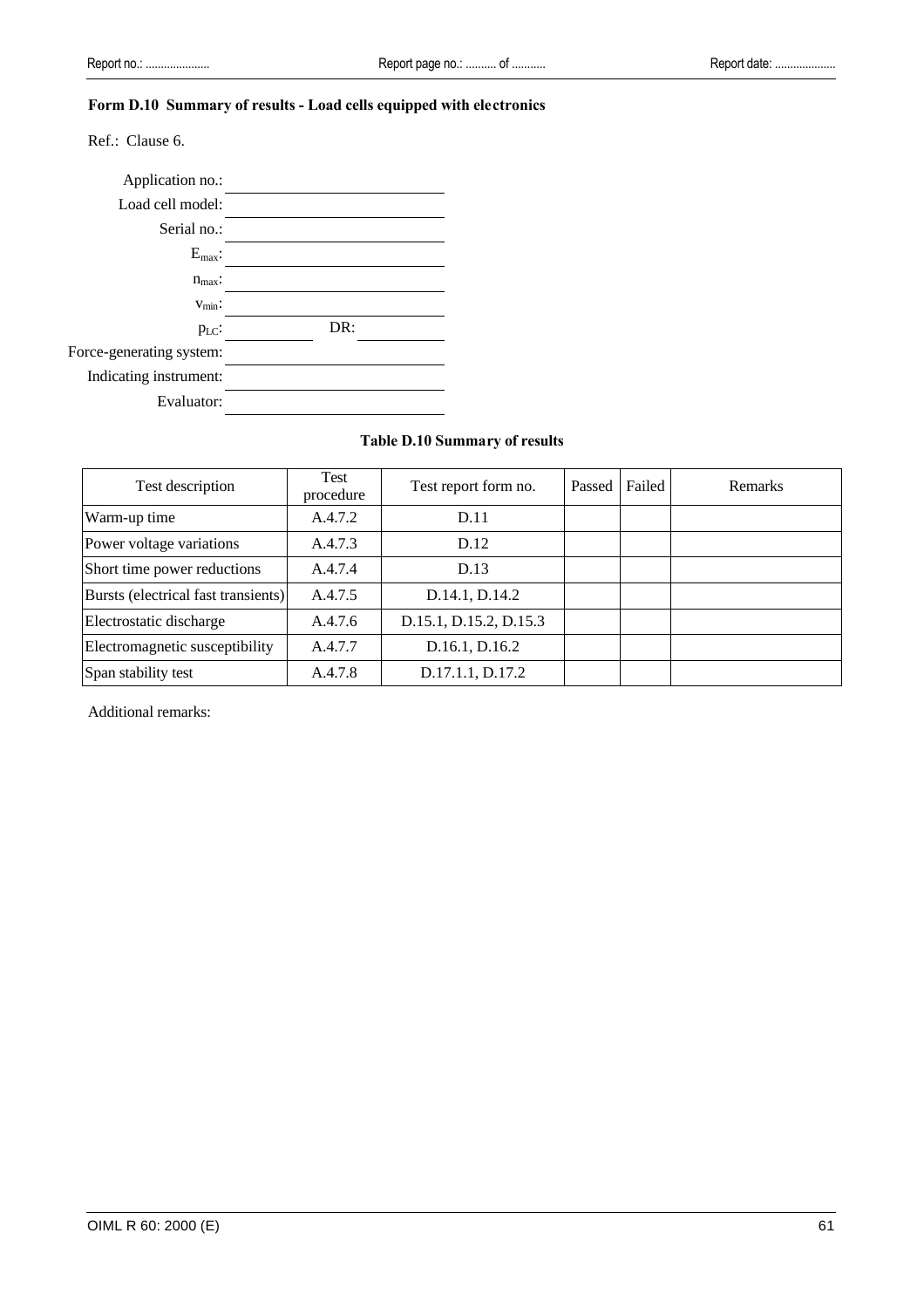

Ref.: 6.3.2; A.4.7.2.



**Table D.11**

|                   | Initial run |      | After 5 min. |      | After 15 min. |      | After 30 min. |      | mpc |
|-------------------|-------------|------|--------------|------|---------------|------|---------------|------|-----|
|                   | Indication  | Time | Indication   | Time | Indication    | Time | Indication    | Time | (v) |
| Minimum test load |             |      |              |      |               |      |               |      |     |
| Maximum test load |             |      |              |      |               |      |               |      |     |
| Span (            |             |      |              |      |               |      |               |      |     |
| Span (v)          |             |      |              |      |               |      |               |      |     |
| Change $(v)$      |             |      |              |      |               |      |               |      |     |



- *Notes: 1* Absolute (not relative) time shall be recorded.
	- *2* Span: the result of subtracting the indication at minimum test load from the indication at maximum test load. All span errors (error at maximum test load minus the error at minimum test load) shall be within the maximum permissible error during the 30 minute test.
	- *3* Change: the difference between the span and the initial run span.

*4* Maximum permissible change, mpc: the absolute value of the maximum permissible error for the maximum test load applied.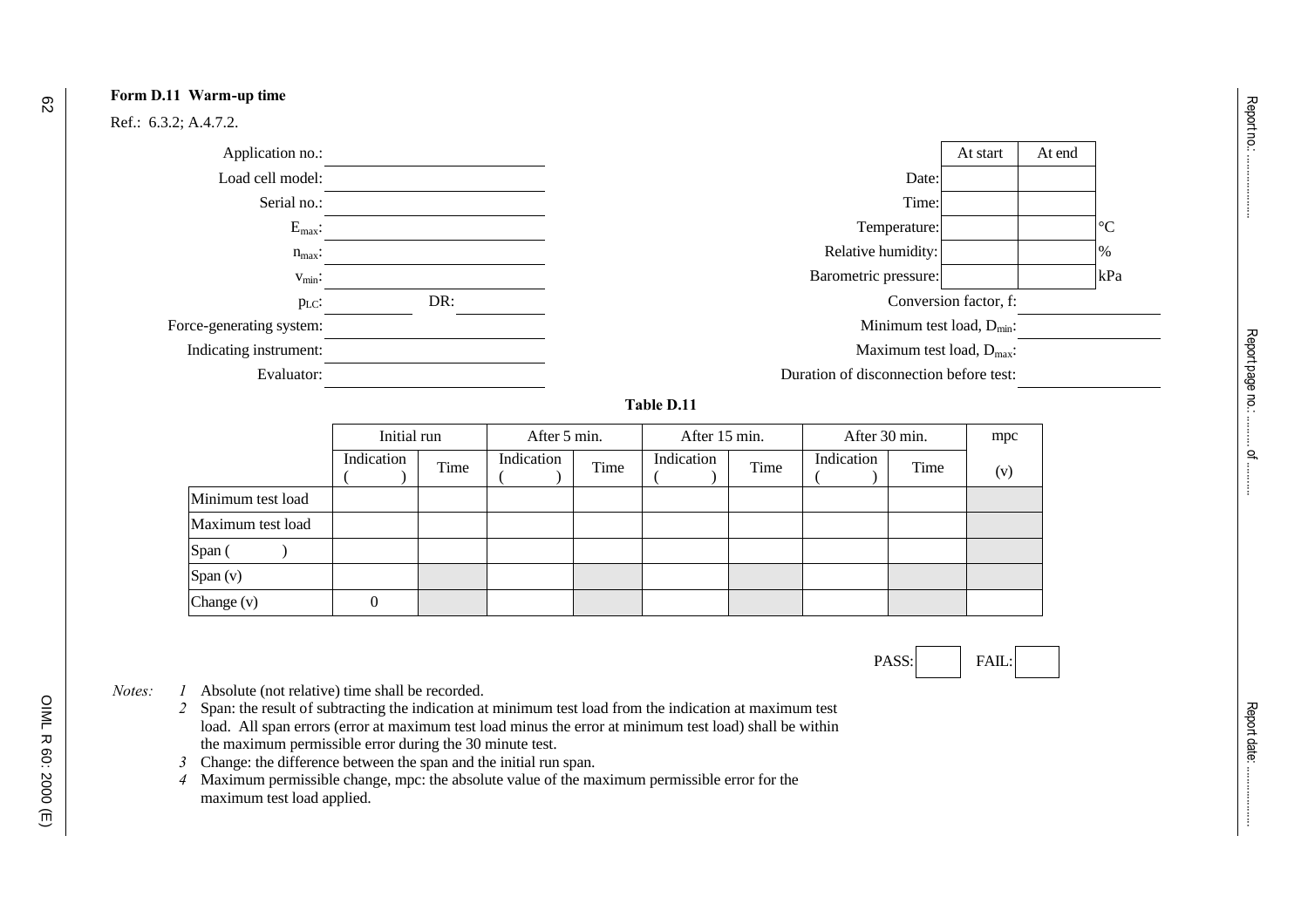#### **Form D.12 Power voltage variations**

| Ref.: 6.3.3, 6.3.4; A.4.7.3. |                    |                                                 |                 |
|------------------------------|--------------------|-------------------------------------------------|-----------------|
| Application no.:             |                    | Date:                                           |                 |
| Load cell model:             |                    | Time:                                           |                 |
| Serial no.:                  |                    | Temperature:                                    | $\rm ^{\circ}C$ |
| $E_{max}$ :                  |                    | Relative humidity:                              | %               |
| $n_{max}$ :                  |                    | Barometric pressure:                            | kPa             |
| $V_{\text{min}}$ :           |                    |                                                 |                 |
| PLC:                         | DR:                |                                                 |                 |
| Force-generating system:     |                    | Conversion factor, f:                           |                 |
| Indicating instrument:       |                    | Minimum test load, $D_{min}$ :                  |                 |
| Evaluator:                   |                    | Maximum test load, D <sub>max</sub> :           |                 |
| Power voltage (A.4.7.3):     | Mains:<br>Battery: | Reference voltage or range (see <i>Note</i> 5): | V               |
|                              |                    | Upper limit:                                    |                 |
|                              |                    | Lower limit:                                    |                 |

# **Table D.12**

| Test load    | Reference  | <b>Upper limit</b> |              | Lower limit |              | mpe |
|--------------|------------|--------------------|--------------|-------------|--------------|-----|
| (g, kg or t) | indication | Indication         | Error<br>(v) | Indication  | Error<br>(v) | (v) |
|              |            |                    |              |             |              |     |
|              |            |                    |              |             |              |     |
|              |            |                    |              |             |              |     |
|              |            |                    |              |             |              |     |
|              |            |                    |              |             |              |     |
|              |            |                    |              |             |              |     |
|              |            |                    |              |             |              |     |
|              |            |                    |              |             |              |     |
|              |            |                    |              | PASS:       | FAIL:        |     |

Equipment used (supply sketch if necessary):

- *Notes: 1* Upper limit not applicable to battery powered load cells.
	- *2* At lower limit, battery powered load cells shall function and be within mpe, or cease to function.
	- *3* Reference indications: if a 75 % load point was not obtained, a straight line interpolation between the adjacent higher and lower load point indications is used (see 5.2.2 and calculation procedures in C.2.2).
	- *4* Error: the difference between the test indication and the reference indication divided by the conversion factor, f.
	- *5* When a voltage range is marked, use the average value as the reference value and determine the upper and lower values of applied voltage according to A.4.7.3.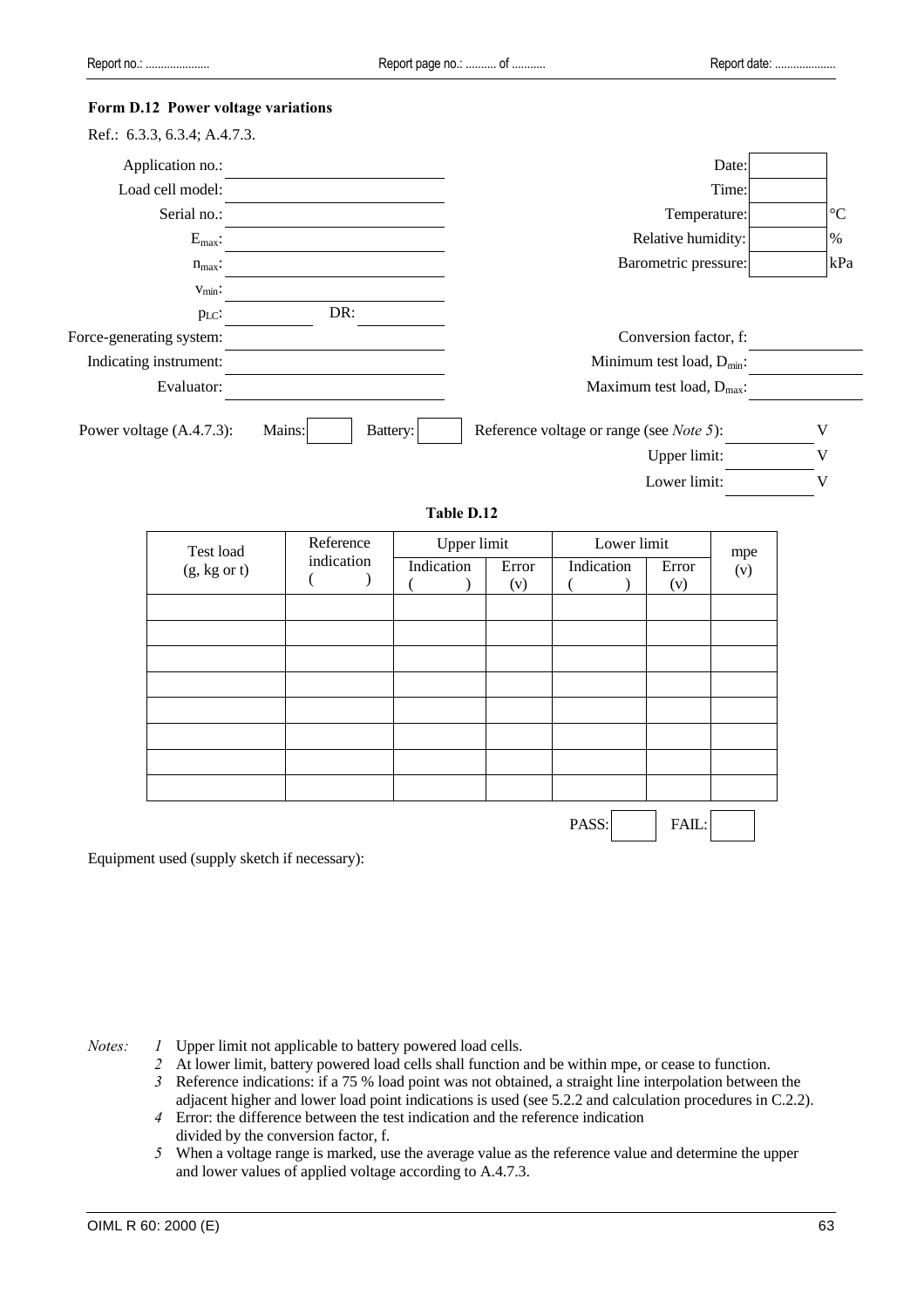#### **Form D.13 Short time power reductions**

Ref.: 6.3.5; A.4.7.4.



#### **Table D.13**

|                                      | Disturbance         |          |              |                                 |  | Result                   |    |                                        |  |  |
|--------------------------------------|---------------------|----------|--------------|---------------------------------|--|--------------------------|----|----------------------------------------|--|--|
| Test load<br>$(g, kg \text{ or } t)$ | Amplitude           | Duration |              | Number of   Repetition interval |  | Indication<br>Difference |    | Significant fault $>$ $v_{\text{min}}$ |  |  |
|                                      | (%)                 | (cycles) | disturbances | (s)                             |  | (v)                      | No | Yes (remarks)                          |  |  |
|                                      | without disturbance |          |              |                                 |  |                          |    |                                        |  |  |
|                                      |                     | 0.5      | 10           |                                 |  |                          |    |                                        |  |  |
|                                      | 50                  |          | 10           |                                 |  |                          |    |                                        |  |  |

Equipment used (supply sketch if necessary): FAIL: FAIL:

Remarks:

OIML R 60: 2000 (E)

OIML R 60: 2000 (E)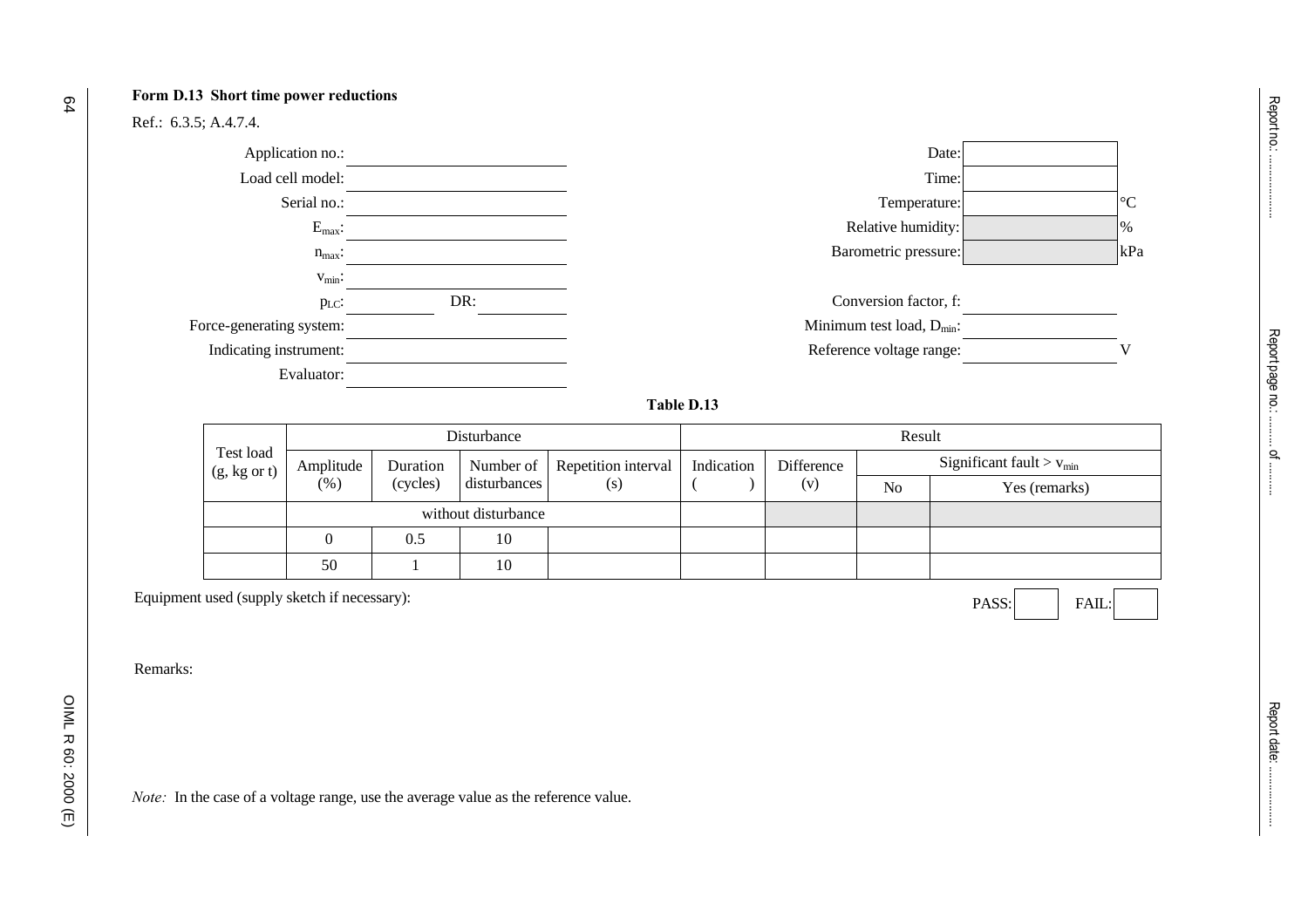# **Form D.14.1 Bursts (electrical fast transients) - power supply lines**

| Ref.: 6.3.5; A.4.7.5.    |     |                                |                 |
|--------------------------|-----|--------------------------------|-----------------|
| Application no.:         |     | Date:                          |                 |
| Load cell model:         |     | Time:                          |                 |
| Serial no.:              |     | Temperature:                   | $\rm ^{\circ}C$ |
| $E_{max}$ :              |     | Relative humidity:             | $\%$            |
| $n_{max}$ :              |     | Barometric pressure:           | kPa             |
| $v_{\text{min}}$ :       |     |                                |                 |
| $p_{LC}$ :               | DR: |                                |                 |
| Force-generating system: |     | Conversion factor, f:          |                 |
| Indicating instrument:   |     | Minimum test load, $D_{min}$ : |                 |
| Evaluator:               |     |                                |                 |

# **Table D.14.1**

Power supply lines: test voltage =  $1 \text{ kV}$ ; duration of the test =  $1 \text{ minute}$  at each polarity.

|                                      |                                             | Connection |    |     |                                    |     |                | Result                                 |  |  |
|--------------------------------------|---------------------------------------------|------------|----|-----|------------------------------------|-----|----------------|----------------------------------------|--|--|
| Test load<br>$(g, kg \text{ or } t)$ |                                             | N          | PE |     | Polarity   Indication   Difference |     |                | Significant fault $>$ v <sub>min</sub> |  |  |
|                                      | to                                          | to         | to |     |                                    | (v) | N <sub>0</sub> | Yes (remarks)                          |  |  |
|                                      | ground ground ground<br>without disturbance |            |    |     |                                    |     |                |                                        |  |  |
|                                      | X                                           |            |    | pos |                                    |     |                |                                        |  |  |
|                                      |                                             |            |    | neg |                                    |     |                |                                        |  |  |
|                                      | without disturbance                         |            |    |     |                                    |     |                |                                        |  |  |
|                                      |                                             | X          |    | pos |                                    |     |                |                                        |  |  |
|                                      |                                             |            |    | neg |                                    |     |                |                                        |  |  |
|                                      | without disturbance                         |            |    |     |                                    |     |                |                                        |  |  |
|                                      |                                             |            | X  | pos |                                    |     |                |                                        |  |  |
|                                      |                                             |            |    | neg |                                    |     |                |                                        |  |  |

PASS: FAIL

 $L =$  phase,  $N =$  neutral,  $PE =$  protective earth

Equipment used (supply sketch if necessary):

Remarks: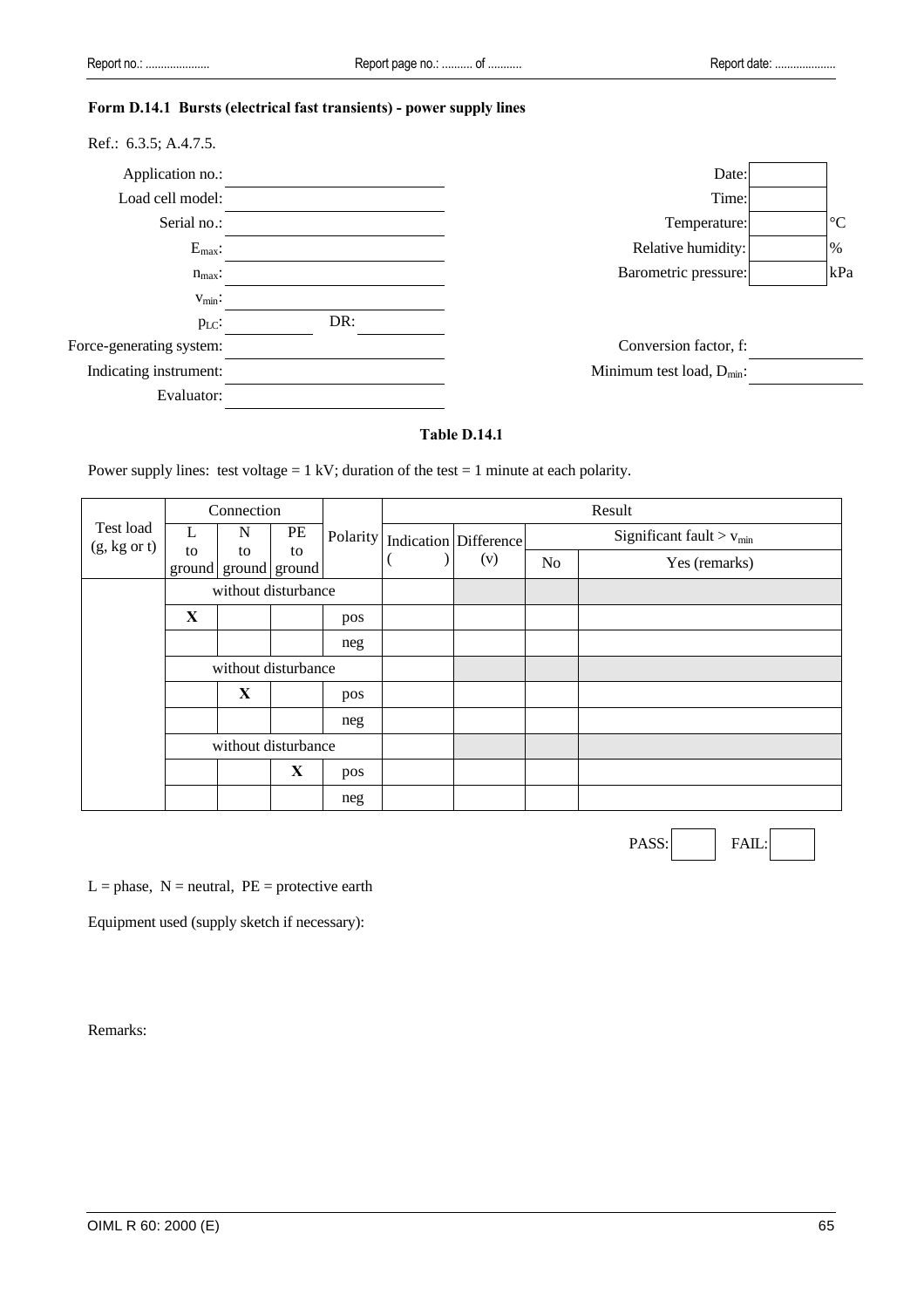# **Form D.14.2 Bursts (electrical fast transients) - I/O circuits and communications lines**

| Ref.: 6.3.5; A.4.7.5.    |     |                                |                 |
|--------------------------|-----|--------------------------------|-----------------|
| Application no.:         |     | Date:                          |                 |
| Load cell model:         |     | Time:                          |                 |
| Serial no.:              |     | Temperature:                   | $\rm ^{\circ}C$ |
| $E_{\text{max}}$ :       |     | Relative humidity:             | $\%$            |
| $n_{max}$ :              |     | Barometric pressure:           | kPa             |
| $V_{\text{min}}$ :       |     |                                |                 |
| $p_{LC}$ :               | DR: |                                |                 |
| Force-generating system: |     | Conversion factor, f:          |                 |
| Indicating instrument:   |     | Minimum test load, $D_{min}$ : |                 |
| Evaluator:               |     |                                |                 |

# **Table D.14.2**

I/O signals, data and control lines: test voltage =  $0.5 \text{ kV}$ ; duration of the test = 1 minute at each polarity.

|                           | Cable interface     |     | Result                             |     |                                        |               |  |
|---------------------------|---------------------|-----|------------------------------------|-----|----------------------------------------|---------------|--|
| Test load<br>(g, kg or t) |                     |     | Polarity   Indication   Difference |     | Significant fault $>$ v <sub>min</sub> |               |  |
|                           |                     |     | (                                  | (v) | $\rm No$                               | Yes (remarks) |  |
|                           | without disturbance |     |                                    |     |                                        |               |  |
|                           |                     | pos |                                    |     |                                        |               |  |
|                           |                     | neg |                                    |     |                                        |               |  |
|                           | without disturbance |     |                                    |     |                                        |               |  |
|                           |                     | pos |                                    |     |                                        |               |  |
|                           |                     | neg |                                    |     |                                        |               |  |
|                           | without disturbance |     |                                    |     |                                        |               |  |
|                           |                     | pos |                                    |     |                                        |               |  |
|                           |                     | neg |                                    |     |                                        |               |  |
|                           | without disturbance |     |                                    |     |                                        |               |  |
|                           |                     | pos |                                    |     |                                        |               |  |
|                           |                     |     |                                    |     |                                        |               |  |
|                           | without disturbance |     |                                    |     |                                        |               |  |
|                           |                     | pos |                                    |     |                                        |               |  |
|                           |                     | neg |                                    |     |                                        |               |  |
|                           | without disturbance |     |                                    |     |                                        |               |  |
|                           |                     | pos |                                    |     |                                        |               |  |
|                           |                     | neg |                                    |     |                                        |               |  |

Equipment used (supply sketch if necessary): PASS: PASS: FAIL:

Remarks:

*Note:* Explain or make a sketch indicating where the clamp is located on the cable; if necessary, use additional page(s).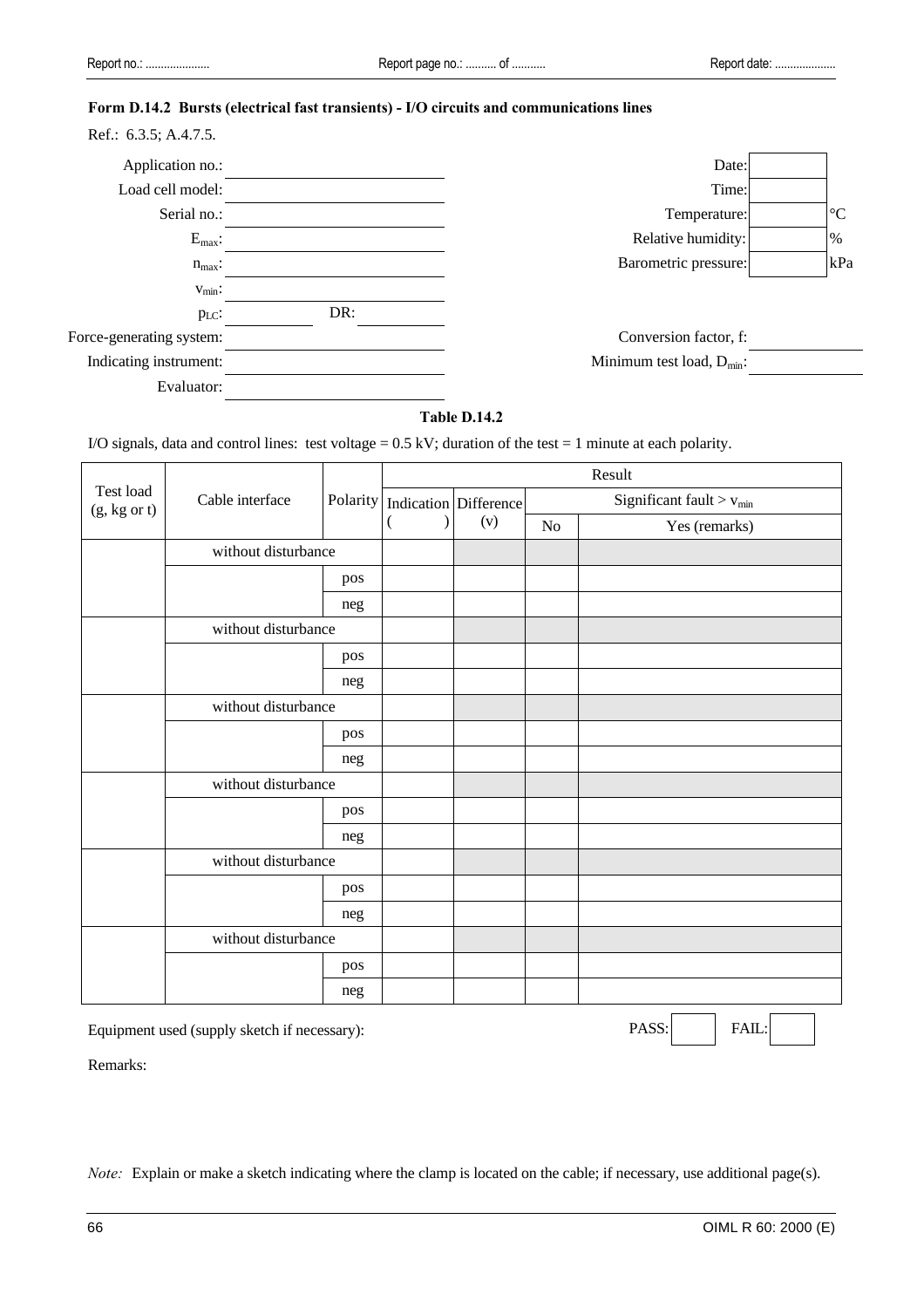#### **Form D.15.1 Electrostatic discharge - direct application**

Ref.: 6.3.5; A.4.7.6.

| Application no.:         |                    | Date:                          |                 |
|--------------------------|--------------------|--------------------------------|-----------------|
| Load cell model:         |                    | Time:                          |                 |
| Serial no.:              |                    | Temperature:                   | $\rm ^{\circ}C$ |
| $E_{max}$ :              |                    | Relative humidity:             | $\%$            |
| $n_{max}$ :              |                    | Barometric pressure:           | kPa             |
| $v_{min}$ :              |                    |                                |                 |
| $p_{LC}$ :               | DR:                |                                |                 |
| Force-generating system: |                    | Conversion factor, f:          |                 |
| Indicating instrument:   |                    | Minimum test load, $D_{min}$ : |                 |
| Evaluator:               |                    |                                |                 |
|                          |                    |                                |                 |
|                          | Contact discharges | Polarity (see Note 2):         |                 |
|                          | Paint penetration  | Positive                       |                 |
|                          | Air discharges     | Negative                       |                 |

**Table D.15.1**

|           |                         | Discharges                                         |                     |                               | Result |                              |                |                                 |  |
|-----------|-------------------------|----------------------------------------------------|---------------------|-------------------------------|--------|------------------------------|----------------|---------------------------------|--|
| Test load | $(g, kg \text{ or } t)$ | Test<br>voltage<br>discharges<br>(kV)<br>$\geq 10$ | No. of              | Repetition<br>interval<br>(s) |        | Indication Difference<br>(v) |                | Significant fault $>$ $v_{min}$ |  |
|           |                         |                                                    |                     |                               |        |                              | N <sub>o</sub> | Yes (remarks)                   |  |
|           |                         |                                                    | without disturbance |                               |        |                              |                |                                 |  |
|           |                         | $\mathfrak{D}$                                     |                     |                               |        |                              |                |                                 |  |
|           |                         | 4                                                  |                     |                               |        |                              |                |                                 |  |
|           |                         | 6                                                  |                     |                               |        |                              |                |                                 |  |
|           |                         | $8$ (air<br>discharges)                            |                     |                               |        |                              |                |                                 |  |

PASS: FAIL

Remarks:

*Notes: 1* If the load cell fails, the test point at which this occurs shall be recorded.

*2* IEC Publication 61000-4-2 (1999-05) Ed 1.1 Consolidated edition specifies that the test be conducted with the most sensitive polarity.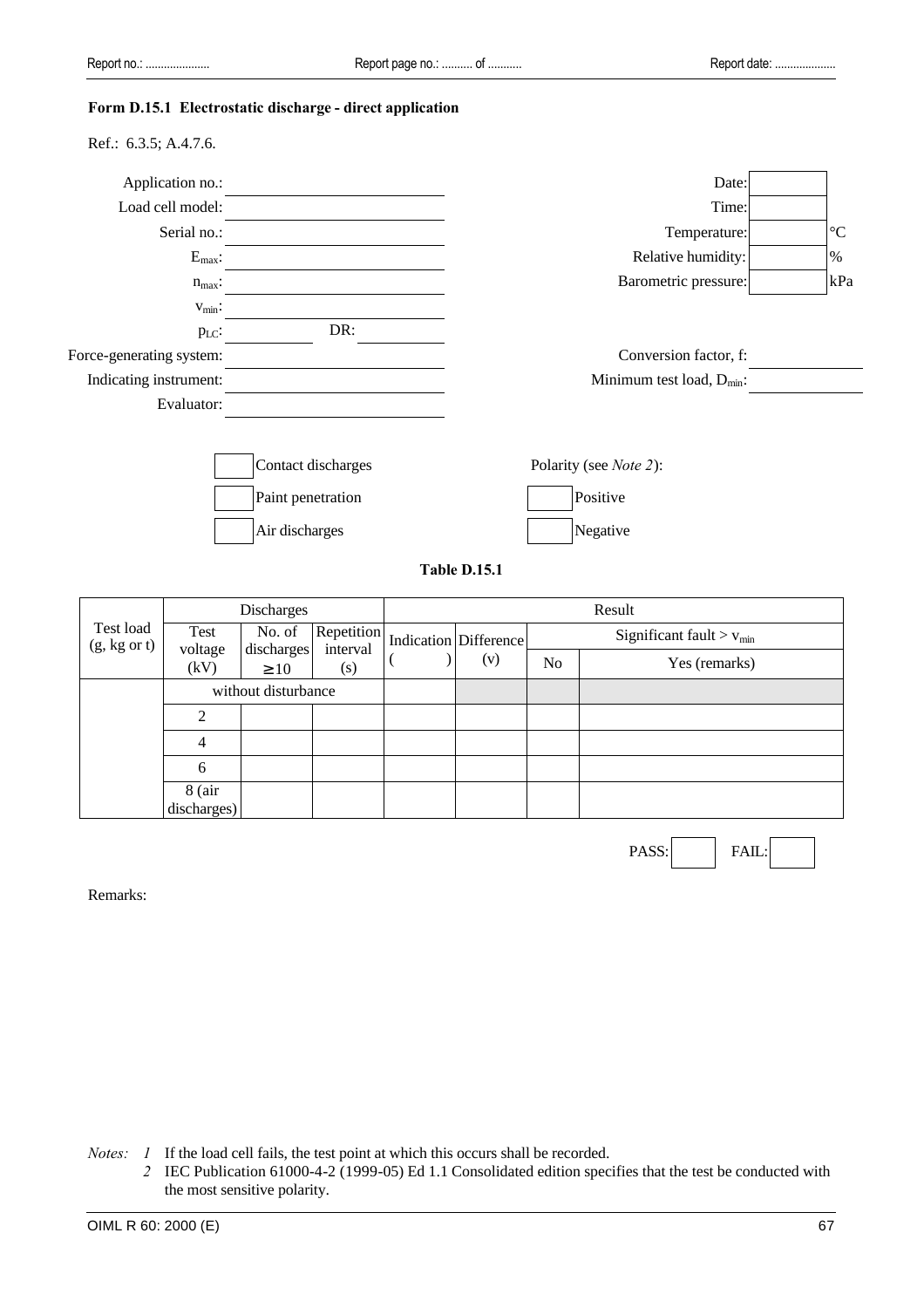#### **Form D.15.2 Electrostatic discharge - indirect application**

|  | Ref.: $6.3.5$ ; A.4.7.6. |  |
|--|--------------------------|--|
|--|--------------------------|--|

| Application no.:         |                                            | Date:                          |                 |
|--------------------------|--------------------------------------------|--------------------------------|-----------------|
| Load cell model:         |                                            | Time:                          |                 |
| Serial no.:              |                                            | Temperature:                   | $\rm ^{\circ}C$ |
| $E_{max}$ :              |                                            | Relative humidity:             | %               |
| $n_{max}$ :              |                                            | Barometric pressure:           | kPa             |
| $v_{\text{min}}$ :       |                                            |                                |                 |
| p <sub>LC</sub> :        | DR:                                        |                                |                 |
| Force-generating system: |                                            | Conversion factor, f:          |                 |
| Indicating instrument:   |                                            | Minimum test load, $D_{min}$ : |                 |
| Evaluator:               |                                            |                                |                 |
|                          |                                            |                                |                 |
|                          | Positive<br>Polarity (see <i>Note 2</i> ): | Negative                       |                 |



|                                      | <b>Discharges</b>   |                         |                 | Result                |                                        |                |               |
|--------------------------------------|---------------------|-------------------------|-----------------|-----------------------|----------------------------------------|----------------|---------------|
| Test load<br>$(g, kg \text{ or } t)$ | No. of<br>Test      | Repetition              |                 | Indication Difference | Significant fault $>$ v <sub>min</sub> |                |               |
|                                      | voltage<br>(kV)     | discharges<br>$\geq 10$ | interval<br>(s) |                       | (v)                                    | N <sub>o</sub> | Yes (remarks) |
|                                      | without disturbance |                         |                 |                       |                                        |                |               |
|                                      |                     |                         |                 |                       |                                        |                |               |
|                                      |                     |                         |                 |                       |                                        |                |               |
|                                      | h                   |                         |                 |                       |                                        |                |               |

# **Table D.15.2.2 - Vertical coupling plane**

|                                      | <b>Discharges</b>   |                         |                 | Result |                       |                                        |               |
|--------------------------------------|---------------------|-------------------------|-----------------|--------|-----------------------|----------------------------------------|---------------|
| Test load<br>$(g, kg \text{ or } t)$ | Test                | No. of                  | Repetition      |        | Indication Difference | Significant fault $>$ $v_{\text{min}}$ |               |
|                                      | voltage<br>(kV)     | discharges<br>$\geq 10$ | interval<br>(s) |        | (v)                   | N <sub>o</sub>                         | Yes (remarks) |
|                                      | without disturbance |                         |                 |        |                       |                                        |               |
|                                      |                     |                         |                 |        |                       |                                        |               |
|                                      |                     |                         |                 |        |                       |                                        |               |
|                                      | 6                   |                         |                 |        |                       |                                        |               |

PASS: FAIL:

Remarks:

*Notes: 1* If the load cell fails, the test point at which this occurs shall be recorded.

*2* IEC Publication 61000-4-2 (1999-05) Ed 1.1 Consolidated edition specifies that the test be conducted with the most sensitive polarity.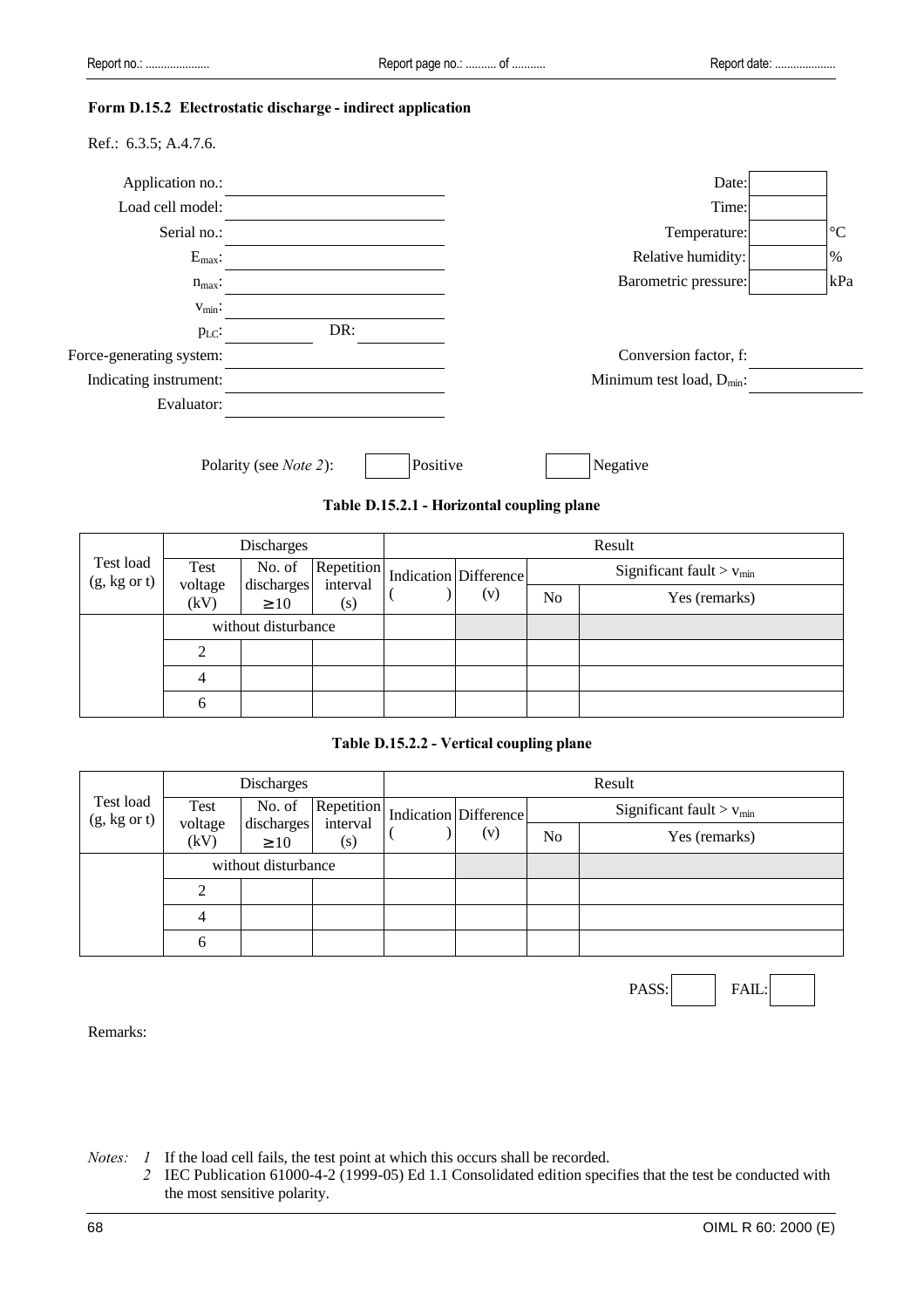# **Form D.15.3 Electronic discharge (continued) - specification of test points**

Ref.: D.15.1 and D.15.2.

Specify test points utilized on load cell and test equipment used, e.g. by photos or sketches.

a) Direct application

Contact discharges:

Air discharges:

b) Indirect application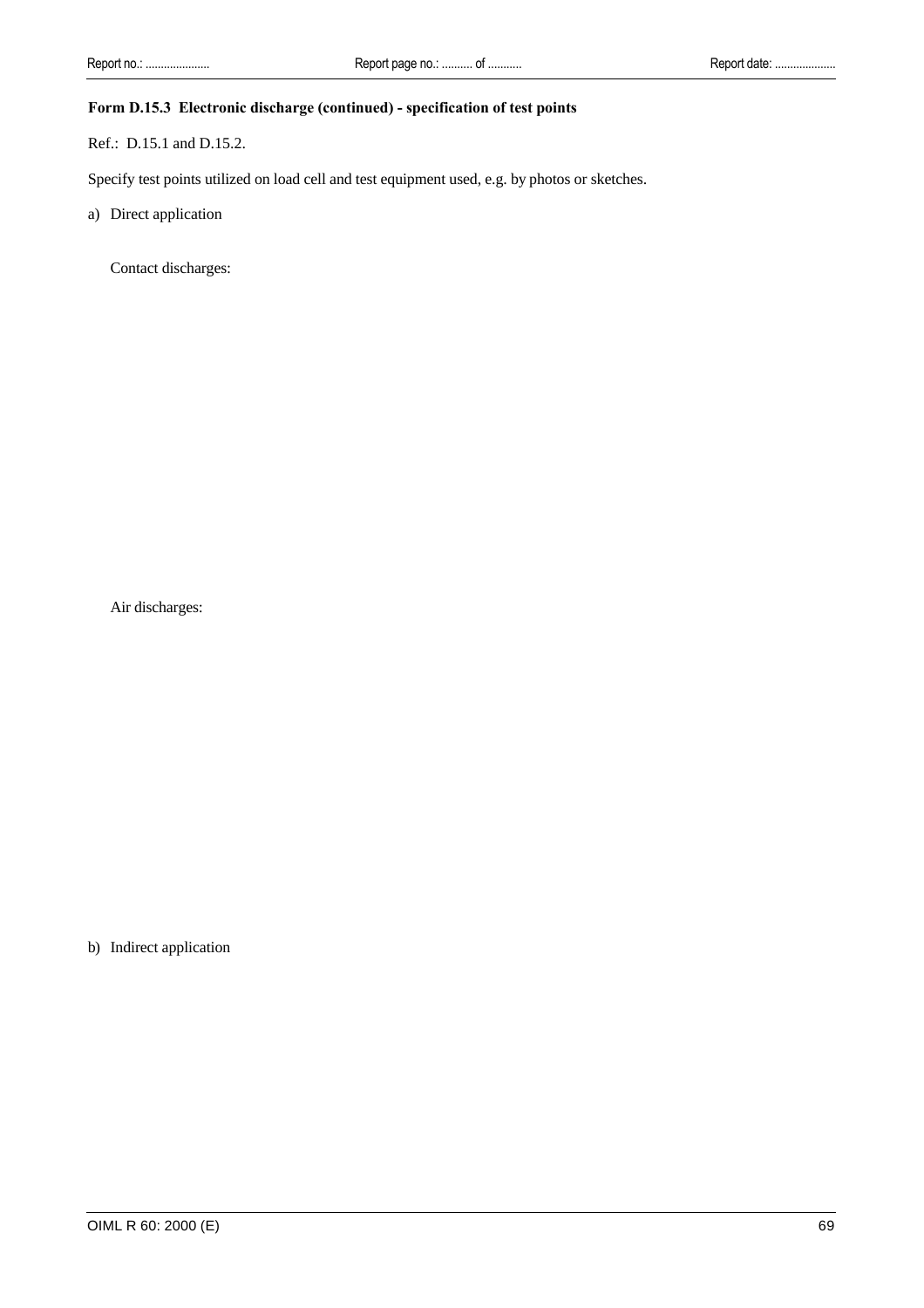#### **Form D.16.1 Electromagnetic susceptibility**

| Application no.:         |                     | Date:                          |                 |
|--------------------------|---------------------|--------------------------------|-----------------|
| Load cell model:         |                     | Time:                          |                 |
| Serial no.:              |                     | Temperature:                   | $\rm ^{\circ}C$ |
| $E_{max}$ :              |                     | Relative humidity:             | $\%$            |
| $n_{max}$ :              |                     | Barometric pressure:           | kPa             |
| $V_{\text{min}}$ :       |                     |                                |                 |
| $p_{LC}$ :               | DR:                 |                                |                 |
| Force-generating system: |                     | Conversion factor, f:          |                 |
| Indicating instrument:   |                     | Minimum test load, $D_{min}$ : |                 |
| Evaluator:               |                     |                                |                 |
|                          |                     |                                |                 |
| Rate of sweep:           |                     |                                |                 |
| Test load:               | Test load material: |                                |                 |

**Table D.16.1**

| Disturbance         |                |              |           | Result |                              |    |                                        |  |
|---------------------|----------------|--------------|-----------|--------|------------------------------|----|----------------------------------------|--|
| Antenna             | Frequency      |              | Facing    |        | <b>Indication</b> Difference |    | Significant fault $>$ v <sub>min</sub> |  |
|                     | range<br>(MHz) | Polarization | load cell |        | (v)                          | No | Yes (remarks)                          |  |
| without disturbance |                |              |           |        |                              |    |                                        |  |
|                     |                |              | Front     |        |                              |    |                                        |  |
|                     |                | Vertical     | Right     |        |                              |    |                                        |  |
|                     |                |              | Left      |        |                              |    |                                        |  |
|                     |                |              | Rear      |        |                              |    |                                        |  |
|                     |                |              | Front     |        |                              |    |                                        |  |
|                     | Horizontal     | Right        |           |        |                              |    |                                        |  |
|                     |                |              | Left      |        |                              |    |                                        |  |
|                     |                |              | Rear      |        |                              |    |                                        |  |

PASS: FAIL:

Frequency range: 26 – 1 000 MHz Field strength:  $3 \text{ V/m}$ <br>Modulation:  $80 \% A$ 80 % AM, 1 kHz sine wave

Remarks:

*Note:* If the load cell fails, the test point at which this occurs shall be recorded.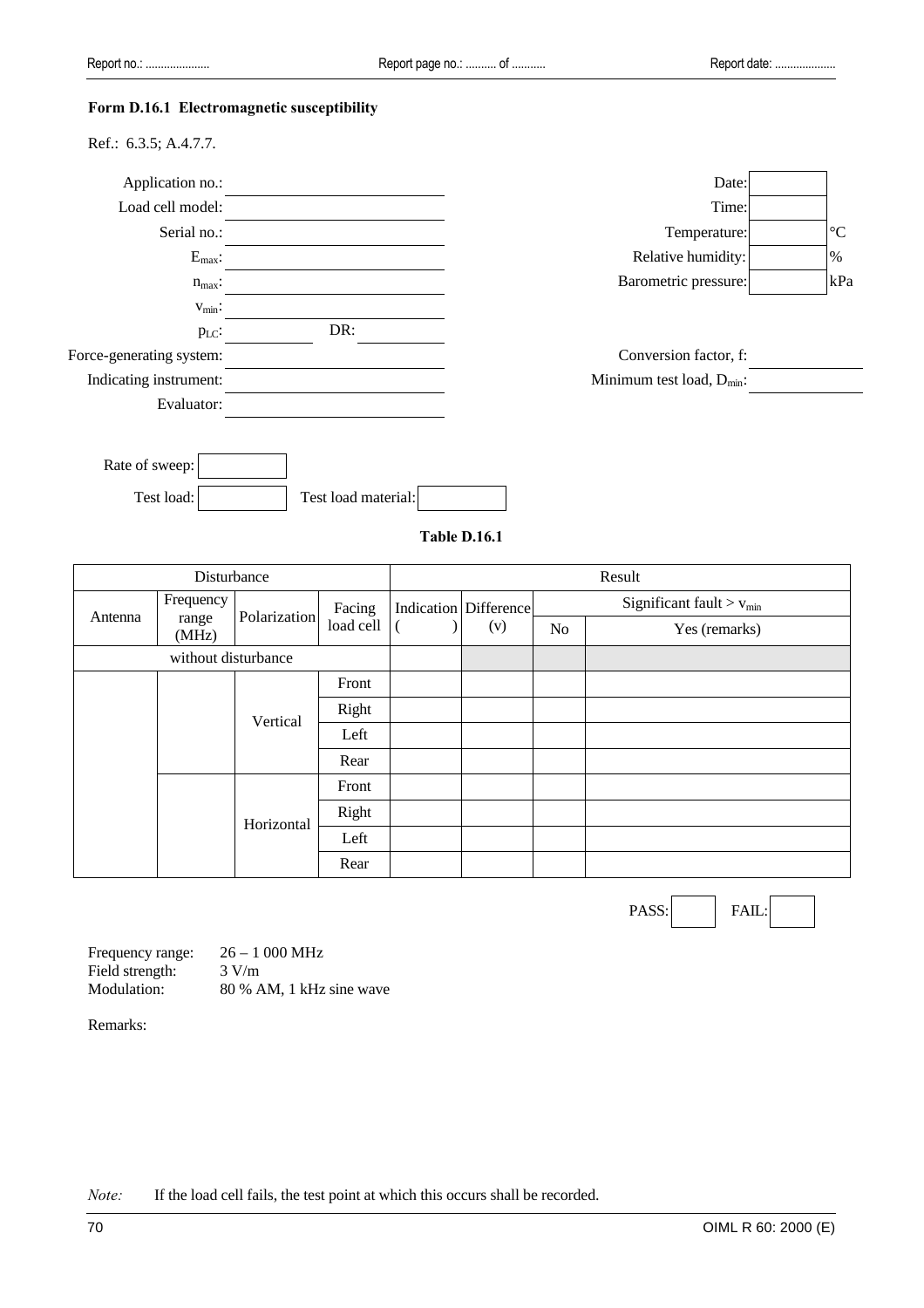## **Form D.16.2 Electromagnetic susceptibility (continued) - description of the test set-up**

Ref.: D.16.1.

Describe the set-up of the test and equipment, e.g. by photos or sketches: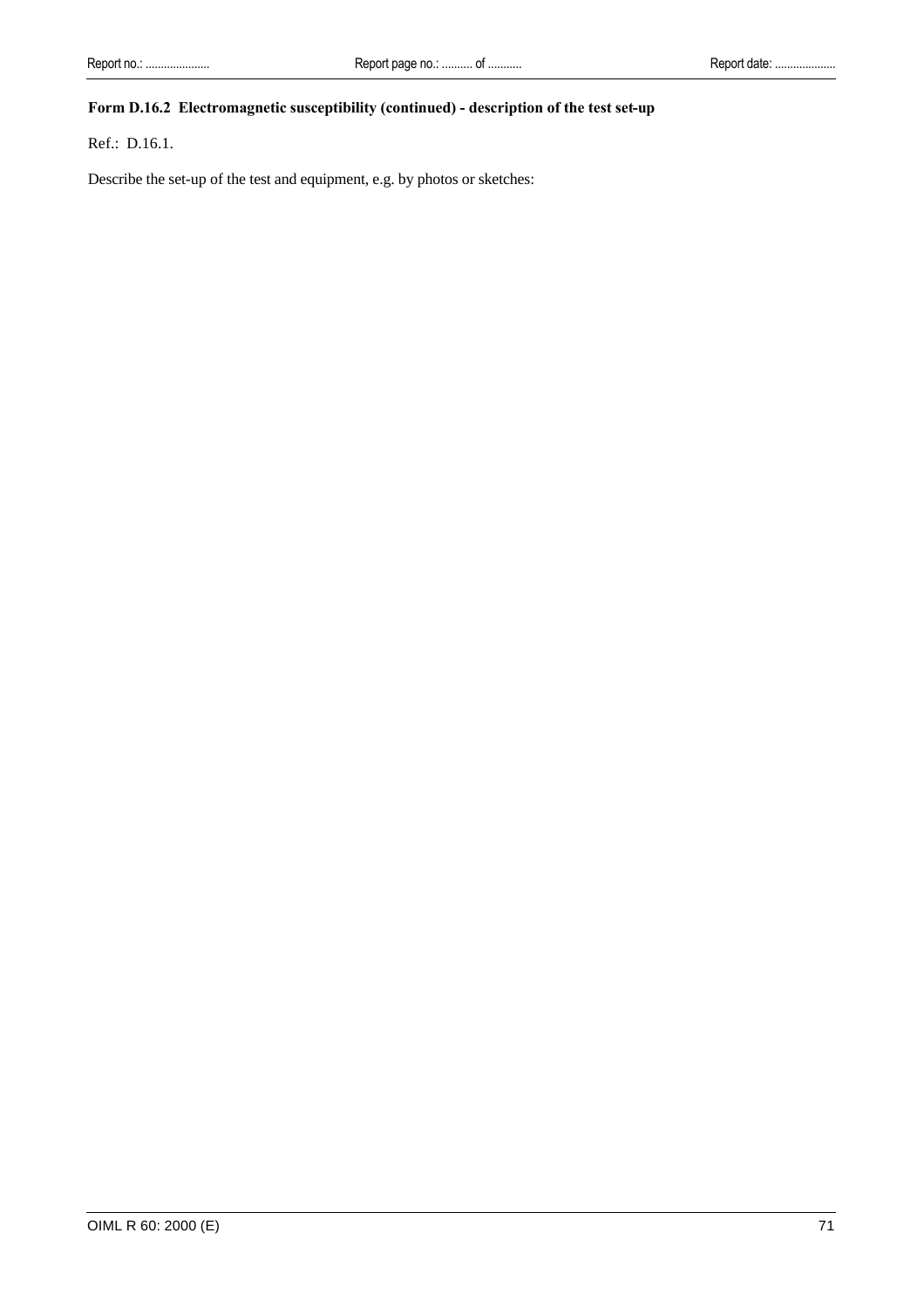### **Form D.17.1.1 (3 runs) Span stability - measurement data for classes C and D**

Ref.: 6.3.6; A.4.7.8.

| Application no.:   | Force-generating system:              |     | Notes: |
|--------------------|---------------------------------------|-----|--------|
| Load cell model:   | Indicating instrument:                |     |        |
| Serial no.:        | $p_{LC}$ :                            | DR: |        |
| $E_{\text{max}}$ : | Conversion factor, f:                 |     |        |
| $n_{\text{max}}$ : | Minimum test load, $D_{min}$ :        |     |        |
| $V_{\text{min}}$ : | Maximum test load, $D_{\text{max}}$ : |     |        |

*Note Span* is the result of subtracting the average indication at minimum test load from the average indication at maximum test load.

*2* Absolute (not relative) time shall be recorded.

## **Table D.17.1.1 (3 runs)**

**Measurement no. 1:**

| Test load               | Run no. 1  |      | Run no. 2  |      | Run no. 3  |      | Average indication | Date:                |                 |
|-------------------------|------------|------|------------|------|------------|------|--------------------|----------------------|-----------------|
| $(g, kg \text{ or } t)$ | Indication | Time | Indication | Time | Indication | Time |                    | Time:                |                 |
|                         |            |      |            |      |            |      |                    | Temperature:         | $\rm ^{\circ}C$ |
|                         |            |      |            |      |            |      |                    | Relative humidity:   | $\%$            |
|                         |            |      |            |      |            | Span |                    | Barometric pressure: | kPa             |

| rage indication | Date:                |               |
|-----------------|----------------------|---------------|
|                 | Time:                |               |
|                 | Temperature:         | $\Gamma$      |
|                 | Relative humidity:   | $\frac{0}{0}$ |
|                 | Barometric pressure: | kPa           |

Evaluator: Remarks:

## **Measurement no. 2:**

| Test load               | Run no. 1  |      | Run no. 2  |      | Run no. 3  |      | Average indication | Date:                |         |
|-------------------------|------------|------|------------|------|------------|------|--------------------|----------------------|---------|
| $(g, kg \text{ or } t)$ | Indication | Time | Indication | Time | Indication | Time |                    | Time:                |         |
|                         |            |      |            |      |            |      |                    | Temperature:         | $\circ$ |
|                         |            |      |            |      |            |      |                    | Relative humidity:   | $\%$    |
|                         |            |      |            |      |            | Span |                    | Barometric pressure: | kP      |



Evaluator: Remarks:

72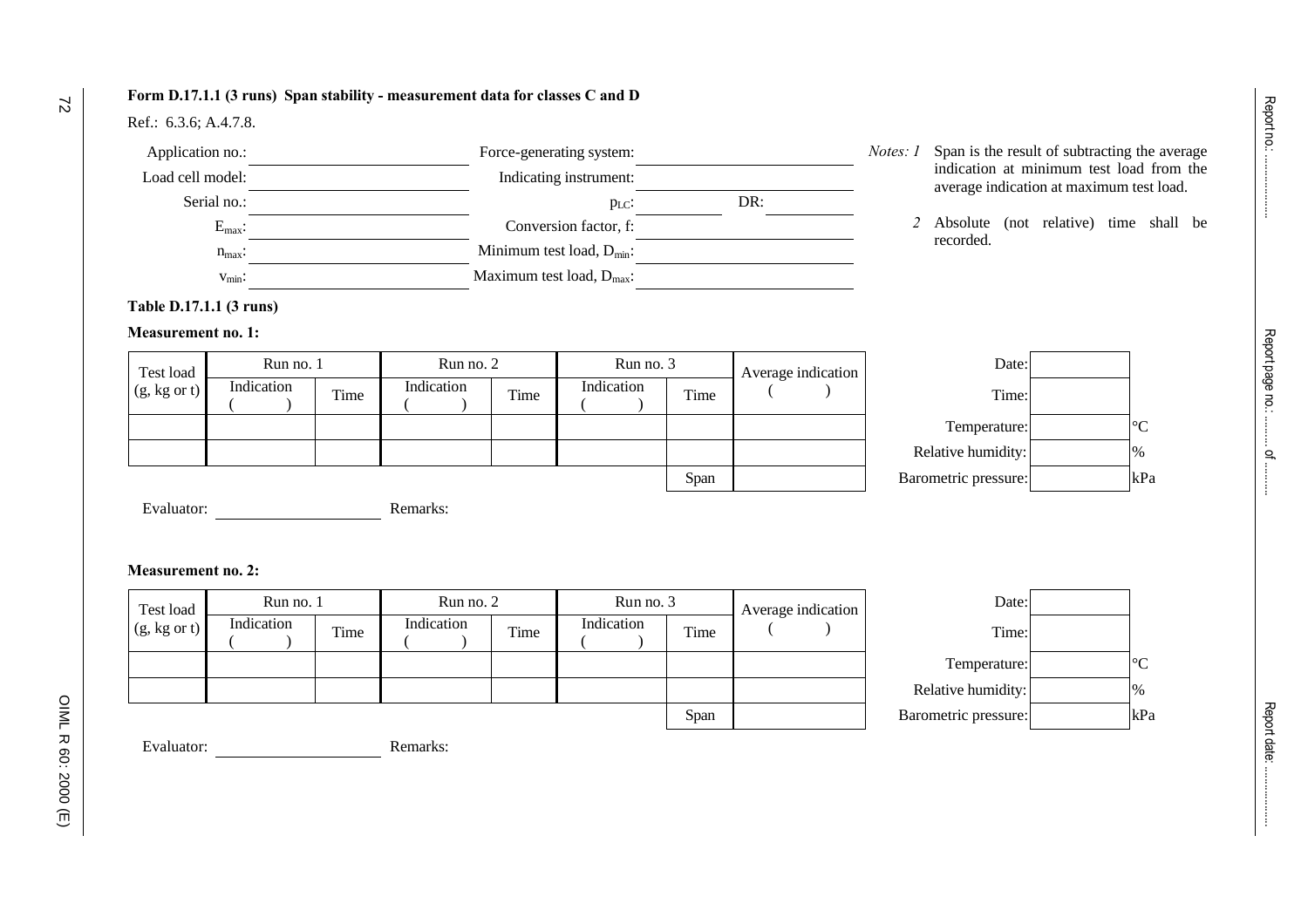### **Form D.17.1.1 (3 runs) Span stability - measurement data for classes C and D (continued)**

## **Measurement no. 3:**

| Test load               | Run no. 1  |      | Run no. 2  |      | Run no. 3  |      | Average indication | Date:                |                 |
|-------------------------|------------|------|------------|------|------------|------|--------------------|----------------------|-----------------|
| $(g, kg \text{ or } t)$ | Indication | Time | Indication | Time | Indication | Time |                    | Time:                |                 |
|                         |            |      |            |      |            |      |                    | Temperature:         | $\rm ^{\circ}C$ |
|                         |            |      |            |      |            |      |                    | Relative humidity:   | $\%$            |
|                         |            |      |            |      |            | Span |                    | Barometric pressure: | $\mathbf{k}$ P  |



Evaluator: Remarks:

### **Measurement no. 4:**

| Test load               | Run no. 1  |      | Run no. 2  |      | Run no. 3  |      | Average indication | Date:                |                 |
|-------------------------|------------|------|------------|------|------------|------|--------------------|----------------------|-----------------|
| $(g, kg \text{ or } t)$ | Indication | Time | Indication | Time | Indication | Time |                    | Time:                |                 |
|                         |            |      |            |      |            |      |                    | Temperature:         | $\rm ^{\circ}C$ |
|                         |            |      |            |      |            |      |                    | Relative humidity:   | $\%$            |
|                         |            |      |            |      |            | Span |                    | Barometric pressure: | kPa             |

| Date:              |               |
|--------------------|---------------|
| Time:              |               |
| Temperature:       |               |
| Relative humidity: | $\frac{0}{0}$ |
| rometric pressure: | kP            |

| Evaluator: | Remarks: |
|------------|----------|
|------------|----------|

## **Measurement no. 5:**

| Test load               | Run no. 1  |      | Run no. 2  |      | Run no. 3  |      | Average indication | Date:                |              |
|-------------------------|------------|------|------------|------|------------|------|--------------------|----------------------|--------------|
| $(g, kg \text{ or } t)$ | Indication | Time | Indication | Time | Indication | Time |                    | Time:                |              |
|                         |            |      |            |      |            |      |                    | Temperature:         | $\circ$<br>◡ |
|                         |            |      |            |      |            |      |                    | Relative humidity:   | $\%$         |
|                         |            |      |            |      |            | Span |                    | Barometric pressure: | kP           |



Report no.: .....................

Report no .. .......................

Evaluator: Remarks: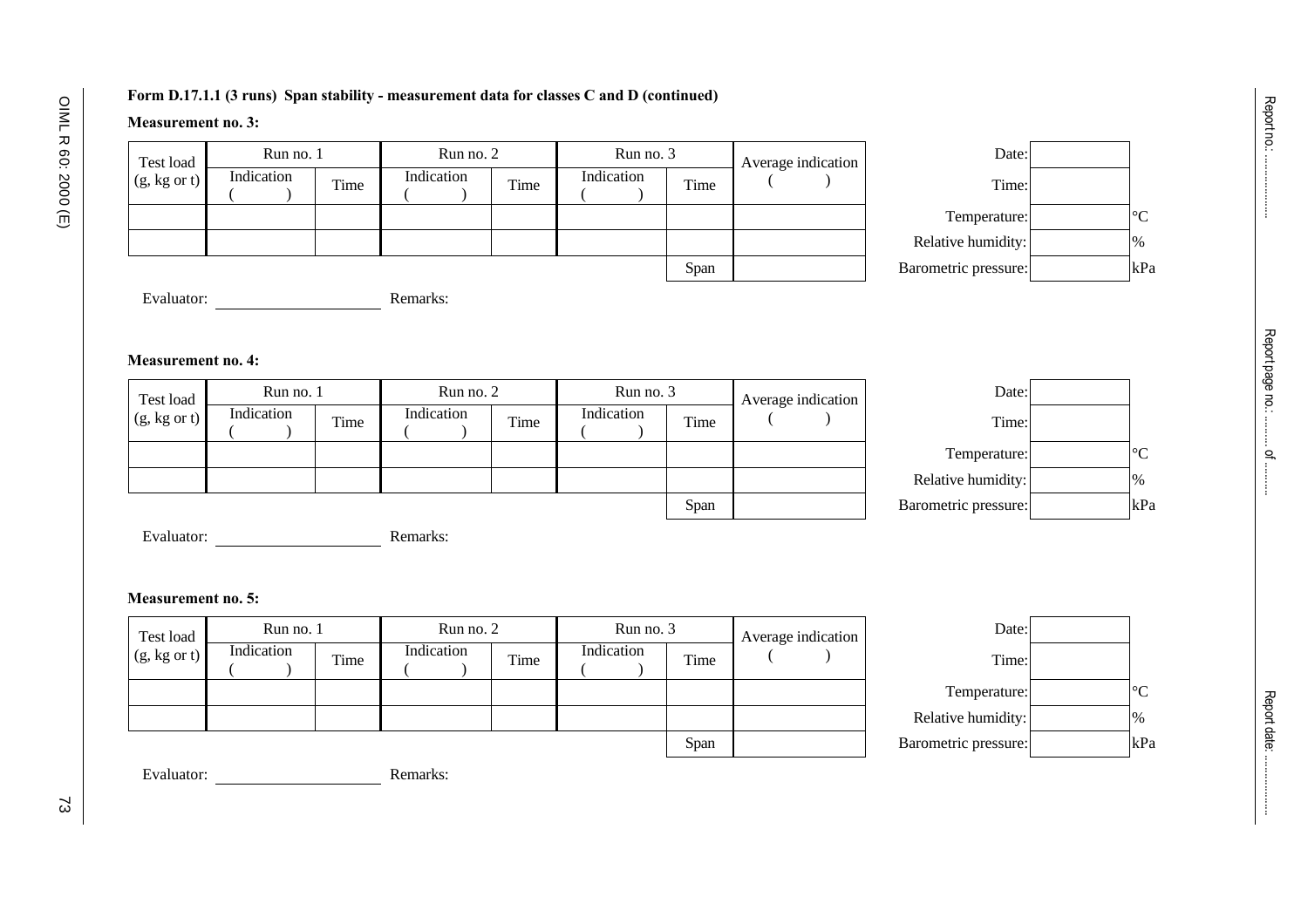#### **Form D.17.1.1 (3 runs) Span stability - measurement data for classes C and D (continued)**

### **Measurement no. 6:**

| Test load               | Run no. 1  |      | Run no. 2  |      | Run no. 3  |      | Average indication | Date:                |               |                 |
|-------------------------|------------|------|------------|------|------------|------|--------------------|----------------------|---------------|-----------------|
| $(g, kg \text{ or } t)$ | Indication | Time | Indication | Time | Indication | Time |                    | Time:                |               |                 |
|                         |            |      |            |      |            |      |                    | Temperature:         |               | $\rm ^{\circ}C$ |
|                         |            |      |            |      |            |      |                    | Relative humidity:   | $\frac{9}{6}$ |                 |
|                         |            |      |            |      |            | Span |                    | Barometric pressure: |               | kP              |



Evaluator: Remarks:

#### **Measurement no. 7:**

| Test load               | Run no. 1  |      | Run no. 2  |      | Run no. 3  |      | Average indication | Date:                |                 |
|-------------------------|------------|------|------------|------|------------|------|--------------------|----------------------|-----------------|
| $(g, kg \text{ or } t)$ | Indication | Time | Indication | Time | Indication | Time |                    | Time:                |                 |
|                         |            |      |            |      |            |      |                    | Temperature:         | $\rm ^{\circ}C$ |
|                         |            |      |            |      |            |      |                    | Relative humidity:   | $\%$            |
|                         |            |      |            |      |            | Span |                    | Barometric pressure: | kPa             |

| Date:             |     |
|-------------------|-----|
| Time:             |     |
| Temperature:      |     |
| elative humidity: | 0/2 |
| ometric pressure: | kP  |

Evaluator: Remarks:

## **Measurement no. 8:**

| Test load               | Run no. 1  |      | Run no. 2  |      | Run no. 3  |      | Average indication | Date:                |         |
|-------------------------|------------|------|------------|------|------------|------|--------------------|----------------------|---------|
| $(g, kg \text{ or } t)$ | Indication | Time | Indication | Time | Indication | Time |                    | Time:                |         |
|                         |            |      |            |      |            |      |                    | Temperature:         | $\circ$ |
|                         |            |      |            |      |            |      |                    | Relative humidity:   | $\%$    |
|                         |            |      |            |      |            | Span |                    | Barometric pressure: | kP      |



Evaluator: Remarks: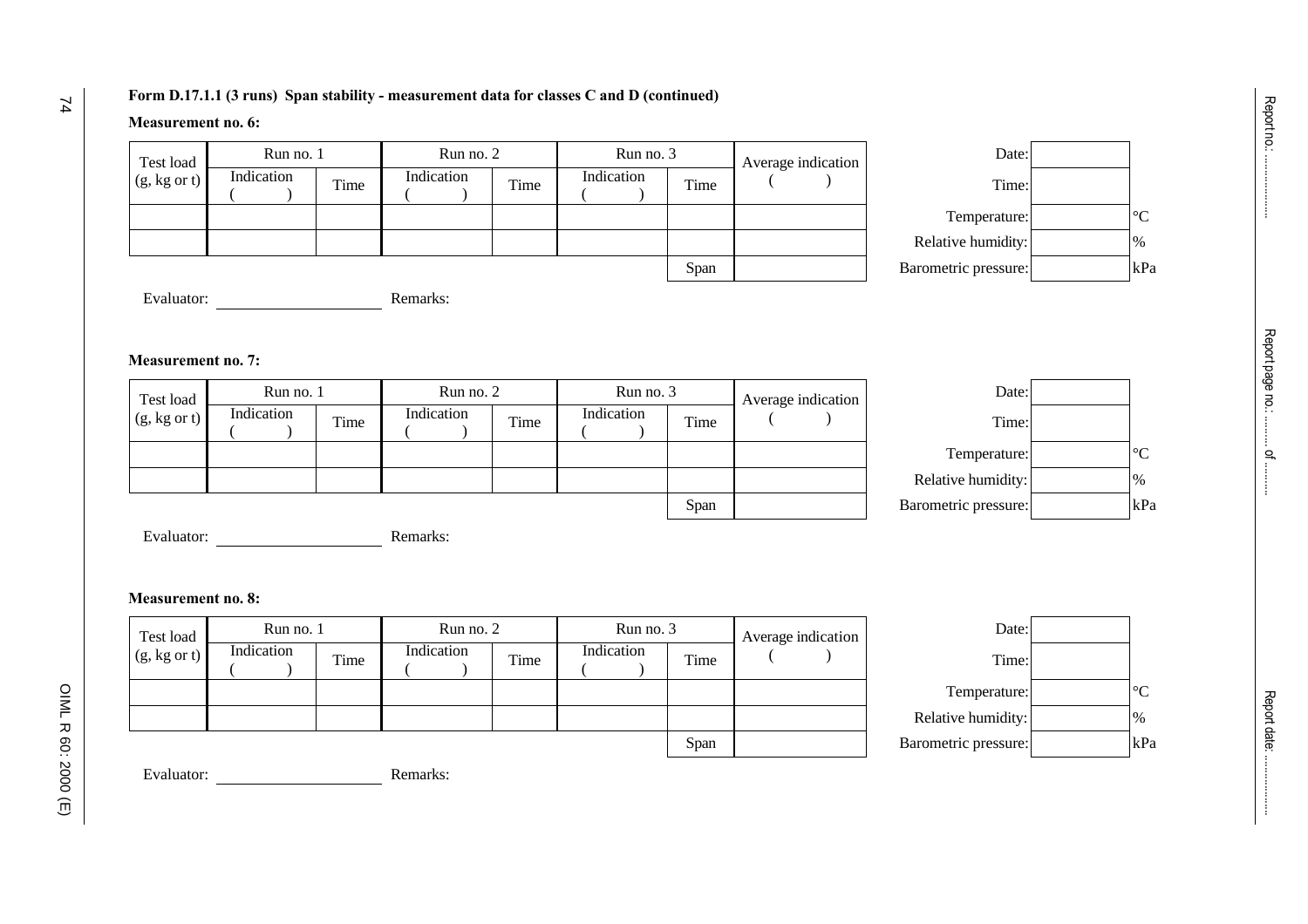## **Form D.17.1.1 (5 runs) Span stability - measurement data for class B**

## Ref.: 6.3.6; A.4.7.8.

| Application no.:   | Force-generating system:              |     | <i>Notes:</i> 1. Span is the result of subtracting the average                       |
|--------------------|---------------------------------------|-----|--------------------------------------------------------------------------------------|
| Load cell model:   | Indicating instrument:                |     | indication at minimum test load from the<br>average indication at maximum test load. |
| Serial no.:        | $p_{LC}$ :                            | DR: |                                                                                      |
| $E_{\text{max}}$ : | Conversion factor, f:                 |     | 2. Absolute (not relative) time shall be                                             |
| $n_{\text{max}}$ : | Minimum test load, $D_{min}$ :        |     | recorded.                                                                            |
| $v_{\text{min}}$ : | Maximum test load, $D_{\text{max}}$ : |     |                                                                                      |

## **Table D.17.1.1 (5 runs)**

## **Measurement no. 1:**

| Test load               | Run no. 1  |      | Run no. 2  |      | Run no. 3  |      | Run no. 4  |      | Run no. 5  |      | Average    | Date:                |                 |
|-------------------------|------------|------|------------|------|------------|------|------------|------|------------|------|------------|----------------------|-----------------|
| $(g, kg \text{ or } t)$ | Indication | Time | Indication | Time | Indication | Time | Indication | Time | Indication | Time | indication | Time:                |                 |
|                         |            |      |            |      |            |      |            |      |            |      |            | Temperature:         | $\rm ^{\circ}C$ |
|                         |            |      |            |      |            |      |            |      |            |      |            | Relative humidity:   | $\%$            |
|                         |            |      |            |      |            |      |            |      |            | Span |            | Barometric pressure: | kPa             |

Evaluator: Remarks:

## **Measurement no. 2:**

| Test load               | Run no. 1  |      | Run no. 2  |      | Run no. 3  |      | Run no. 4  |      | Run no. 5  |      | Average    | Date:                |                 |
|-------------------------|------------|------|------------|------|------------|------|------------|------|------------|------|------------|----------------------|-----------------|
| $(g, kg \text{ or } t)$ | Indication | Time | Indication | Time | Indication | Time | Indication | Time | Indication | Time | indication | Time:                |                 |
|                         |            |      |            |      |            |      |            |      |            |      |            | Temperature:         | $\rm ^{\circ}C$ |
|                         |            |      |            |      |            |      |            |      |            |      |            | Relative humidity:   | $\frac{9}{6}$   |
|                         |            |      |            |      |            |      |            |      |            | Span |            | Barometric pressure: | kPa             |

Evaluator: Remarks:

Report no.: .....................

Report no.: ........................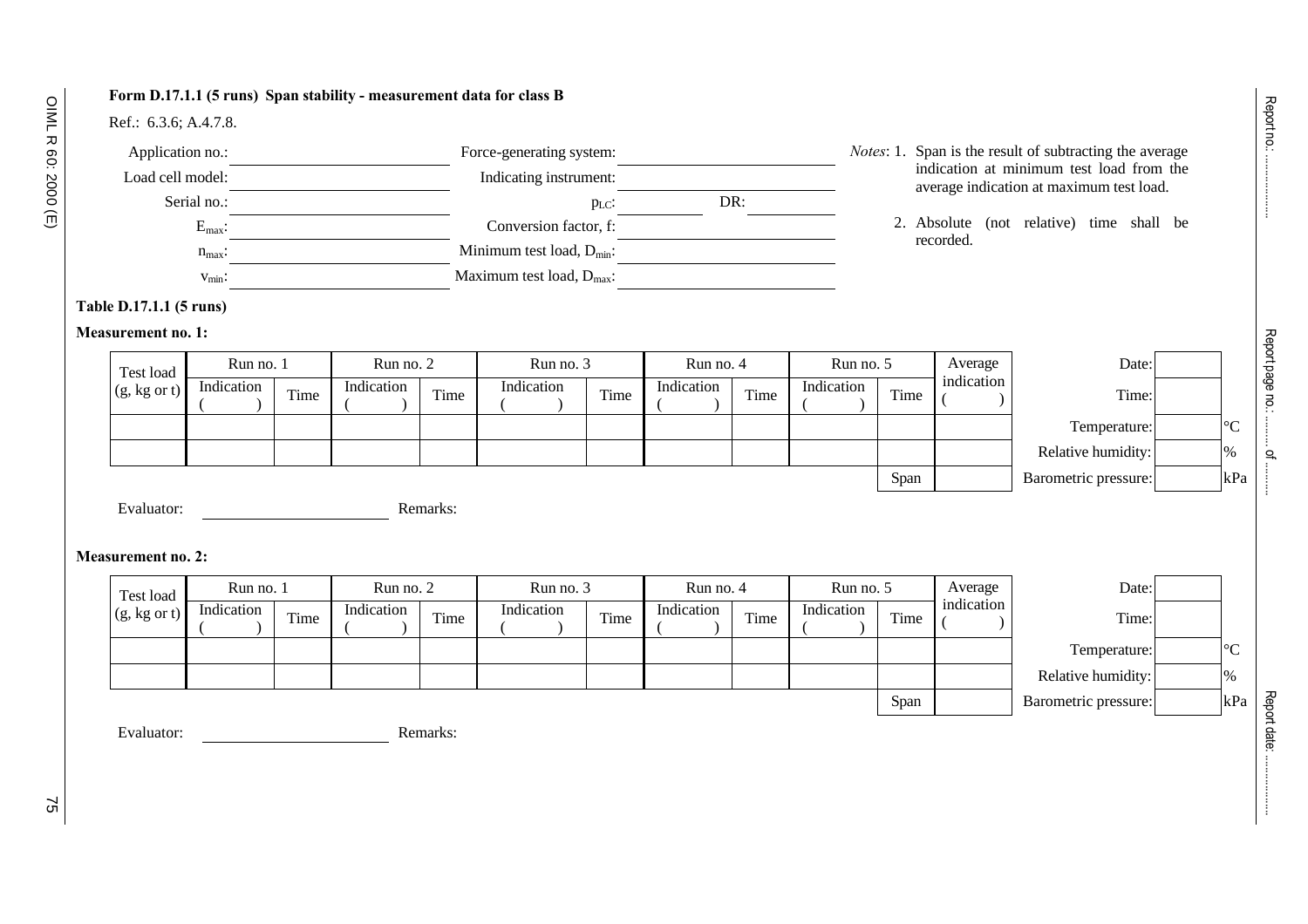## **Form D.17.1.1 (5 runs) Span stability - measurement data for class B (continued)**

## **Measurement no. 3:**

76

| Test load                 | Run no. 1  |      | Run no. 2  |          | Run no. 3  |      | Run no. 4  |      | Run no. 5  |      | Average    | Date:                |  |
|---------------------------|------------|------|------------|----------|------------|------|------------|------|------------|------|------------|----------------------|--|
| $(g, kg \text{ or } t)$   | Indication | Time | Indication | Time     | Indication | Time | Indication | Time | Indication | Time | indication | Time:                |  |
|                           |            |      |            |          |            |      |            |      |            |      |            | Temperature:         |  |
|                           |            |      |            |          |            |      |            |      |            |      |            | Relative humidity:   |  |
|                           |            |      |            |          |            |      |            |      |            | Span |            | Barometric pressure: |  |
| Evaluator:                |            |      |            | Remarks: |            |      |            |      |            |      |            |                      |  |
|                           |            |      |            |          |            |      |            |      |            |      |            |                      |  |
| <b>Measurement no. 4:</b> |            |      |            |          |            |      |            |      |            |      |            |                      |  |
| Test load                 | Run no. 1  |      | Run no. 2  |          | Run no. 3  |      | Run no. 4  |      | Run no. 5  |      | Average    | Date:                |  |
| (g, kg or t)              | Indication | Time | Indication | Time     | Indication | Time | Indication | Time | Indication | Time | indication | Time:                |  |
|                           |            |      |            |          |            |      |            |      |            |      |            | Temperature:         |  |
|                           |            |      |            |          |            |      |            |      |            |      |            | Relative humidity:   |  |
|                           |            |      |            |          |            |      |            |      |            | Span |            | Barometric pressure: |  |
| Evaluator:                |            |      |            | Remarks: |            |      |            |      |            |      |            |                      |  |
|                           |            |      |            |          |            |      |            |      |            |      |            |                      |  |
| <b>Measurement no. 5:</b> |            |      |            |          |            |      |            |      |            |      |            |                      |  |
| Test load                 | Run no. 1  |      | Run no. 2  |          | Run no. 3  |      | Run no. 4  |      | Run no. 5  |      | Average    | Date:                |  |
| $(g, kg \text{ or } t)$   | Indication | Time | Indication | Time     | Indication | Time | Indication | Time | Indication | Time | indication | Time:                |  |
|                           |            |      |            |          |            |      |            |      |            |      |            | Temperature:         |  |
|                           |            |      |            |          |            |      |            |      |            |      |            | Relative humidity:   |  |
|                           |            |      |            |          |            |      |            |      |            |      |            |                      |  |
|                           |            |      |            |          |            |      |            |      |            | Span |            | Barometric pressure: |  |

Report date: ....................

Report date: ........................

Report page no.: .......... of ...........

Report page no: ........... of ...........

OIML R 60: 2000 (E) OIML R 60: 2000 (E)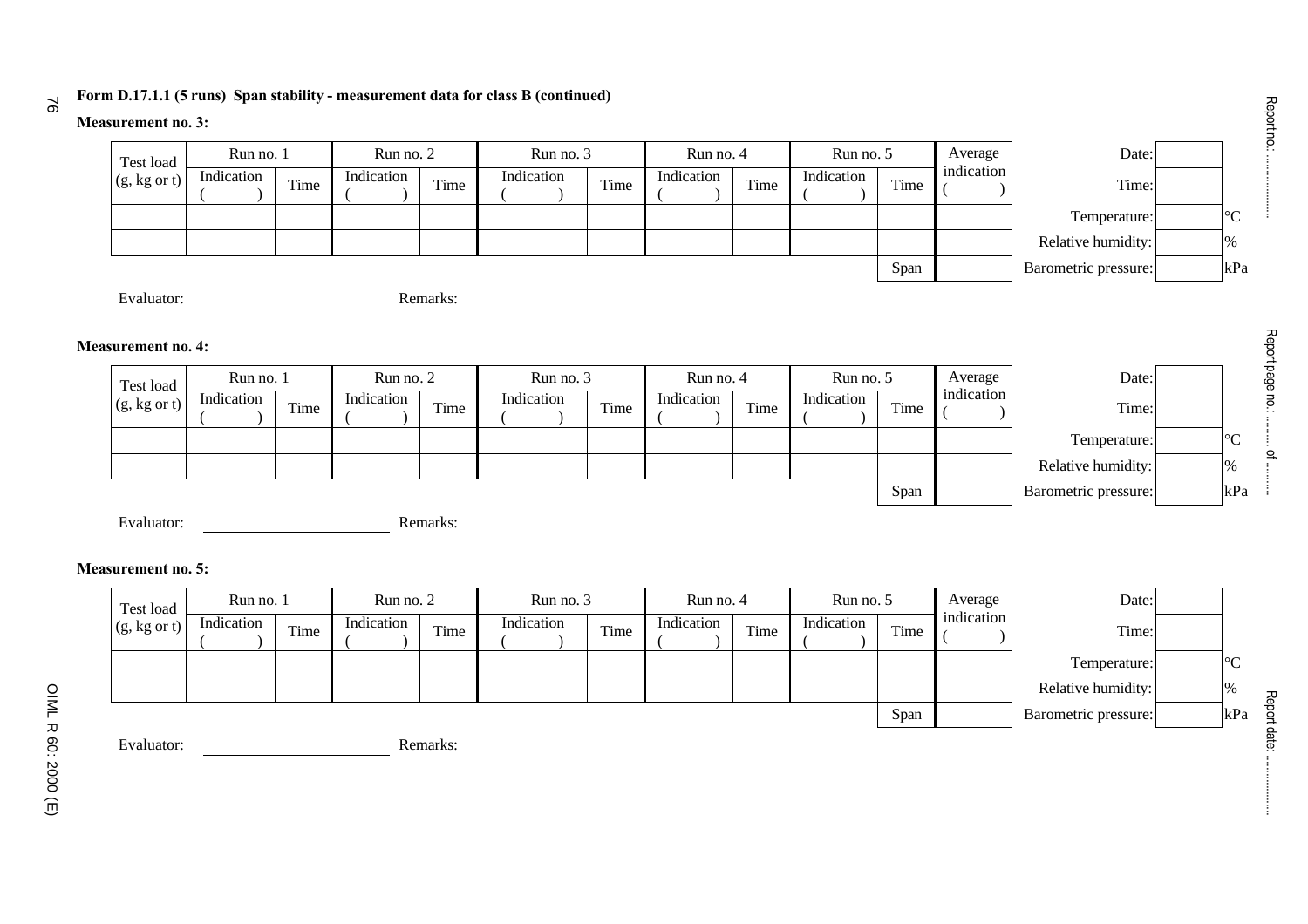## **Form D.17.1.1 (5 runs) Span stability - measurement data for class B (continued)**

## **Measurement no. 6:**

OIML R 60: 2000 (E) OIML R 60: 2000 (E)

| Test load                 | Run no. 1  |      | Run no. 2  |          | Run no. 3  |      | Run no. 4  |      | Run no. 5  |      | Average    | Date:                |  |
|---------------------------|------------|------|------------|----------|------------|------|------------|------|------------|------|------------|----------------------|--|
| $(g, kg \text{ or } t)$   | Indication | Time | Indication | Time     | Indication | Time | Indication | Time | Indication | Time | indication | Time:                |  |
|                           |            |      |            |          |            |      |            |      |            |      |            | Temperature:         |  |
|                           |            |      |            |          |            |      |            |      |            |      |            | Relative humidity:   |  |
|                           |            |      |            |          |            |      |            |      |            | Span |            | Barometric pressure: |  |
| Evaluator:                |            |      |            | Remarks: |            |      |            |      |            |      |            |                      |  |
|                           |            |      |            |          |            |      |            |      |            |      |            |                      |  |
| <b>Measurement no. 7:</b> |            |      |            |          |            |      |            |      |            |      |            |                      |  |
| Test load                 | Run no. 1  |      | Run no. 2  |          | Run no. 3  |      | Run no. 4  |      | Run no. 5  |      | Average    | Date:                |  |
| $(g, kg \text{ or } t)$   | Indication | Time | Indication | Time     | Indication | Time | Indication | Time | Indication | Time | indication | Time:                |  |
|                           |            |      |            |          |            |      |            |      |            |      |            | Temperature:         |  |
|                           |            |      |            |          |            |      |            |      |            |      |            | Relative humidity:   |  |
|                           |            |      |            |          |            |      |            |      |            | Span |            | Barometric pressure: |  |
| Evaluator:                |            |      |            | Remarks: |            |      |            |      |            |      |            |                      |  |
|                           |            |      |            |          |            |      |            |      |            |      |            |                      |  |
| <b>Measurement no. 8:</b> |            |      |            |          |            |      |            |      |            |      |            |                      |  |
| Test load                 | Run no. 1  |      | Run no. 2  |          | Run no. 3  |      | Run no. 4  |      | Run no. 5  |      | Average    | Date:                |  |
| $(g, kg \text{ or } t)$   | Indication | Time | Indication | Time     | Indication | Time | Indication | Time | Indication | Time | indication | Time:                |  |
|                           |            |      |            |          |            |      |            |      |            |      |            | Temperature:         |  |
|                           |            |      |            |          |            |      |            |      |            |      |            | Relative humidity:   |  |
|                           |            |      |            |          |            |      |            |      |            | Span |            | Barometric pressure: |  |
|                           |            |      |            | Remarks: |            |      |            |      |            |      |            |                      |  |

Report no.: .....................

**Report no.: ...................** 

Report page no.: .......... of ...........

Report page no: ............ of ...........

Report date: ....................

Report date: ........................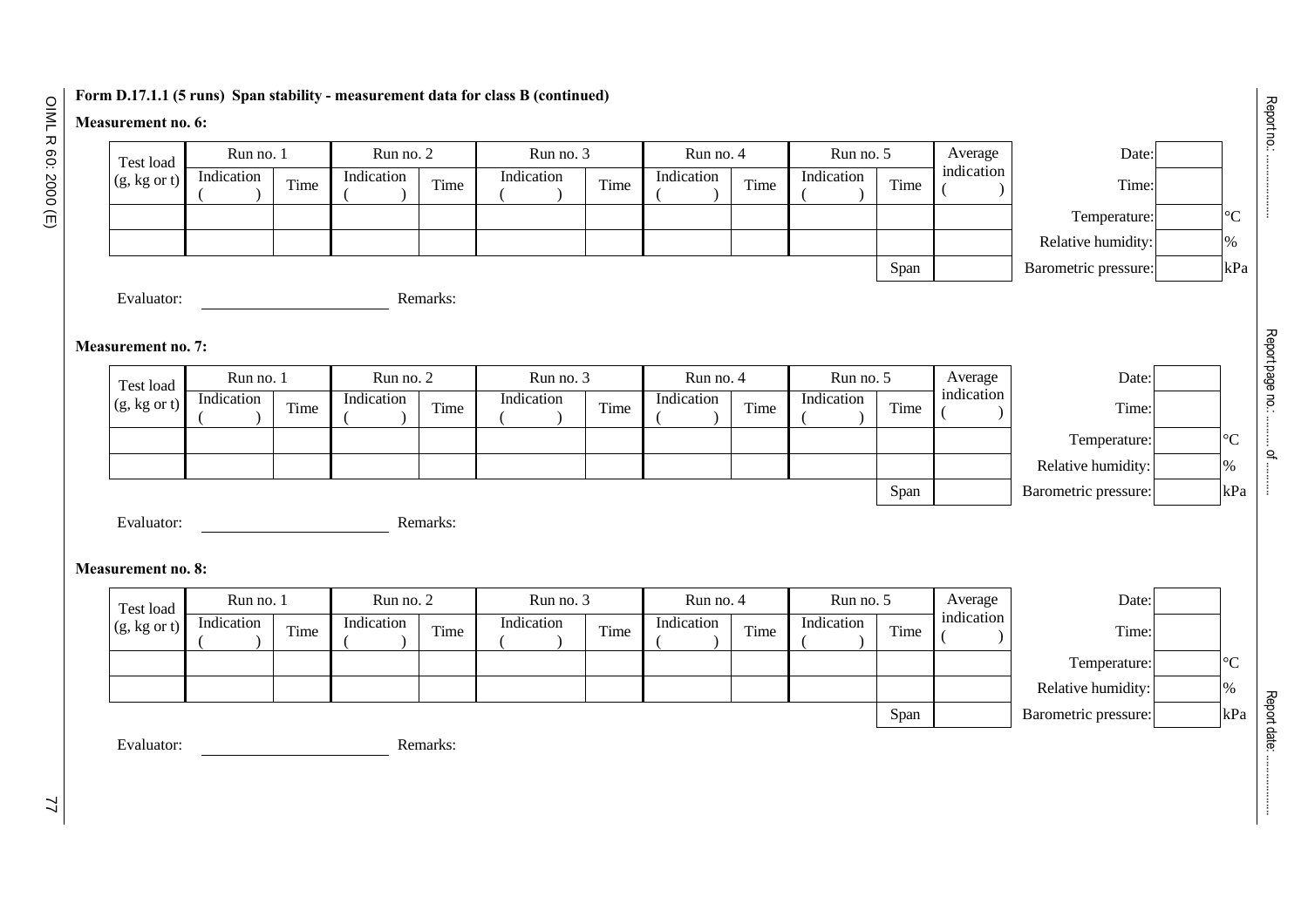#### **Form D.17.2 Span stability - summary of test results**

Ref.: 6.3.2; A.4.7.8; D.17.1.1 (3 runs) or D.17.1.1 (5 runs).



#### **Table D.17.2**

| Measurement no.             | Span |     | Variation | Maximum<br>allowable<br>variation (v) |  |
|-----------------------------|------|-----|-----------|---------------------------------------|--|
| (see <i>Note</i> $3$ )      |      | (v) | (v)       |                                       |  |
|                             |      |     |           |                                       |  |
| $\mathcal{D}_{\mathcal{L}}$ |      |     |           |                                       |  |
| 3                           |      |     |           |                                       |  |
| 4                           |      |     |           |                                       |  |
|                             |      |     |           |                                       |  |
| 6                           |      |     |           |                                       |  |
|                             |      |     |           |                                       |  |
| 8                           |      |     |           |                                       |  |

PASS: FAIL:

Remarks:

*Notes: 1* Variation: the difference in the span value from the span value of run no. 1.

*2* Maximum allowable variation: half the load cell verification interval or half the absolute value of the maximum permissible error for the maximum test load applied.

*3* Use the results from measurements nos. 1 - 8 on Form D.17.1.1 (3 runs) or Form D.17.1.1 (5 runs).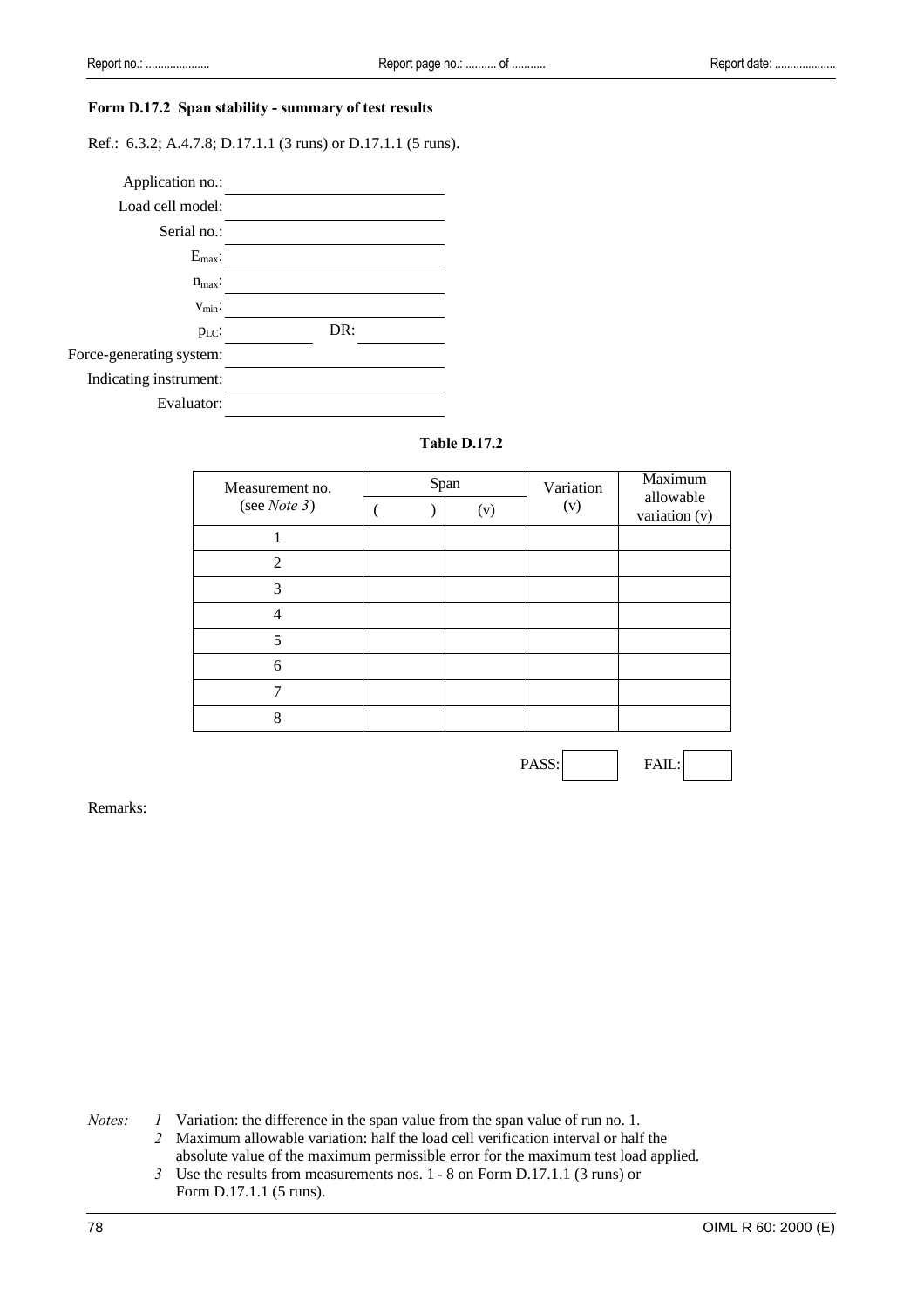# **Annex E (Mandatory) OIML Certificate of conformity for load cells**

## **E.1 Format of certificate**

| Member State                                                                                                                                                                                                                                                             | <b>OIML CERTIFICATE OF CONFORMITY</b>                                      |                     | OIML certificate no. |
|--------------------------------------------------------------------------------------------------------------------------------------------------------------------------------------------------------------------------------------------------------------------------|----------------------------------------------------------------------------|---------------------|----------------------|
| <b>Issuing Authority</b>                                                                                                                                                                                                                                                 |                                                                            |                     |                      |
|                                                                                                                                                                                                                                                                          |                                                                            |                     |                      |
|                                                                                                                                                                                                                                                                          |                                                                            |                     |                      |
|                                                                                                                                                                                                                                                                          |                                                                            |                     |                      |
| <b>Applicant</b>                                                                                                                                                                                                                                                         |                                                                            |                     |                      |
|                                                                                                                                                                                                                                                                          |                                                                            |                     |                      |
|                                                                                                                                                                                                                                                                          |                                                                            |                     |                      |
|                                                                                                                                                                                                                                                                          |                                                                            |                     |                      |
| Identification of the certified pattern: Load cell (construction principle, for example, strain gauge, compression, etc.)                                                                                                                                                |                                                                            |                     |                      |
|                                                                                                                                                                                                                                                                          |                                                                            |                     |                      |
| <b>Model</b> designation                                                                                                                                                                                                                                                 |                                                                            |                     |                      |
| Maximum capacity, $E_{max}$                                                                                                                                                                                                                                              |                                                                            |                     |                      |
|                                                                                                                                                                                                                                                                          |                                                                            |                     |                      |
| Accuracy class                                                                                                                                                                                                                                                           |                                                                            |                     |                      |
| Maximum number of load cell<br>verification intervals, $n_{\rm max}$                                                                                                                                                                                                     |                                                                            |                     |                      |
| Minimum verification interval, v <sub>min</sub>                                                                                                                                                                                                                          |                                                                            |                     |                      |
| Apportionment factor, $p_{LC}$                                                                                                                                                                                                                                           |                                                                            |                     |                      |
| (Additional characteristics and identification, as applicable according to R 60, 2.2.3 and 4.6, continued overleaf or on addendum if necessary)                                                                                                                          |                                                                            |                     |                      |
| This certificate attests the conformity of the above-mentioned pattern (represented by the samples identified in<br>the associated test report(s) with the requirements of the following Recommendation of the International<br>Organization of Legal Metrology - OIML): |                                                                            |                     |                      |
|                                                                                                                                                                                                                                                                          |                                                                            |                     |                      |
| This certificate relates only to the metrological and technical characteristics of the pattern of instrument<br>concerned, as covered by the relevant OIML International Recommendation.                                                                                 |                                                                            |                     |                      |
| This certificate does not bestow any form of legal international approval.                                                                                                                                                                                               |                                                                            |                     |                      |
| The conformity was established by tests described in the associated test report no. , which includes  pages.                                                                                                                                                             |                                                                            |                     |                      |
|                                                                                                                                                                                                                                                                          | <i>Identification(s)</i> and signature(s) or stamp(s), of (as applicable): |                     |                      |
| <b>Issuing Authority:</b>                                                                                                                                                                                                                                                |                                                                            | <b>CIML Member:</b> |                      |
|                                                                                                                                                                                                                                                                          |                                                                            |                     |                      |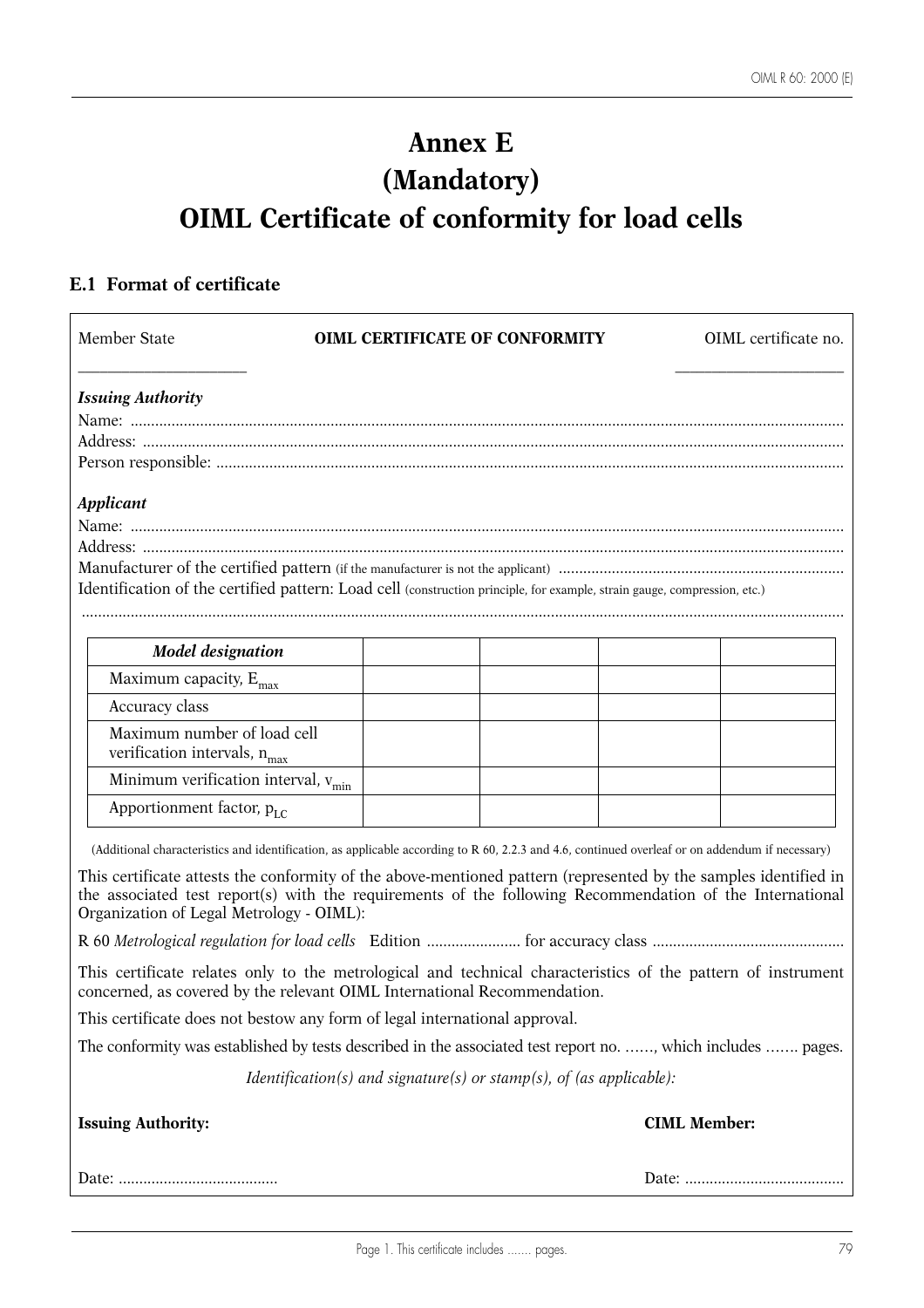|                                                                                                                                                                                 |                  |  | OIML certificate no.                                                                                   |
|---------------------------------------------------------------------------------------------------------------------------------------------------------------------------------|------------------|--|--------------------------------------------------------------------------------------------------------|
|                                                                                                                                                                                 | $\star$<br>$*$ * |  |                                                                                                        |
|                                                                                                                                                                                 |                  |  |                                                                                                        |
|                                                                                                                                                                                 |                  |  |                                                                                                        |
| Additional characteristics <sup>1</sup> and identification, as applicable to R 60, 2.2.3 and 4.6 (continued)                                                                    |                  |  |                                                                                                        |
|                                                                                                                                                                                 |                  |  |                                                                                                        |
| Model designation                                                                                                                                                               |                  |  |                                                                                                        |
| (Additional characteristics,<br>per 2.2.3 and 4.6)                                                                                                                              |                  |  |                                                                                                        |
|                                                                                                                                                                                 |                  |  |                                                                                                        |
|                                                                                                                                                                                 |                  |  |                                                                                                        |
|                                                                                                                                                                                 |                  |  |                                                                                                        |
|                                                                                                                                                                                 |                  |  |                                                                                                        |
|                                                                                                                                                                                 |                  |  |                                                                                                        |
|                                                                                                                                                                                 |                  |  |                                                                                                        |
|                                                                                                                                                                                 |                  |  |                                                                                                        |
|                                                                                                                                                                                 |                  |  |                                                                                                        |
|                                                                                                                                                                                 |                  |  |                                                                                                        |
|                                                                                                                                                                                 |                  |  |                                                                                                        |
|                                                                                                                                                                                 |                  |  |                                                                                                        |
|                                                                                                                                                                                 |                  |  |                                                                                                        |
|                                                                                                                                                                                 |                  |  |                                                                                                        |
|                                                                                                                                                                                 |                  |  |                                                                                                        |
|                                                                                                                                                                                 |                  |  |                                                                                                        |
| Important note: Apart from the mention of the certificate's reference number and the name of the OIML Member<br>report is not permitted, though they may be reproduced in full. |                  |  | State in which the certificate was issued, partial quotation of the certificate or the associated test |
| $\perp$<br>The table with the essential technical data may, upon request by the manufacturer, be placed on the certificate or on an addendum.                                   |                  |  |                                                                                                        |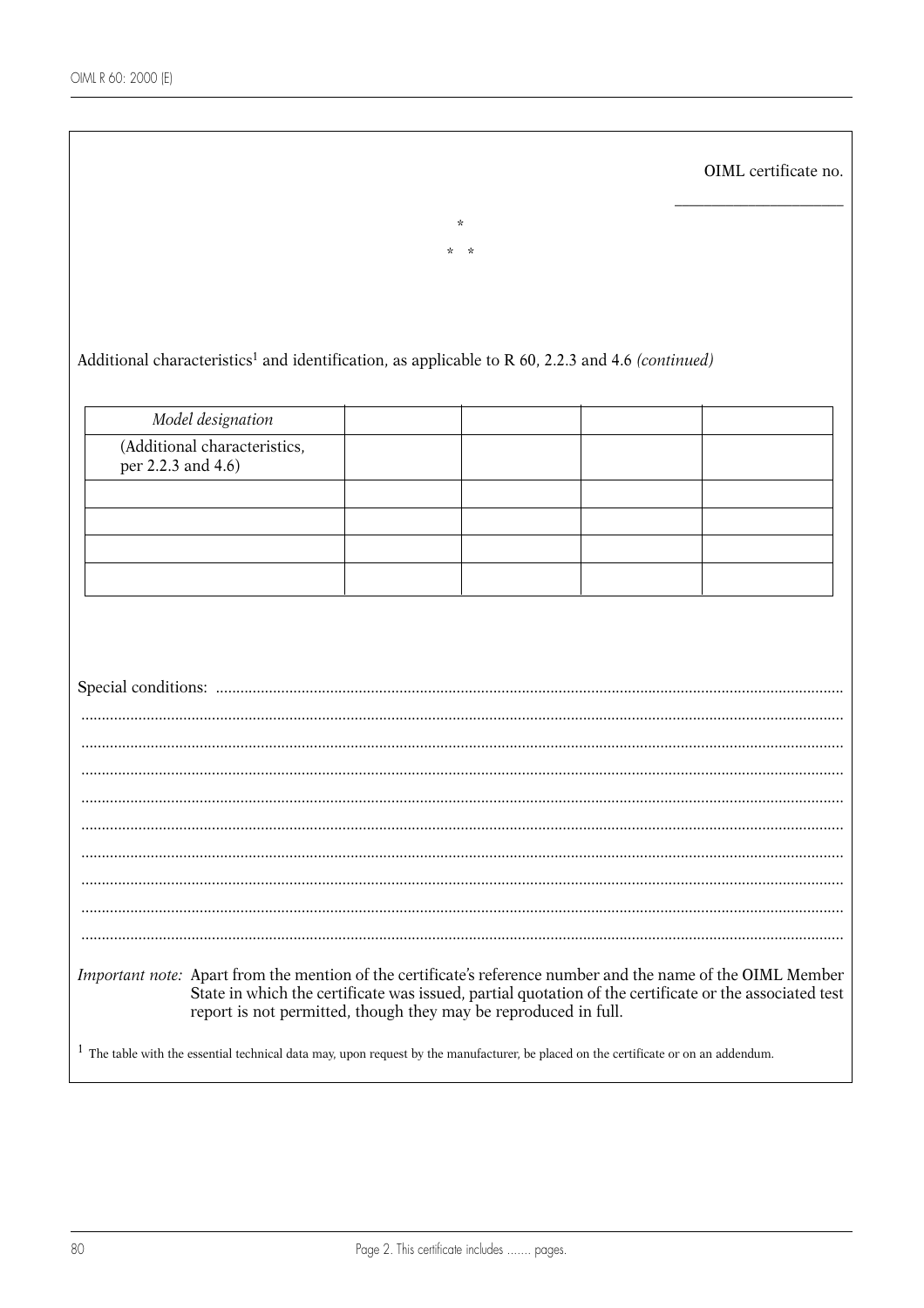## **E.2 Contents of addendum to test certificate (Informative)**

## **E.2.1 Technical data**

The essential technical data for the test certificates are listed on the certificate (at the request of the manufacturer) alternatively, in the case of limited space on the certificate the following information may be provided:

## **Table E.1 Technical data**

| Model designation                                                         | Designation                             | Example                  |  | Units           |
|---------------------------------------------------------------------------|-----------------------------------------|--------------------------|--|-----------------|
| Classification                                                            |                                         | C <sub>4</sub>           |  |                 |
| Additional markings                                                       |                                         | $\overline{\phantom{m}}$ |  |                 |
| Maximum number of load cell<br>verification intervals                     |                                         | 4 0 0 0                  |  |                 |
| Maximum capacity                                                          | $\mathbf{E}_{\text{max}}$               | 30 000                   |  | kg              |
| Minimum dead load, relative                                               | $\rm E_{min}$ / $\rm E_{max}$           | $\theta$                 |  | $\%$            |
| Relative $v_{\min}$ (ratio to minimum<br>load cell verification interval) | $\rm Y$ = $\rm E_{max}$ / $\rm v_{min}$ | 24 000                   |  |                 |
| Relative DR (ratio to minimum<br>dead load output return)                 | $Z = E_{\text{max}} / (2 \times DR)$    | 7 500                    |  |                 |
| Rated output*                                                             |                                         | 2.5                      |  | $mV/V^*$        |
| Maximum excitation voltage                                                |                                         | 30                       |  | V               |
| Input impedance<br>(for strain gauge load cells)                          | $R_{LC}$                                | 4 0 0 0                  |  | Ω               |
| Temperature rating                                                        |                                         | $-10/440$                |  | $\rm ^{\circ}C$ |
| Safe overload, relative                                                   | $\rm E_{lim}$ / $\rm E_{max}$           | 150                      |  | $\%$            |
| Cable length                                                              |                                         | $\overline{3}$           |  | m               |
| Additional characteristics<br>per 2.2.3 and 4.6 <sup>**</sup>             |                                         |                          |  |                 |

\* *Note:* For load cells with digital output this refers to the number of counts for  $E_{max}$ 

\*\* *Note:* For load cells with digital output this is not required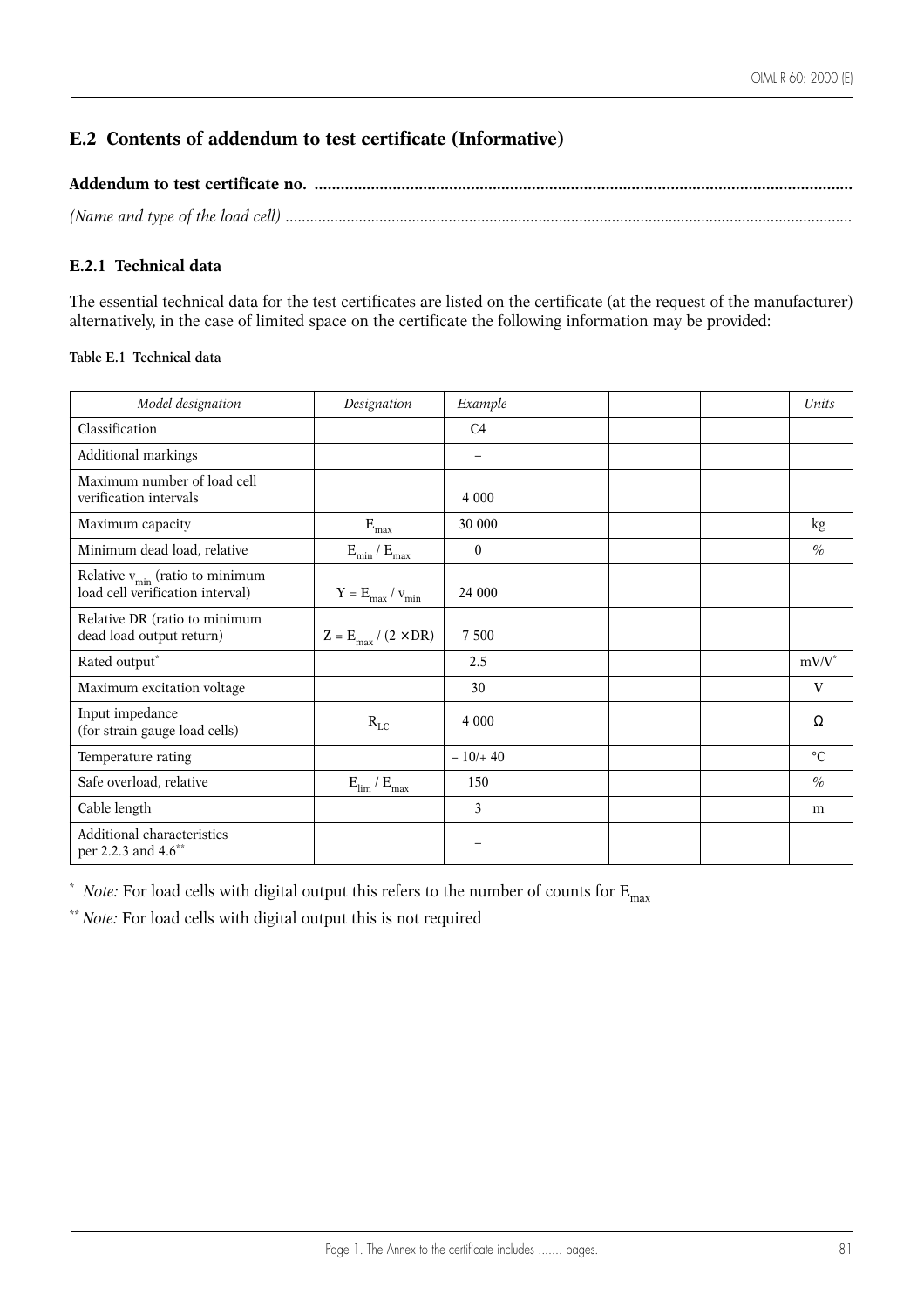## **E.2.2 Tests**

The tests listed in Table E.2 have been carried out in accordance with OIML R 60:

| - at the laboratory<br>(insert laboratory name) ( <i>insert laboratory name</i> ) |  |  |  |
|-----------------------------------------------------------------------------------|--|--|--|
|-----------------------------------------------------------------------------------|--|--|--|

- as documented in the test report no. ............................................................. *(insert test report number)*

## **Table E.2 Tests performed with load cell:**

| Test                                                                             | R 60 Ref.             | Approved | Institute |
|----------------------------------------------------------------------------------|-----------------------|----------|-----------|
| Temperature test and repeatability<br>at 20 °C, 40 °C, -10 °C, 20 °C             | 5.1.1, 5.4; A.4.1     |          |           |
| Temperature effect on minimum dead<br>load output at 20 °C, 40 °C, -10 °C, 20 °C | 5.5.1.3; A.4.1        |          |           |
| Creep at 20 °C, 40 °C, $-10$ °C                                                  | 5.3.1; A.4.2          |          |           |
| Minimum dead load output return<br>at 20 °C, 40 °C, $-10$ °C                     | 5.3.2; A.4.3          |          |           |
| Barometric pressure effects<br>at room temperature                               | 5.5.2; A.4.4          |          |           |
| Damp heat, cyclic:<br>marked CH (or not marked)                                  | 5.5.3.1; A.4.5        |          |           |
| Damp heat, steady state:<br>marked SH                                            | 5.5.3.2; A.4.6        |          |           |
| <b>Additional tests for load cells</b><br>equipped with electronics              | 6; A.4.7              |          |           |
| Warm-up time                                                                     | 6.3.2; A.4.7.2        |          |           |
| Power voltage variations                                                         | 6.3.3, 6.3.4; A.4.7.3 |          |           |
| Short time power reductions                                                      | 6.3.5; A.4.7.4        |          |           |
| Bursts (electrical fast transients)                                              | 6.3.5; A.4.7.5        |          |           |
| Electrostatic discharge                                                          | 6.3.5; A.4.7.6        |          |           |
| Electromagnetic susceptibility                                                   | 6.3.5; A.4.7.7        |          |           |
| Span stability                                                                   | 6.3.6; A.4.7.8        |          |           |